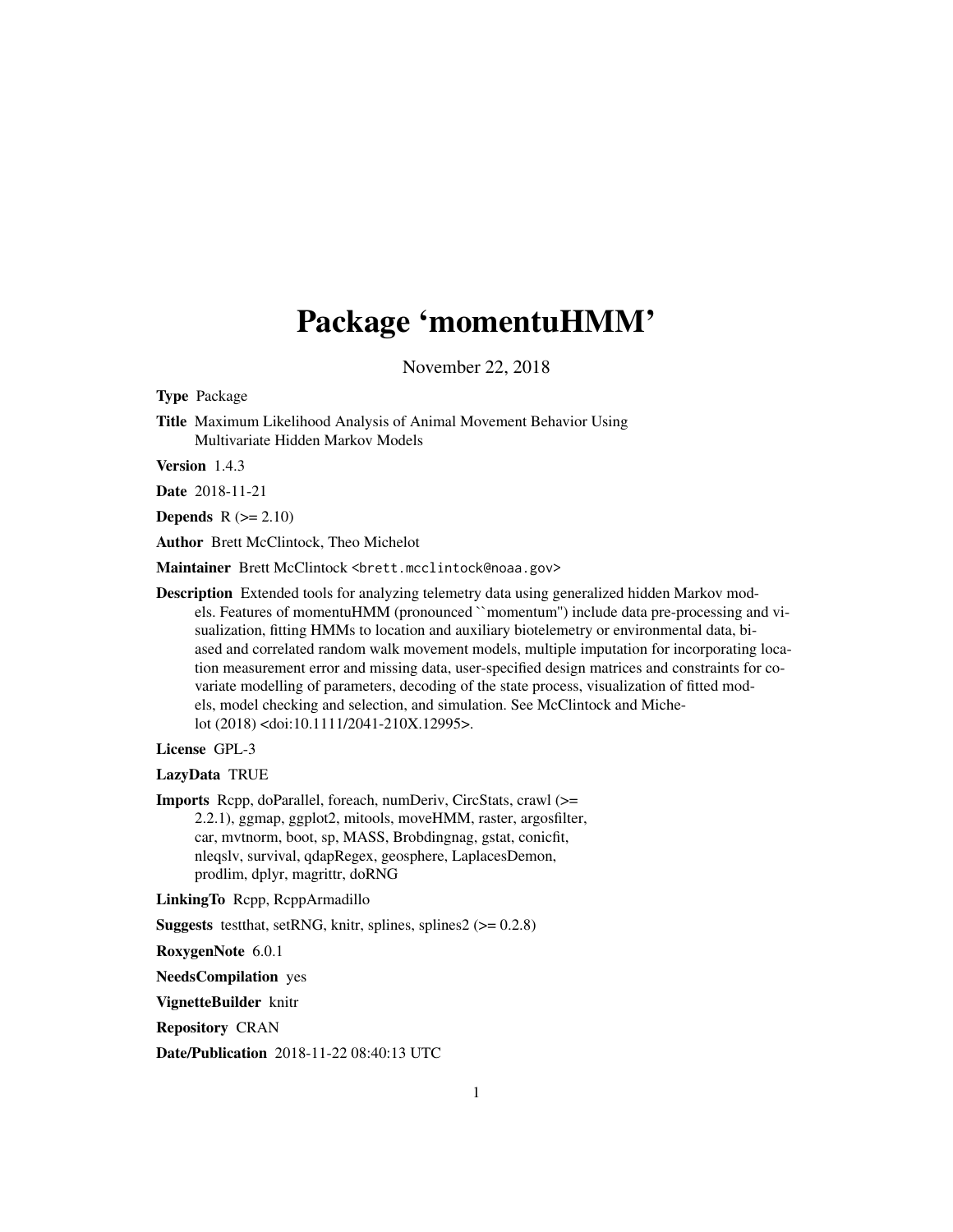# R topics documented:

|                                                                                                                          |  | 3              |
|--------------------------------------------------------------------------------------------------------------------------|--|----------------|
|                                                                                                                          |  | $\overline{4}$ |
|                                                                                                                          |  | 5              |
|                                                                                                                          |  | 6              |
|                                                                                                                          |  | 8              |
| $circAngles \dots \dots \dots \dots \dots \dots \dots \dots \dots \dots \dots \dots \dots \dots \dots \dots \dots \dots$ |  | 9              |
|                                                                                                                          |  | 10             |
|                                                                                                                          |  | 11             |
|                                                                                                                          |  | 12             |
|                                                                                                                          |  | 16             |
|                                                                                                                          |  | 16             |
|                                                                                                                          |  | 17             |
|                                                                                                                          |  | 17             |
|                                                                                                                          |  | 18             |
|                                                                                                                          |  | 18             |
|                                                                                                                          |  | 19             |
|                                                                                                                          |  | 19             |
|                                                                                                                          |  | 20             |
|                                                                                                                          |  | 20             |
|                                                                                                                          |  | 21             |
|                                                                                                                          |  | 21             |
|                                                                                                                          |  | 22             |
|                                                                                                                          |  | 22             |
|                                                                                                                          |  | 23             |
|                                                                                                                          |  | 23             |
|                                                                                                                          |  | 25             |
| $getCovNames \dots \dots \dots \dots \dots \dots \dots \dots \dots \dots \dots \dots \dots \dots \dots \dots$            |  | 36             |
| $getDM\_rcpp$                                                                                                            |  | 37             |
|                                                                                                                          |  | 38             |
|                                                                                                                          |  | 38             |
|                                                                                                                          |  | 41             |
|                                                                                                                          |  | 44             |
| $is.crwData$                                                                                                             |  | 44             |
|                                                                                                                          |  | 45             |
| is.HMMfits                                                                                                               |  | 45             |
| is.miHMM                                                                                                                 |  | 46             |
|                                                                                                                          |  | 46             |
|                                                                                                                          |  | 47             |
| is.momentuHMMData                                                                                                        |  | 47             |
| logAlpha                                                                                                                 |  | 48             |
| logBeta                                                                                                                  |  | 48             |
| MIfitHMM                                                                                                                 |  | 49             |
|                                                                                                                          |  | 54             |
| MIpool                                                                                                                   |  | 55             |
| $misum$                                                                                                                  |  | 57             |
|                                                                                                                          |  | 57             |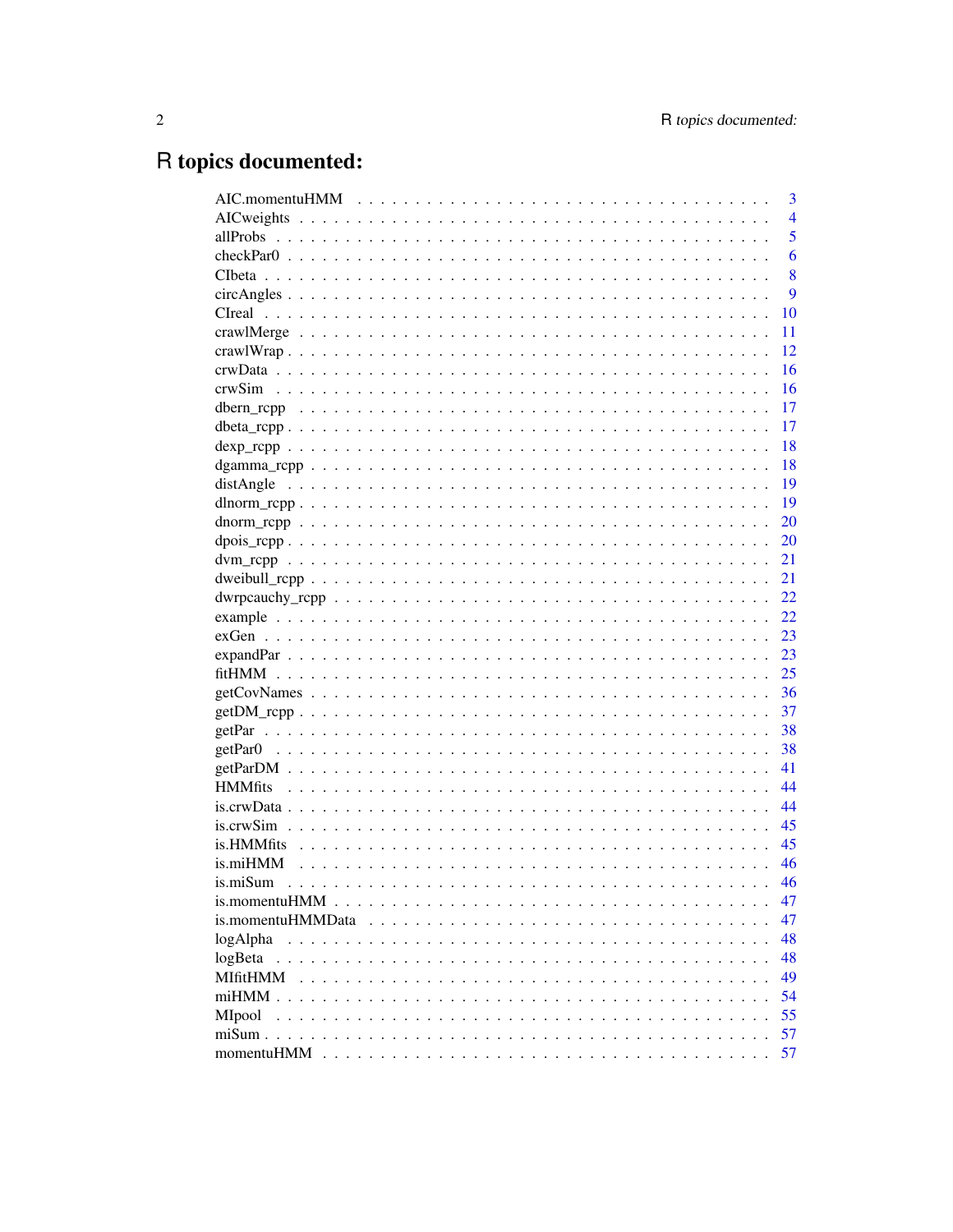<span id="page-2-0"></span>

| $momentuHMMData \dots \dots \dots \dots \dots \dots \dots \dots \dots \dots \dots \dots \dots \dots \dots \dots$<br>58 |
|------------------------------------------------------------------------------------------------------------------------|
| 58<br>n2w                                                                                                              |
| 59                                                                                                                     |
| 62                                                                                                                     |
| 63                                                                                                                     |
| 64                                                                                                                     |
| 65                                                                                                                     |
| 67                                                                                                                     |
| 69                                                                                                                     |
| 70                                                                                                                     |
| 71                                                                                                                     |
| 72                                                                                                                     |
| 74                                                                                                                     |
| 75<br>$\ddot{\phantom{1}}$<br>$\ddot{\phantom{a}}$                                                                     |
| 76                                                                                                                     |
| 77                                                                                                                     |
| 79                                                                                                                     |
| 80                                                                                                                     |
| 81                                                                                                                     |
| 82                                                                                                                     |
| 83                                                                                                                     |
| 83                                                                                                                     |
| 84<br>simData                                                                                                          |
| 93                                                                                                                     |
| 95                                                                                                                     |
| 96                                                                                                                     |
| 97<br>summary.momentuHMMData                                                                                           |
| 98                                                                                                                     |
| 99                                                                                                                     |
| 99                                                                                                                     |
|                                                                                                                        |
|                                                                                                                        |
| XBloop_rcpp                                                                                                            |
|                                                                                                                        |
| 104                                                                                                                    |

# **Index**

<span id="page-2-1"></span>AIC.momentuHMM  $AIC$ 

# **Description**

Akaike information criterion of momentuHMM model(s).

# **Usage**

## S3 method for class 'momentuHMM' AIC(object, ...,  $k = 2$ ,  $n = NULL$ )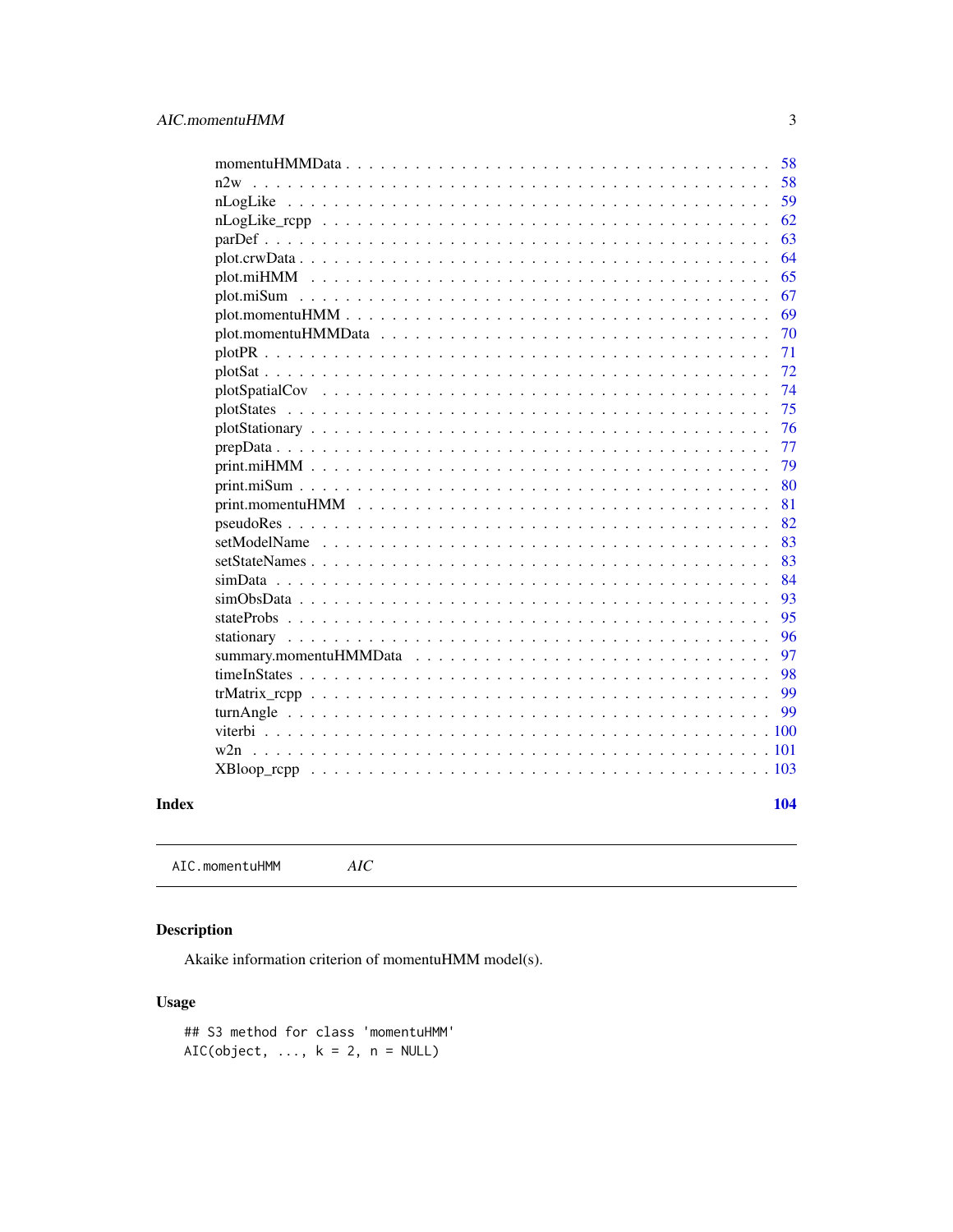## <span id="page-3-0"></span>Arguments

| object   | A momentuHMM object.                                                                                                                                       |
|----------|------------------------------------------------------------------------------------------------------------------------------------------------------------|
| $\cdots$ | Optional additional momentuHMM objects, to compare AICs of the different mod-<br>els.                                                                      |
| k        | Penalty per parameter. Default: 2; for classical AIC.                                                                                                      |
| n        | Optional sample size. If specified, the small sample correction AIC is used (i.e.,<br>AICc = AIC + $kp(p+1)/(n-p-1)$ where p is the number of parameters). |

# Value

The AIC of the model(s) provided. If several models are provided, the AICs are output in ascending order.

#### Examples

```
# m is a momentuHMM object (as returned by fitHMM), automatically loaded with the package
m <- example$m
AIC(m)
```
<span id="page-3-1"></span>AICweights *Calculate Akaike information criterion model weights*

#### Description

Calculate Akaike information criterion model weights

## Usage

AICweights(...,  $k = 2$ ,  $n = NULL$ )

#### Arguments

| $\cdot$ $\cdot$ $\cdot$ | momentuHMM, HMM fits, or miHMM objects, to compare AIC weights of the differ-<br>ent models. |
|-------------------------|----------------------------------------------------------------------------------------------|
| k                       | Penalty per parameter. Default: 2; for classical AIC.                                        |
| n.                      | Optional sample size. If specified, the small sample correction AIC is used (i.e.,           |
|                         | AICc = AIC + $kp(p+1)/(n-p-1)$ where p is the number of parameters).                         |

## Details

- Model objects must all be either of class [momentuHMM](#page-56-1) or multiple imputation model objects (of class [HMMfits](#page-43-1) and/or [miHMM](#page-53-1)).
- AIC is only valid for comparing models fitted to the same data. The data for each model fit must therefore be identical. For multiple imputation model objects, respective model fits must have identical data.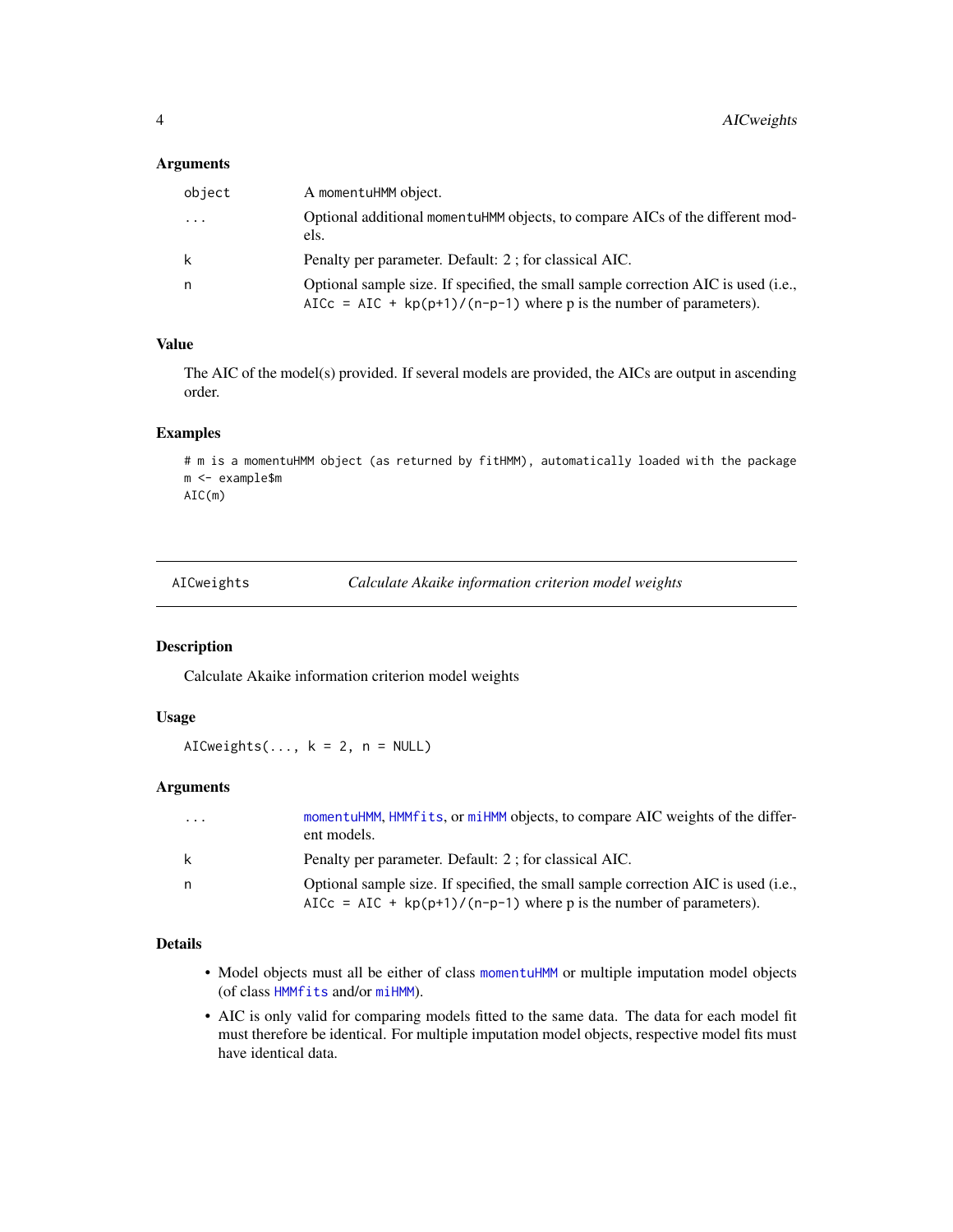#### <span id="page-4-0"></span>allProbs 5

## Value

The AIC weights of the models. If multiple imputation objects are provided, then the mean model weights (and standard deviations) are provided.

#### Examples

```
## Not run:
# HMM specifications
nbStates <- 2
stepDist <- "gamma"
angleDist <- "vm"
mu0 < -c(20, 70)sigma0 <- c(10,30)
kappa0 < -c(1,1)stepPar0 <- c(mu0, sigma0)
anglePar0 <- c(-pi/2,pi/2,kappa0)
formula <- ~cov1+cov2
# example$m is a momentuHMM object (as returned by fitHMM), automatically loaded with the package
mod1 <- fitHMM(example$m$data,nbStates=nbStates,dist=list(step=stepDist,angle=angleDist),
                Par0=list(step=stepPar0,angle=anglePar0),
                formula=~1,estAngleMean=list(angle=TRUE))
Par0 <- getPar0(mod1,formula=formula)
mod2 <- fitHMM(example$m$data,nbStates=nbStates,dist=list(step=stepDist,angle=angleDist),
                Par0=Par0$Par,beta0=Par0$beta,
                formula=formula,estAngleMean=list(angle=TRUE))
AICweights(mod1,mod2)
```
## End(Not run)

allProbs *Matrix of all probabilities*

#### Description

Used in functions [viterbi](#page-99-1), [logAlpha](#page-47-1), [logBeta](#page-47-2).

### Usage

```
allProbs(m, nbStates)
```

| m        | Object momentuHMM or miSum.  |
|----------|------------------------------|
| nbStates | Number of states of the HMM. |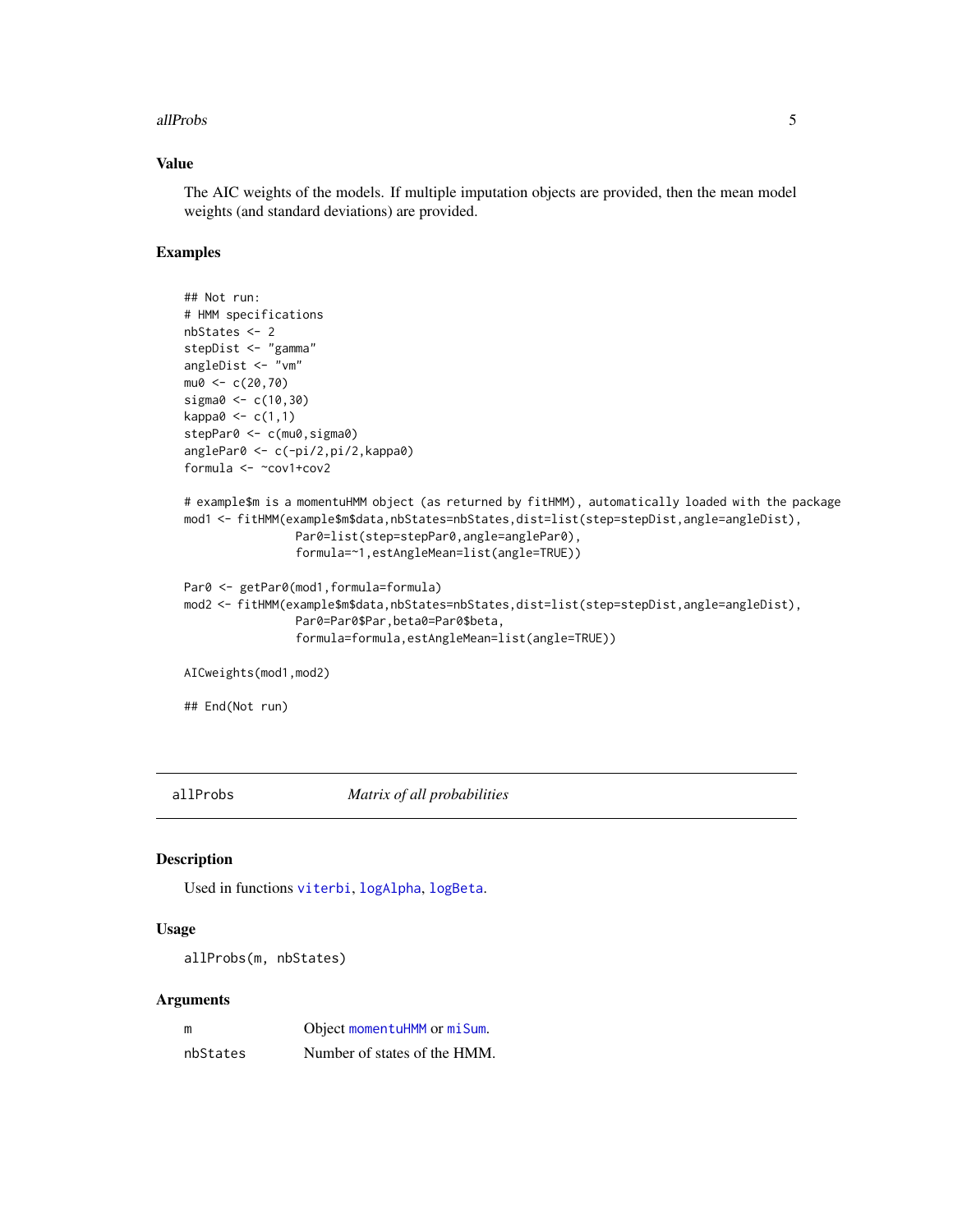#### Value

Matrix of all probabilities.

## Examples

```
## Not run:
P <- momentuHMM:::allProbs(m=example$m,nbStates=2)
```
## End(Not run)

<span id="page-5-1"></span>checkPar0 *Check parameter length and order for a* [fitHMM](#page-24-1) *(or* [MIfitHMM](#page-48-1)*) model*

## Description

Prints parameters with labels based on DM, formula, and/or formulaDelta. See [fitHMM](#page-24-1) for further argument details.

# Usage

```
checkPar0(data, nbStates, dist, Par0 = NULL, beta0 = NULL, delta0 = NULL,
  estAngleMean = NULL, circularAngleMean = NULL, formula = \sim1,
  formulaDelta = NULL, stationary = FALSE, DM = NULL, cons = NULL,
  userBounds = NULL, workBounds = NULL, workcons = NULL,
 betaCons = NULL, betaRef = NULL, stateNames = NULL, fixPar = NULL)
```

| data              | momentuHMMData object or a data frame containing the data stream and covariate<br>values                                                                                                                            |
|-------------------|---------------------------------------------------------------------------------------------------------------------------------------------------------------------------------------------------------------------|
| nbStates          | Number of states of the HMM.                                                                                                                                                                                        |
| dist              | A named list indicating the probability distributions of the data streams.                                                                                                                                          |
| Par0              | Optional named list containing vectors of state-dependent probability distribu-<br>tion parameters for each data stream specified in dist. If Par0 is not provided,<br>then ordered parameter indices are returned. |
| beta0             | Optional matrix of regression coefficients for the transition probabilities. If<br>beta0 is not provided, then ordered parameter indices are returned.                                                              |
| delta0            | Optional values or regression coefficients for the initial distribution of the HMM.<br>If delta0 is not provided, then ordered parameter indices are returned.                                                      |
| estAngleMean      | An optional named list indicating whether or not to estimate the angle mean for<br>data streams with angular distributions ('vm' and 'wrpcauchy').                                                                  |
| circularAngleMean |                                                                                                                                                                                                                     |
|                   | An optional named list indicating whether to use circular-linear (FALSE) or<br>circular-circular (TRUE) regression on the mean of circular distributions ('vm'<br>and 'wrpcauchy') for turning angles.              |

<span id="page-5-0"></span>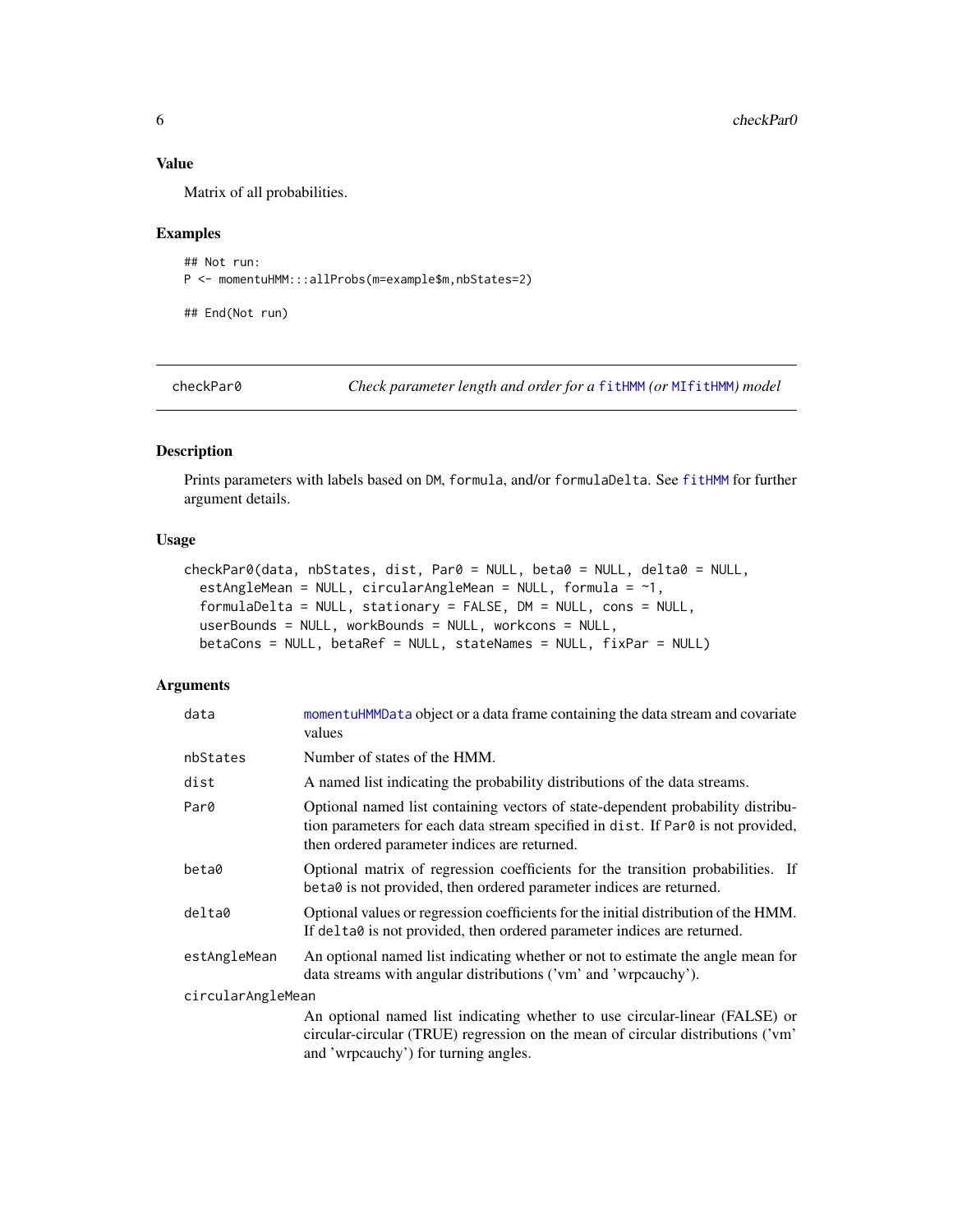#### checkPar0 7

| formula      | Regression formula for the transition probability covariates.                                                                                                                                     |
|--------------|---------------------------------------------------------------------------------------------------------------------------------------------------------------------------------------------------|
| formulaDelta | Regression formula for the initial distribution.                                                                                                                                                  |
| stationary   | FALSE if there are covariates in formula or formulaDelta. If TRUE, the initial<br>distribution is considered equal to the stationary distribution. Default: FALSE.                                |
| <b>DM</b>    | An optional named list indicating the design matrices to be used for the proba-<br>bility distribution parameters of each data stream.                                                            |
| cons         | Deprecated: please use workBounds instead. An optional named list of vectors<br>specifying a power to raise parameters corresponding to each column of the<br>design matrix for each data stream. |
| userBounds   | An optional named list of 2-column matrices specifying bounds on the natural<br>(i.e, real) scale of the probability distribution parameters for each data stream.                                |
| workBounds   | An optional named list of 2-column matrices specifying bounds on the working<br>scale of the probability distribution, transition probability, and initial distribution<br>parameters.            |
| workcons     | Deprecated: please use workBounds instead. An optional named list of vectors<br>specifying constants to add to the regression coefficients on the working scale<br>for each data stream.          |
| betaCons     | Matrix of the same dimension as beta0 composed of integers identifying any<br>equality constraints among the t.p.m. parameters.                                                                   |
| betaRef      | Numeric vector of length nbStates indicating the reference elements for the<br>t.p.m. multinomial logit link.                                                                                     |
| stateNames   | Optional character vector of length nbStates indicating state names.                                                                                                                              |
| fixPar       | An optional list of vectors indicating parameters which are assumed known prior<br>to fitting the model.                                                                                          |

# See Also

#### [fitHMM](#page-24-1), [MIfitHMM](#page-48-1)

# Examples

```
m <- example$m
checkPar0(data=m$data, nbStates=2, dist=m$conditions$dist,
          estAngleMean = m$conditions$estAngleMean,
         formula = m$conditions$formula)
```

```
par <- getPar(m)
```

```
checkPar0(data=m$data, nbStates=2, dist=m$conditions$dist,
         estAngleMean = m$conditions$estAngleMean,
          formula = m$conditions$formula,
         Par0=par$Par, beta0=par$beta, delta0=par$delta)
```

```
dummyDat <- data.frame(step=0,angle=0,cov1=0,cov2=0)
checkPar0(data=dummyDat, nbStates=2, dist=m$conditions$dist,
         estAngleMean = m$conditions$estAngleMean,
         formula = m$conditions$formula)
```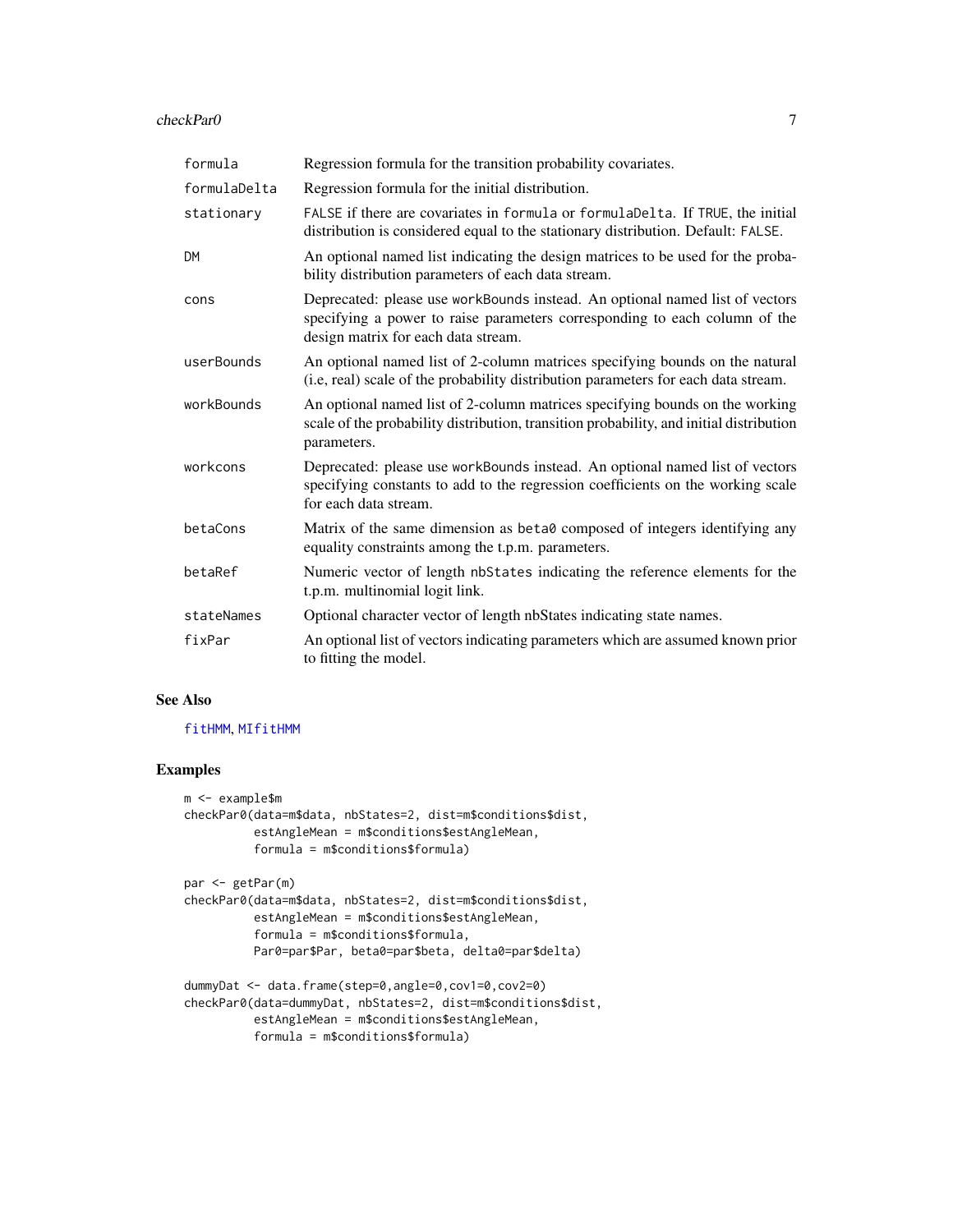```
## Not run:
simDat <- simData(nbStates=2, dist=m$conditions$dist, Par = par$Par,
                  spatialCovs = list(forest=forest),
                  centers = matrix(0,1,2),
                  nbCovs = 2)checkPar0(data = simDat, nbStates=2, dist=m$conditions$dist,
          formula = ~forest,
          DM = list(step=list(mean= "cov1, sd='cov2),angle=list(mean=~center1.angle,concentration=~1)),
          estAngleMean=list(angle=TRUE),
          circularAngleMean=list(angle=TRUE))
par <- list(step=rnorm(8),angle=rnorm(4))
beta0 \leq - matrix(rnorm(4), 2, 2)
delta0 <- c(0.5,0.5)
checkPar0(data = simDat, nbStates=2, dist=m$conditions$dist,
          Par0 = par, beta0 = beta0, delta0 = delta0,
          formula = ~forest,
          DM = list(step=list(mean=~cov1, sd=~cov2),
                    angle=list(mean=~center1.angle,concentration=~1)),
          estAngleMean=list(angle=TRUE),
          circularAngleMean=list(angle=TRUE))
```
## End(Not run)

CIbeta *Confidence intervals for working (i.e., beta) parameters*

#### Description

Computes the standard errors and confidence intervals on the beta (i.e., working) scale of the data stream probability distribution parameters, as well as for the transition probabilities regression parameters. Working scale depends on the real (i.e., natural) scale of the parameters. For non-circular distributions or for circular distributions with estAngleMean=FALSE:

#### Usage

 $Cibeta(m, alpha = 0.95)$ 

#### Arguments

|       | A momentuHMM object                                                           |
|-------|-------------------------------------------------------------------------------|
| alpha | Significance level of the confidence intervals. Default: 0.95 (i.e. 95% CIs). |

#### Details

1) if both lower and upper bounds are finite then logit is the working scale; 2) if lower bound is finite and upper bound is infinite then log is the working scale.

<span id="page-7-0"></span>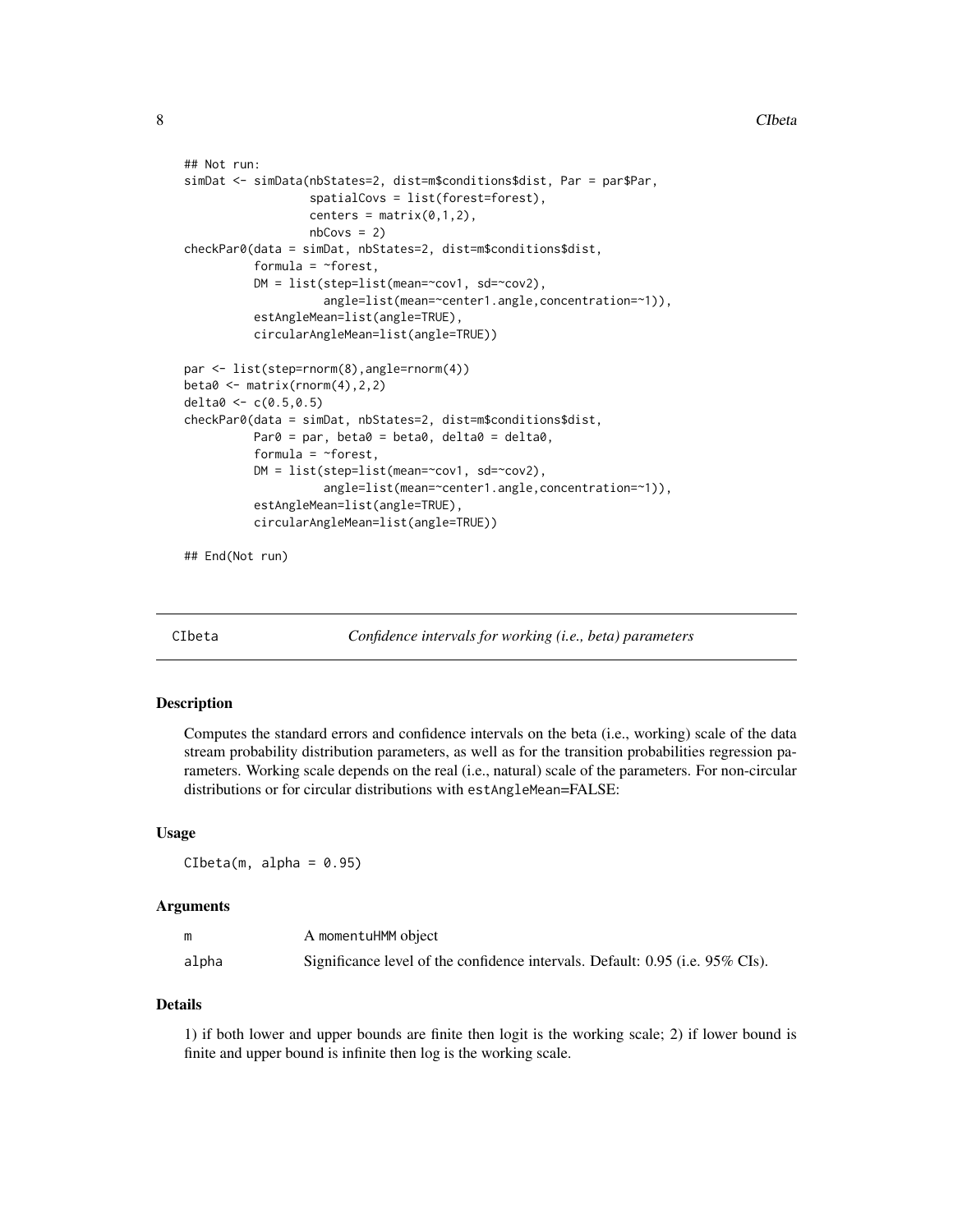#### <span id="page-8-0"></span>circAngles 9

For circular distributions with estAngleMean=TRUE and no constraints imposed by a design matrix (DM) or bounds (userBounds), then the working parameters are complex functions of both the angle mean and concentrations/sd natural parameters (in this case, it's probably best just to focus on the real parameter estimates!). However, if constraints are imposed by DM or userBounds on circular distribution parameters with estAngleMean=TRUE and circularAngleMean=FALSE:

1) if the natural bounds are (-pi,pi] then tangent is the working scale, otherwise if both lower and upper bounds are finite then logit is the working scale; 2) if lower bound is finite and upper bound is infinite then log is the working scale.

When circular-circular regression is specified using circular AngleMean, the working scale for the mean turning angle is not as easily interpretable, but the link function is  $\text{atan2}(\text{sin}(X)^*B, 1+\cos(X)^*B)$ , where X are the angle covariates and B the angle coefficients. Under this formulation, the reference turning angle is 0 (i.e., movement in the same direction as the previous time step). In other words, the mean turning angle is zero when the coefficient(s)  $B=0$ .

#### Value

A list of the following objects:

| $\cdots$ | List(s) of estimates ('est'), standard errors ('se'), and confidence intervals ('lower',<br>'upper') for the working parameters of the data streams          |
|----------|--------------------------------------------------------------------------------------------------------------------------------------------------------------|
| beta     | List of estimates ('est'), standard errors ('se'), and confidence intervals ('lower',<br>'upper') for the working parameters of the transition probabilities |

#### Examples

# m is a momentuHMM object (as returned by fitHMM), automatically loaded with the package m <- example\$m

CIbeta(m)

<span id="page-8-1"></span>

| circAngles | Convert standard direction angles (in radians relative to the x-axis) to |
|------------|--------------------------------------------------------------------------|
|            | turning angle covariates suitable for circular-circular regression on    |
|            | <i>the angle mean</i>                                                    |

#### Description

This function can be used to convert angular covariates (e.g., ocean currents, wind direction) measured in radians relative to the x-axis to turning angle covariates sutiable for circular-circular regression in [fitHMM](#page-24-1) or [MIfitHMM](#page-48-1).

#### Usage

```
circAngles(refAngle, data, coordNames = c("x", "y"))
```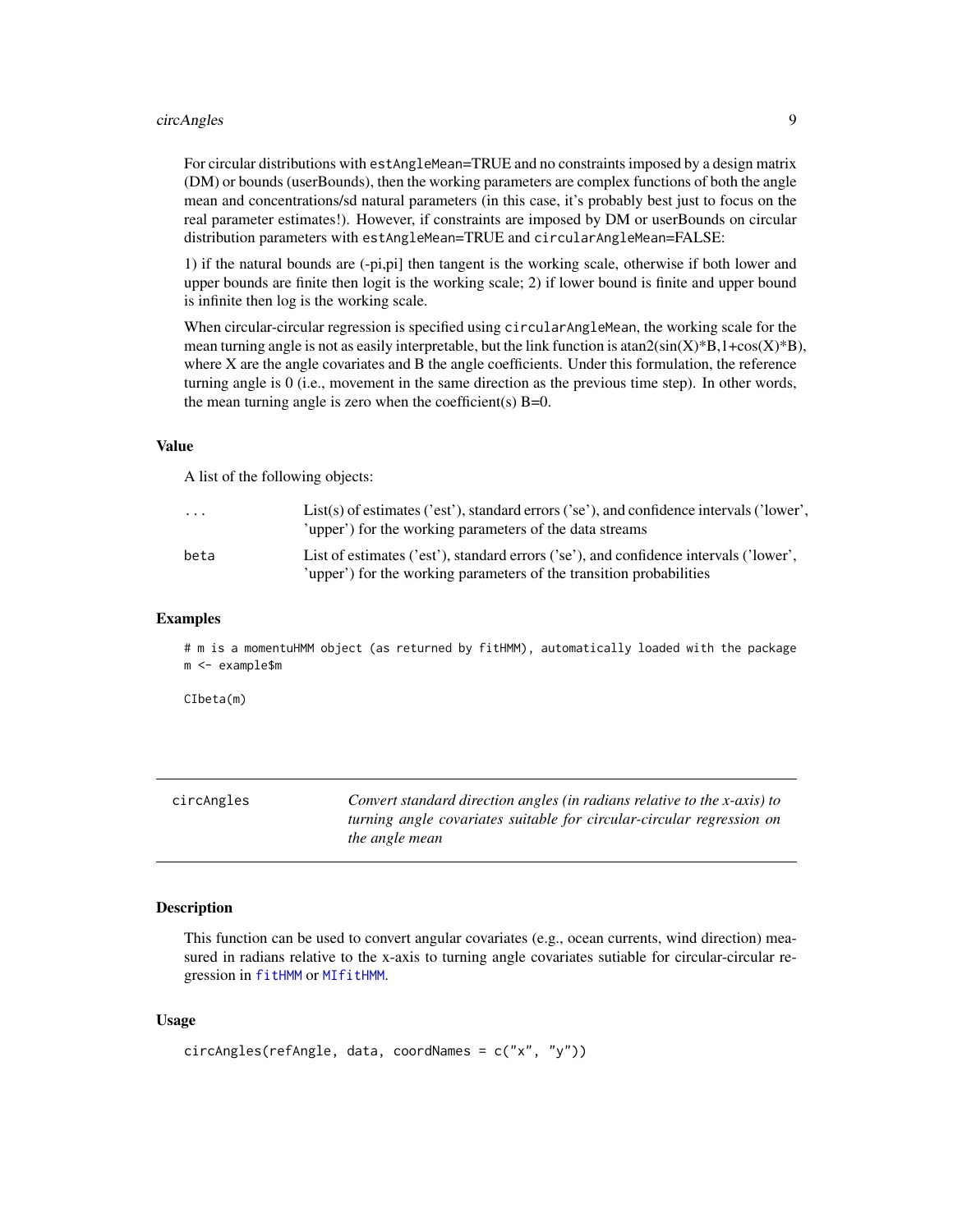#### <span id="page-9-0"></span>**Arguments**

| refAngle   | Numeric vector of standard direction angles (in radians) relative to the x-axis,<br>where $0 =$ east, $pi/2 =$ north, $pi =$ west, $-pi/2 =$ south |
|------------|----------------------------------------------------------------------------------------------------------------------------------------------------|
| data       | data frame containing fields for the x- and y-coordinates (identified by coordNames)<br>and 'ID' (if more than one individual)                     |
| coordNames | Names of the columns of coordinates in data. Default: $c("x", "y").$                                                                               |

# Value

A vector of turning angles between the movement direction at time step t-1 and refAngle at time t

#### Examples

```
# extract data from momentuHMM example
data<-example$m$data
# generate fake angle covariates
u <- rnorm(nrow(data)) # horizontal component
v <- rnorm(nrow(data)) # vertical component
refAngle \leq atan2(v, u)
```

```
# add turning angle covariate to data
data$cov3 <- circAngles(refAngle=refAngle,data=data)
```
CIreal *Confidence intervals for the natural (i.e., real) parameters*

#### Description

Computes the standard errors and confidence intervals on the real (i.e., natural) scale of the data stream probability distribution parameters, as well as for the transition probabilities parameters. If covariates are included in the probability distributions or TPM formula, the mean values of nonfactor covariates are used for calculating the natural parameters. For any covariate(s) of class 'factor', then the value(s) from the first observation in the data are used.

#### Usage

```
C_Ireal(m, alpha = 0.95, covs = NULL)
```

| m     | A momentuHMM object                                                                                                                                                     |
|-------|-------------------------------------------------------------------------------------------------------------------------------------------------------------------------|
| alpha | Significance level of the confidence intervals. Default: 0.95 (i.e. 95% CIs).                                                                                           |
| covs  | Data frame consisting of a single row indicating the covariate values to be used<br>in the calculations. For any covariates that are not specified using covs, the      |
|       | means of the covariate (s) are used (unless the covariate is a factor, in which case<br>the first factor in the data is used). By default, no covariates are specified. |
|       |                                                                                                                                                                         |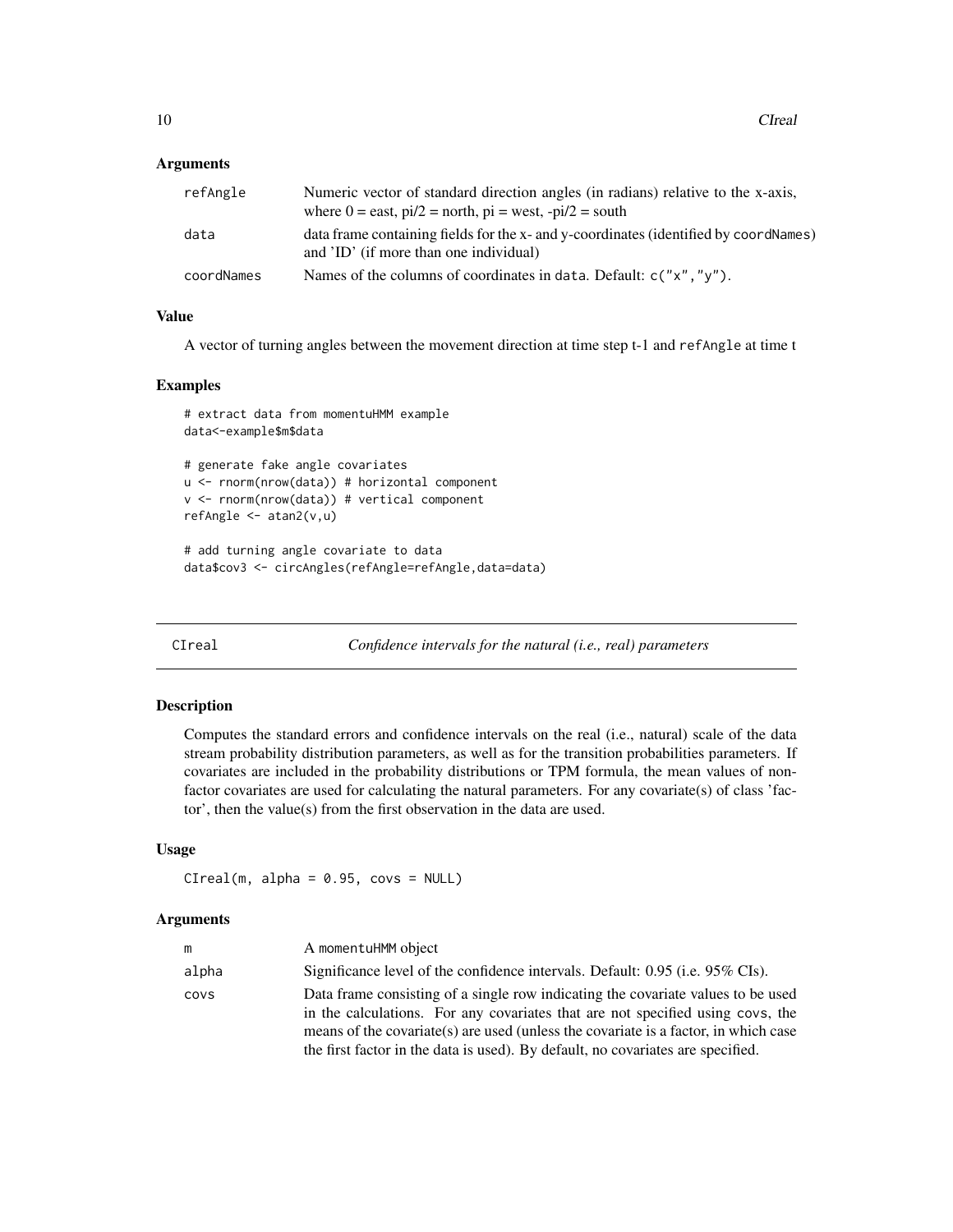# <span id="page-10-0"></span>crawlMerge 11

# Value

A list of the following objects:

| $\cdot \cdot \cdot$ | $List(s)$ of estimates ('est'), standard errors ('se'), and confidence intervals ('lower',<br>'upper') for the natural parameters of the data streams |
|---------------------|-------------------------------------------------------------------------------------------------------------------------------------------------------|
| gamma               | List of estimates ('est'), standard errors ('se'), and confidence intervals ('lower',<br>'upper') for the transition probabilities                    |
| delta               | List of estimates ('est'), standard errors ('se'), and confidence intervals ('lower',<br>'upper') for the initial state probabilities                 |

# Examples

# m is a momentuHMM object (as returned by fitHMM), automatically loaded with the package m <- example\$m

```
ci1<-CIreal(m)
# specify 'covs'
ci2<-CIreal(m,covs=data.frame(cov1=mean(m$data$cov1),cov2=mean(m$data$cov2)))
```
all.equal(ci1,ci2)

crawlMerge *Merge crwData object with additional data streams and/or covariates*

## Description

This function can be used to merge [crwData](#page-15-1) objects (as returned by [crawlWrap](#page-11-1)) with additional data streams and/or covariates that are unrelated to location.

## Usage

```
crawlMerge(crwData, data, Time.name)
```

| crwData   | A crwData object                                                                                                                           |
|-----------|--------------------------------------------------------------------------------------------------------------------------------------------|
| data      | A data frame containing required columns ID and Time, name, plus any addi-<br>tional data streams and/or covariates to merge with crwData. |
| Time.name | Character string indicating name of the time column to be used for merging                                                                 |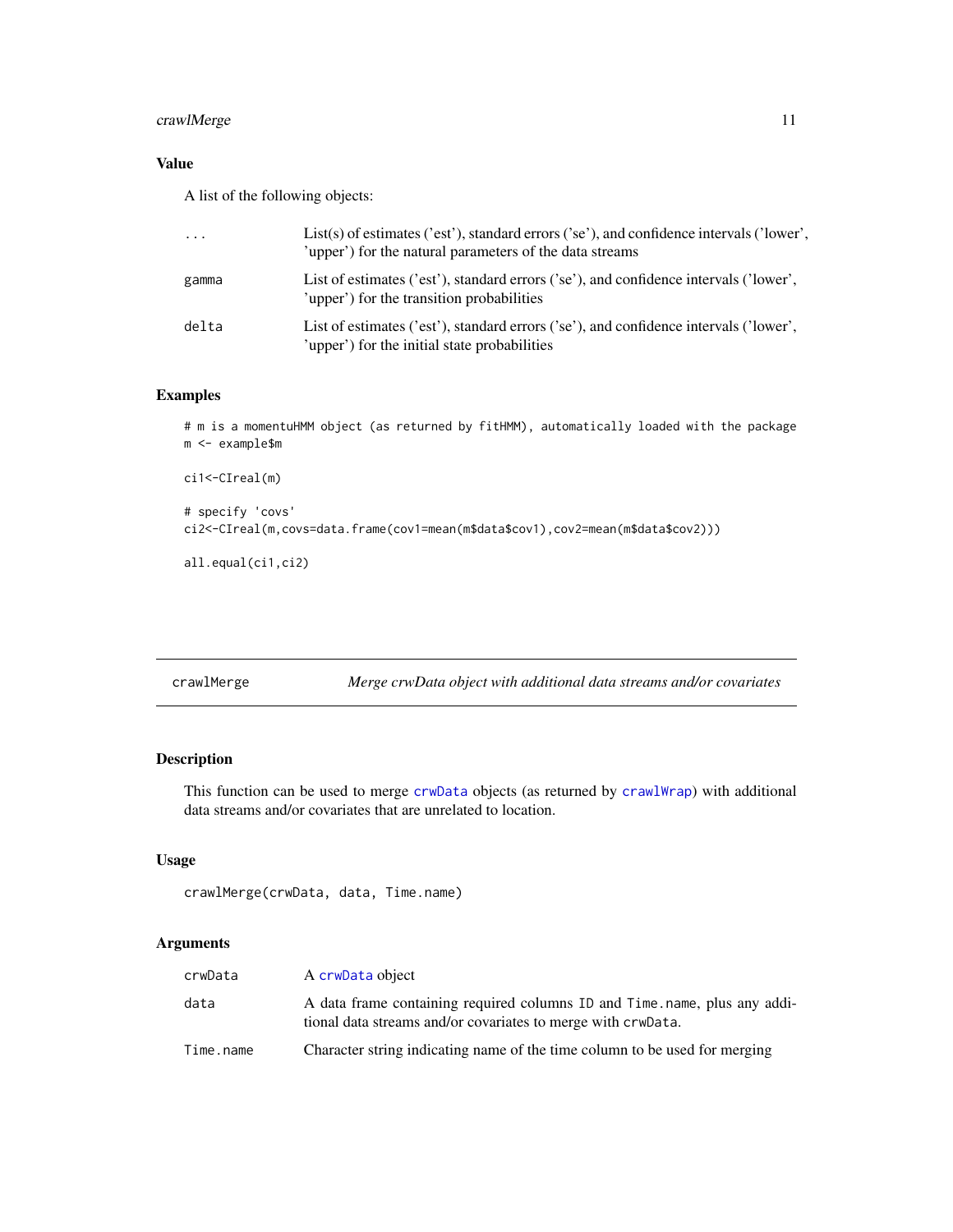## <span id="page-11-0"></span>Details

Specifically, the function merges the crwData\$crwPredict data frame with data based on the ID and Time.name columns. Thus both crwData\$crwPredict and data must contain ID and Time.name columns.

Only rows of data with ID and Time.name values that exactly match crwData\$crwPredict are merged. Typically, the Time.name column in data should match predicted times of locations in crwData\$crwPredict (i.e. those corresponding to crwData\$crwPredict\$locType=="p")

#### Value

A [crwData](#page-15-1) object

#### Examples

```
## Not run:
# extract simulated obsData from example data
obsData <- miExample$obsData
# error ellipse model
err.model <- list(x= \sim ln.sd.x - 1, y = \sim ln.sd.y - 1, rho = \sim error.corr)
# Fit crwMLE models to obsData and predict locations
# at default intervals for both individuals
crwOut <- crawlWrap(obsData=obsData,
         theta=c(4,0),fixPar=c(1,1,NA,NA),err.model=err.model,attempts=100)
# create data frame with fake data stream
data \leq data.frame(ID=rep(factor(c(1,2)),times=c(753,652)),
                   time=c(1:753,1:652),
                   fake=rpois(753+652,5))
# merge fake data stream with crwOut
crwOut <- crawlMerge(crwOut,data,"time")
## End(Not run)
```
<span id="page-11-1"></span>crawlWrap *Fit and predict tracks for using crawl*

## Description

Wrapper function for fitting crawl::crwMLE models and predicting locations with crawl::crwPredict for multiple individuals.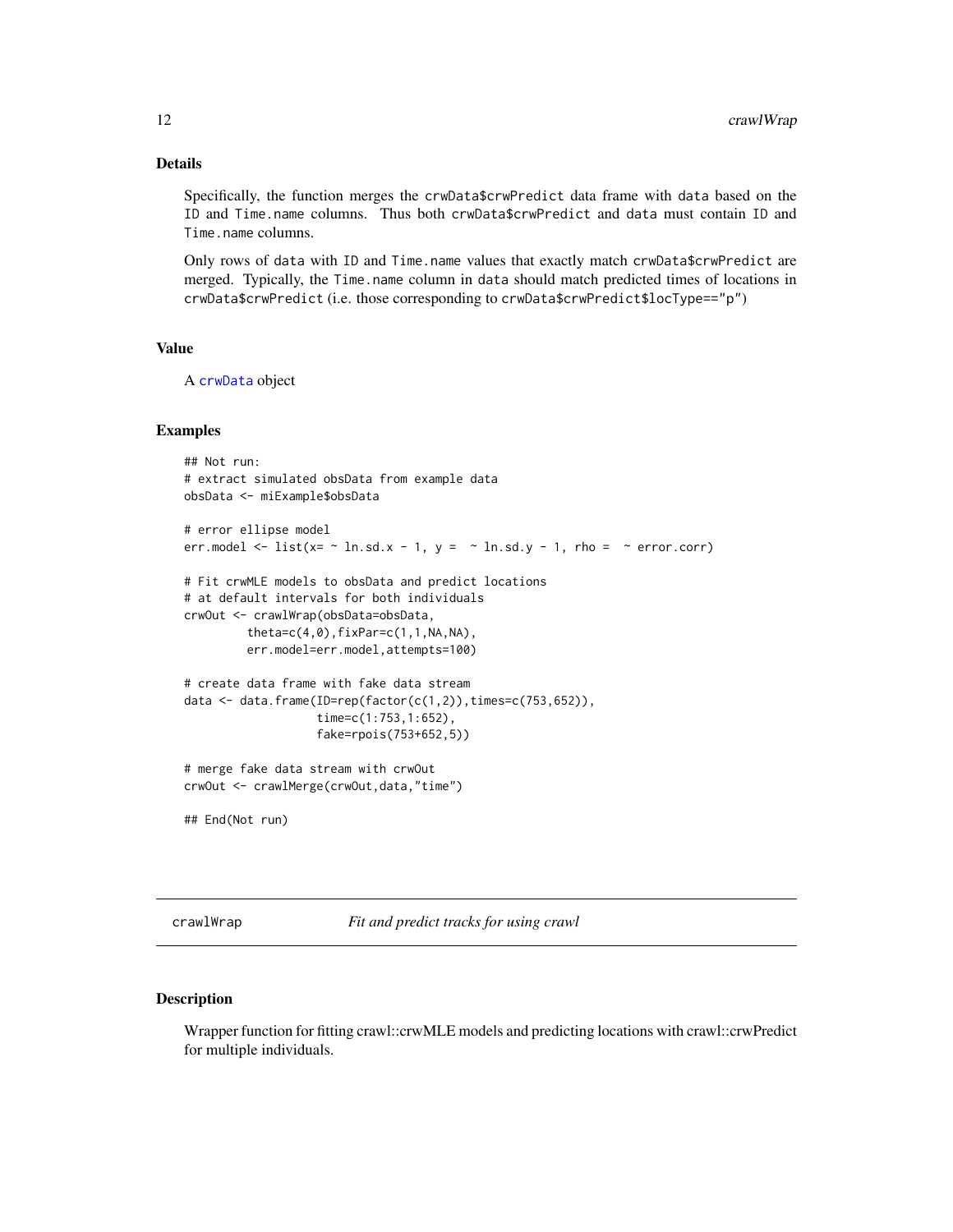# crawlWrap 13

## Usage

```
crawlWrap(obsData, timeStep = 1, ncores = 1, retryFits = 0, retrySD = 1,
 retryParallel = FALSE, mov.model = \sim1, err.model = NULL,
  activity = NULL, drift = NULL, coord = c("x", "y"),
 Time.name = "time", time.scale = "hours", theta, fixPar,
 method = "L-BFGS-B", control = NULL, constr = NULL, prior = NULL,
 need.hess = TRUE, initialSANN = list(maxit = 200), attempts = 1,
 predTime = NULL, fillCols = FALSE, ...)
```

| obsData       | data.frame object containing fields for animal ID ('ID'), time of observation<br>(identified by Time. name, must be numeric or POSIXct), and observed locations<br>(x- and y- coordinates identified by coord), such as that returned by simData<br>when temporally-irregular observed locations or measurement error are included.<br>Alternatively, a 'SpatialPointsDataFrame' object from the package 'sp' will also<br>be accepted, in which case the coord values will be taken from the spatial<br>data set and ignored in the arguments. Note that crwMLE requires that longi-<br>tude/latitude coordinates be projected to UTM (i.e., easting/northing). For fur-<br>ther details see crwMLE.                                                         |
|---------------|---------------------------------------------------------------------------------------------------------------------------------------------------------------------------------------------------------------------------------------------------------------------------------------------------------------------------------------------------------------------------------------------------------------------------------------------------------------------------------------------------------------------------------------------------------------------------------------------------------------------------------------------------------------------------------------------------------------------------------------------------------------|
| timeStep      | Length of the time step at which to predict regular locations from the fitted<br>model. Unless predTime is specified, the sequence of times is seq(a_i,b_i,timeStep)<br>where a <sub>_</sub> i and b_i are the times of the first and last observations for individual i.<br>timeStep can be numeric (regardless of whether obsData[[Time.name]] is nu-<br>meric or POSIXct) or a character string (if obsData[[Time.name]] is of class<br>POSIXct) containing one of "sec", "min", "hour", "day", "DSTday", "week",<br>"month", "quarter" or "year". This can optionally be preceded by a positive inte-<br>ger and a space, or followed by "s" (e.g., "2 hours"; see seq. POSIXt). timeStep<br>is not used for individuals for which predTime is specified. |
| ncores        | Number of cores to use for parallel processing. Default: 1 (no parallel process-<br>ing).                                                                                                                                                                                                                                                                                                                                                                                                                                                                                                                                                                                                                                                                     |
| retryFits     | Number of times to attempt to achieve convergence and valid (i.e., not NaN)<br>variance estimates after the initial model fit. retryFits differs from attempts<br>because retryFits iteratively uses random perturbations of the current param-<br>eter estimates as the initial values for likelihood optimization, while attempts<br>uses the same initial values (theta) for each attempt.                                                                                                                                                                                                                                                                                                                                                                 |
| retrySD       | An optional list of scalars or vectors for each individual indicating the standard<br>deviation to use for normal perturbations of theta when retryFits>0. Instead<br>of a list object, retrySD can also be a scalar or a vector, in which case the<br>same values are used for each each individual. If a scalar is provided, then the<br>same value is used for each parameter. If a vector is provided, it must be of<br>length length (theta) for the corresponding individual(s). Default: 1, i.e., a<br>standard deviation of 1 is used for all parameters of all individuals. Ignored<br>unless retryFits>0.                                                                                                                                           |
| retryParallel | Logical indicating whether or not to perform retryFits attempts for each indi-<br>vidual in parallel. Default: FALSE. Ignored unless retryFits>0. Note that<br>when attempts are done in parallel (i.e. retryParallel=TRUE), the current                                                                                                                                                                                                                                                                                                                                                                                                                                                                                                                      |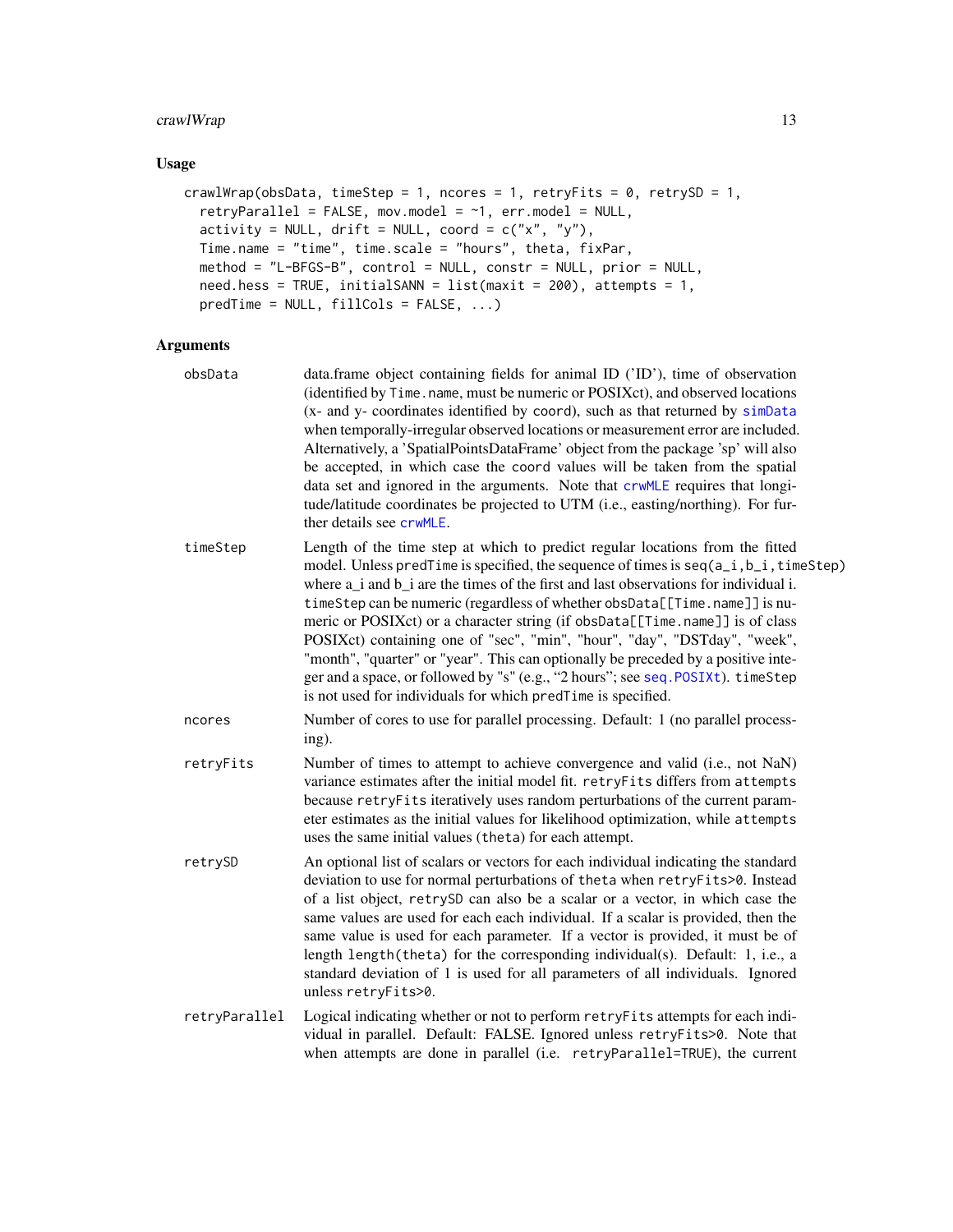|             | value for the log-likelihood of each individual and warnings about convergence<br>are not printed to the console.                                                                                                                                                                                                                                  |
|-------------|----------------------------------------------------------------------------------------------------------------------------------------------------------------------------------------------------------------------------------------------------------------------------------------------------------------------------------------------------|
| mov.model   | List of mov.model objects (see crwMLE) containing an element for each individ-<br>ual. If only one movement model is provided, then the same movement model<br>is used for each individual.                                                                                                                                                        |
| err.model   | List of err.model objects (see crwMLE) containing an element for each individ-<br>ual. If only one error model is provided, then the same error model is used for<br>each individual (in which case the names of the err.model components cor-<br>responding to easting/longitudinal and northing/latitudinal location error must<br>match coord). |
| activity    | List of activity objects (see crwMLE) containing an element for each individual.<br>If only one activity covariate is provided, then the same activity covariate is used<br>for each individual.                                                                                                                                                   |
| drift       | List of drift objects (see crwMLE) containing an element for each individual. If<br>only one drift component is provided, then the same drift component is used for<br>each individual.                                                                                                                                                            |
| coord       | A 2-vector of character values giving the names of the "x" and "y" coordinates<br>in data. See crwMLE.                                                                                                                                                                                                                                             |
| Time.name   | Character indicating name of the location time column. See crwMLE.                                                                                                                                                                                                                                                                                 |
| time.scale  | character. Scale for conversion of POSIX time to numeric for modeling. De-<br>faults to "hours".                                                                                                                                                                                                                                                   |
| theta       | List of theta objects (see crwMLE) containing an element for each individual.<br>If only one theta is provided, then the same starting values are used for each<br>individual. If theta is not specified, then crwMLE default values are used (i.e.<br>each parameter is started at zero).                                                         |
| fixPar      | List of fixPar objects (see crwMLE) containing an element for each individual. If<br>only one fixPar is provided, then the same parameters are held fixed to the given<br>value for each individual. If fixPar is not specified, then no parameters are fixed.                                                                                     |
| method      | Optimization method that is passed to optim.                                                                                                                                                                                                                                                                                                       |
| control     | Control list which is passed to optim.                                                                                                                                                                                                                                                                                                             |
| constr      | List of constr objects (see crwMLE) containing an element for each individual.<br>If only one constr is provided, then the same box constraints for the parameters<br>are used for each individual.                                                                                                                                                |
| prior       | List of prior objects (see crwMLE) containing an element for each individual. If<br>only one prior is provided, then the same prior is used for each individual.                                                                                                                                                                                   |
| need.hess   | A logical value which decides whether or not to evaluate the Hessian for param-<br>eter standard errors                                                                                                                                                                                                                                            |
| initialSANN | Control list for optim when simulated annealing is used for obtaining start val-<br>ues. See details                                                                                                                                                                                                                                               |
| attempts    | The number of times likelihood optimization will be attempted using theta as<br>the starting values. Note this is not the same as retryFits.                                                                                                                                                                                                       |
| predTime    | List of predTime objects (see crwPredict) containing an element for each indi-<br>vidual. predTime can be specified as an alternative to the automatic sequences<br>generated according to timeStep. If only one predTime object is provided, then<br>the same prediction times are used for each individual.                                      |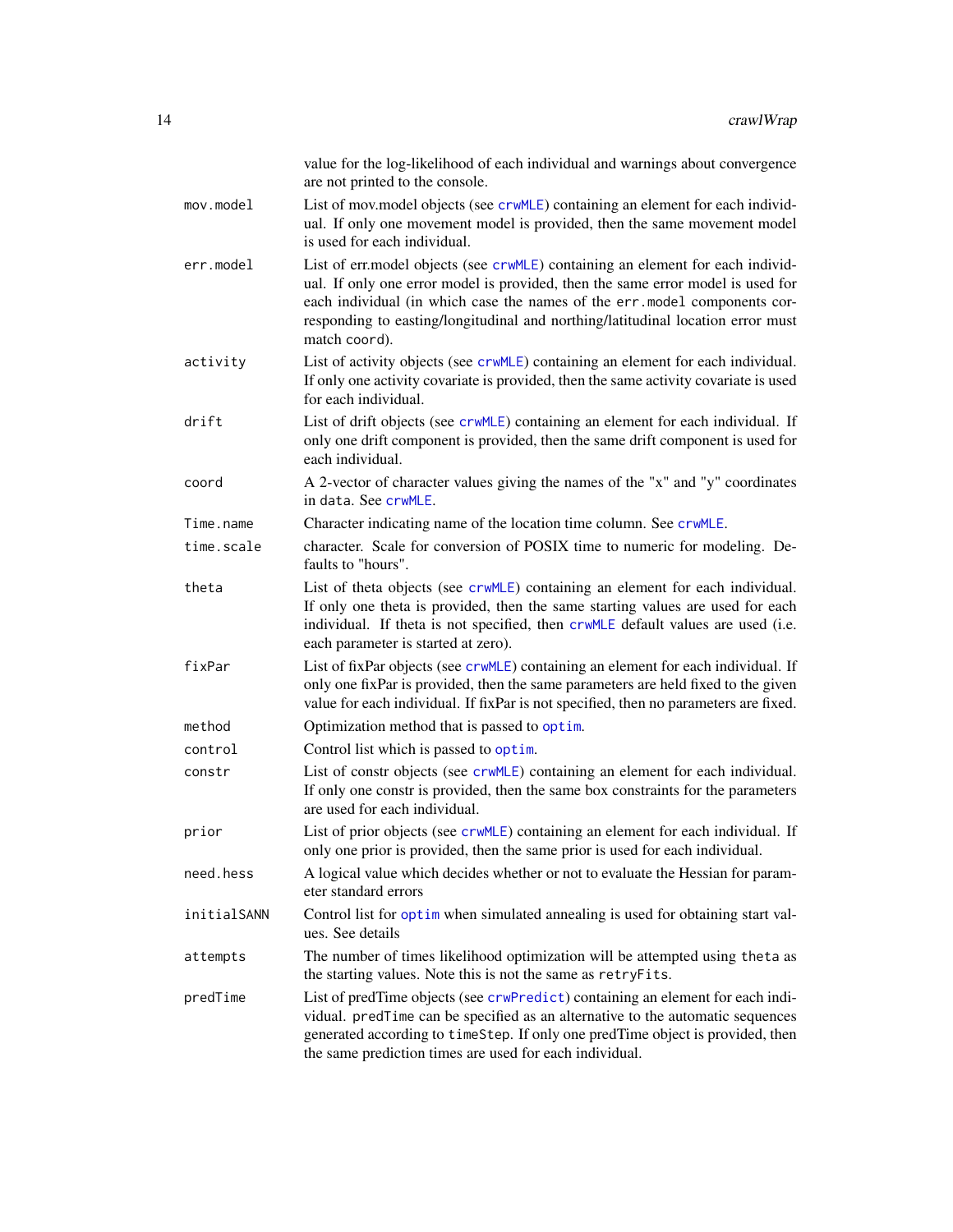#### crawlWrap 2015 2016 2017 2022 2023 2024 2022 2023 2024 2022 2023 2024 2022 2023 2024 2022 2023 2024 2022 2023 20

| fillCols                | Logical indicating whether or not to use the crawl::fillCols function for filling |
|-------------------------|-----------------------------------------------------------------------------------|
|                         | in missing values in obspata for which there is a single unique value. Default:   |
|                         | FALSE. If the output from crawlWrap is intended for analyses using fitHMM or      |
|                         | MIfitHMM, setting fillCols=TRUE should typically be avoided.                      |
| $\cdot$ $\cdot$ $\cdot$ | Additional arguments that are ignored.                                            |

## Details

- Consult [crwMLE](#page-0-0) and [crwPredict](#page-0-0) for futher details about model fitting and prediction.
- Note that the names of the list elements corresponding to each individual in mov.model, err.model, activity, drift, theta, fixPar, constr, prior, and predTime must match the individual IDs in obsData. If only one element is provided for any of these arguments, then the same element will be applied to all individuals.

#### Value

A [crwData](#page-15-1) object, i.e. a list of:

| crwFits    | A list of crwFit objects returned by crawl::crwMLE. See crwMLE                               |
|------------|----------------------------------------------------------------------------------------------|
| crwPredict | A crwPredict data frame with obspata merged with the predicted locations.<br>See crwPredict. |

The [crwData](#page-15-1) object is used in [MIfitHMM](#page-48-1) analyses that account for temporal irregularity or location measurement error.

#### See Also

#### [MIfitHMM](#page-48-1), [simData](#page-83-1)

#### Examples

```
## Not run:
# extract simulated obsData from example data
obsData <- miExample$obsData
# error ellipse model
err.model \le list(x= \sim ln.sd.x - 1, y = \sim ln.sd.y - 1, rho = \sim error.corr)
# Fit crwMLE models to obsData and predict locations
# at default intervals for both individuals
crwOut1 <- crawlWrap(obsData=obsData,
         theta=c(4,0),fixPar=c(1,1,NA,NA),
         err.model=err.model,attempts=100)
# Fit the same crwMLE models and predict locations
# at same intervals but specify for each individual using lists
crwOut2 <- crawlWrap(obsData=obsData,
         theta=list(c(4,0),c(4,0)), fixPar=list(c(1,1,NA,NA),c(1,1,NA,NA)),
         err.model=list(err.model,err.model),
         predTime=list('1'=seq(1,633),'2'=seq(1,686)))
```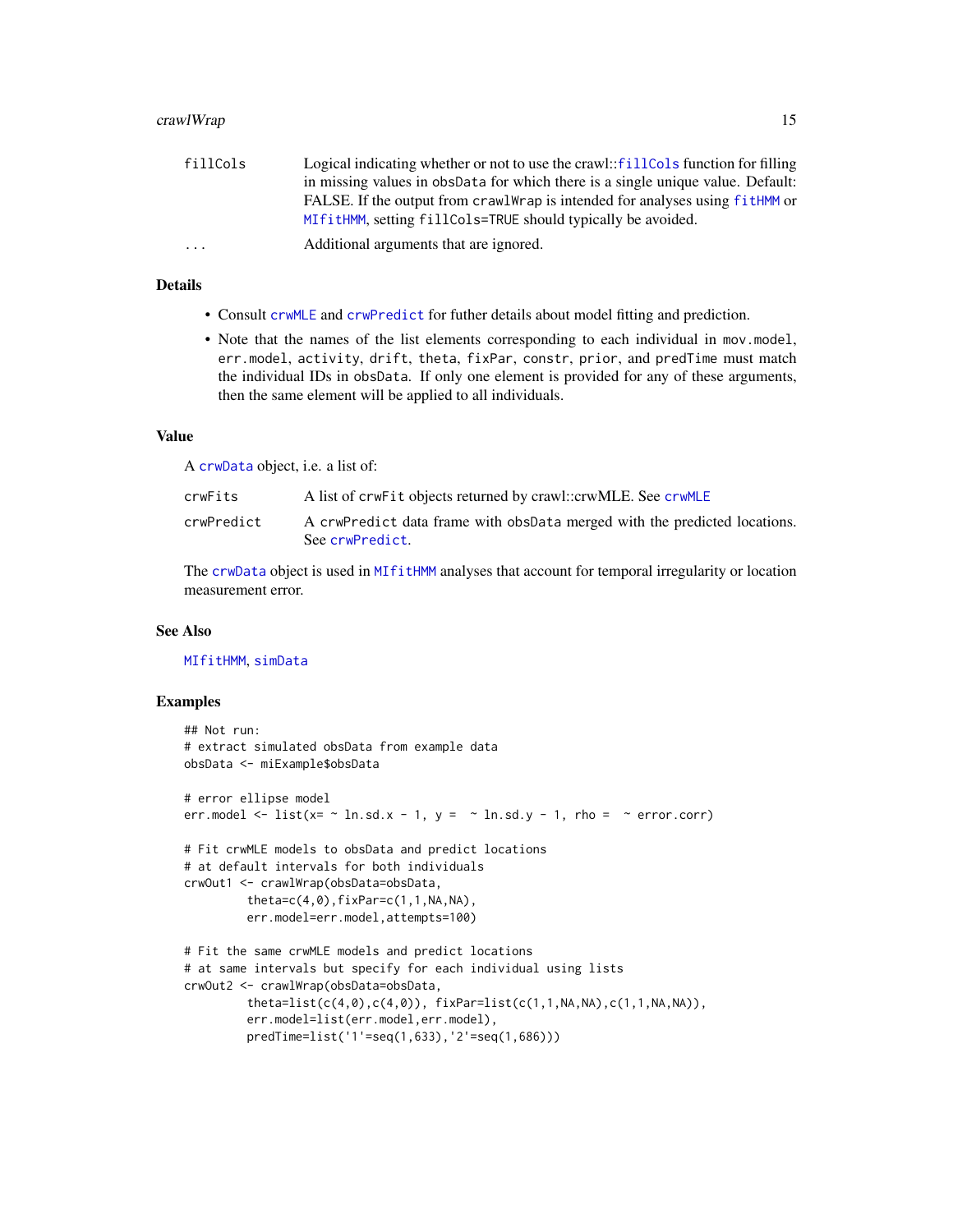<span id="page-15-0"></span>## End(Not run)

<span id="page-15-1"></span>

# Description

Constructor of crwData objects

# Usage

crwData(m)

# Arguments

m A list of attributes of crawl output: crwFits (a list of crwFit objects) and crwPredict (a crwPredict object)

## Value

An object crwData.

#### See Also

[crawlWrap](#page-11-1), [MIfitHMM](#page-48-1)

crwSim *Constructor of* crwSim *objects*

# Description

Constructor of crwSim objects

# Usage

crwSim(m)

# Arguments

| m | A list of attributes required for multiple imputation data generated from a crwData |
|---|-------------------------------------------------------------------------------------|
|   | object using MIfitHMM: miData (a list of momentuHMMData objects), and crwSimulator  |
|   | (a list of crwSimulator objects).                                                   |
|   | crwSim objects are returned by MIfitHMM when argument miData is a crwData           |
|   | object and argument fit=FALSE.                                                      |

# Value

An object crwSim.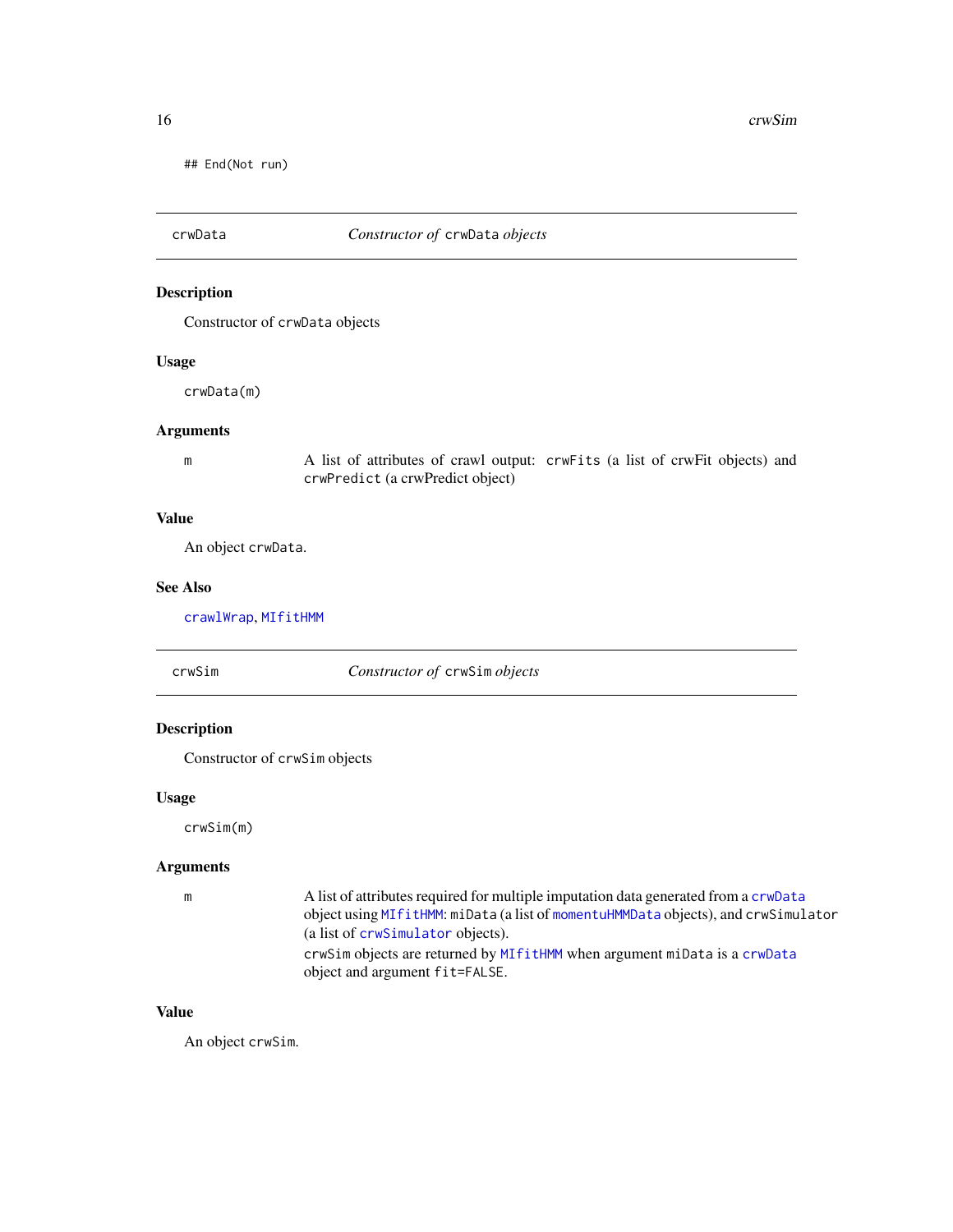<span id="page-16-0"></span>

# Description

Probability density function of the Bernoulli distribution (written in C++)

# Usage

dbern\_rcpp(x, prob, foo)

# Arguments

| $\mathsf{x}$ | Vector of quantiles                      |
|--------------|------------------------------------------|
| prob         | success probability                      |
| foo          | Unused (for compatibility with template) |

# Value

Vector of densities

| dbeta_rcpp | Probability density function of the beta distribution (written in $C++$ ) |  |
|------------|---------------------------------------------------------------------------|--|
|------------|---------------------------------------------------------------------------|--|

# Description

Probability density function of the beta distribution (written in C++)

# Usage

dbeta\_rcpp(x, shape1, shape2)

# Arguments

| X      | Vector of quantiles |
|--------|---------------------|
| shape1 | Shape1              |
| shape2 | Shape2              |

# Value

Vector of densities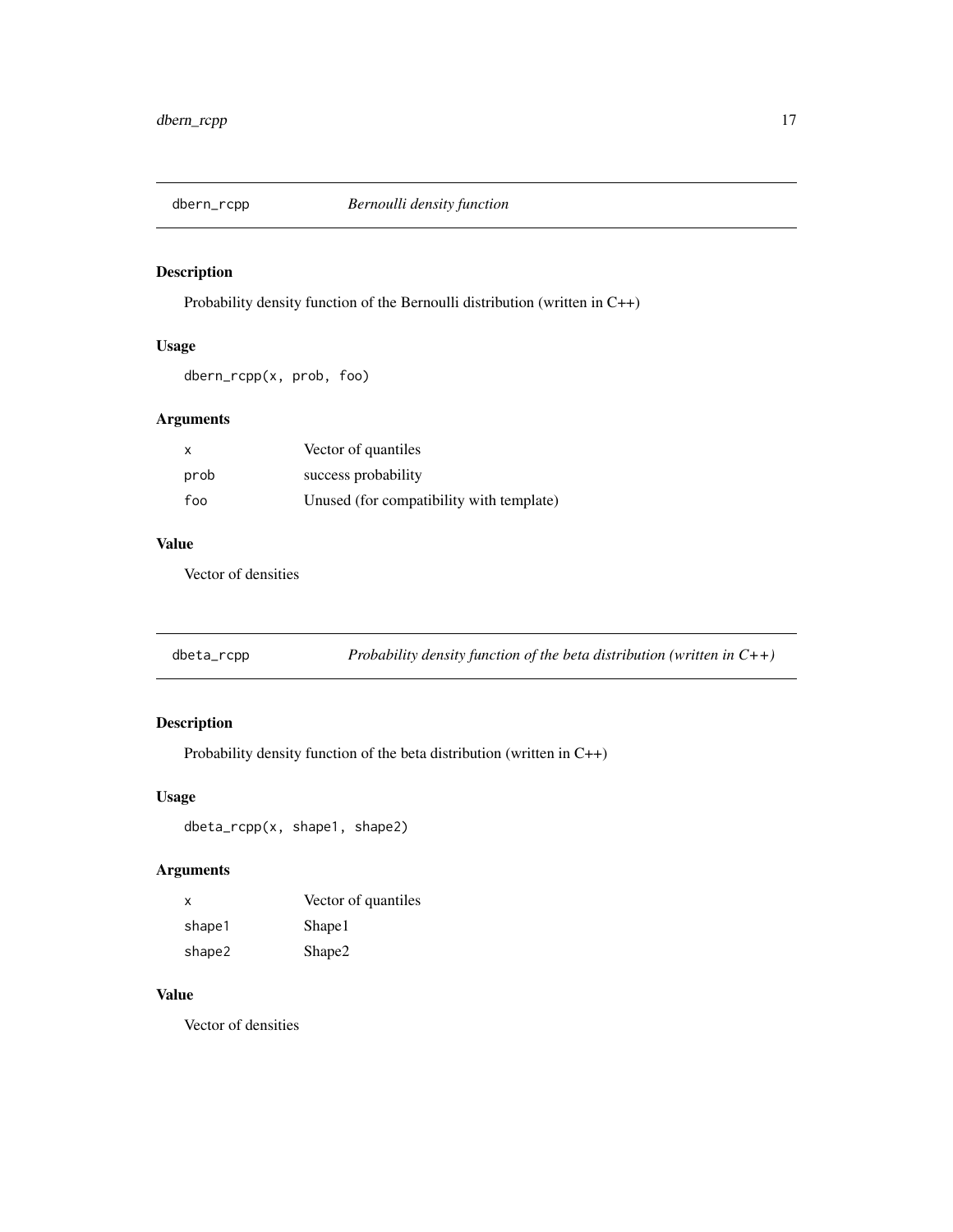<span id="page-17-0"></span>

# Description

Probability density function of the exponential distribution (written in C++)

# Usage

dexp\_rcpp(x, rate, foo)

# Arguments

| $\mathsf{x}$ | Vector of quantiles                      |
|--------------|------------------------------------------|
| rate         | Rate                                     |
| foo          | Unused (for compatibility with template) |

# Value

Vector of densities

|  | dgamma_rcpp |  |
|--|-------------|--|
|--|-------------|--|

# Description

Probability density function of the gamma distribution (written in C++)

# Usage

dgamma\_rcpp(x, mu, sigma)

# Arguments

| X     | Vector of quantiles |
|-------|---------------------|
| mu    | Mean                |
| sigma | Standard deviation  |

# Value

Vector of densities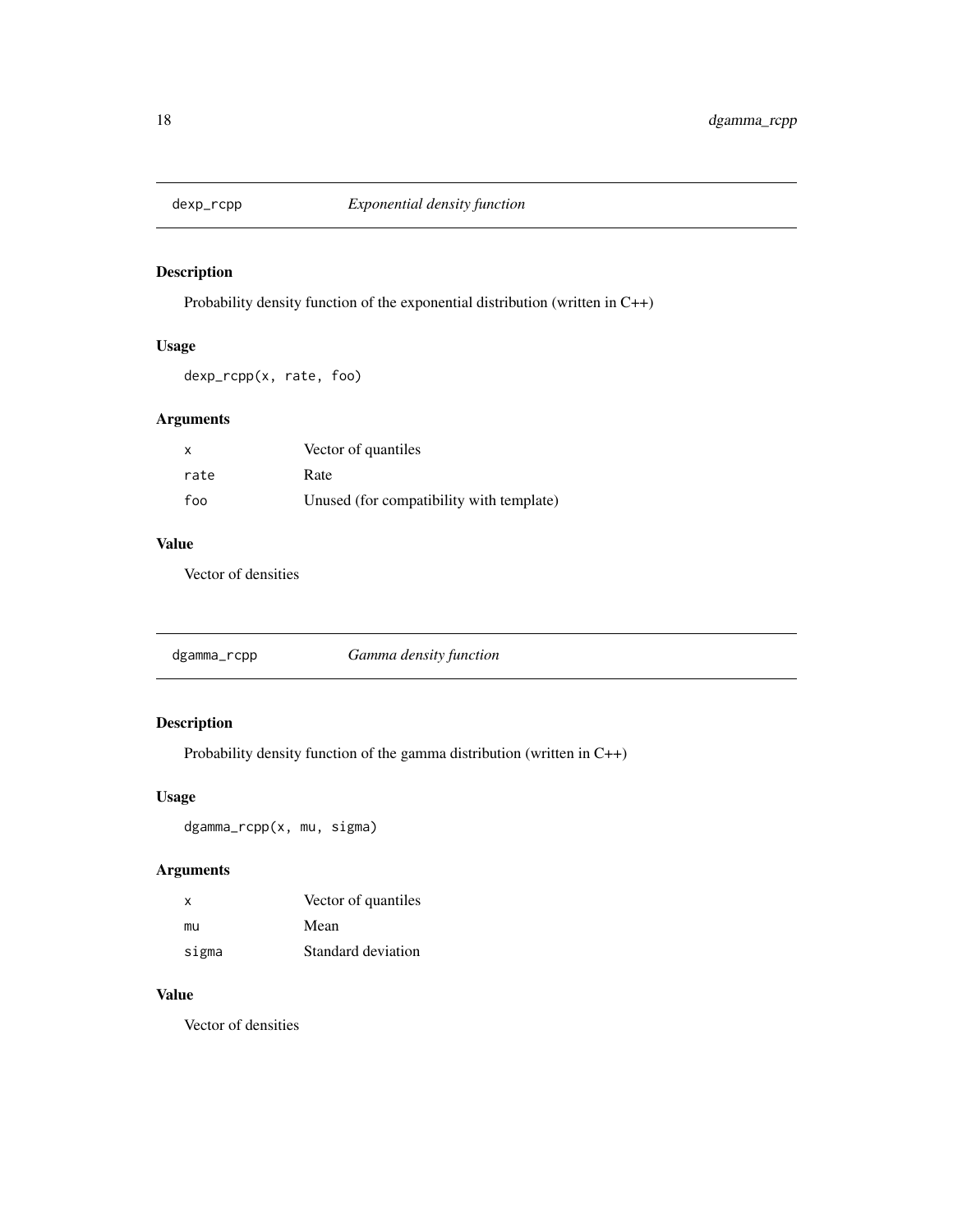<span id="page-18-0"></span>distAngle *Calculate distance between points y and z and turning angle between points x, y, and z*

# Description

Calculate distance between points y and z and turning angle between points x, y, and z

#### Usage

distAngle(x, y, z, type = "UTM", angleCov = TRUE)

#### Arguments

| X        | location 1                                                                                                          |
|----------|---------------------------------------------------------------------------------------------------------------------|
| y        | location 2                                                                                                          |
| z        | location 3                                                                                                          |
| type     | 'UTM' if easting/northing provided (the default), 'LL' if longitude/latitude                                        |
| angleCov | logical indicating to not return NA when x=y or y=z. Default: TRUE (i.e. NA<br>is not returned if $x=y$ or $y=z$ ). |

# Details

Used in [prepData](#page-76-1) and [simData](#page-83-1) to get distance and turning angle covariates between locations  $(x1,x2)$ ,  $(y1,y2)$  and activity center  $(z1,z2)$ .

If type='LL' then distance is calculated as great circle distance using [spDistsN1](#page-0-0), and turning angle is calculated based on initial bearings using [bearing](#page-0-0).

### Value

2-vector with first element the distance between y and z and second element the turning angle between  $(x,y)$  and  $(y,z)$ .

dlnorm\_rcpp *Log-normal density function*

# Description

Probability density function of the log-normal distribution (written in C++)

#### Usage

dlnorm\_rcpp(x, meanlog, sdlog)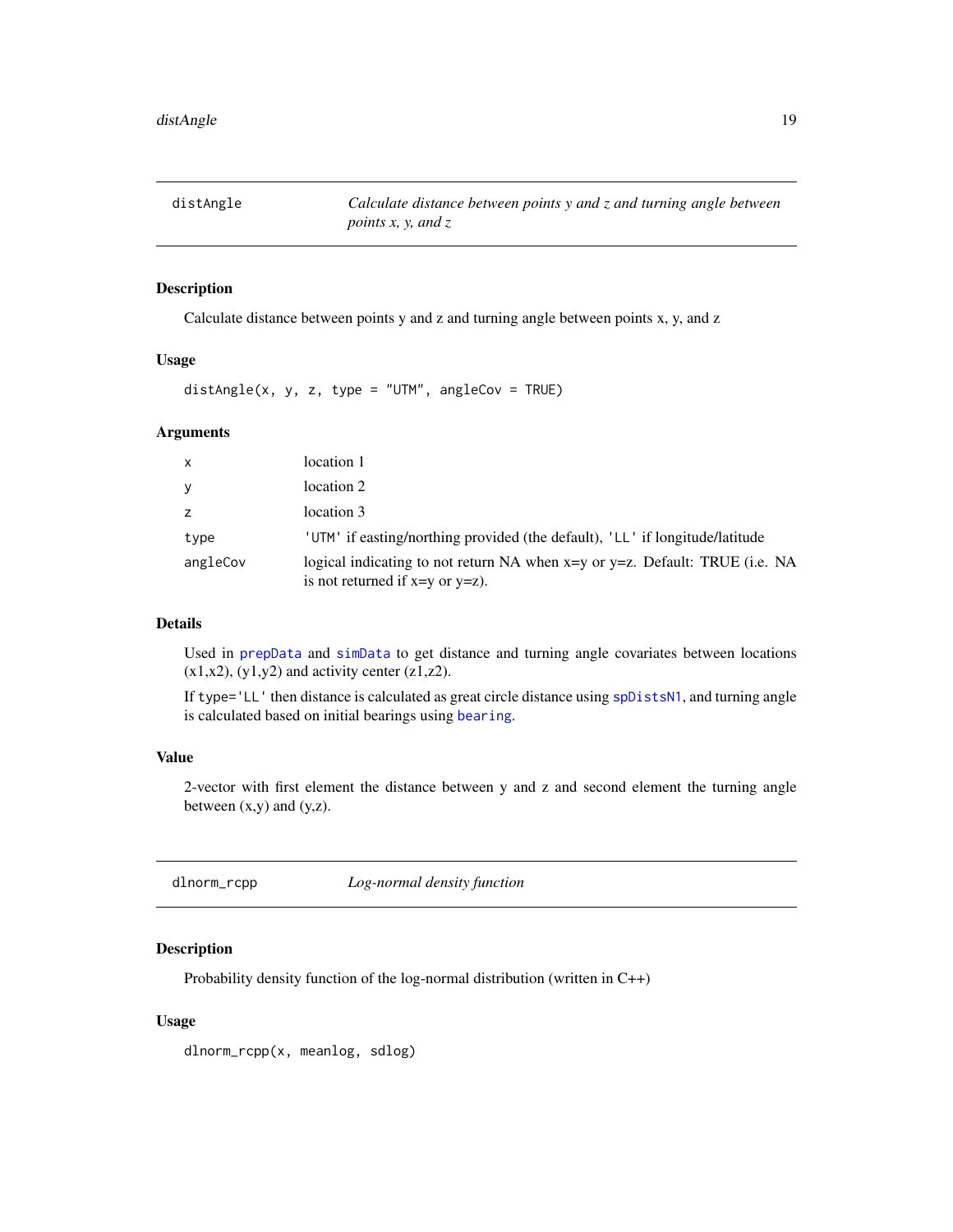# <span id="page-19-0"></span>Arguments

| х       | Vector of quantiles                                     |
|---------|---------------------------------------------------------|
| meanlog | Mean of the distribution on the log-scale               |
| sdlog   | Standard deviation of the distribution on the log-scale |

# Value

Vector of densities

| dnorm_rcpp | Normal density function |
|------------|-------------------------|
|            |                         |

# Description

Probability density function of the normal distribution (written in C++)

# Usage

dnorm\_rcpp(x, mean, sd)

# Arguments

| X    | Vector of quantiles                    |
|------|----------------------------------------|
| mean | Mean of the distribution               |
| sd   | Standard deviation of the distribution |

# Value

Vector of densities

| Poisson density function<br>dpois_rcpp |
|----------------------------------------|
|----------------------------------------|

# Description

Probability density function of the Poisson distribution (written in C++)

# Usage

dpois\_rcpp(x, rate, foo)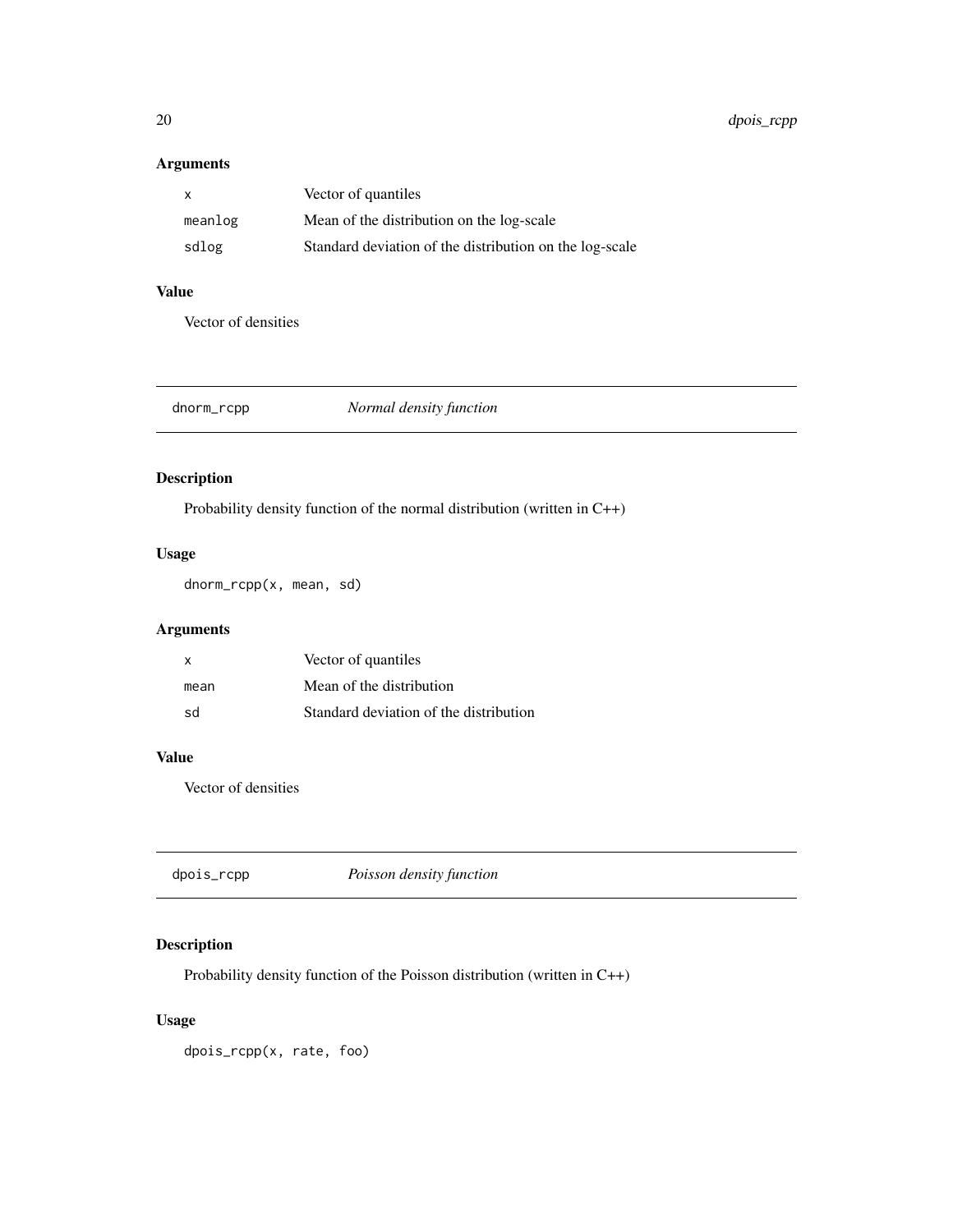# <span id="page-20-0"></span>dvm\_rcpp 21

# Arguments

| x    | Vector of quantiles                      |
|------|------------------------------------------|
| rate | Rate                                     |
| foo  | Unused (for compatibility with template) |

# Value

Vector of densities

dvm\_rcpp *Von Mises density function*

# Description

Probability density function of the Von Mises distribution, defined as a function of the modified Bessel function of order 0 (written in C++)

# Usage

dvm\_rcpp(x, mu, kappa)

# Arguments

| x     | Vector of quantiles |
|-------|---------------------|
| mu    | Mean                |
| kappa | Concentration       |

# Value

Vector of densities

| dweibull_rcpp | Weibull density function |  |
|---------------|--------------------------|--|
|---------------|--------------------------|--|

# Description

Probability density function of the Weibull distribution (written in C++)

## Usage

dweibull\_rcpp(x, shape, scale)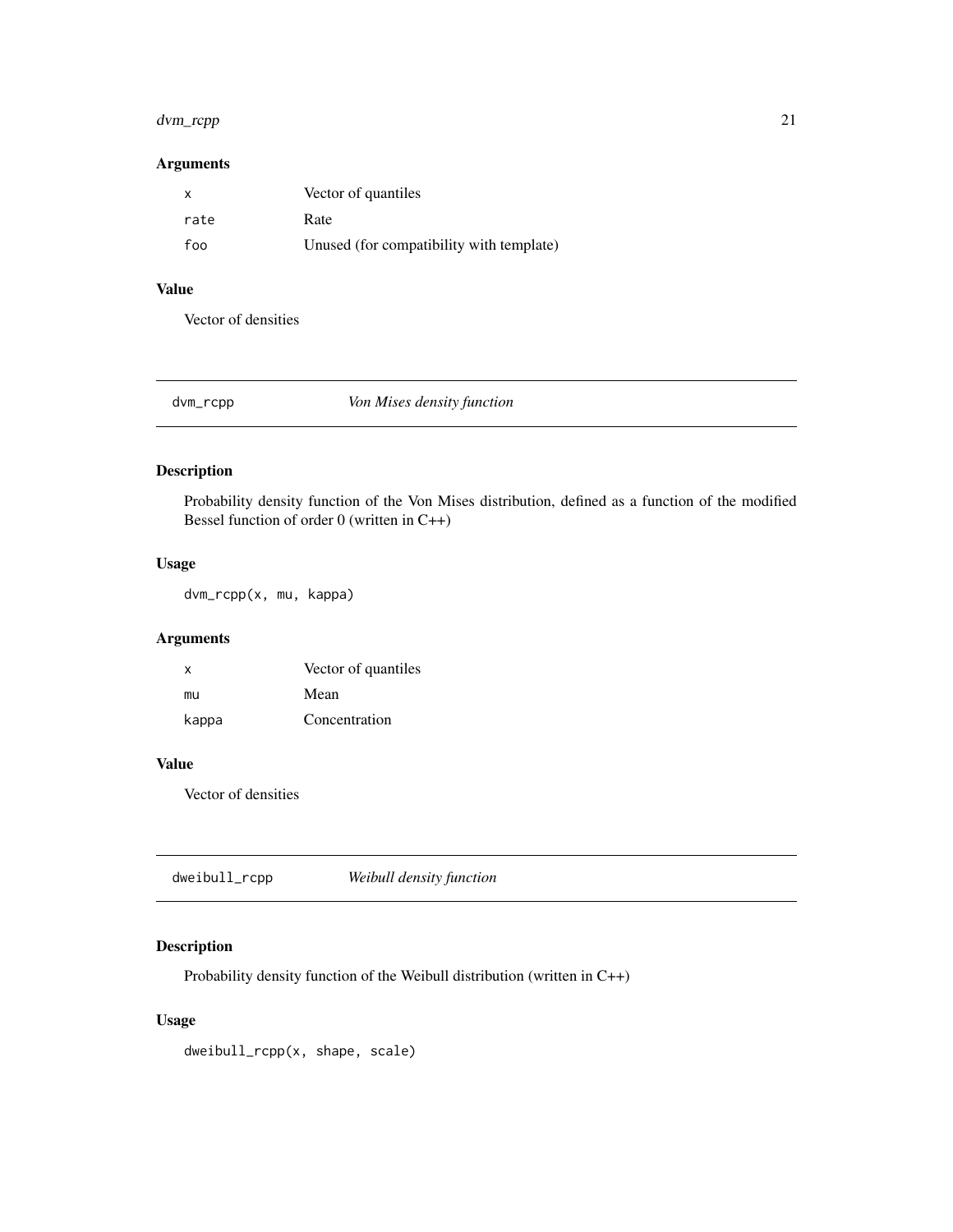#### <span id="page-21-0"></span>22 example

#### Arguments

| x     | Vector of quantiles |
|-------|---------------------|
| shape | Shape               |
| scale | Scale               |

# Value

Vector of densities

dwrpcauchy\_rcpp *Wrapped Cauchy density function*

# Description

Probability density function of the wrapped Cauchy distribution (written in C++)

#### Usage

dwrpcauchy\_rcpp(x, mu, rho)

# Arguments

| x   | Vector of quantiles |
|-----|---------------------|
| mu  | Mean                |
| rho | Concentration       |

# Value

Vector of densities

example *Example dataset*

# Description

These data are generated by the function [exGen](#page-22-1), and used in the examples and tests of other functions to keep them as short as possible.

## Usage

example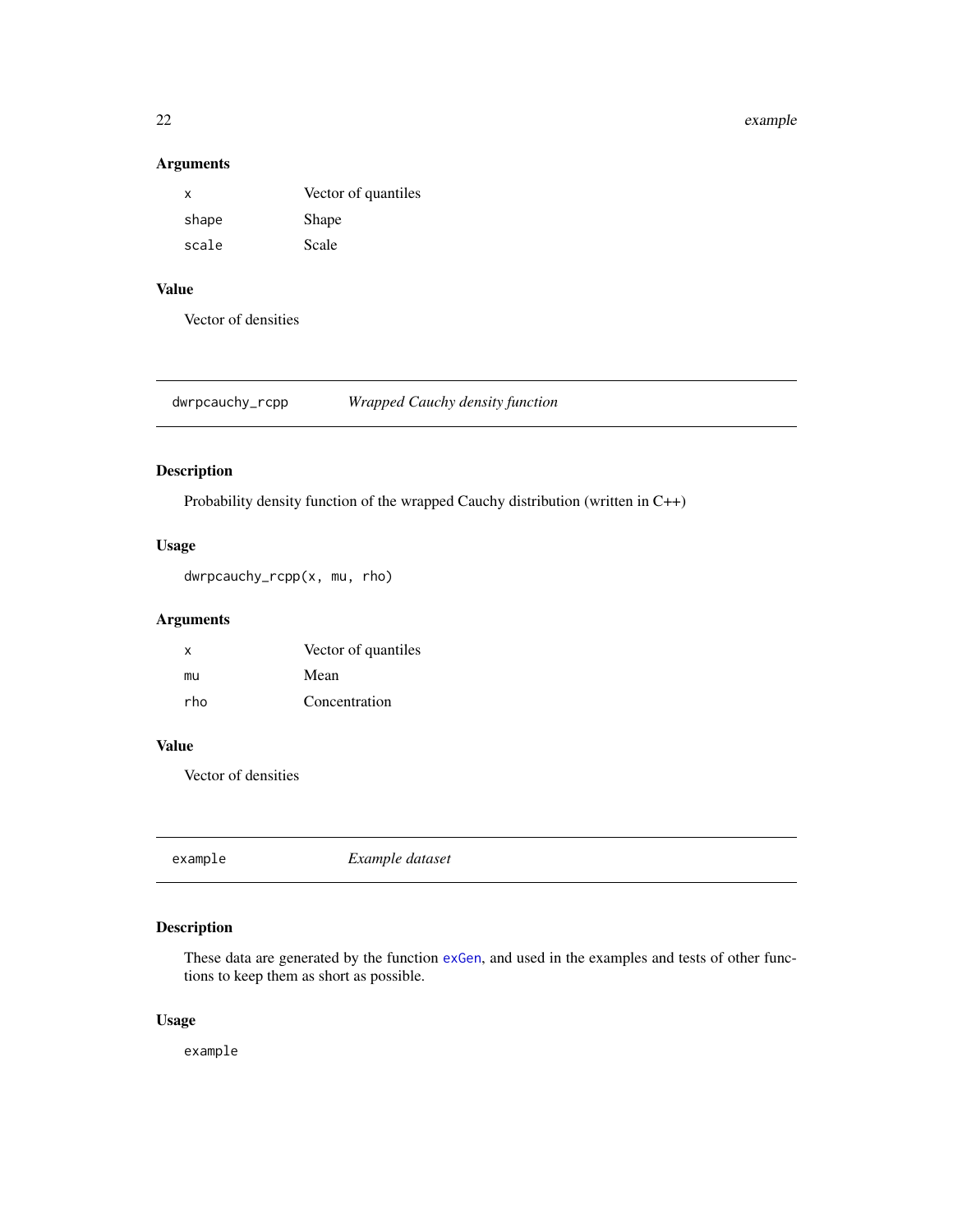#### <span id="page-22-0"></span>exGen 23

# Details

example is a list of the following objects for demonstrating [fitHMM](#page-24-1):

- m A [momentuHMM](#page-56-1) object
- simPar The parameters used to simulate data
- par0 The initial parameters in the optimization to fit m

miExample is a list of the following objects for demonstrating [crawlWrap](#page-11-1), [MIfitHMM](#page-48-1), and [MIpool](#page-54-1):

- obsData Simulated observation data with measurement error and temporal irregularity (generated by [simData](#page-83-1))
- bPar initial parameter estimates for MIfitHMM examples

forest is a simulated spatial covariate raster layer

<span id="page-22-1"></span>exGen *Example data simulation*

#### Description

Generate the file data/example.RData, used in other functions' examples and unit tests.

#### Usage

exGen()

| expandPar | Expand vector of free working parameters to vector of all working pa- |
|-----------|-----------------------------------------------------------------------|
|           | rameters including any fixed parameters (used in fitHMM.R and nLog-   |
|           | Like.R)                                                               |

## Description

Expand vector of free working parameters to vector of all working parameters including any fixed parameters (used in fitHMM.R and nLogLike.R)

## Usage

```
expandPar(optPar, optInd, fixPar, wparIndex, betaCons, nbStates, covsDelta,
  stationary, nbCovs)
```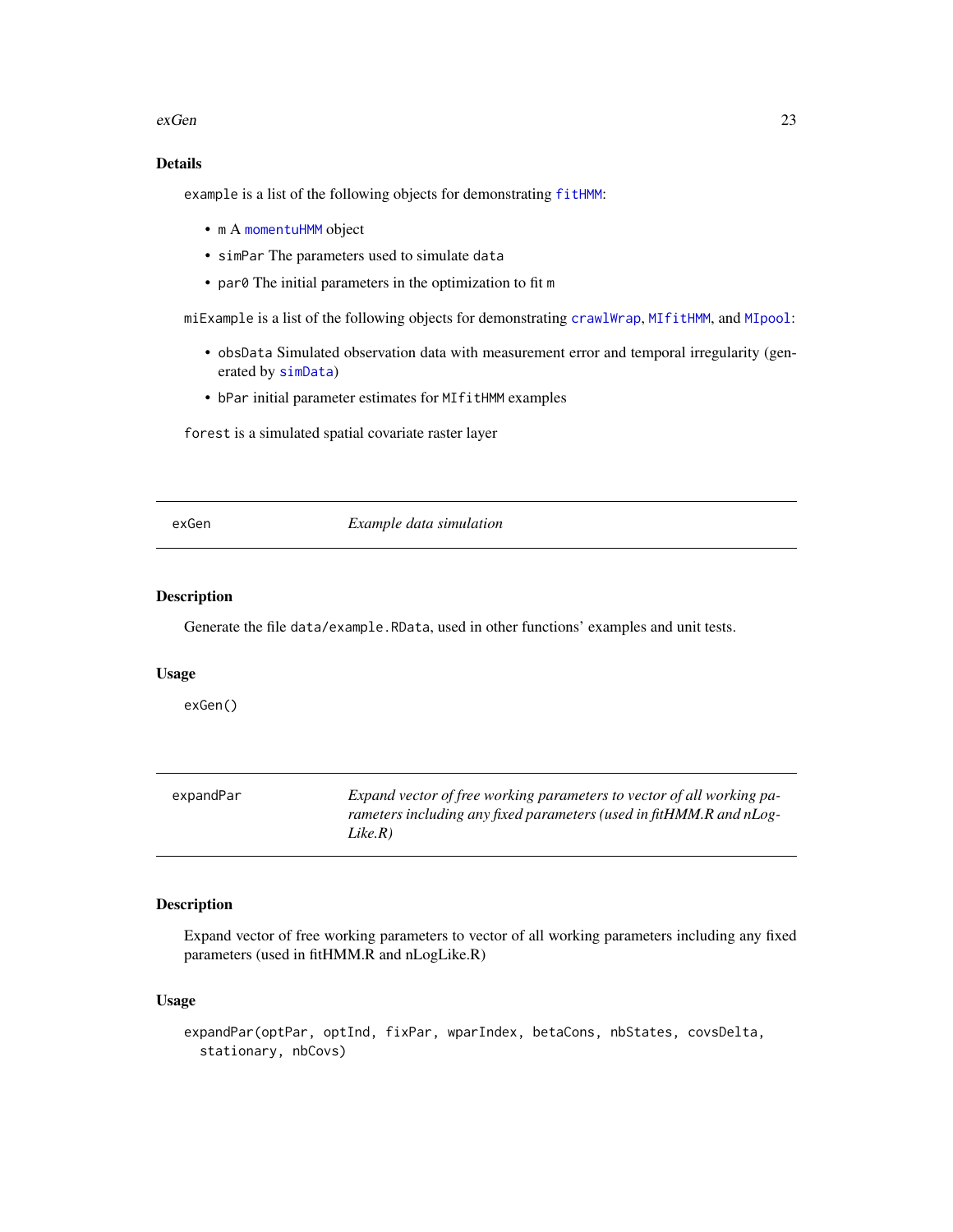#### **Arguments**

| optPar     | vector of free working parameters                                                                                                       |
|------------|-----------------------------------------------------------------------------------------------------------------------------------------|
| optInd     | indices of constrained parameters                                                                                                       |
| fixPar     | Vector of working parameters which are assumed known prior to fitting the<br>model (NA indicates parameters is to be estimated)         |
| wparIndex  | Vector of indices for the elements of fixPar that are not NA                                                                            |
| betaCons   | Matrix of the same dimension as beta0 composed of integers identifying any<br>equality constraints among the t.p.m. parameters.         |
| nbStates   | Number of states of the HMM                                                                                                             |
| covsDelta  | data frame containing the delta model covariates (if any)                                                                               |
| stationary | FALSE if there are covariates. If TRUE, the initial distribution is considered equal<br>to the stationary distribution. Default: FALSE. |
| nbCovs     | Number of t.p.m. covariates                                                                                                             |

#### Value

A vector of all working parameters including any fixed parameters

#### Examples

```
## Not run:
nbStates <- 2
stepDist <- "gamma" # step distribution
angleDist <- "vm" # turning angle distribution
# extract data from momentuHMM example
data <- example$m$data
### 1. fit the model to the simulated data
# define initial values for the parameters
mu0 < -c(20, 70)sigma0 <- c(10,30)
kappa0 < -c(1,1)stepPar <- c(mu0,sigma0) # no zero-inflation, so no zero-mass included
anglePar <- kappa0 # not estimating angle mean, so not included
formula <- ~cov1+cos(cov2)
# constrain cov1 effect to state 1 -> 2 and cov2 effect to state 2 -> 1
fixPar <- list(beta=c(NA,NA,0,NA,0,NA))
m <- fitHMM(data=data,nbStates=nbStates,dist=list(step=stepDist,angle=angleDist),
            Par0=list(step=stepPar,angle=anglePar),formula=formula,fixPar=fixPar)
# convert free parameter vector (m$mod$wpar) to full set of working parameters (m$mod$estimate)
est <- momentuHMM:::expandPar(m$mod$wpar,m$conditions$optInd,unlist(m$conditions$fixPar),
                              m$conditions$wparIndex,m$conditions$betaCons,nbStates,
```
m\$covsDelta,m\$conditions\$stationary,nrow(m\$mle\$beta)-1)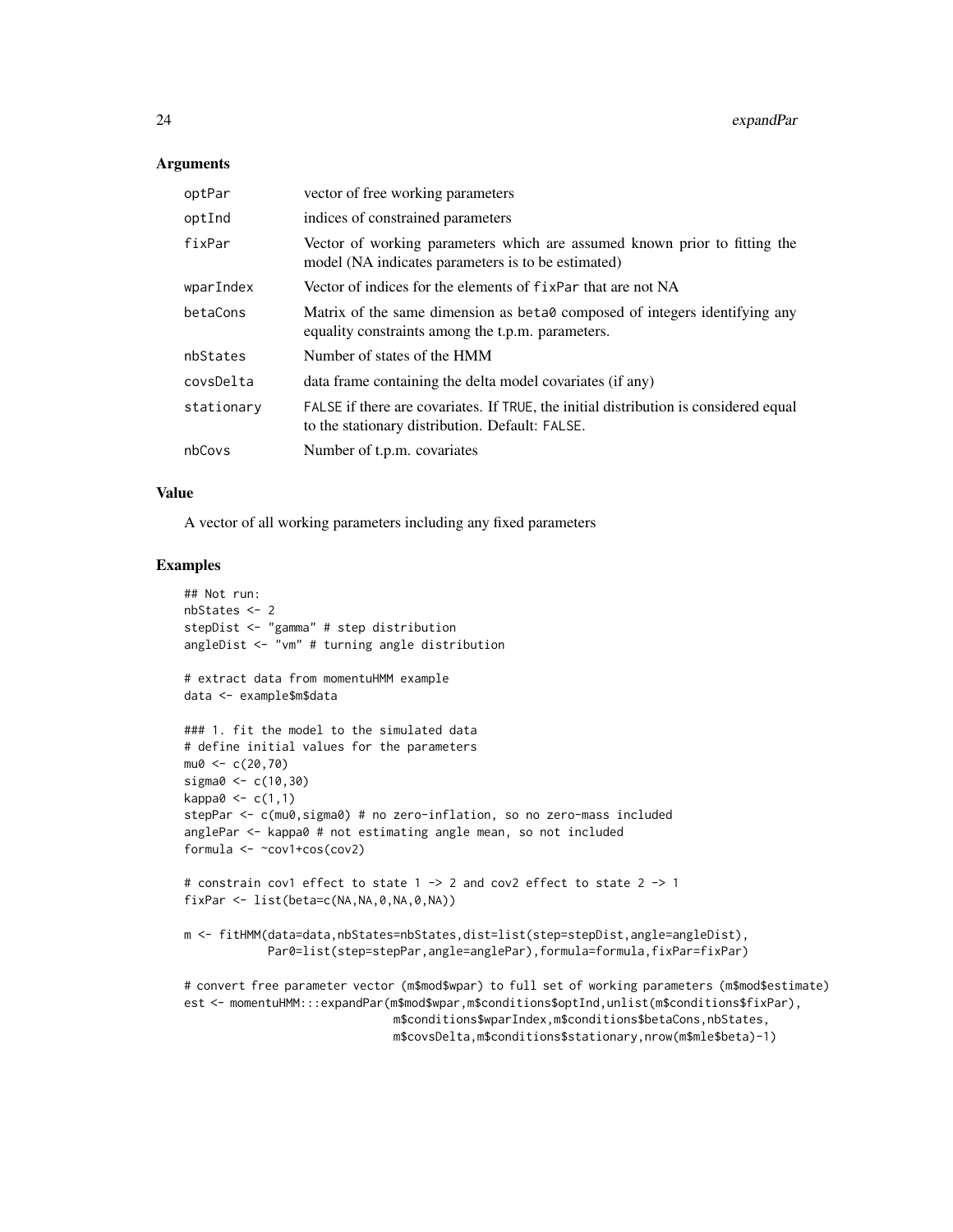#### <span id="page-24-0"></span> $fitHMM$  25

```
all(est==m$mod$estimate)
```
## End(Not run)

<span id="page-24-1"></span>

#### fitHMM *Fit a multivariate HMM to the data*

# Description

Fit a (multivariate) hidden Markov model to the data provided, using numerical optimization of the log-likelihood function.

## Usage

```
fitHMM(data, nbStates, dist, Par0, beta0 = NULL, delta0 = NULL,
 estAngleMean = NULL, circularAngleMean = NULL, formula = ~1,
 formulaDelta = NULL, stationary = FALSE, verbose = NULL,
 nlmPar = list(), fit = TRUE, DM = NULL, cons = NULL,
 userBounds = NULL, workBounds = NULL, workcons = NULL,
 betaCons = NULL, betaRef = NULL, stateNames = NULL,
 knownStates = NULL, fixPar = NULL, retryFits = 0, retrySD = NULL,
 optMethod = "nlm", control = list(), prior = NULL, modelName = NULL)
```

|          | A momentuHMMData object.                                                                                                                                                                                                                                                                                                                                                                                                                                                                                                                                                                                                                                                                                                                                                                                                                                                                                                                                                                                                                                                                                                           |
|----------|------------------------------------------------------------------------------------------------------------------------------------------------------------------------------------------------------------------------------------------------------------------------------------------------------------------------------------------------------------------------------------------------------------------------------------------------------------------------------------------------------------------------------------------------------------------------------------------------------------------------------------------------------------------------------------------------------------------------------------------------------------------------------------------------------------------------------------------------------------------------------------------------------------------------------------------------------------------------------------------------------------------------------------------------------------------------------------------------------------------------------------|
| nbStates | Number of states of the HMM.                                                                                                                                                                                                                                                                                                                                                                                                                                                                                                                                                                                                                                                                                                                                                                                                                                                                                                                                                                                                                                                                                                       |
| dist     | A named list indicating the probability distributions of the data streams. Cur-<br>rently supported distributions are 'bern', 'beta', 'exp', 'gamma', 'lnorm', 'norm',<br>'pois','vm','vmConsensus','weibull',and'wrpcauchy'. For example, dist=list(step='gamma', ang<br>indicates 3 data streams ('step', 'angle', and 'dives') and their respective proba-<br>bility distributions ('gamma', 'vm', and 'pois'). The names of the data streams<br>(e.g., 'step', 'angle', 'dives') must match component names in data.                                                                                                                                                                                                                                                                                                                                                                                                                                                                                                                                                                                                           |
| Par0     | A named list containing vectors of initial state-dependent probability distribu-<br>tion parameters for each data stream specified in dist. The parameters should be<br>in the order expected by the pdfs of dist, and any zero-mass and/or one-mass<br>parameters should be the last (if both are present, then zero-mass parameters<br>must preceed one-mass parameters). Note that zero-mass parameters are manda-<br>tory if there are zeros in data streams with a 'gamma','weibull','exp','lnorm', or<br>'beta' distribution, and one-mass parameters are mandatory if there are ones in<br>data streams with a 'beta' distribution. For example, for a 2-state model using<br>the Von Mises (vm) distribution for a data stream named 'angle' and the zero-<br>inflated gamma distribution for a data stream named 'step', the vector of initial<br>parameters would be something like: Par0=list(step=c(mean_1,mean_2,sd_1,sd_2,zeromass_1,ze<br>If DM is not specified for a given data stream, then Par0 is on the natural (i.e.,<br>real) scale of the parameters. However, if DM is specified for a given data stream, |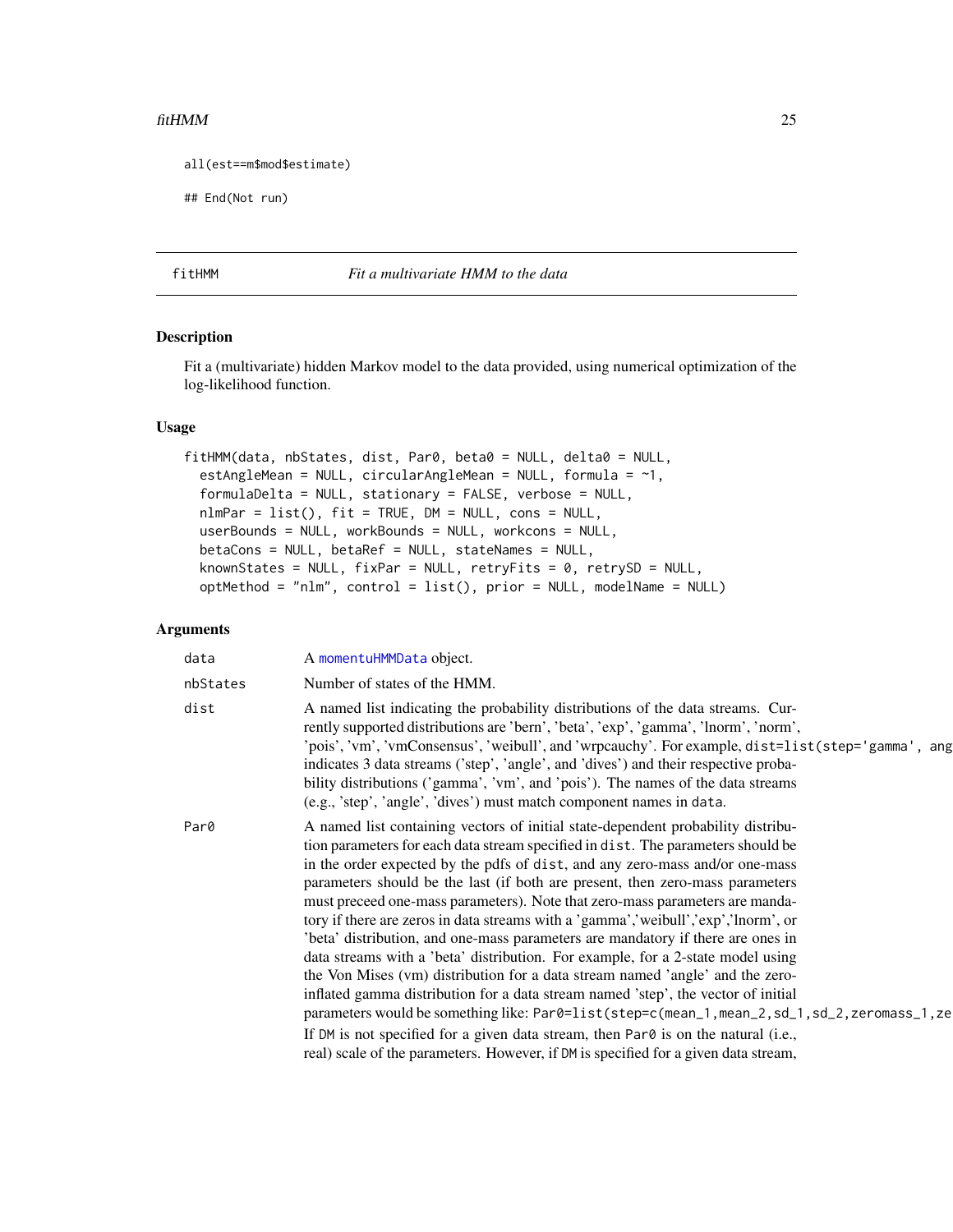|                   | then Par0 must be on the working (i.e., beta) scale of the parameters, and the<br>length of Par0 must match the number of columns in the design matrix. See<br>details below.                                                                                                                                                                                                                                                                                                                                                                                                                                                                                                                                                                                                                                                                                                                                                                                                                                                                                                                                                                                                                                                                                                                                                                                                                                                                                                                                                                                                                                   |
|-------------------|-----------------------------------------------------------------------------------------------------------------------------------------------------------------------------------------------------------------------------------------------------------------------------------------------------------------------------------------------------------------------------------------------------------------------------------------------------------------------------------------------------------------------------------------------------------------------------------------------------------------------------------------------------------------------------------------------------------------------------------------------------------------------------------------------------------------------------------------------------------------------------------------------------------------------------------------------------------------------------------------------------------------------------------------------------------------------------------------------------------------------------------------------------------------------------------------------------------------------------------------------------------------------------------------------------------------------------------------------------------------------------------------------------------------------------------------------------------------------------------------------------------------------------------------------------------------------------------------------------------------|
| beta0             | Initial matrix of regression coefficients for the transition probabilities (more in-<br>formation in 'Details'). Default: NULL. If not specified, beta0 is initialized such<br>that the diagonal elements of the transition probability matrix are dominant.                                                                                                                                                                                                                                                                                                                                                                                                                                                                                                                                                                                                                                                                                                                                                                                                                                                                                                                                                                                                                                                                                                                                                                                                                                                                                                                                                    |
| delta0            | Initial value for the initial distribution of the HMM. Default: rep(1/nbStates, nbStates).<br>If formulaDelta includes a formula, then delta0 must be specified as a k x<br>(nbStates-1) matrix, where k is the number of covariates and the columns cor-<br>respond to states 2:nbStates. See details below.                                                                                                                                                                                                                                                                                                                                                                                                                                                                                                                                                                                                                                                                                                                                                                                                                                                                                                                                                                                                                                                                                                                                                                                                                                                                                                   |
| estAngleMean      | An optional named list indicating whether or not to estimate the angle mean for<br>data streams with angular distributions ('vm' and 'wrpcauchy'). For example,<br>estAngleMean=list(angle=TRUE) indicates the angle mean is to be estimated<br>for 'angle'. Default is NULL, which assumes any angle means are fixed to zero<br>and are not to be estimated. Any estAngleMean elements corresponding to data<br>streams that do not have angular distributions are ignored. estAngleMean is<br>also ignored for any 'vmConsensus' data streams (because the angle mean must<br>be estimated in consensus models).                                                                                                                                                                                                                                                                                                                                                                                                                                                                                                                                                                                                                                                                                                                                                                                                                                                                                                                                                                                              |
| circularAngleMean |                                                                                                                                                                                                                                                                                                                                                                                                                                                                                                                                                                                                                                                                                                                                                                                                                                                                                                                                                                                                                                                                                                                                                                                                                                                                                                                                                                                                                                                                                                                                                                                                                 |
|                   | An optional named list indicating whether to use circular-linear (FALSE) or<br>circular-circular (TRUE) regression on the mean of circular distributions ('vm'<br>and 'wrpcauchy') for turning angles. For example, circular AngleMean=list(angle=TRUE)<br>indicates the angle mean is be estimated for 'angle' using circular-circular re-<br>gression. Whenever circular-circular regression is used for an angular data<br>stream, a corresponding design matrix (DM) must be specified for the data stream,<br>and the previous movement direction (i.e., a turning angle of zero) is automat-<br>ically used as the reference angle (i.e., the intercept). Any circular-circular<br>regression covariates in data should therefore be relative to the previous di-<br>rection of movement (instead of standard directions relative to the x-axis; see<br>prepData and circAngles). See Duchesne et al. (2015) for specifics on the<br>circular-circular regression model using previous movement direction as the<br>reference angle. Default is NULL, which assumes circular-linear regression is<br>used for any angular distributions for which the mean angle is to be estimated.<br>circularAngleMean elements corresponding to angular data streams are ig-<br>nored unless the corresponding element of estAngleMean is TRUE. Any circularAngleMean<br>elements corresponding to data streams that do not have angular distributions<br>are ignored. circularAngleMean is also ignored for any 'vmConsensus' data<br>streams (because the consensus model is a circular-circular regression model). |
| formula           | Regression formula for the transition probability covariates. Default: ~1 (no co-<br>variate effect). In addition to allowing standard functions in R formulas (e.g.,<br>cos(cov), cov1*cov2, I(cov^2)), special functions include cosinor(cov, period)<br>for modeling cyclical patterns, spline functions (bs, ns, bSpline, cSpline,<br>iSpline, and mSpline), and state- or parameter-specific formulas (see details).<br>Any formula terms that are not state- or parameter-specific are included on all<br>of the transition probabilities.                                                                                                                                                                                                                                                                                                                                                                                                                                                                                                                                                                                                                                                                                                                                                                                                                                                                                                                                                                                                                                                                |
| formulaDelta      | Regression formula for the initial distribution. Default: NULL (no covariate ef-                                                                                                                                                                                                                                                                                                                                                                                                                                                                                                                                                                                                                                                                                                                                                                                                                                                                                                                                                                                                                                                                                                                                                                                                                                                                                                                                                                                                                                                                                                                                |

formulaDelta Regression formula for the initial distribution. Default: NULL (no covariate effects; both delta0 and fixPar\$delta are specified on the real scale). Standard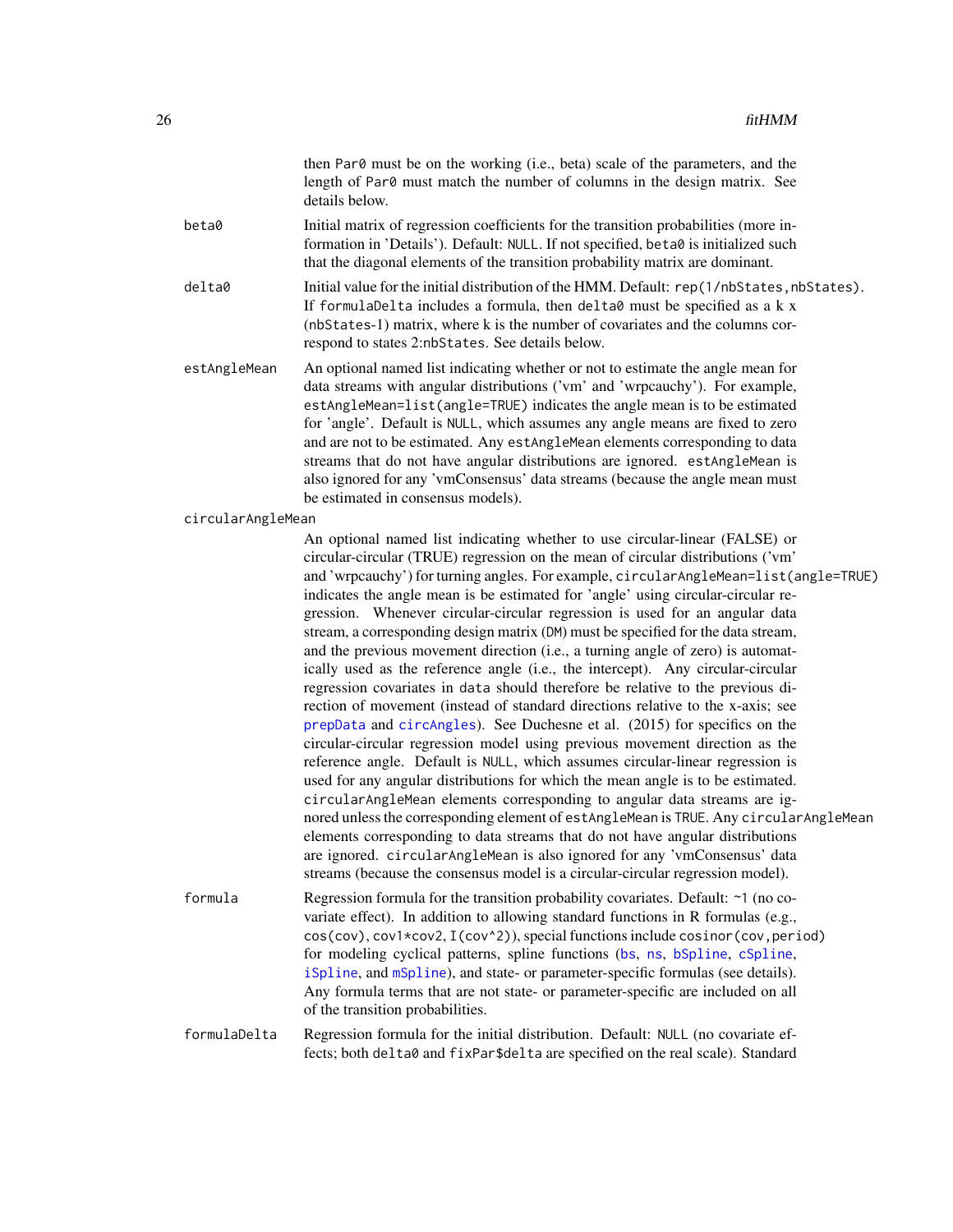|            | functions in R formulas are allowed (e.g., cos(cov), cov1*cov2, I(cov^2)).<br>When any formula is provided, then both delta0 and fixPar\$delta are speci-<br>fied on the working scale.                                                                                                                                                                                                                                                                                                                                                                                                                                                                                                                                                                                                                                                                                                                                                                                                                                                                                                                                                                                                                                                                                                                                                                                                                                 |
|------------|-------------------------------------------------------------------------------------------------------------------------------------------------------------------------------------------------------------------------------------------------------------------------------------------------------------------------------------------------------------------------------------------------------------------------------------------------------------------------------------------------------------------------------------------------------------------------------------------------------------------------------------------------------------------------------------------------------------------------------------------------------------------------------------------------------------------------------------------------------------------------------------------------------------------------------------------------------------------------------------------------------------------------------------------------------------------------------------------------------------------------------------------------------------------------------------------------------------------------------------------------------------------------------------------------------------------------------------------------------------------------------------------------------------------------|
| stationary | FALSE if there are covariates in formula or formulaDelta. If TRUE, the initial<br>distribution is considered equal to the stationary distribution. Default: FALSE.                                                                                                                                                                                                                                                                                                                                                                                                                                                                                                                                                                                                                                                                                                                                                                                                                                                                                                                                                                                                                                                                                                                                                                                                                                                      |
| verbose    | Deprecated: please use print. level in nlmPar argument. Determines the print<br>level of the nlm optimizer. The default value of 0 means that no printing occurs, a<br>value of 1 means that the first and last iterations of the optimization are detailed,<br>and a value of 2 means that each iteration of the optimization is detailed. Ignored<br>unless optMethod="nlm".                                                                                                                                                                                                                                                                                                                                                                                                                                                                                                                                                                                                                                                                                                                                                                                                                                                                                                                                                                                                                                          |
| nlmPar     | List of parameters to pass to the optimization function $n \ln w$ (which should be<br>either print. level, gradtol, stepmax, steptol, iterlim, or hessian - see<br>nlm's documentation for more detail). Ignored unless optMethod="nlm".                                                                                                                                                                                                                                                                                                                                                                                                                                                                                                                                                                                                                                                                                                                                                                                                                                                                                                                                                                                                                                                                                                                                                                                |
| fit        | TRUE if an HMM should be fitted to the data, FALSE otherwise. If fit=FALSE, a<br>model is returned with the MLE replaced by the initial parameters given in input.<br>This option can be used to assess the initial parameters, parameter bounds, etc.<br>Default: TRUE.                                                                                                                                                                                                                                                                                                                                                                                                                                                                                                                                                                                                                                                                                                                                                                                                                                                                                                                                                                                                                                                                                                                                                |
| DM         | An optional named list indicating the design matrices to be used for the probabil-<br>ity distribution parameters of each data stream. Each element of DM can either be<br>a named list of linear regression formulas or a "pseudo" design matrix. For ex-<br>ample, for a 2-state model using the gamma distribution for a data stream named<br>'step', DM=list(step=list(mean=~cov1, sd=~1)) specifies the mean param-<br>eters as a function of the covariate 'cov1' for each state. This model could equiv-<br>alently be specified as a 4x6 "pseudo" design matrix using character strings for<br>the covariate: DM=list(step=matrix(c(1,0,0,0,'cov1',0,0,0,1,0,0,0,'cov1',0,0,0,1,0,0,0,0,1,0,0<br>where the 4 rows correspond to the state-dependent paramaters (mean_1,mean_2,sd_1,sd_2)<br>and the 6 columns correspond to the regression coefficients.<br>Design matrices specified using formulas allow standard functions in R formu-<br>las (e.g., cos(cov), cov1*cov2, I(cov^2)). Special formula functions include<br>cosinor (cov, period) for modeling cyclical patterns, spline functions (bs, ns,<br>bSpline, cSpline, iSpline, and mSpline), angleFormula(cov, strength, by)<br>for the angle mean of circular-circular regression models, and state-specific for-<br>mulas (see details). Any formula terms that are not state-specific are included<br>on the parameters for all nbStates states. |
| cons       | Deprecated: please use workBounds instead. An optional named list of vec-<br>tors specifying a power to raise parameters corresponding to each column of<br>the design matrix for each data stream. While there could be other uses, pri-<br>marily intended to constrain specific parameters to be positive. For example,<br>cons=list(step= $c(1, 2, 1, 1)$ ) raises the second parameter to the second power.<br>Default=NULL, which simply raises all parameters to the power of 1. cons is<br>ignored for any given data stream unless DM is specified.                                                                                                                                                                                                                                                                                                                                                                                                                                                                                                                                                                                                                                                                                                                                                                                                                                                            |
| userBounds | An optional named list of 2-column matrices specifying bounds on the nat-<br>ural (i.e, real) scale of the probability distribution parameters for each data<br>stream. For each matrix, the first column pertains to the lower bound and the<br>second column the upper bound. For example, for a 2-state model using the<br>wrapped Cauchy ('wrpcauchy') distribution for a data stream named 'angle'                                                                                                                                                                                                                                                                                                                                                                                                                                                                                                                                                                                                                                                                                                                                                                                                                                                                                                                                                                                                                 |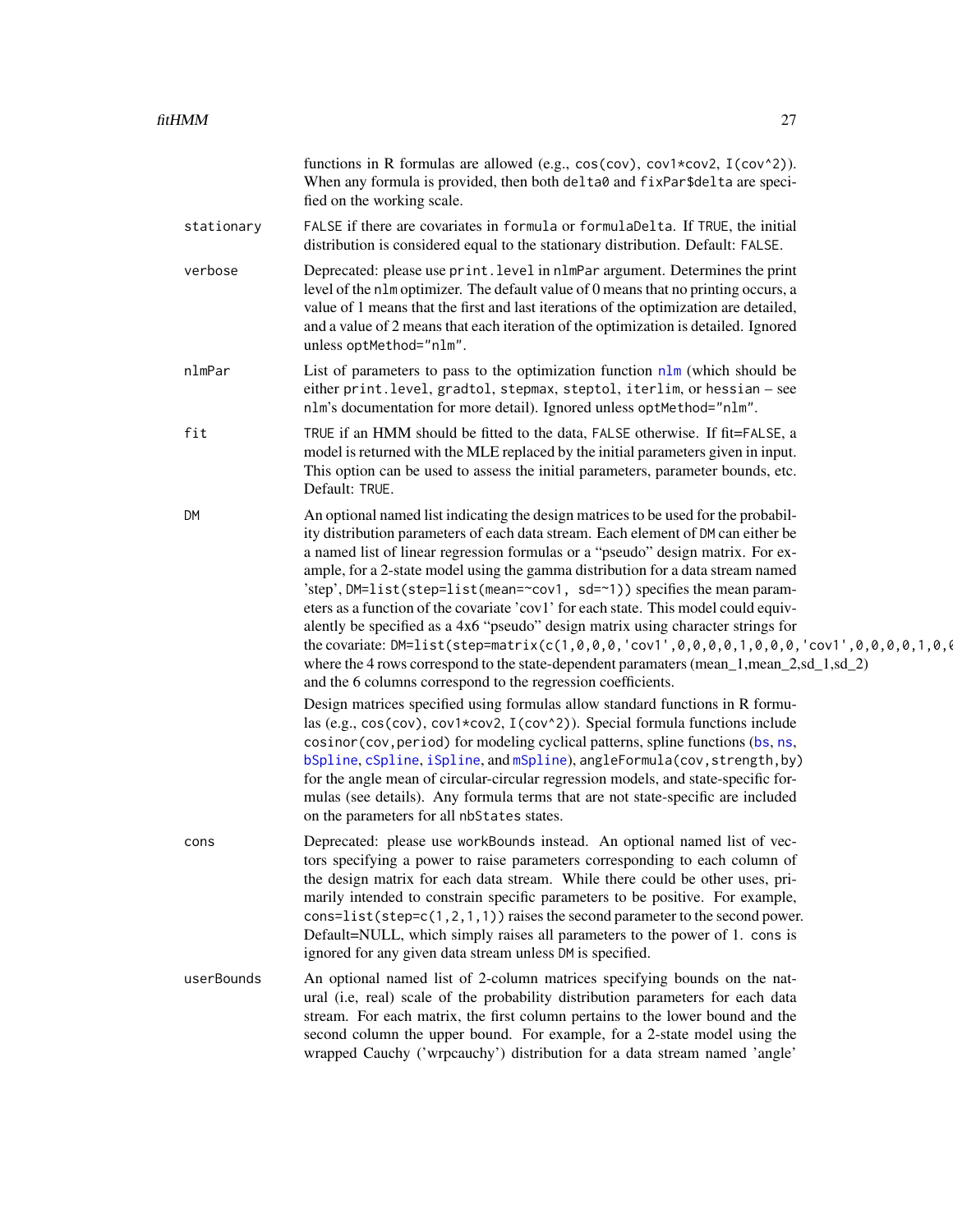| with estAngleMean\$angle=TRUE), userBounds=list(angle=matrix(c(-pi,-pi,-1,-1,pi,pi,1,1) |  |
|-----------------------------------------------------------------------------------------|--|
| specifies $(-1,1)$ bounds for the concentration parameters instead of the default       |  |
| $[0,1)$ bounds.                                                                         |  |

- workBounds An optional named list of 2-column matrices specifying bounds on the working scale of the probability distribution, transition probability, and initial distribution parameters. For each matrix, the first column pertains to the lower bound and the second column the upper bound. For data streams, each element of workBounds should be a k x 2 matrix with the same name of the corresponding element of Par0, where k is the number of parameters. For transition probability parameters, the corresponding element of workBounds must be a k x 2 matrix named "beta", where k=length(beta0). For initial distribution parameters, the corresponding element of workBounds must be a k x 2 matrix named "delta", where k=length(delta0). workBounds is ignored for any given data stream unless DM is also specified.
- workcons Deprecated: please use workBounds instead. An optional named list of vectors specifying constants to add to the regression coefficients on the working scale for each data stream. Warning: use of workcons is recommended only for advanced users implementing unusual parameter constraints through a combination of DM, cons, and workcons. workcons is ignored for any given data stream unless DM is specified.
- betaCons Matrix of the same dimension as beta0 composed of integers identifying any equality constraints among the t.p.m. parameters. See details.
- betaRef Numeric vector of length nbStates indicating the reference elements for the t.p.m. multinomial logit link. Default: NULL, in which case the diagonal elements of the t.p.m. are the reference. See details.
- stateNames Optional character vector of length nbStates indicating state names.
- knownStates Vector of values of the state process which are known prior to fitting the model (if any). Default: NULL (states are not known). This should be a vector with length the number of rows of 'data'; each element should either be an integer (the value of the known states) or NA if the state is not known.
- fixPar An optional list of vectors indicating parameters which are assumed known prior to fitting the model. Default: NULL (no parameters are fixed). For data streams, each element of fixPar should be a vector of the same name and length as the corresponding element of Par0. For transition probability parameters, the corresponding element of fixPar must be named "beta" and have the same dimensions as beta0. For initial distribution parameters, the corresponding element of fixPar must be named "delta" and have the same dimensions as delta0. Each parameter should either be numeric (the fixed value of the parameter) or NA if the parameter is to be estimated. Corresponding fixPar parameters must be on the same scale as Par $\theta$  (e.g. if DM is specified for a given data stream, any fixed parameters for this data stream must be on the working scale), beta0, and delta0.
- retryFits Non-negative integer indicating the number of times to attempt to iteratively fit the model using random perturbations of the current parameter estimates as the initial values for likelihood optimization. Normal(0,retrySD^2) perturbations are used on the working scale parameters. Default: 0. When retryFits>0, the model with the largest log likelihood value is returned. Ignored if fit=FALSE.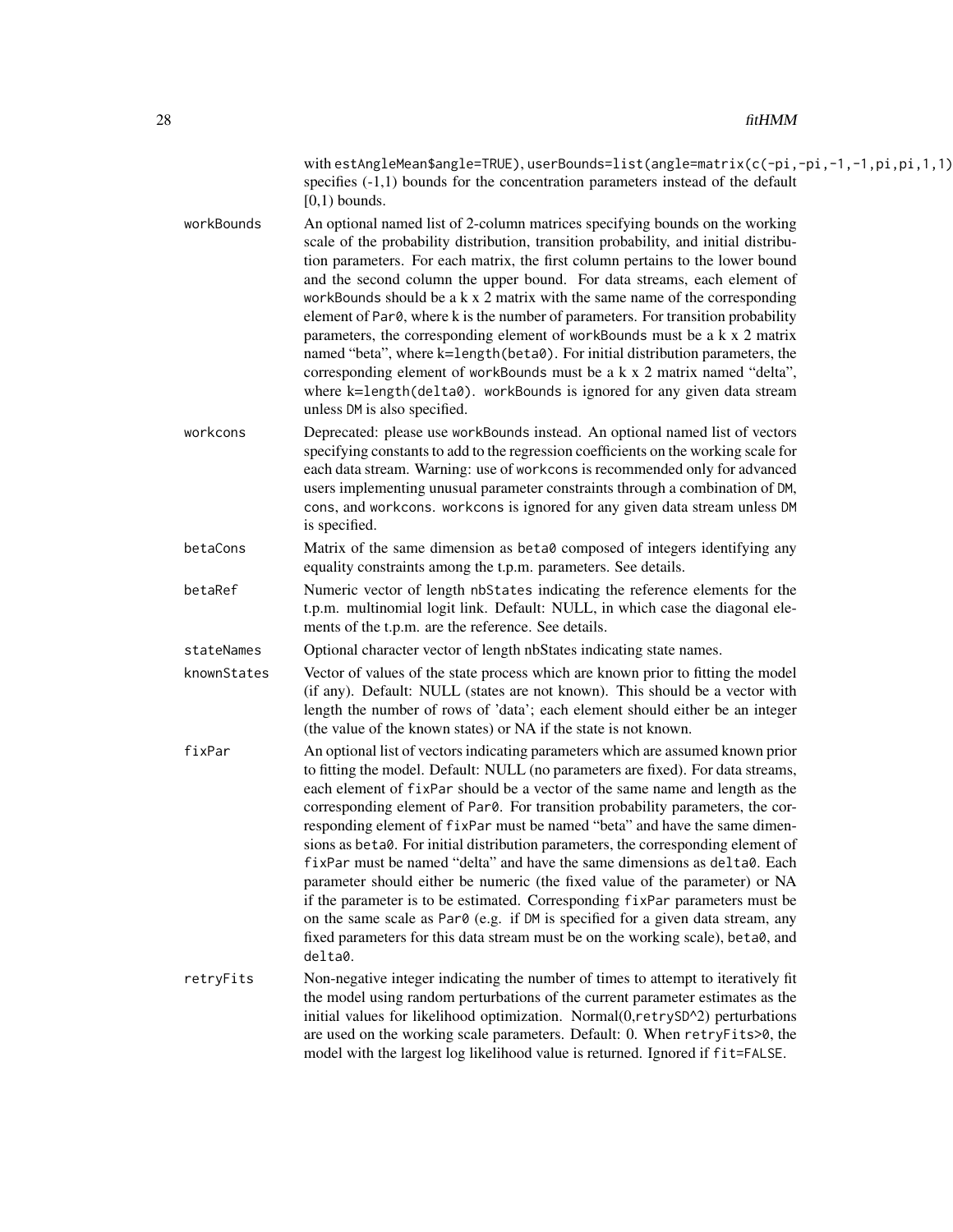#### fitHMM 29

| retrySD   | An optional list of scalars or vectors indicating the standard deviation to use for<br>normal perturbations of each working scale parameter when retryFits>0. For                         |  |
|-----------|-------------------------------------------------------------------------------------------------------------------------------------------------------------------------------------------|--|
|           | data streams, each element of retrySD should be a vector of the same name and                                                                                                             |  |
|           | length as the corresponding element of Par0 (if a scalar is provided, then this                                                                                                           |  |
|           | value will be used for all working parameters of the data stream). For transition                                                                                                         |  |
|           | probability parameters, the corresponding element of retrySD must be named                                                                                                                |  |
|           | "beta" and have the same dimensions as beta0. For initial distribution parame-                                                                                                            |  |
|           | ters, the corresponding element of retrySD must be named "delta" and have the                                                                                                             |  |
|           | same dimensions as delta0 (if delta0 is on the working scale) or be of length                                                                                                             |  |
|           | nbStates-1 (if delta0 is on the natural scale). Alternatively retrySD can be                                                                                                              |  |
|           | a scalar, in which case this value is used for all parameters. Default: NULL (in                                                                                                          |  |
|           | which case retrySD=1 for data stream parameters and retrySD=10 for initial                                                                                                                |  |
|           | distribution and state transition probabilities). Ignored unless retryFits>0.                                                                                                             |  |
| optMethod | The optimization method to be used. Can be "nlm" (the default; see $n \ln n$ ),<br>"Nelder-Mead" (see optim), or "SANN" (see optim).                                                      |  |
| control   | A list of control parameters to be passed to optim (ignored unless optMethod="Nelder-Mead"<br>or optMethod="SANN").                                                                       |  |
| prior     | A function that returns the log-density of the working scale parameter prior dis-<br>tribution(s). See 'Details'.                                                                         |  |
| modelName | An optional character string providing a name for the fitted model. If pro-<br>vided, modelName will be returned in print.momentuHMM, AIC.momentuHMM,<br>AICweights, and other functions. |  |
|           |                                                                                                                                                                                           |  |

## Details

- By default the matrix beta0 of regression coefficients for the transition probabilities has one row for the intercept, plus one row for each covariate, and one column for each non-diagonal element of the transition probability matrix. For example, in a 3-state HMM with 2 formula covariates, the matrix beta has three rows (intercept + two covariates) and six columns (six non-diagonal elements in the 3x3 transition probability matrix - filled in row-wise). In a covariate-free model (default), beta0 has one row, for the intercept. While the diagonal elements are by default the reference elements, other elements can serve as the reference using the betaRef argument. For example, in a 3-state model, setting betaRef=c(3,2,3) changes the reference elements to state transition  $1 \rightarrow 3$  for state 1 (instead of  $1 \rightarrow 1$ ), state transition 2 -> 2 for state 2 (same as default), and state transition 3 -> 3 for state 3 (same as default).
- When covariates are not included in formulaDelta (i.e. formulaDelta=NULL), then delta0 (and fixPar\$delta) are specified as a vector of length nbStates that sums to 1. When covariates are included in formulaDelta, then delta0 (and fixPar\$delta) must be specified as a k x (nbStates-1) matrix of working parameters, where k is the number of regression coefficients and the columns correspond to states 2:nbStates. For example, in a 3-state HMM with formulaDelta= $\sim$ cov1+cov2, the matrix delta $\theta$  has three rows (intercept + two covariates) and 2 columns (corresponding to states 2 and 3). The initial distribution working parameters are transformed to the real scale as  $exp(covsDelta*Delta)/rowSums(exp(covsDelta*Delta)).$ where covsDelta is the N x k design matrix, Delta=cbind(rep(0,k), delta0) is a k x nbStates matrix of working parameters, and N=length(unique(data\$ID)).
- The choice of initial parameters (particularly Par0 and beta0) is crucial to fit a model. The algorithm might not find the global optimum of the likelihood function if the initial parameters are poorly chosen.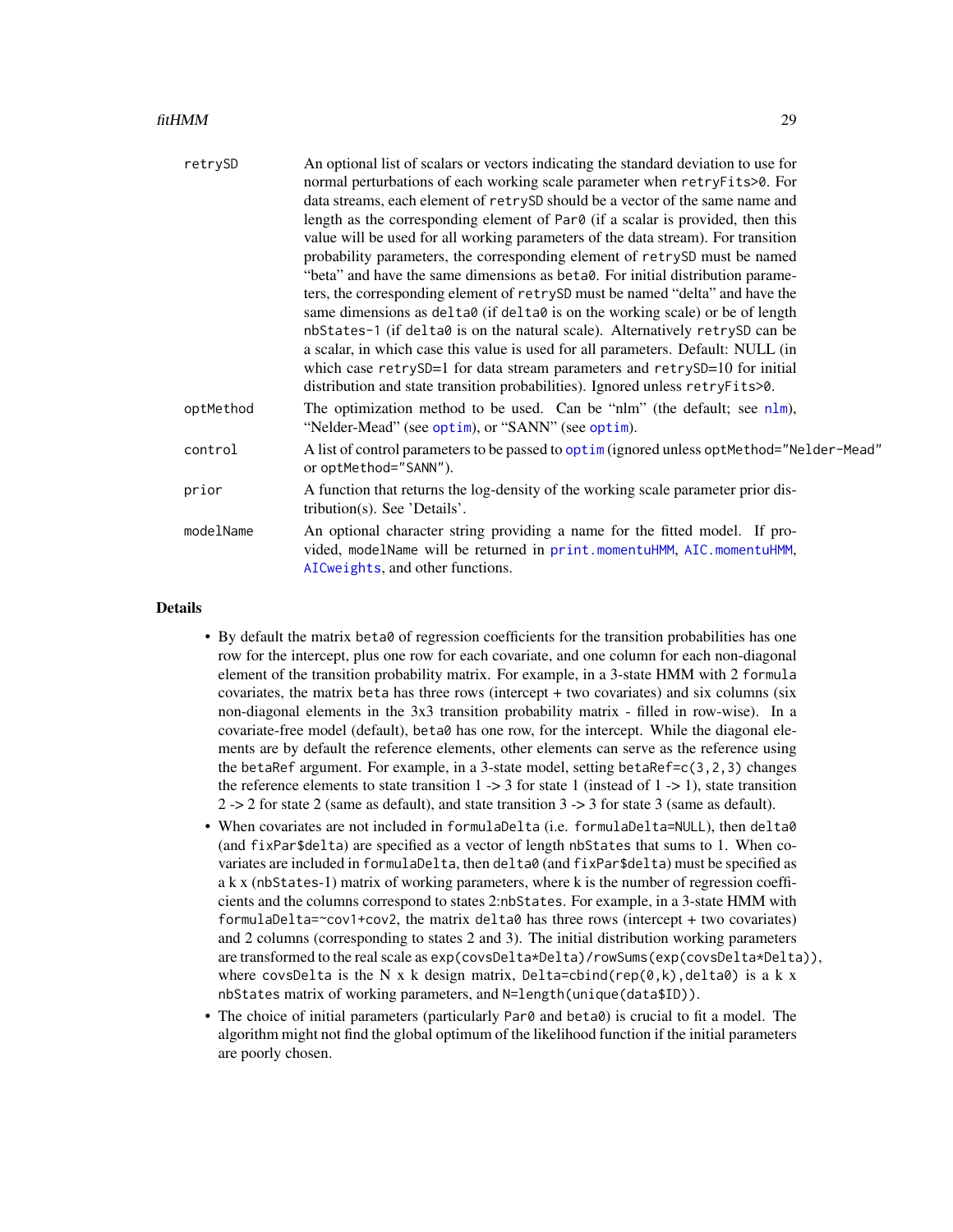- If DM is specified for a particular data stream, then the initial values are specified on the working (i.e., beta) scale of the parameters. The working scale of each parameter is determined by the link function used. If a parameter P is bound by  $(0, \text{Inf})$  then the working scale is the  $log(P)$  scale. If the parameter bounds are  $(-pi,pi)$  then the working scale is tan(P/2) unless circular-circular regression is used. Otherwise if the parameter bounds are finite then logit(P) is the working scale. However, when both zero- and one-inflation are included, then a multinomial logit link is used because the sum of the zeromass and onemass probability parameters cannot exceed 1. The function [getParDM](#page-40-1) is intended to help with obtaining initial values on the working scale when specifying a design matrix and other parameter constraints (see example below). When circular-circular regression is specified using circularAngleMean, the working scale for the mean turning angle is not as easily interpretable, but the link function is  $\text{atan2}(\text{sin}(X)^*B, 1+\cos(X)^*B)$ , where X are the angle covariates and B the angle coefficients (see Duchesne et al. 2015). Under this formulation, the reference turning angle is 0 (i.e., movement in the same direction as the previous time step). In other words, the mean turning angle is zero when the coefficient(s)  $B=0$ .
- Circular-circular regression in momentuHMM is designed for turning angles (not bearings) as computed by [simData](#page-83-1) and [prepData](#page-76-1). Any circular-circular regression angle covariates for time step t should therefore be relative to the previous direction of movement for time step t-1. In other words, circular-circular regression covariates for time step t should be the turning angle between the direction of movement for time step t-1 and the standard direction of the covariate relative to the x-axis for time step t. If provided standard directions in radians relative to the x-axis (where  $0 =$  east,  $pi/2 =$  north,  $pi =$  west, and - $pi/2 =$  south), [circAngles](#page-8-1) or [prepData](#page-76-1) can perform this calculation for you.

When the circular-circular regression model is used, the special function angleFormula(cov, strength, by) can be used in DM for the mean of angular distributions (i.e. 'vm', 'vmConsensus', and 'wrpcauchy'), where cov is an angle covariate (e.g. wind direction), strength is an optional positive real covariate (e.g. wind speed), and by is an optional factor variable for individualor group-level effects (e.g. ID, sex). The strength argument allows angle covariates to be weighted based on their relative strength or importance at time step t as in Rivest et al. (2016). In this case, the link function for the mean angle is  $\text{atan2}((Z \ast \text{sin}(X)) \% \ast \% B, 1 + (Z \ast \text{cos}(X)))$  $%$  % B), where X are the angle covariates, Z the strength covariates, and B the angle coefficients (see Rivest et al. 2016).

- State-specific formulas can be specified in DM using special formula functions. These special functions can take the names paste0("state",1:nbStates) (where the integer indicates the state-specific formula). For example, DM=list(step=list(mean=~cov1+state1(cov2), sd=~cov2+state2(cov1))) includes cov1 on the mean parameter for all states, cov2 on the mean parameter for state 1, cov2 on the sd parameter for all states, and cov1 on the sd parameter for state 2.
- State- and parameter-specific formulas can be specified for transition probabilities in formula using special formula functions. These special functions can take the names paste0("state",1:nbStates) (where the integer indicates the current state from which transitions occur), paste0("toState",1:nbStates) (where the integer indicates the state to which transitions occur), or paste0("betaCol",nbStates\*(nbStates-1)) (where the integer indicates the column of the beta matrix). For example with nbStates=3, formula=~cov1+betaCol1(cov2)+state3(cov3)+toState1(cov4) includes cov1 on all transition probability parameters, cov2 on the beta column corresponding to the transition from state 1->2, cov3 on transition probabilities from state 3 (i.e., beta columns corresponding to state transitions 3->1 and 3->2), and cov4 on transition probabilities to state 1 (i.e., beta columns corresponding to state transitions 2->1 and 3->1).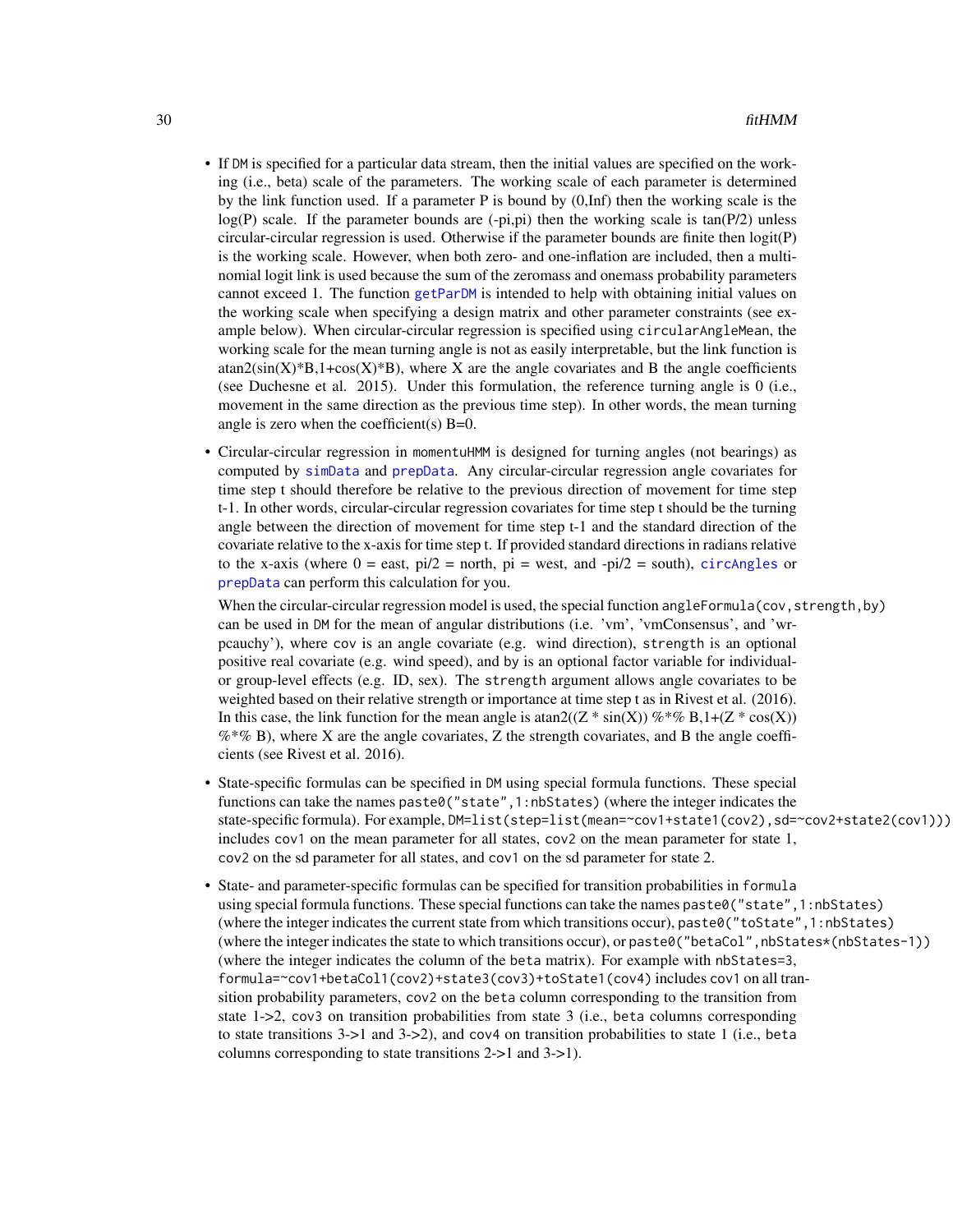• betaCons can be used to impose equality constraints among the t.p.m. parameters. It must be a matrix of the same dimension as beta0 and be composed of integers, where each beta parameter is sequentially indexed in a column-wise fashion (see [checkPar0](#page-5-1)). Parameter indices in betaCons must therefore be integers between 1 and nbStates\*(nbStates-1).

Use of betaCons is perhaps best demonstrated by example. If no constraints are imposed (the default), then betaCons=matrix(1:length(beta0),nrow(beta0),ncol(beta0)) such that each beta parameter is (column-wise) sequentially identified by a unique integer. Suppose we wish to fit a model with nbStates=3 states and a covariate ('cov1') on the t.p.m. With no constraints on the t.p.m., we would have betaCons=matrix(1:(2\*(nbStates\*(nbStates-1))),nrow=2,ncol=nbStates If we then wanted to constrain the t.p.m. such that the covariate effect is identical for transitions from state 1 to states 2 and 3 (and vice versa), we have betaCons=matrix( $c(1, 2, 3, 2, 5, 6, 7, 8, 9, 6, 11, 12)$ , nrc this results in 10 estimated beta parameters (instead of 12), the "cov1" effects indexed by a "2" ("1 -> 2" and "1 -> 3") constrained to be equal, and the "cov1" effects indexed by a "6" (" $2$  -> 1" and " $3$  -> 1") constrained to be equal.

Now suppose we instead wish to constrain these sets of state transition probabilities to be equal, i.e.,  $Pr(1 - > 2) = Pr(1 - > 3)$  and  $Pr(2 - > 1) = Pr(3 - > 1)$ ; then we have betaCons=matrix(c(1,2,1,2,5,6,7,8,5,1)

- Cyclical relationships (e.g., hourly, monthly) may be modeled in DM or formula using the  $cosinor(x,period)$  special formula function for covariate x and sine curve period of time length period. For example, if the data are hourly, a 24-hour cycle can be modeled using  $\sim$ cosinor(cov1,24), where the covariate cov1 is a repeating sequential series of integers indicating the hour of day  $(0,1,\ldots,23,0,1,\ldots,23,0,1,\ldots)$  (note that fitHMM will not do this for you, the appropriate covariate must be included in data; see example below). The cosinor(x,period) function converts x to 2 covariates cosinorCos(x)=cos(2\*pi\*x/period) and cosinorSin(x)=sin(2\*pi\*x/period for inclusion in the model (i.e., 2 additional parameters per state). The amplitude of the sine wave is thus sqrt( $B_{\text{c}}\cos^2$  +  $B_{\text{c}}\sin^2$ ), where B<sub>cos</sub> and B<sub>cian</sub> are the working parameters correponding to cosinorCos(x) and cosinorSin(x), respectively (e.g., see Cornelissen 2014).
- Similar to that used in [crawlWrap](#page-11-1), the prior argument is a user-specified function that returns the log-density of the working scale parameter prior distribution(s). In addition to including prior information about parameters, one area where priors can be particularly useful is for handling numerical issues that can arise when parameters are near a boundary. When parameters are near boundaries, they can wander into the "nether regions" of the parameter space during optimization. For example, setting prior=function(par) {sum(dnorm(par,0,sd,log=TRUE))} with a reasonably large sd (e.g. 100 or 1000) can help prevent working parameters from straying too far along the real line. Here par is the vector of working scale parameters (as returned by fitHMM, e.g., see example\$m\$mod\$estimate) in the following order: data stream working parameters (in order names(dist)), beta working parameters, and delta working parameters. Instead of specifying the same prior on all parameters, different priors could be specified on different parameters (and not all parameters must have user-specified priors). For example, prior=function(par){dnorm(par[3],0,100,log=TRUE)} would only specify a prior for the third working parameter. Note that the prior function must return a scalar on the log scale. See 'harbourSealExample.R' in the "vignettes" source directory for an example using the prior argument.

#### Value

A [momentuHMM](#page-56-1) object, i.e. a list of: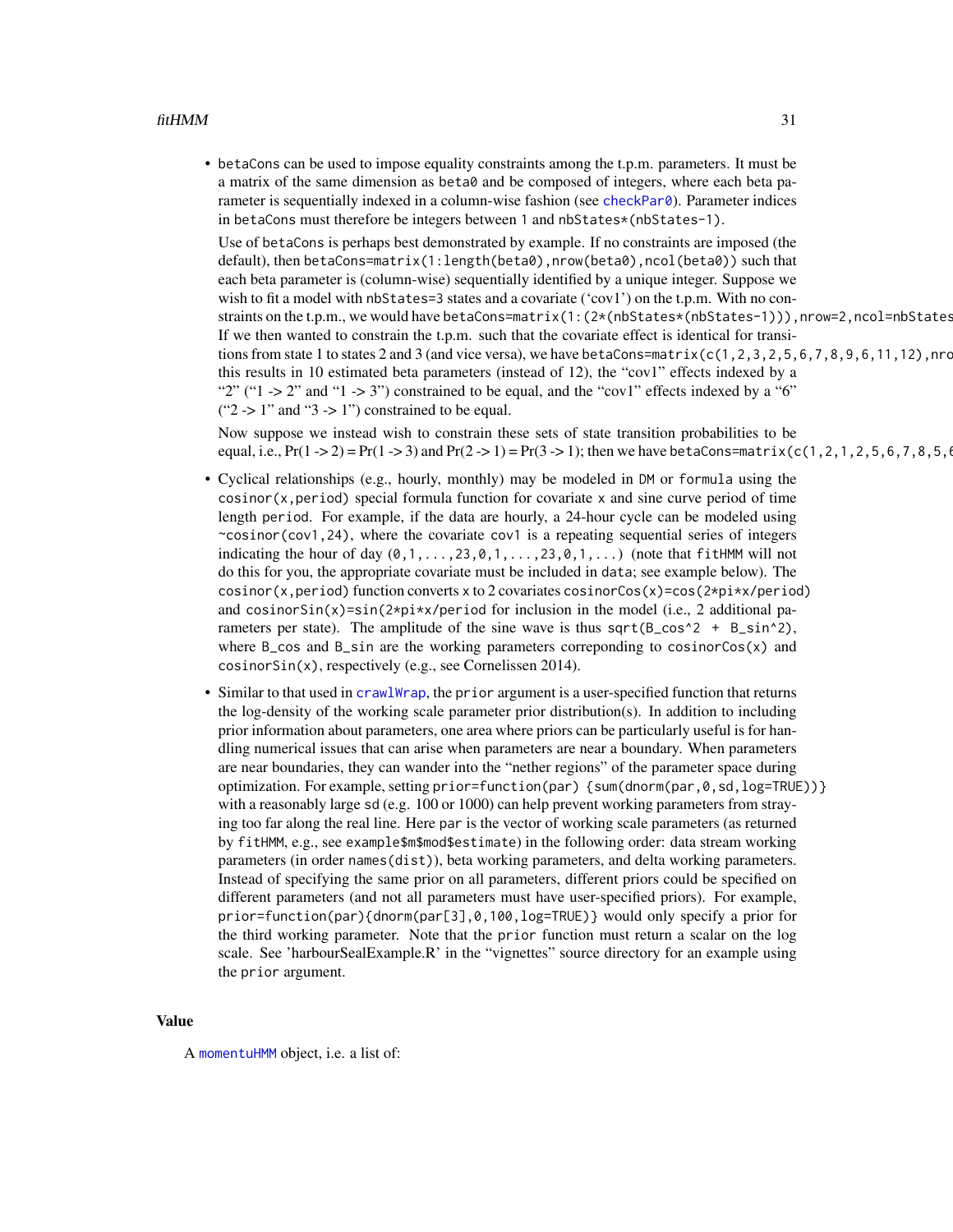| mle         | A named list of the maximum likelihood estimates of the parameters of the<br>model (if the numerical algorithm has indeed identified the global maximum of<br>the likelihood function). Elements are included for the parameters of each data<br>strea, as well as beta (transition probabilities regression coefficients - more in-<br>formation in 'Details'), gamma (transition probabilities on real scale, based on<br>mean covariate values if formula includes covariates), and delta (initial distri-<br>bution). |
|-------------|---------------------------------------------------------------------------------------------------------------------------------------------------------------------------------------------------------------------------------------------------------------------------------------------------------------------------------------------------------------------------------------------------------------------------------------------------------------------------------------------------------------------------|
| CIreal      | Standard errors and 95% confidence intervals on the real (i.e., natural) scale of<br>parameters                                                                                                                                                                                                                                                                                                                                                                                                                           |
| CIbeta      | Standard errors and 95% confidence intervals on the beta (i.e., working) scale of<br>parameters                                                                                                                                                                                                                                                                                                                                                                                                                           |
| data        | The momentuHMMData object                                                                                                                                                                                                                                                                                                                                                                                                                                                                                                 |
| mod         | List object returned by the numerical optimizer nlm or optim. Items in mod<br>include the best set of free working parameters found (wpar), the best full set<br>of working parameters including any fixed parameters (estimate), the value of<br>the likelihood at estimate (minimum), the estimated variance-covariance ma-<br>trix at estimate (Sigma), and the elapsed time in seconds for the optimization<br>(elapsedTime).                                                                                         |
| conditions  | Conditions used to fit the model, e.g., bounds (parameter bounds), distributions,<br>zeroInflation, estAngleMean, stationary, formula, DM, fullDM (full de-<br>sign matrix), etc.                                                                                                                                                                                                                                                                                                                                         |
| rawCovs     | Raw covariate values for transition probabilities, as found in the data (if any).<br>Used in plot.momentuHMM.                                                                                                                                                                                                                                                                                                                                                                                                             |
| stateNames  | The names of the states.                                                                                                                                                                                                                                                                                                                                                                                                                                                                                                  |
| knownStates | Vector of values of the state process which are known.                                                                                                                                                                                                                                                                                                                                                                                                                                                                    |
| covsDelta   | Design matrix for initial distribution.                                                                                                                                                                                                                                                                                                                                                                                                                                                                                   |
|             |                                                                                                                                                                                                                                                                                                                                                                                                                                                                                                                           |

## References

Cornelissen, G. 2014. Cosinor-based rhythmometry. Theoretical Biology and Medical Modelling 11:16.

Duchesne, T., Fortin, D., Rivest L-P. 2015. Equivalence between step selection functions and biased correlated random walks for statistical inference on animal movement. PLoS ONE 10 (4): e0122947.

Langrock R., King R., Matthiopoulos J., Thomas L., Fortin D., Morales J.M. 2012. Flexible and practical modeling of animal telemetry data: hidden Markov models and extensions. Ecology, 93 (11), 2336-2342.

McClintock B.T., King R., Thomas L., Matthiopoulos J., McConnell B.J., Morales J.M. 2012. A general discrete-time modeling framework for animal movement using multistate random walks. Ecological Monographs, 82 (3), 335-349.

McClintock B.T., Russell D.J., Matthiopoulos J., King R. 2013. Combining individual animal movement and ancillary biotelemetry data to investigate population-level activity budgets. Ecology, 94 (4), 838-849.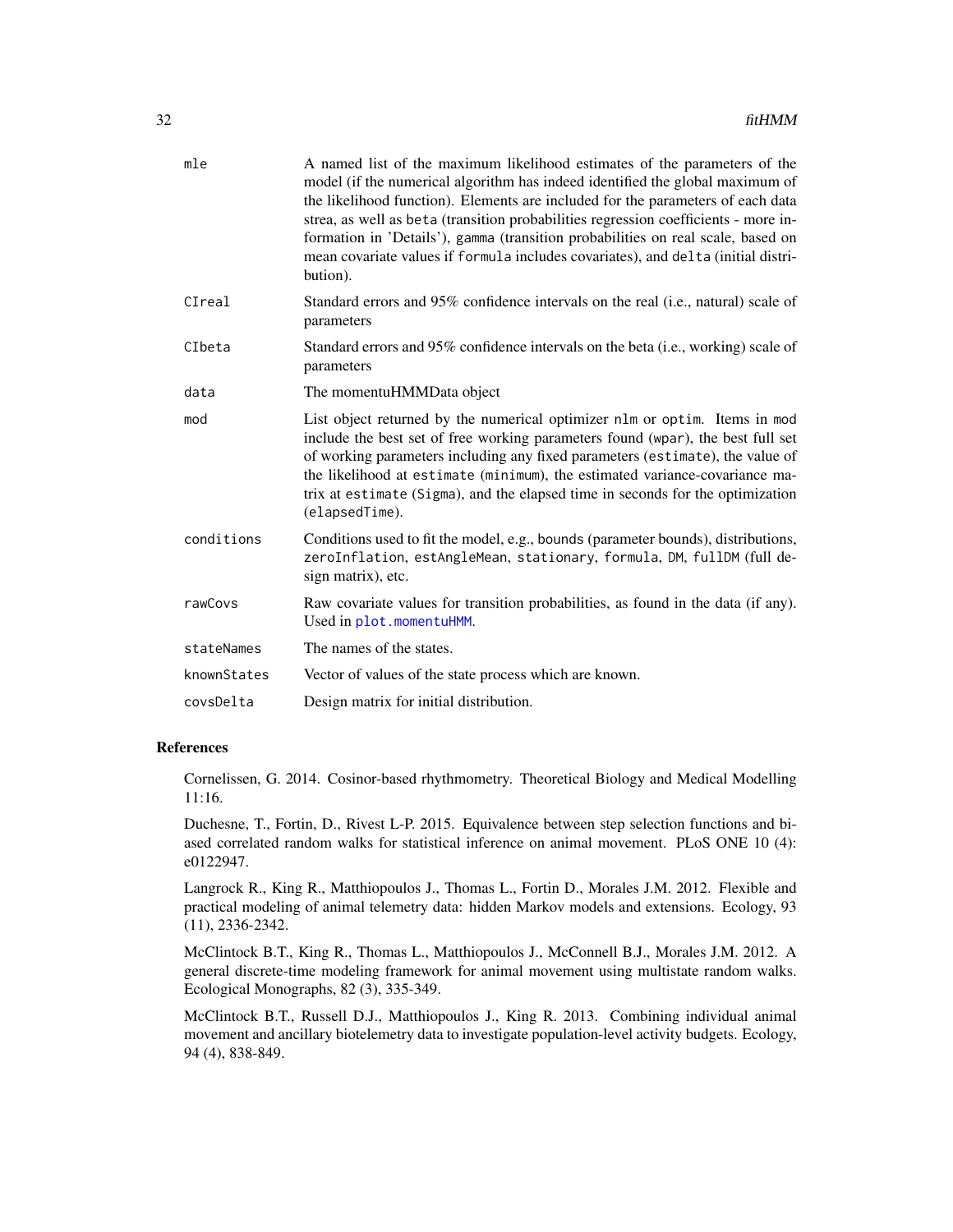#### $fitHMM$  33

Patterson T.A., Basson M., Bravington M.V., Gunn J.S. 2009. Classifying movement behaviour in relation to environmental conditions using hidden Markov models. Journal of Animal Ecology, 78 (6), 1113-1123.

Rivest, LP, Duchesne, T, Nicosia, A, Fortin, D, 2016. A general angular regression model for the analysis of data on animal movement in ecology. Journal of the Royal Statistical Society: Series C (Applied Statistics), 65(3):445-463.

## See Also

[getParDM](#page-40-1), [prepData](#page-76-1), [simData](#page-83-1)

#### Examples

```
nbStates <- 2
stepDist <- "gamma" # step distribution
angleDist <- "vm" # turning angle distribution
# extract data from momentuHMM example
data <- example$m$data
### 1. fit the model to the simulated data
# define initial values for the parameters
mu0 < -c(20, 70)sigma0 <- c(10,30)
kappa0 \leq c(1,1)stepPar <- c(mu0,sigma0) # no zero-inflation, so no zero-mass included
anglePar <- kappa0 # not estimating angle mean, so not included
formula <- ~cov1+cos(cov2)
m <- fitHMM(data=data,nbStates=nbStates,dist=list(step=stepDist,angle=angleDist),
            Par0=list(step=stepPar,angle=anglePar),formula=formula)
print(m)
## Not run:
### 2. fit the exact same model to the simulated data using DM formulas
# Get initial values for the parameters on working scale
Par0 <- getParDM(data=data,nbStates=nbStates,dist=list(step=stepDist,angle=angleDist),
        Par=list(step=stepPar,angle=anglePar),
        DM=list(step=list(mean=~1,sd=~1),angle=list(concentration=~1)))
mDMf <- fitHMM(data=data,nbStates=nbStates,dist=list(step=stepDist,angle=angleDist),
              Par0=Par0,formula=formula,
              DM=list(step=list(mean=~1,sd=~1),angle=list(concentration=~1)))
print(mDMf)
### 3. fit the exact same model to the simulated data using DM matrices
# define DM
DMm <- list(step=diag(4),angle=diag(2))
```
# user-specified dimnames not required but are recommended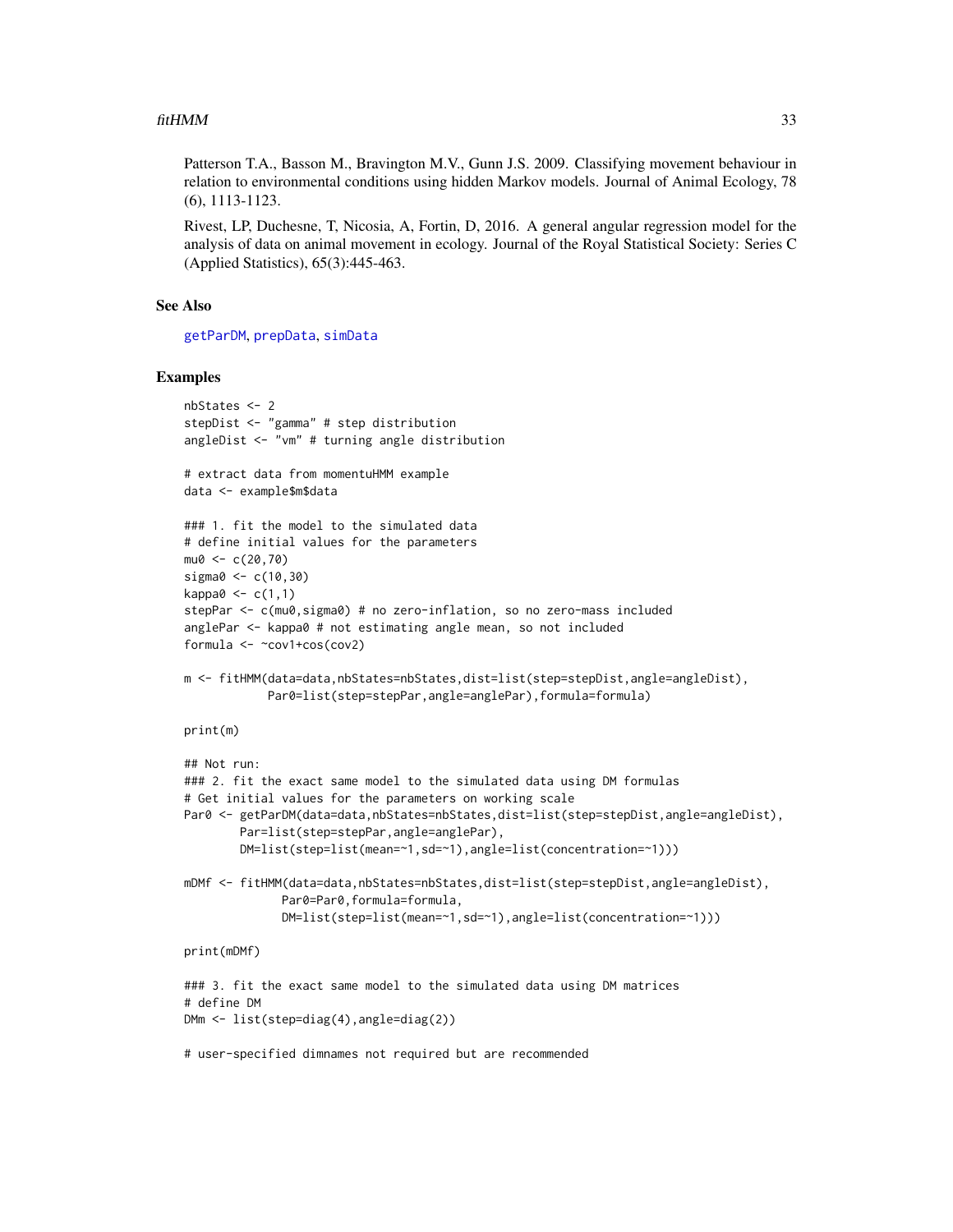```
dimnames(DMm$step) <- list(c("mean_1","mean_2","sd_1","sd_2"),
                   c("mean_1:(Intercept)","mean_2:(Intercept)",
                   "sd_1:(Intercept)","sd_2:(Intercept)"))
dimnames(DMm$angle) <- list(c("concentration_1","concentration_2"),
                    c("concentration_1:(Intercept)","concentration_2:(Intercept)"))
mDMm <- fitHMM(data=data,nbStates=nbStates,dist=list(step=stepDist,angle=angleDist),
              Par0=Par0,formula=formula,
              DM=DMm)
print(mDMm)
### 4. fit step mean parameter covariate model to the simulated data using DM
stepDMf <- list(mean=~cov1,sd=~1)
Par0 <- getParDM(data,nbStates,list(step=stepDist,angle=angleDist),
                 Par=list(step=stepPar,angle=anglePar),
                 DM=list(step=stepDMf,angle=DMm$angle))
mDMfcov <- fitHMM(data=data,nbStates=nbStates,dist=list(step=stepDist,angle=angleDist),
             Par0=Par0,
              formula=formula,
              DM=list(step=stepDMf,angle=DMm$angle))
print(mDMfcov)
### 5. fit the exact same step mean parameter covariate model using DM matrix
stepDMm <- matrix(c(1,0,0,0,"cov1",0,0,0,0,1,0,0,0,"cov1",0,0,
                 0,0,1,0,0,0,0,1),4,6,dimnames=list(c("mean_1","mean_2","sd_1","sd_2"),
                c("mean_1:(Intercept)","mean_1:cov1","mean_2:(Intercept)","mean_2:cov1",
                 "sd_1:(Intercept)","sd_2:(Intercept)")))
Par0 <- getParDM(data,nbStates,list(step=stepDist,angle=angleDist),
                 Par=list(step=stepPar,angle=anglePar),
                 DM=list(step=stepDMm,angle=DMm$angle))
mDMmcov <- fitHMM(data=data,nbStates=nbStates,dist=list(step=stepDist,angle=angleDist),
              Par0=Par0,
              formula=formula,
              DM=list(step=stepDMm,angle=DMm$angle))
print(mDMmcov)
### 6. fit circular-circular angle mean covariate model to the simulated data using DM
# Generate fake circular covariate using circAngles
data$cov3 <- circAngles(refAngle=2*atan(rnorm(nrow(data))),data)
# Fit circular-circular regression model for angle mean
# Note no intercepts are estimated for angle means because these are by default
# the previous movement direction (i.e., a turning angle of zero)
mDMcircf <- fitHMM(data=data,nbStates=nbStates,dist=list(step=stepDist,angle=angleDist),
                 Par0=list(step=stepPar,angle=c(0,0,Par0$angle)),
                  formula=formula,
                  estAngleMean=list(angle=TRUE),
                  circularAngleMean=list(angle=TRUE),
                  DM=list(angle=list(mean=~cov3,concentration=~1)))
```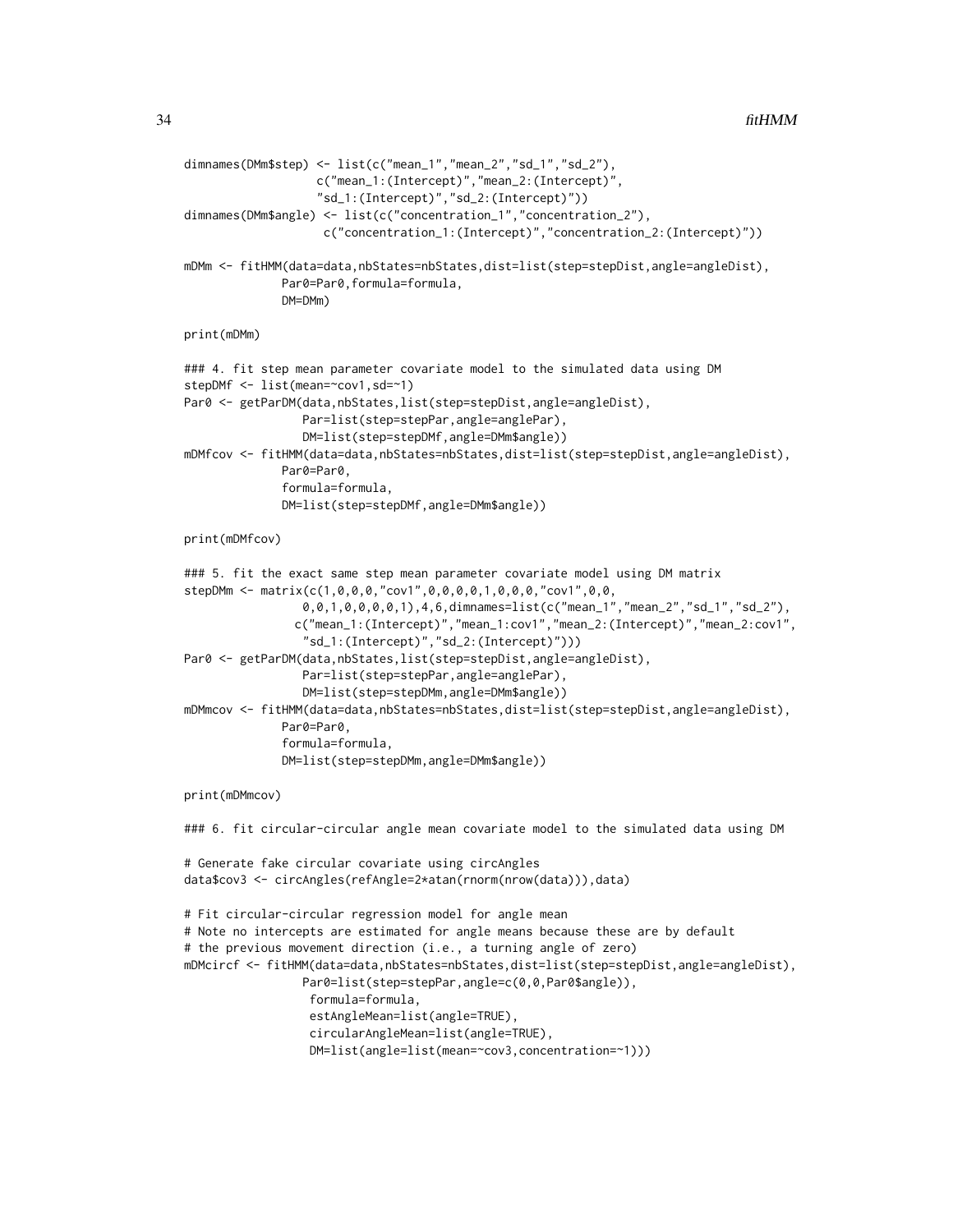#### $fitHMM$  35

```
print(mDMcircf)
### 7. fit the exact same circular-circular angle mean model using DM matrices
# Note no intercept terms are included in DM for angle means because the intercept is
# by default the previous movement direction (i.e., a turning angle of zero)
mDMcircm <- fitHMM(data=data,nbStates=nbStates,dist=list(step=stepDist,angle=angleDist),
                 Par0=list(step=stepPar,angle=c(0,0,Par0$angle)),
                  formula=formula,
                  estAngleMean=list(angle=TRUE),
                  circularAngleMean=list(angle=TRUE),
               DM=list(angle=matrix(c("cov3",0,0,0,0,"cov3",0,0,0,0,1,0,0,0,0,1),4,4)))
print(mDMcircm)
### 8. Cosinor and state-dependent formulas
nbStates<-2
dist<-list(step="gamma")
Par<-list(step=c(100,1000,50,100))
# include 24-hour cycle on all transition probabilities
# include 12-hour cycle on transitions from state 2
formula=~cosinor(hour24,24)+state2(cosinor(hour12,12))
# specify appropriate covariates
covs<-data.frame(hour24=0:23,hour12=0:11)
beta<-matrix(c(-1.5,1,1,NA,NA,-1.5,-1,-1,1,1),5,2)
# row names for beta not required but can be helpful
rownames(beta)<-c("(Intercept)",
                  "cosinorCos(hour24, 24)",
                  "cosinorSin(hour24, 24)",
                  "cosinorCos(hour12, 12)",
                  "cosinorSin(hour12, 12)")
data.cos<-simData(nbStates=nbStates,dist=dist,Par=Par,
                      beta=beta,formula=formula,covs=covs)
m.cosinor<-fitHMM(data.cos,nbStates=nbStates,dist=dist,Par0=Par,formula=formula)
m.cosinor
### 9. Piecewise constant B-spline on step length mean and angle concentration
library(splines2)
nObs <- 1000 # length of simulated track
cov <- data.frame(time=1:nObs) # time covariate for splines
dist <- list(step="gamma",angle="vm")
stepDM <- list(mean=~bSpline(time,df=2,degree=0),sd=~1)
angleDM <- list(mean=~1,concentration=~bSpline(time,df=2,degree=0))
DM <- list(step=stepDM,angle=angleDM)
Par <- list(step=c(log(1000),1,-1,log(100)),angle=c(0,log(10),2,-5))
data.spline<-simData(obsPerAnimal=nObs,nbStates=1,dist=dist,Par=Par,DM=DM,covs=cov)
```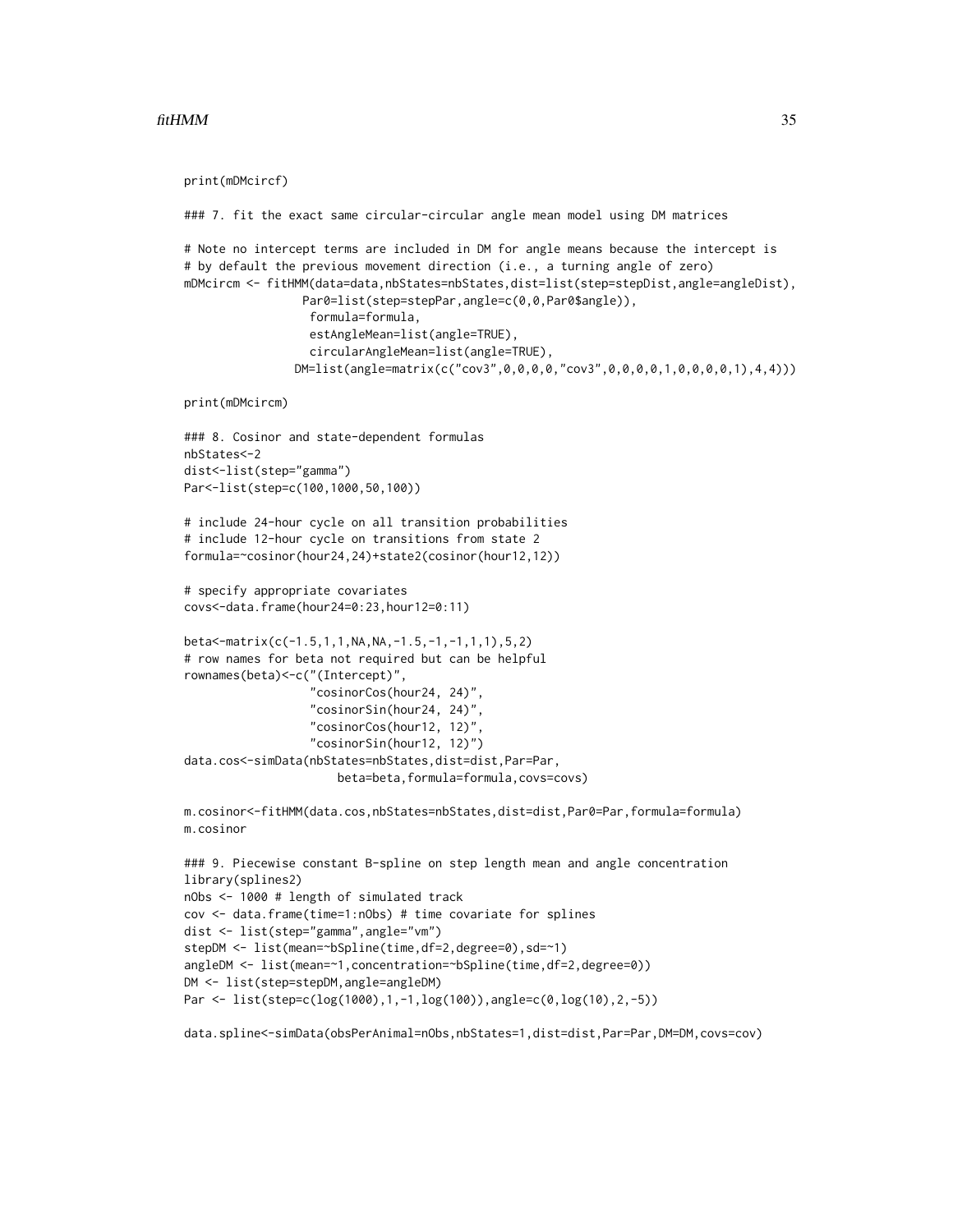```
Par0 <- list(step=Par$step,angle=Par$angle[-1])
m.spline<-fitHMM(data.spline,nbStates=1,dist=dist,Par0=Par0,
                 DM=list(step=stepDM,
                         angle=angleDM["concentration"]))
### 10. Initial state (delta) based on covariate
nObs <- 100
dist <- list(step="gamma",angle="vm")
Par <- list(step=c(100,1000,50,100),angle=c(0,0,0.01,0.75))
# create sex covariate
cov <- data.frame(sex=factor(rep(c("F","M"),each=nObs))) # sex covariate
formulaDelta <- ~ sex + 0
# Female begins in state 1, male begins in state 2
delta <- matrix(c(-100,100),2,1,dimnames=list(c("sexF","sexM"),"state 2"))
data.delta<-simData(nbAnimals=2,obsPerAnimal=nObs,nbStates=2,dist=dist,Par=Par,
                    delta=delta,formulaDelta=formulaDelta,covs=cov)
Par0 <- list(step=Par$step, angle=Par$angle[3:4])
m.delta <- fitHMM(data.delta, nbStates=2, dist=dist, Par0 = Par0,
                  formulaDelta=formulaDelta)
```

```
## End(Not run)
```

| getCovNames | Get names of any covariates used in probability distribution parame- |
|-------------|----------------------------------------------------------------------|
|             | ters                                                                 |

#### Description

Get names of any covariates used in probability distribution parameters

#### Usage

getCovNames(m, p, distname)

| m        | momentuHMM object       |
|----------|-------------------------|
| p        | list returned by parDef |
| distname | Name of the data stream |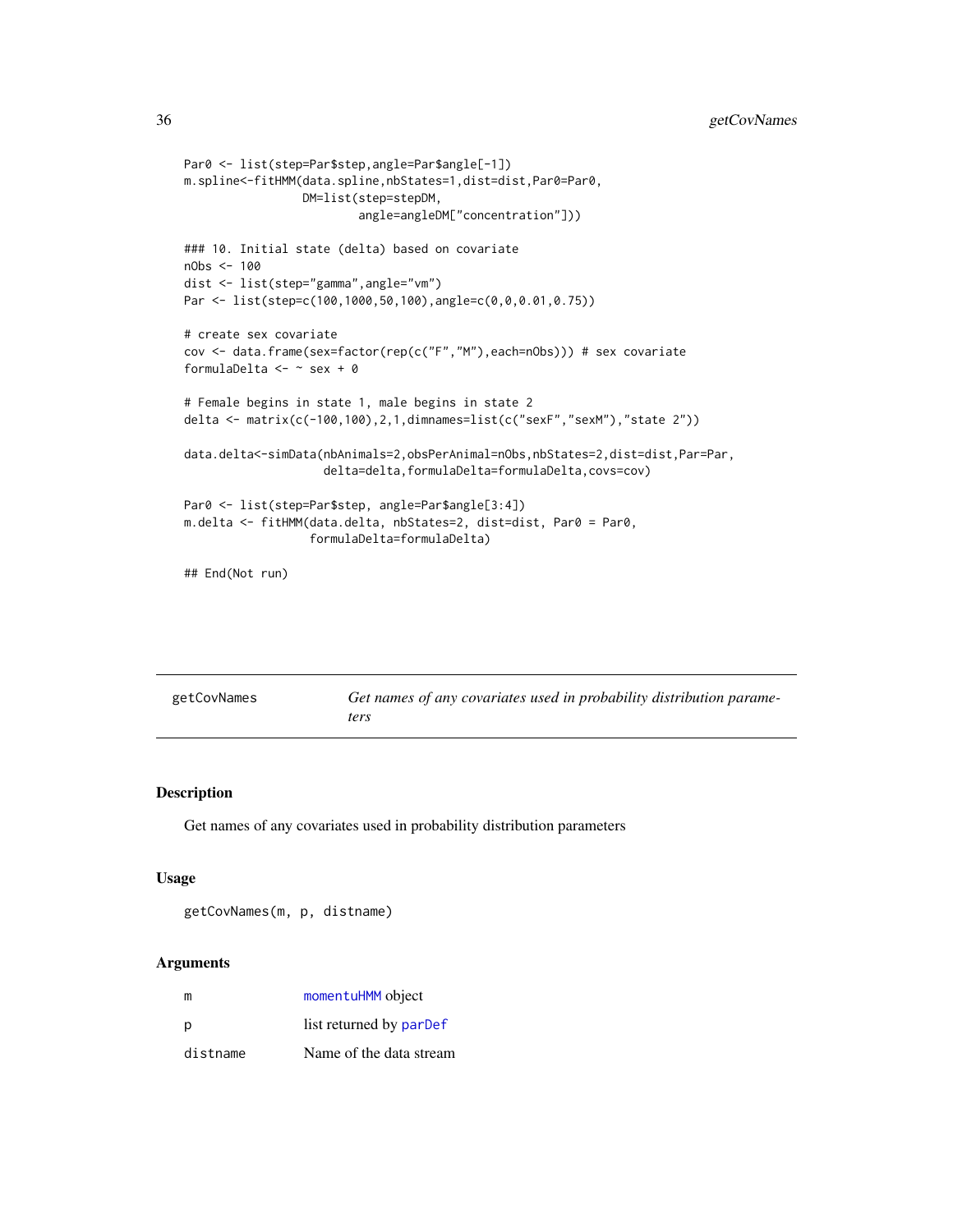# getDM\_rcpp 37

# Value

| A list of: |                                                                                                |  |
|------------|------------------------------------------------------------------------------------------------|--|
| DMterms    | Names of all covariates included in the design matrix for the data stream                      |  |
| DMpartems  | A list of the names of all covariates for each of the probability distribution pa-<br>rameters |  |

getDM\_rcpp *Get design matrix*

# Description

Loop for creating full design matrix (X) from pseudo-design matrix (DM). Written in C++. Used in getDM.

# Usage

```
getDM_rcpp(X, covs, DM, nr, nc, cov, nbObs)
```
# Arguments

| x     | full design matrix                |
|-------|-----------------------------------|
| COVS  | matrix of covariates              |
| DM    | pseudo design matrix              |
| nr    | number of rows in design matrix   |
| nc    | number of column in design matrix |
| COV   | covariate names                   |
| nb0bs | number of observations            |

# Value

full design matrix (X)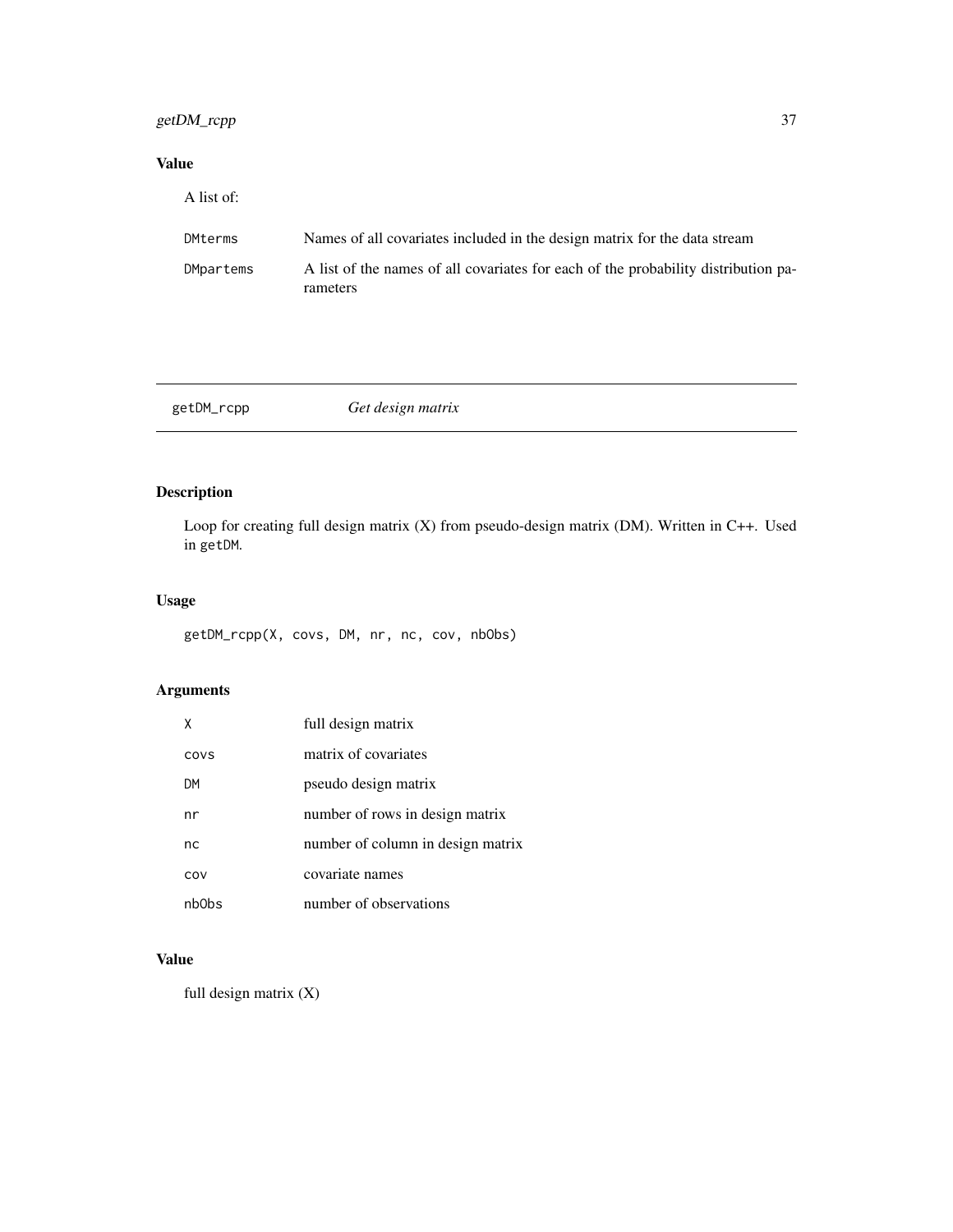<span id="page-37-1"></span>getPar *Get starting values from momentuHMM, miHMM, or miSum object returned by fitHMM, MIfitHMM, or MIpool*

### Description

Get starting values from momentuHMM, miHMM, or miSum object returned by fitHMM, MIfitHMM, or MIpool

#### Usage

getPar(m)

### Arguments

m A [momentuHMM](#page-56-0), [miHMM](#page-53-0), or [miSum](#page-56-1) object.

### Value

A list of parameter values (Par, beta, delta) that can be used as starting values in [fitHMM](#page-24-0) or [MIfitHMM](#page-48-0)

### See Also

[getPar0](#page-37-0), [getParDM](#page-40-0)

#### Examples

```
# m is a momentuHMM object (as returned by fitHMM), automatically loaded with the package
m <- example$m
Par <- getPar(m)
```
<span id="page-37-0"></span>getPar0 *Get starting values for new model from existing* momentuHMM *model fit*

#### Description

For nested models, this function will extract starting parameter values (i.e., Par0 in [fitHMM](#page-24-0) or [MIfitHMM](#page-48-0)) from an existing [momentuHMM](#page-56-0) model fit based on the provided arguments for the new model. Any parameters that are not in common between model and the new model (as specified by the arguments) are set to 0. This function is intended to help users incrementally build and fit more complicated models from simpler nested models (and vice versa).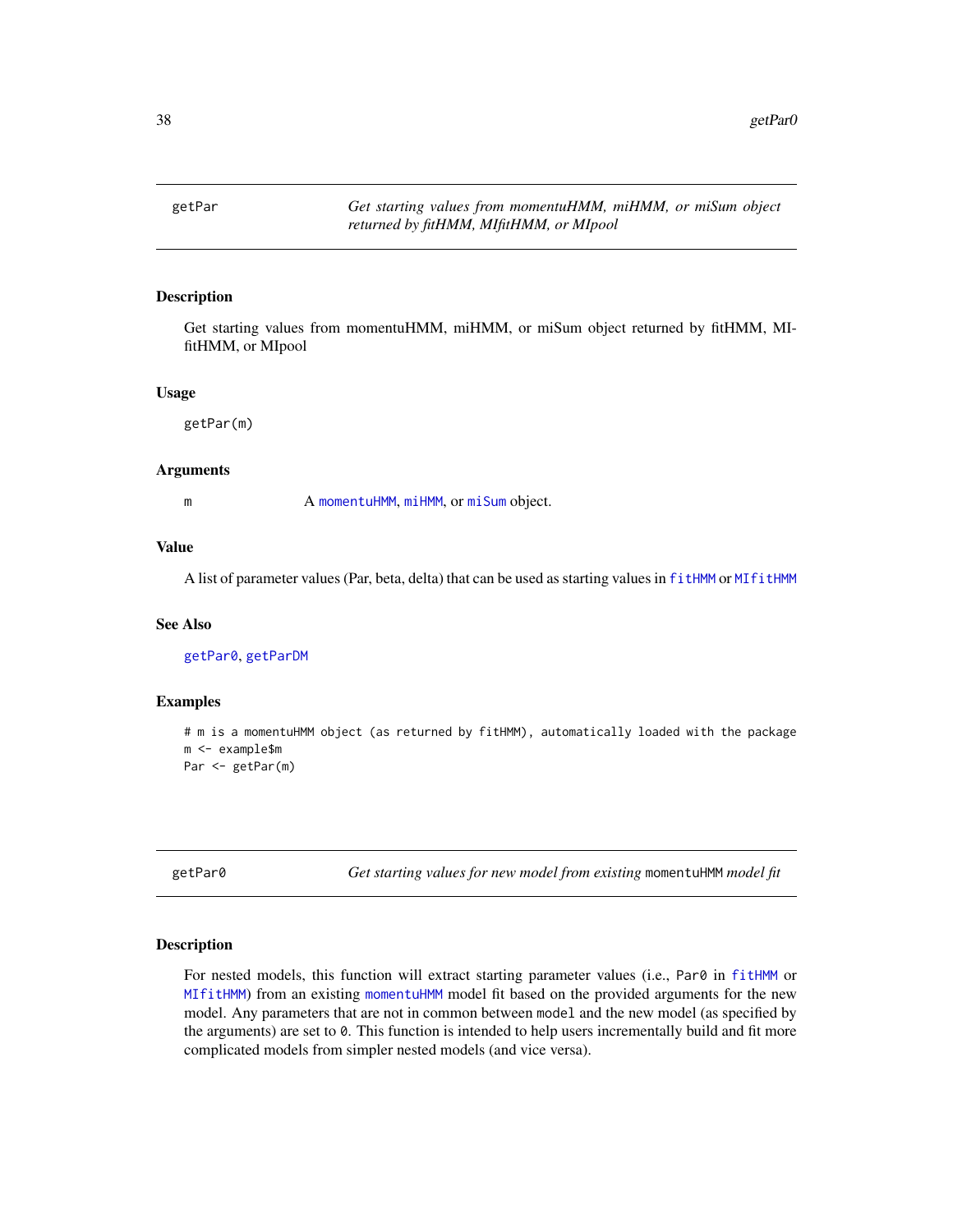### getPar0 39

# Usage

```
getPar0(model, nbStates = length(model$stateNames),
  estAngleMean = model$conditions$estAngleMean,
  circularAngleMean = model$conditions$circularAngleMean,
  formula = model$conditions$formula,
  formulaDelta = model$conditions$formulaDelta, DM = model$conditions$DM,
  stateNames = model$stateNames)
```
### Arguments

| model             | A momentuHMM, miHMM, or miSum object (as returned by fitHMM, MIfitHMM, or<br>MIpool)                                                                                                                                                                                                                                                                                                                                             |
|-------------------|----------------------------------------------------------------------------------------------------------------------------------------------------------------------------------------------------------------------------------------------------------------------------------------------------------------------------------------------------------------------------------------------------------------------------------|
| nbStates          | Number of states in the new model. Default: nbStates=length(model\$stateNames)                                                                                                                                                                                                                                                                                                                                                   |
| estAngleMean      | Named list indicating whether or not the angle mean for data streams with angu-<br>lar distributions ('vm' and 'wrpcauchy') are to be estimated in the new model.<br>Default: estAngleMean=model\$conditions\$estAngleMean                                                                                                                                                                                                       |
| circularAngleMean |                                                                                                                                                                                                                                                                                                                                                                                                                                  |
|                   | Named list indicating whether circular-linear (FALSE) or circular-circular (TRUE)<br>regression on the mean of circular distributions ('vm' and 'wrpcauchy') for turn-<br>ing angles are to be used in the new model. Default: circularAngleMean=model\$conditions\$circular                                                                                                                                                     |
| formula           | Regression formula for the transition probability covariates of the new model<br>(see fitHMM). Default: formula=model\$conditions\$formula.                                                                                                                                                                                                                                                                                      |
| formulaDelta      | Regression formula for the initial distribution covariates of the new model (see<br>fitHMM). Default: formulaDelta=model\$conditions\$formulaDelta.                                                                                                                                                                                                                                                                              |
| <b>DM</b>         | Named list indicating the design matrices to be used for the probability distribu-<br>tion parameters of each data stream in the new model (see fitHMM). Only param-<br>eters with design matrix column names that match those in model\$conditions\$fullDM<br>are extracted, so care must be taken in naming columns if any elements of DM are<br>specified as matrices instead of formulas. Default: DM=model\$conditions\$DM. |
| stateNames        | Character vector of length nbStates indicating the names and order of the states<br>in the new model. Default: stateNames=model\$stateNames[1:nbStates].                                                                                                                                                                                                                                                                         |

### Value

.

A named list containing starting values suitable for Par0 and beta0 arguments in [fitHMM](#page-24-0) or [MIfitHMM](#page-48-0):

| Par   | A list of vectors of state-dependent probability distribution parameters for each<br>data stream specified in model\$conditions\$dist |
|-------|---------------------------------------------------------------------------------------------------------------------------------------|
| beta  | Matrix of regression coefficients for the transition probabilities                                                                    |
| delta | Initial distribution of the HMM. Only returned if stateNames has the same<br>membership as the state names for model                  |

All other [fitHMM](#page-24-0) (or [MIfitHMM](#page-48-0)) model specifications (e.g., dist, userBounds, workBounds, etc.) and data are assumed to be the same for model and the new model (as specified by estAngleMean, circularAngleMean, formula, formulaDelta, DM, and stateNames).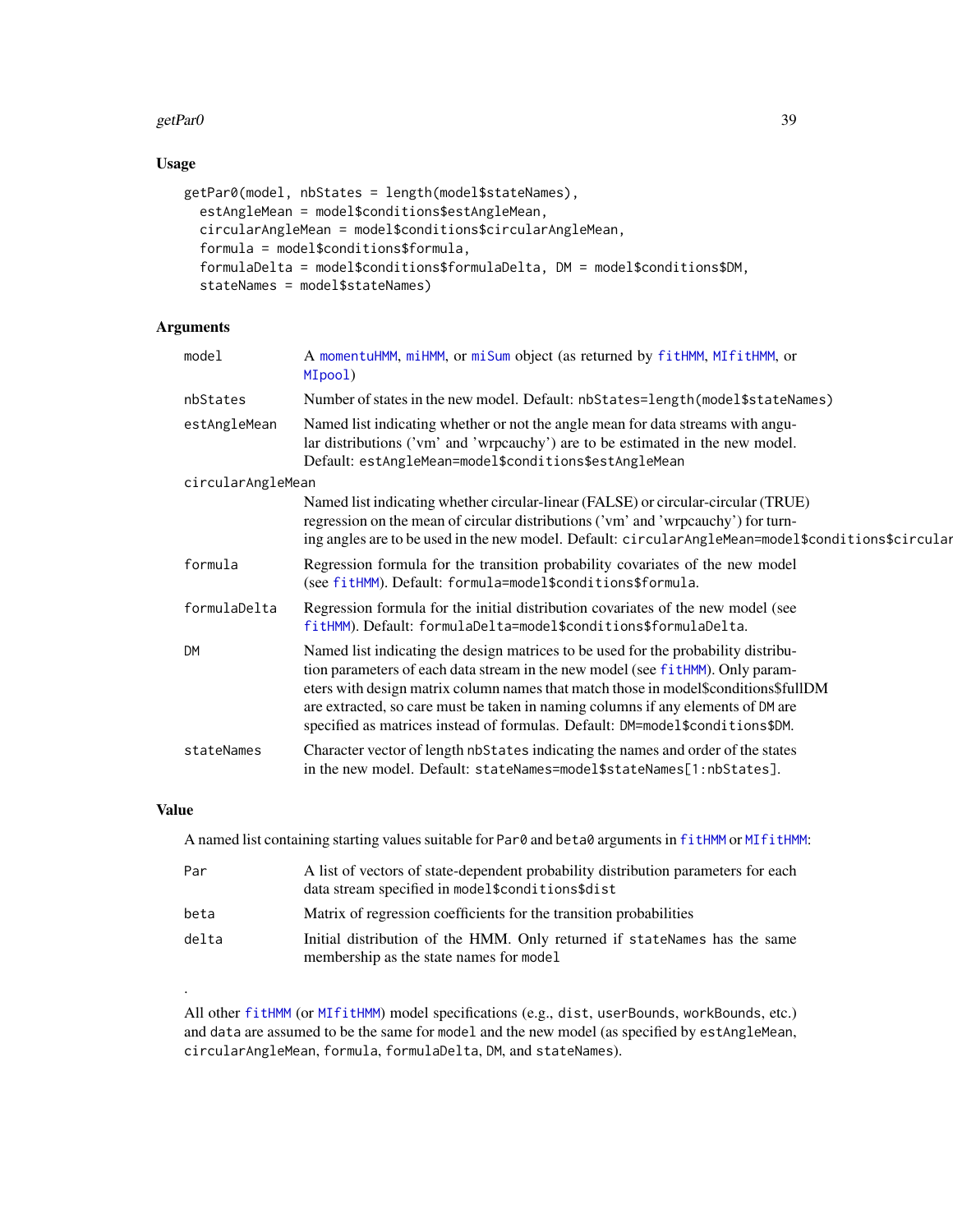### See Also

[getPar](#page-37-1), [getParDM](#page-40-0), [fitHMM](#page-24-0), [MIfitHMM](#page-48-0)

# Examples

```
# model is a momentuHMM object, automatically loaded with the package
model <- example$m
data <- model$data
dist <- model$conditions$dist
nbStates <- length(model$stateNames)
estAngleMean <- model$conditions$estAngleMean
newformula <- ~cov1+cov2
Par0 <- getPar0(model,formula=newformula)
## Not run:
newModel <- fitHMM(model$data,dist=dist,nbStates=nbStates,
                   Par0=Par0$Par,beta0=Par0$beta,
                   formula=newformula,
                   estAngleMean=estAngleMean)
## End(Not run)
newDM1 <- list(step=list(mean=~cov1,sd=~cov1))
Par0 <- getPar0(model,DM=newDM1)
## Not run:
newModel1 <- fitHMM(model$data,dist=dist,nbStates=nbStates,
                   Par0=Par0$Par,beta0=Par0$beta,
                   formula=model$conditions$formula,
                   estAngleMean=estAngleMean,
                   DM=newDM1)
## End(Not run)
# same model but specify DM for step using matrices
newDM2 <- list(step=matrix(c(1,0,0,0,
                            "cov1", \emptyset, \emptyset, \emptyset,0,1,0,0,
                            0,"cov1",0,0,
                            0,0,1,0,
                            0,0,"cov1",0,
                            0,0,0,1,
                            0,0,0,"cov1"),nrow=nbStates*2))
# to be extracted, new design matrix column names must match
# column names of model$conditions$fullDM
colnames(newDM2$step)<-paste0(rep(c("mean_","sd_"),each=2*nbStates),
                      rep(1:nbStates,each=2),
                      rep(c(":(Intercept)",":cov1"),2*nbStates))
Par0 <- getPar0(model, DM=newDM2)
```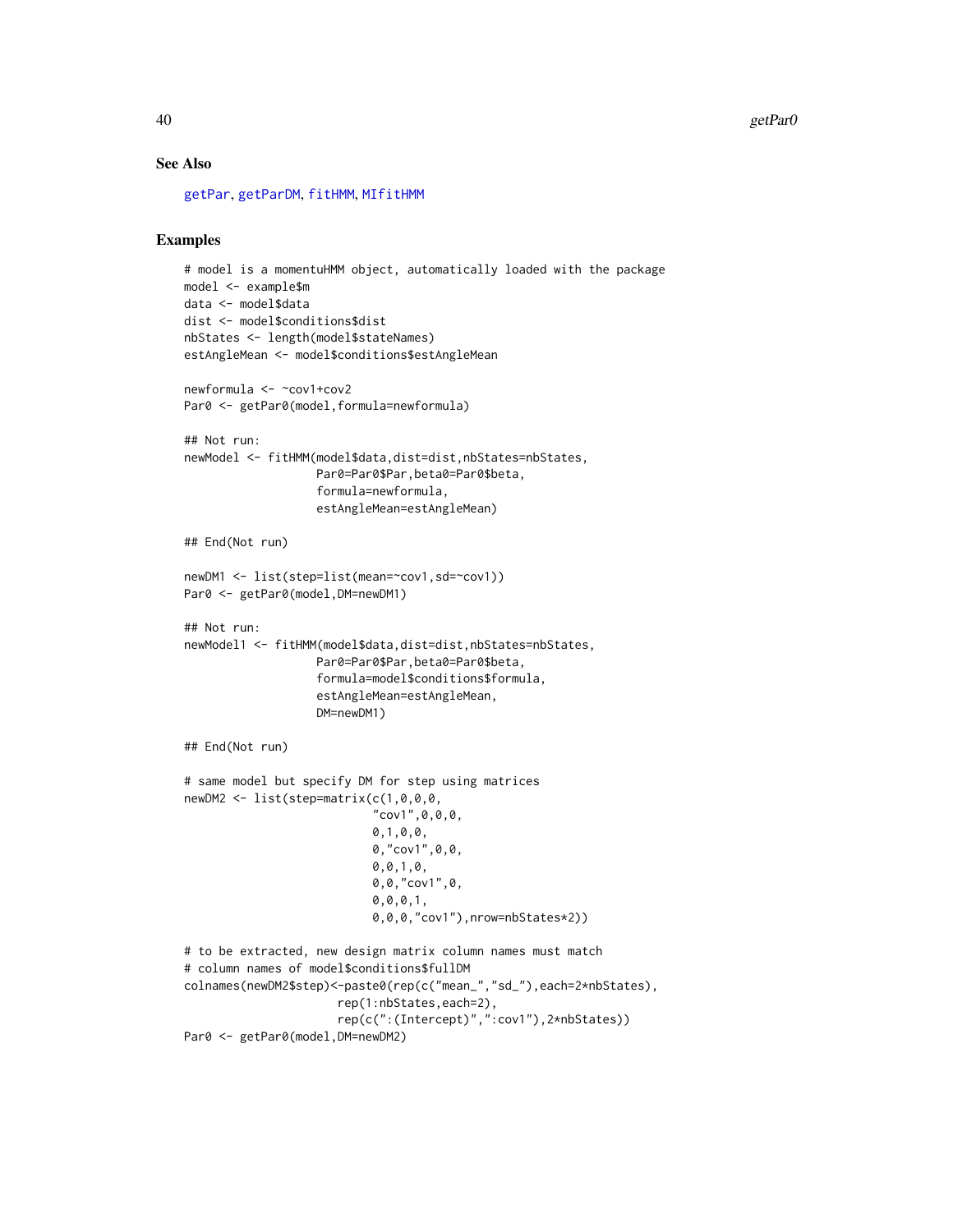### getParDM 41

```
## Not run:
newModel2 <- fitHMM(model$data,dist=dist,nbStates=nbStates,
                   Par0=Par0$Par,beta0=Par0$beta,
                   formula=model$conditions$formula,
                   estAngleMean=estAngleMean,
                   DM=newDM2)
## End(Not run)
```
<span id="page-40-0"></span>

| getParDM | Get starting values on working scale based on design matrix and other |
|----------|-----------------------------------------------------------------------|
|          | <i>parameter constraints</i>                                          |

### Description

Convert starting values on the natural scale of data stream probability distributions to a feasible set of working scale parameters based on a design matrix and other parameter constraints.

### Usage

```
getParDM(data = data.frame(), nbStates, dist, Par, zeroInflation = NULL,
 oneInflation = NULL, estAngleMean = NULL, circularAngleMean = NULL,
 DM = NULL, cons = NULL, userBounds = NULL, workBounds = NULL,
 workcons = NULL)
```

| data          | Optional momentuHMMData object or a data frame containing the covariate val-<br>ues. data must be specified if covariates are included in DM.                                                                                                                                                                                                                                                           |
|---------------|---------------------------------------------------------------------------------------------------------------------------------------------------------------------------------------------------------------------------------------------------------------------------------------------------------------------------------------------------------------------------------------------------------|
| nbStates      | Number of states of the HMM.                                                                                                                                                                                                                                                                                                                                                                            |
| dist          | A named list indicating the probability distributions of the data streams. Cur-<br>rently supported distributions are 'gamma','weibull','exp','lnorm','beta','pois','wrpcauchy',<br>and'vm'. For example, dist=list(step='gamma', angle='vm', dives='pois')<br>indicates 3 data streams ('step', 'angle', and 'dives') and their respective proba-<br>bility distributions ('gamma', 'vm', and 'pois'). |
| Par           | A named list containing vectors of state-dependent probability distribution pa-<br>rameters for each data stream specified in dist. The parameters should be on<br>the natural scale, in the order expected by the pdfs of dist, and any zero-mass<br>parameters should be the last.                                                                                                                    |
| zeroInflation | A named list of logicals indicating whether the probability distributions of the<br>data streams should be zero-inflated. If zeroInflation is TRUE for a given<br>data stream, then values for the zero-mass parameters should be included in the<br>corresponding element of Par. Ignored if data is a momentuHMMData object.                                                                          |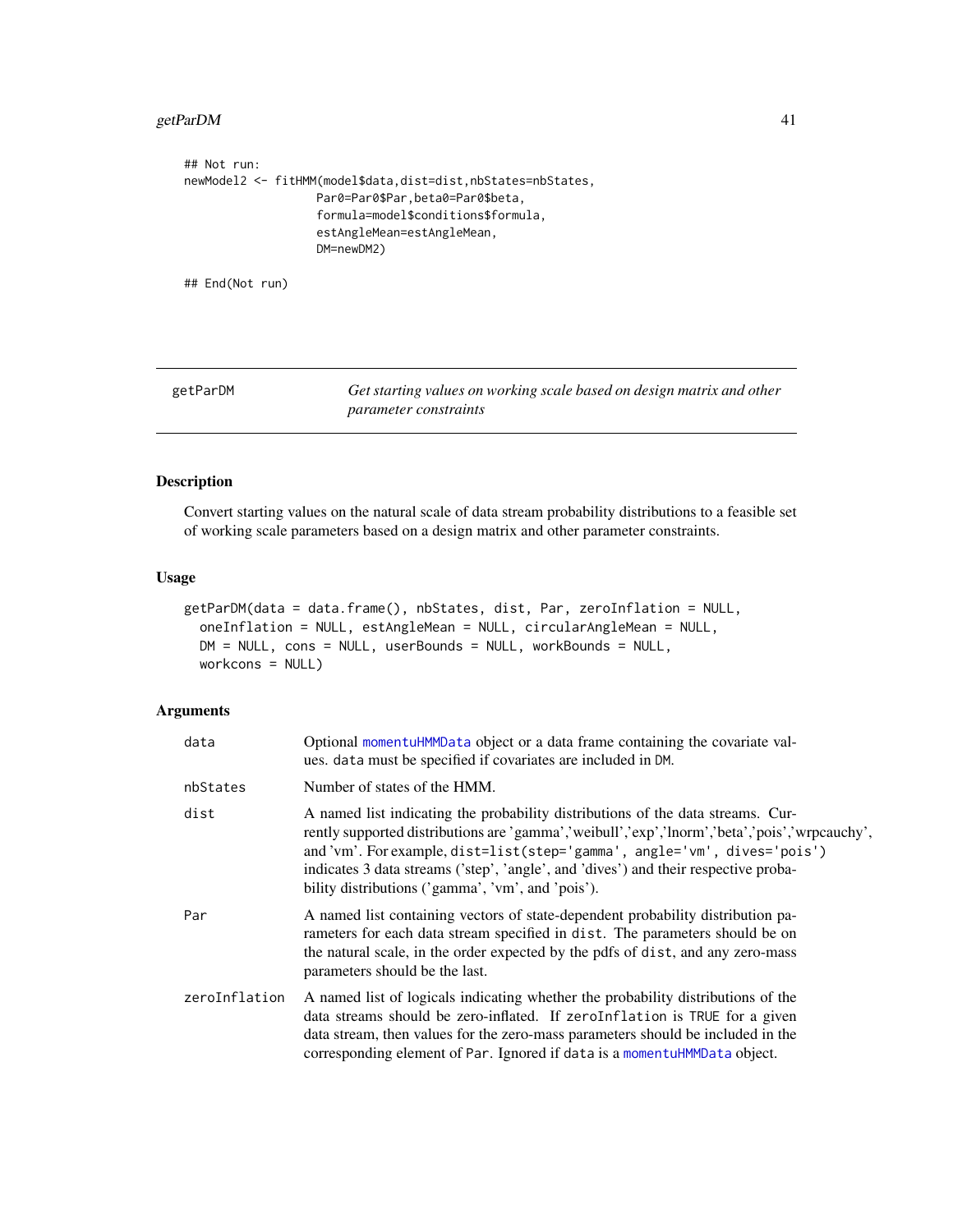| oneInflation      | Named list of logicals indicating whether the probability distributions of the<br>data streams are one-inflated. If oneInflation is TRUE for a given data stream,<br>then values for the one-mass parameters should be included in the corresponding<br>element of Par. Ignored if data is a momentuHMMData object.                                                                                                                                                                                                                                                                                                                                                                                                                                                                                                                                        |
|-------------------|------------------------------------------------------------------------------------------------------------------------------------------------------------------------------------------------------------------------------------------------------------------------------------------------------------------------------------------------------------------------------------------------------------------------------------------------------------------------------------------------------------------------------------------------------------------------------------------------------------------------------------------------------------------------------------------------------------------------------------------------------------------------------------------------------------------------------------------------------------|
| estAngleMean      | An optional named list indicating whether or not to estimate the angle mean for<br>data streams with angular distributions ('vm' and 'wrpcauchy'). Any estAngleMean<br>elements corresponding to data streams that do not have angular distributions are<br>ignored.                                                                                                                                                                                                                                                                                                                                                                                                                                                                                                                                                                                       |
| circularAngleMean |                                                                                                                                                                                                                                                                                                                                                                                                                                                                                                                                                                                                                                                                                                                                                                                                                                                            |
|                   | An optional named list indicating whether to use circular-linear (FALSE) or<br>circular-circular (TRUE) regression on the mean of circular distributions ('vm'<br>and 'wrpcauchy') for turning angles. circularAngleMean elements correspond-<br>ing to angular data streams are ignored unless the corresponding element of<br>estAngleMean is TRUE. Any circularAngleMean elements corresponding to<br>data streams that do not have angular distributions are ignored.                                                                                                                                                                                                                                                                                                                                                                                  |
| DM                | A named list indicating the design matrices to be used for the probability dis-<br>tribution parameters of each data stream. Each element of DM can either be<br>a named list of linear regression formulas or a matrix. For example, for a<br>2-state model using the gamma distribution for a data stream named 'step',<br>DM=list(step=list(mean=~cov1, sd=~1)) specifies the mean parameters<br>as a function of the covariate 'cov1' for each state. This model could equiv-<br>alently be specified as a 4x6 matrix using character strings for the covariate:<br>$DM = list(step = matrix(c(1, 0, 0, 0, 0, 'cov1', 0, 0, 0, 0, 1, 0, 0, 0, 'cov1', 0, 0, 0, 0, 1, 0, 0, 0, 0, 1), 4, 6)$<br>where the 4 rows correspond to the state-dependent paramaters (mean_1,mean_2,sd_1,sd_2)<br>and the 6 columns correspond to the regression coefficients. |
| cons              | Deprecated: please use workBounds instead. An optional named list of vec-<br>tors specifying a power to raise parameters corresponding to each column of<br>the design matrix for each data stream. While there could be other uses, pri-<br>marily intended to constrain specific parameters to be positive. For example,<br>cons=list(step= $c(1, 2, 1, 1)$ ) raises the second parameter to the second power.<br>Default=NULL, which simply raises all parameters to the power of 1. cons is<br>ignored for any given data stream unless DM is specified.                                                                                                                                                                                                                                                                                               |
| userBounds        | An optional named list of 2-column matrices specifying bounds on the natural<br>(i.e, real) scale of the probability distribution parameters for each data stream.<br>For example, for a 2-state model using the wrapped Cauchy ('wrpcauchy') dis-<br>tribution for a data stream named 'angle' with estAngleMean\$angle=TRUE),<br>userBounds=list(angle=matrix(c(-pi,-pi,-1,-1,pi,pi,1,1),4,2)) spec-<br>ifies $(-1,1)$ bounds for the concentration parameters instead of the default $[0,1)$<br>bounds.                                                                                                                                                                                                                                                                                                                                                 |
| workBounds        | An optional named list of 2-column matrices specifying bounds on the working<br>scale of the probability distribution, transition probability, and initial distribu-<br>tion parameters. For each matrix, the first column pertains to the lower bound<br>and the second column the upper bound. For data streams, each element of<br>workBounds should be a $k \times 2$ matrix with the same name of the corresponding<br>element of Par0, where k is the number of parameters. For transition probability<br>parameters, the corresponding element of workBounds must be a k x 2 matrix<br>named "beta", where k=length (beta0). For initial distribution parameters, the                                                                                                                                                                               |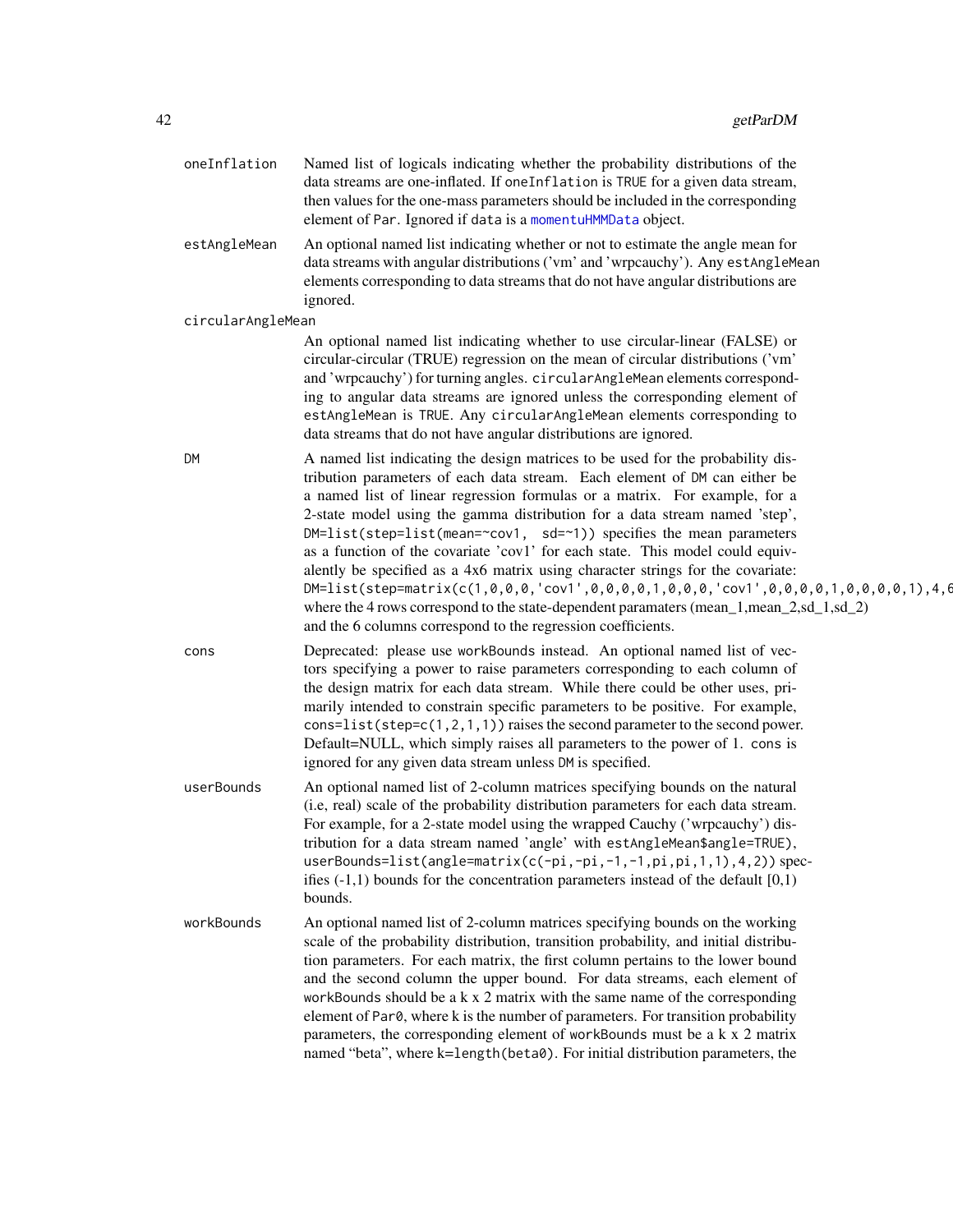|          | corresponding element of workBounds must be a k x 2 matrix named "delta",<br>where $k = length(delta0)$ .                                                    |
|----------|--------------------------------------------------------------------------------------------------------------------------------------------------------------|
| workcons | An optional named list of vectors specifying constants to add to the regres-<br>sion coefficients on the working scale for each data stream. Warning: use of |
|          | workcons is recommended only for advanced users implementing unusual pa-                                                                                     |
|          | rameter constraints through a combination of DM, cons, and workcons, workcons                                                                                |

is ignored for any given data stream unless DM is specified.

#### Details

If design matrix includes non-factor covariates, then natural scale parameters are assumed to correspond to the mean value(s) for the covariate(s) (if nrow(data)>1) and getParDM simply returns one possible solution to the system of linear equations defined by Par, DM, and any other constraints using singular value decomposition. This can be helpful for exploring relationships between the natural and working scale parameters when covariates are included, but getParDM will not necessarily return "good" starting values (i.e., Par0) for [fitHMM](#page-24-0) or [MIfitHMM](#page-48-0).

#### Value

A list of parameter values that can be used as starting values (Par0) in [fitHMM](#page-24-0) or [MIfitHMM](#page-48-0)

#### See Also

[getPar](#page-37-1), [getPar0](#page-37-0), [fitHMM](#page-24-0), [MIfitHMM](#page-48-0)

# Examples

```
# data is a momentuHMMData object, automatically loaded with the package
data <- example$m$data
stepDist <- "gamma"
angleDist <- "vm"
nbStates <- 2
stepPar0 <- c(15,50,10,20) # natural scale mean_1, mean_2, sd_1, sd_2
anglePar0 <- c(0.7,1.5) # natural scale conentration_1, concentration_2
# get working parameters for 'DM' and 'cons' that constrain step length mean_1 < mean_2
stepDM <- matrix(c(1,1,0,0,0,1,0,0,0,0,1,0,0,0,0,1),4,4,
          dimnames=list(NULL,c("mean:(Intercept)","mean_2",
                               "sd_1:(Intercept)","sd_2:(Intercept)")))
stepcons \leq c(1,2,1,1) # coefficient for 'mean_2' constrained to be positive
wPar0 <- getParDM(nbStates=2,dist=list(step=stepDist),
                      Par=list(step=stepPar0),
                      DM=list(step=stepDM),cons=list(step=stepcons))
## Not run:
# Fit HMM using wPar0 as initial values for the step data stream
mPar <- fitHMM(data,nbStates=2,dist=list(step=stepDist,angle=angleDist),
              Par0=list(step=wPar0$step,angle=anglePar0),
              DM=list(step=stepDM),cons=list(step=stepcons))
```
## End(Not run)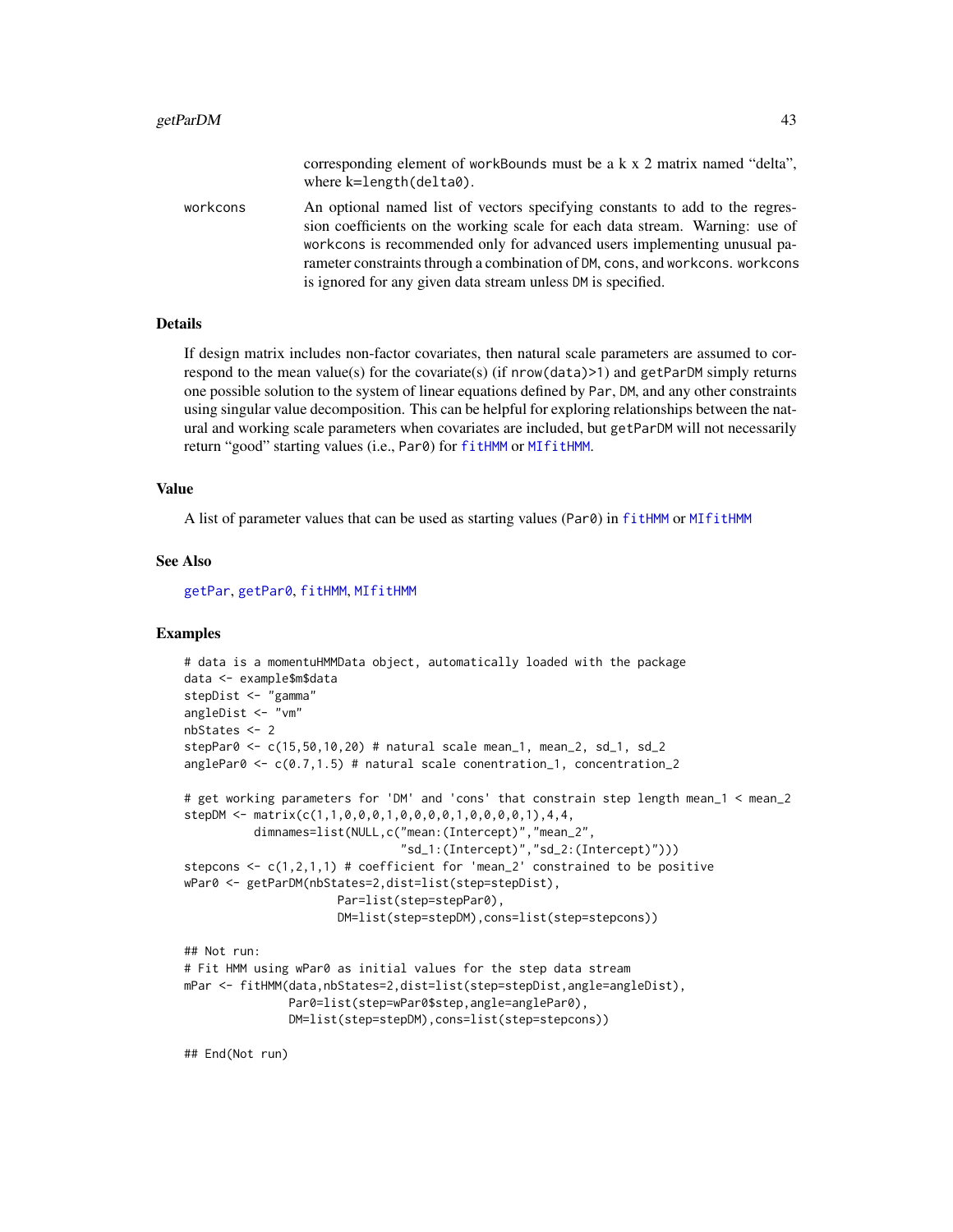```
# get working parameters for 'DM' using 'cov1' and 'cov2' covariates
stepDM2 <- list(mean=~cov1,sd=~cov2)
wPar20 <- getParDM(data,nbStates=2,dist=list(step=stepDist),
                     Par=list(step=stepPar0),
                     DM=list(step=stepDM2))
## Not run:
# Fit HMM using wPar20 as initial values for the step data stream
mPar2 <- fitHMM(data,nbStates=2,dist=list(step=stepDist,angle=angleDist),
               Par0=list(step=wPar20$step,angle=anglePar0),
               DM=list(step=stepDM2))
```
## End(Not run)

<span id="page-43-0"></span>HMMfits *Constructor of* HMMfits *objects*

### Description

Constructor of HMMfits objects

### Usage

HMMfits(m)

#### Arguments

| m | A list of momentuHMM objects.                                                             |
|---|-------------------------------------------------------------------------------------------|
|   | HMMfits objects are returned by MIfitHMM when arguments fit=TRUE and poolEstimates=FALSE. |

#### Value

An object HMMfits.

| Is crwData |
|------------|
|------------|

### Description

Check that an object is of class [crwData](#page-15-0). Used in [MIfitHMM](#page-48-0).

# Usage

is.crwData(x)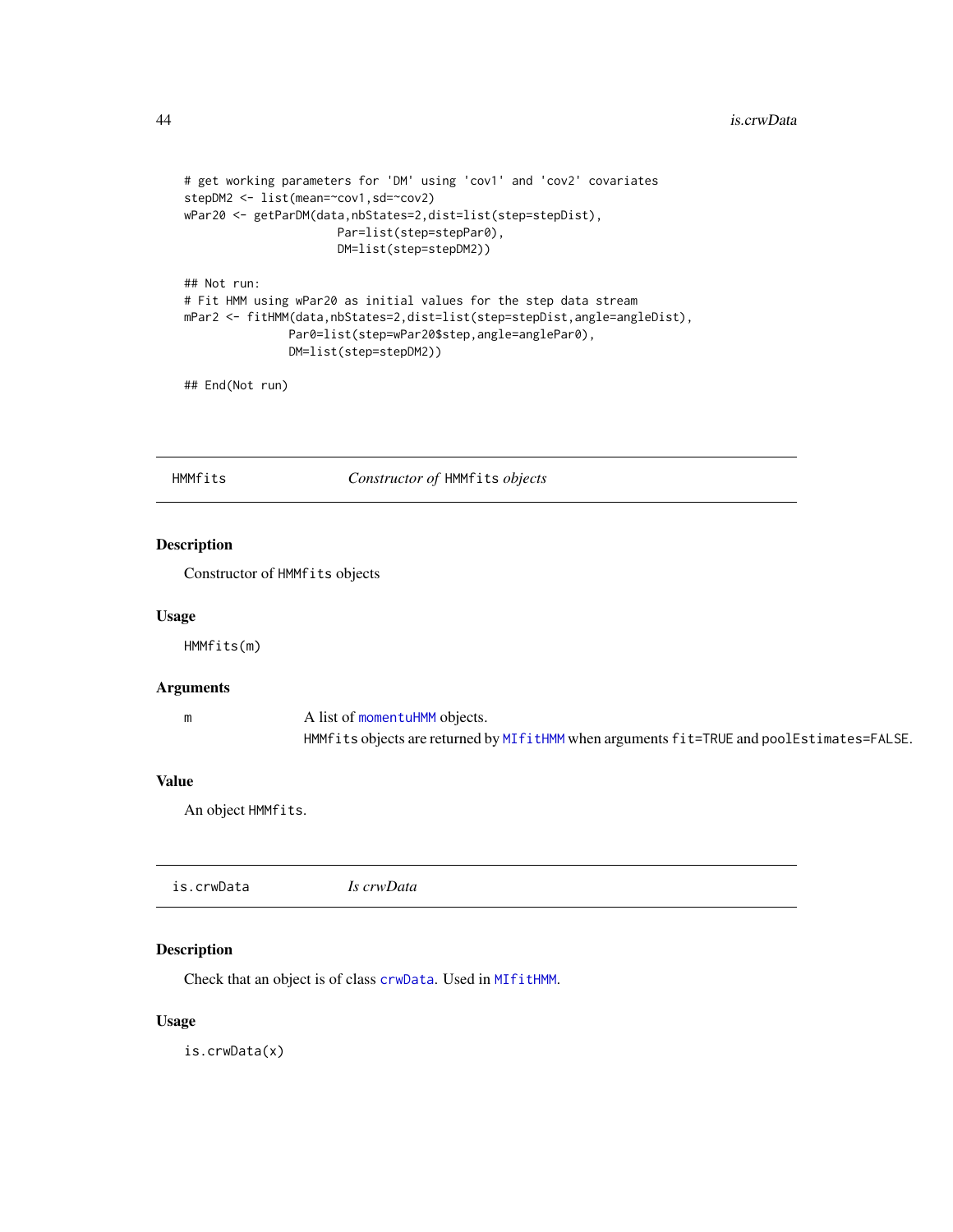#### is.crwSim 45

### Arguments

x An R object

### Value

TRUE if x is of class [crwData](#page-15-0), FALSE otherwise.

|  | Is crwSim | is.crwSim |
|--|-----------|-----------|
|--|-----------|-----------|

# Description

Check that an object is of class [crwSim](#page-15-1).

### Usage

is.crwSim(x)

### Arguments

x An R object

### Value

TRUE if x is of class [crwSim](#page-15-1), FALSE otherwise.

is.HMMfits *Is HMMfits*

### Description

Check that an object is of class [HMMfits](#page-43-0).

# Usage

is.HMMfits(x)

### Arguments

x An R object

### Value

TRUE if x is of class [HMMfits](#page-43-0), FALSE otherwise.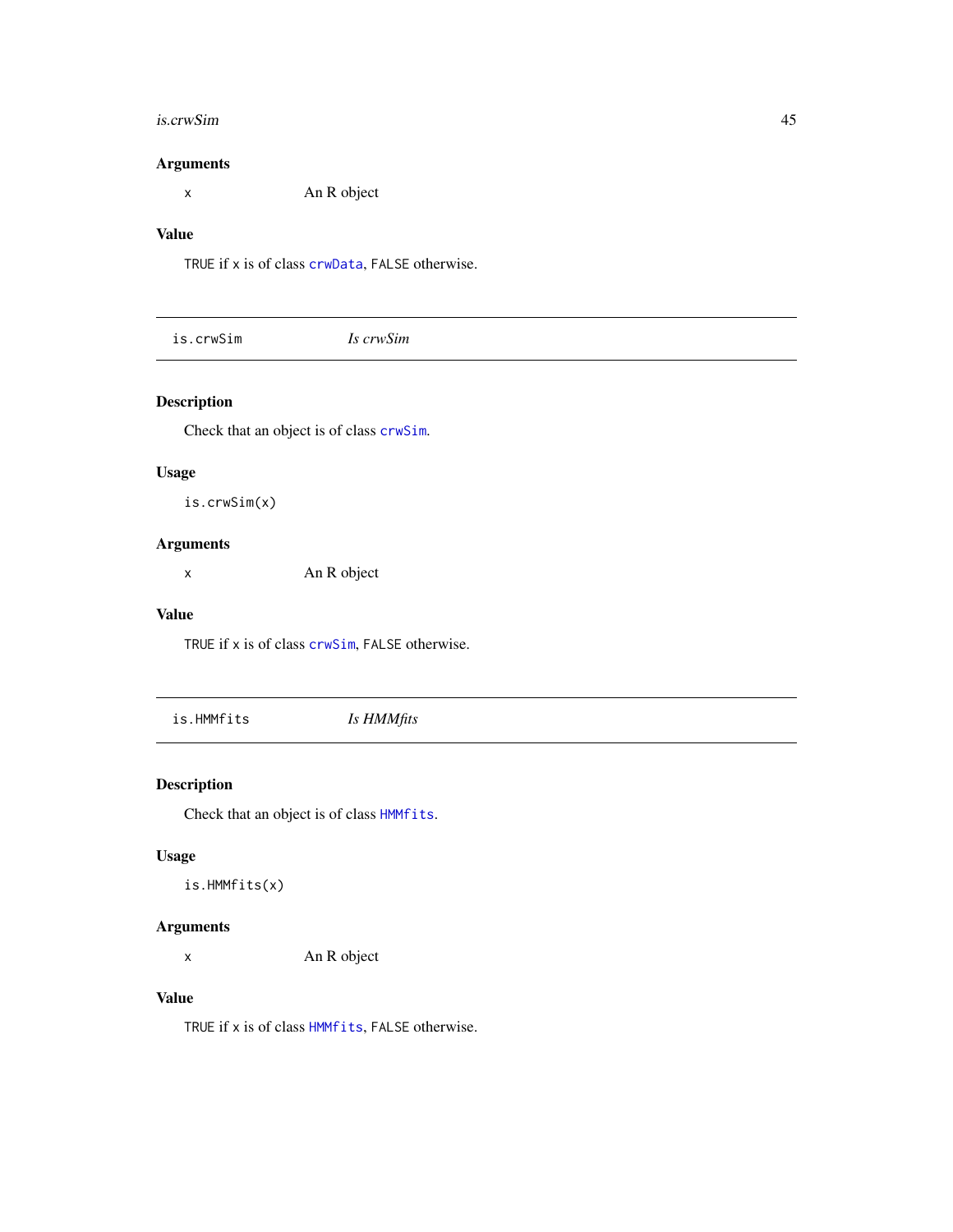is.miHMM *Is miHMM*

# Description

Check that an object is of class [miHMM](#page-53-0).

# Usage

is.miHMM(x)

# Arguments

x An R object

### Value

TRUE if x is of class [miHMM](#page-53-0), FALSE otherwise.

|--|

# Description

Check that an object is of class [miSum](#page-56-1).

# Usage

is.miSum(x)

### Arguments

x An R object

### Value

TRUE if x is of class [miSum](#page-56-1), FALSE otherwise.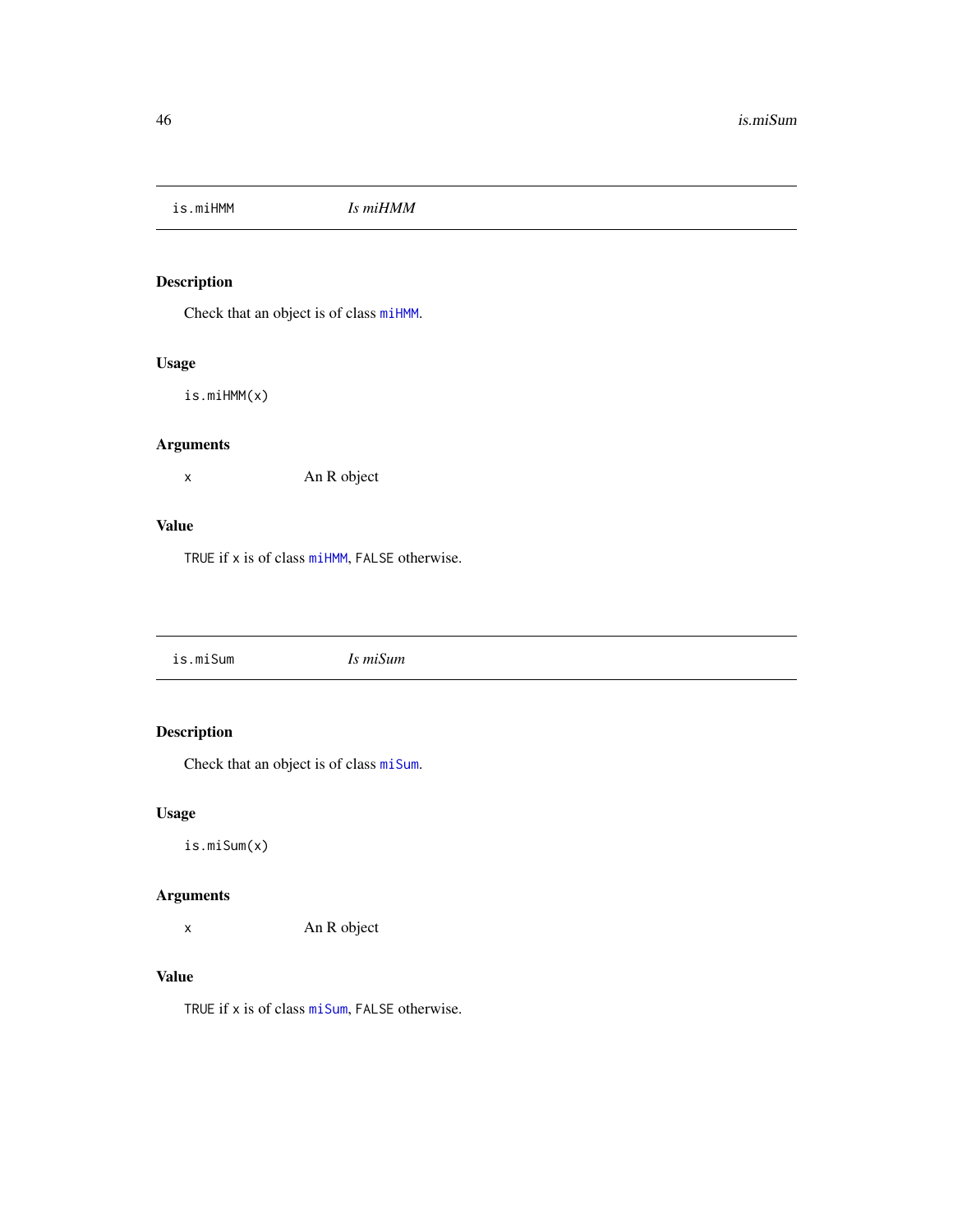### Description

Check that an object is of class [momentuHMM](#page-56-0). Used in [CIreal](#page-9-0), [CIbeta](#page-7-0), [plotPR](#page-70-0), [plotStates](#page-74-0), [pseudoRes](#page-81-0), [stateProbs](#page-94-0), and [viterbi](#page-99-0).

### Usage

is.momentuHMM(x)

### Arguments

x An R object

### Value

TRUE if x is of class [momentuHMM](#page-56-0), FALSE otherwise.

is.momentuHMMData *Is momentuHMMData*

# Description

Check that an object is of class [momentuHMMData](#page-57-0). Used in [fitHMM](#page-24-0).

### Usage

is.momentuHMMData(x)

### Arguments

x An R object

### Value

TRUE if x is of class [momentuHMMData](#page-57-0), FALSE otherwise.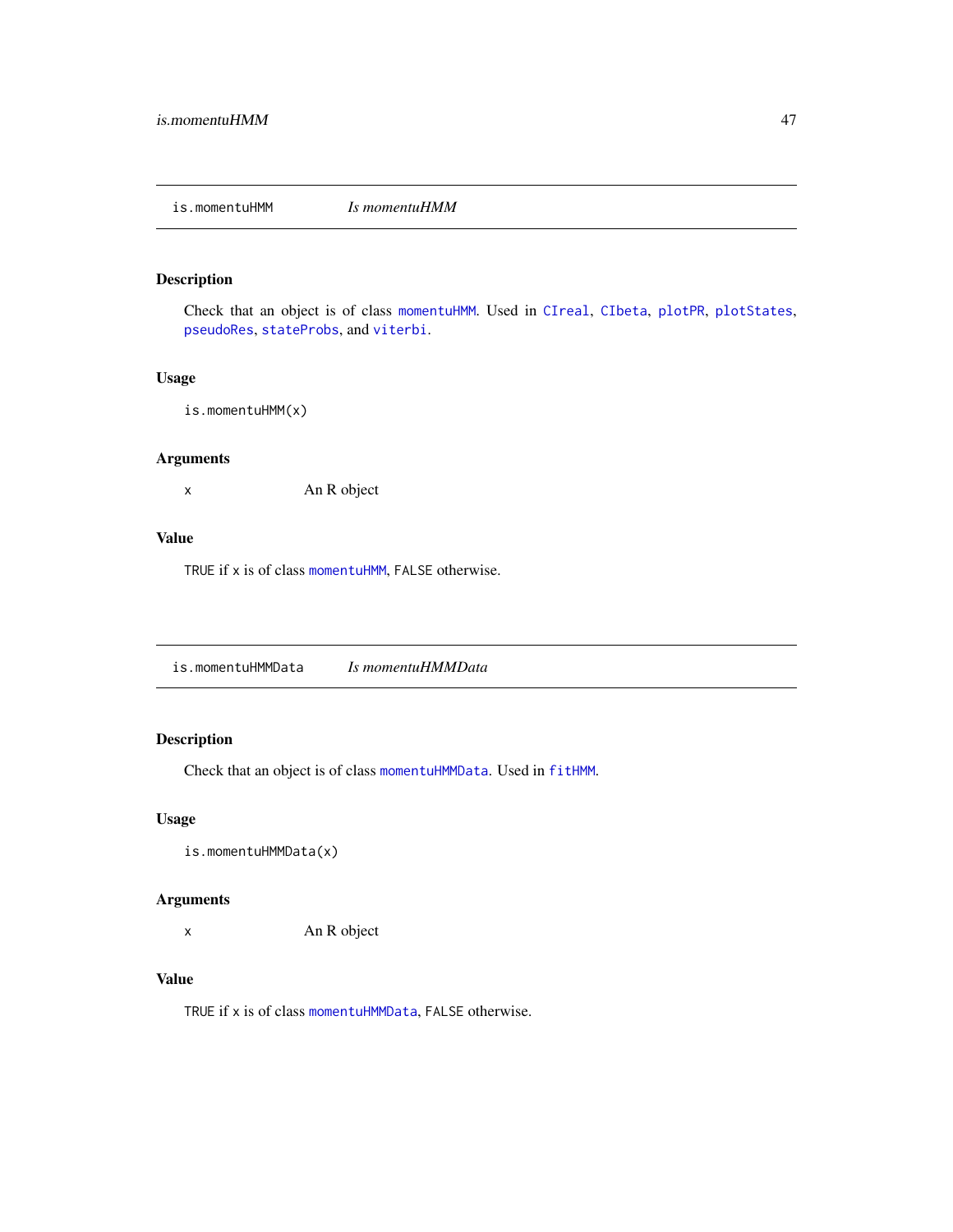### Description

Used in [stateProbs](#page-94-0) and [pseudoRes](#page-81-0).

### Usage

logAlpha(m)

### Arguments

m A [momentuHMM](#page-56-0), [miHMM](#page-53-0), or [miSum](#page-56-1) object.

#### Value

The matrix of forward log-probabilities.

### Examples

## Not run:

```
# m is a momentuHMM object (as returned by fitHMM), automatically loaded with the package
m <- example$m
```
la <- momentuHMM:::logAlpha(m)

## End(Not run)

logBeta *Backward log-probabilities*

### Description

Used in [stateProbs](#page-94-0).

### Usage

logBeta(m)

# Arguments

m A [momentuHMM](#page-56-0), [miHMM](#page-53-0), or [miSum](#page-56-1) object.

# Value

The matrix of backward log-probabilities.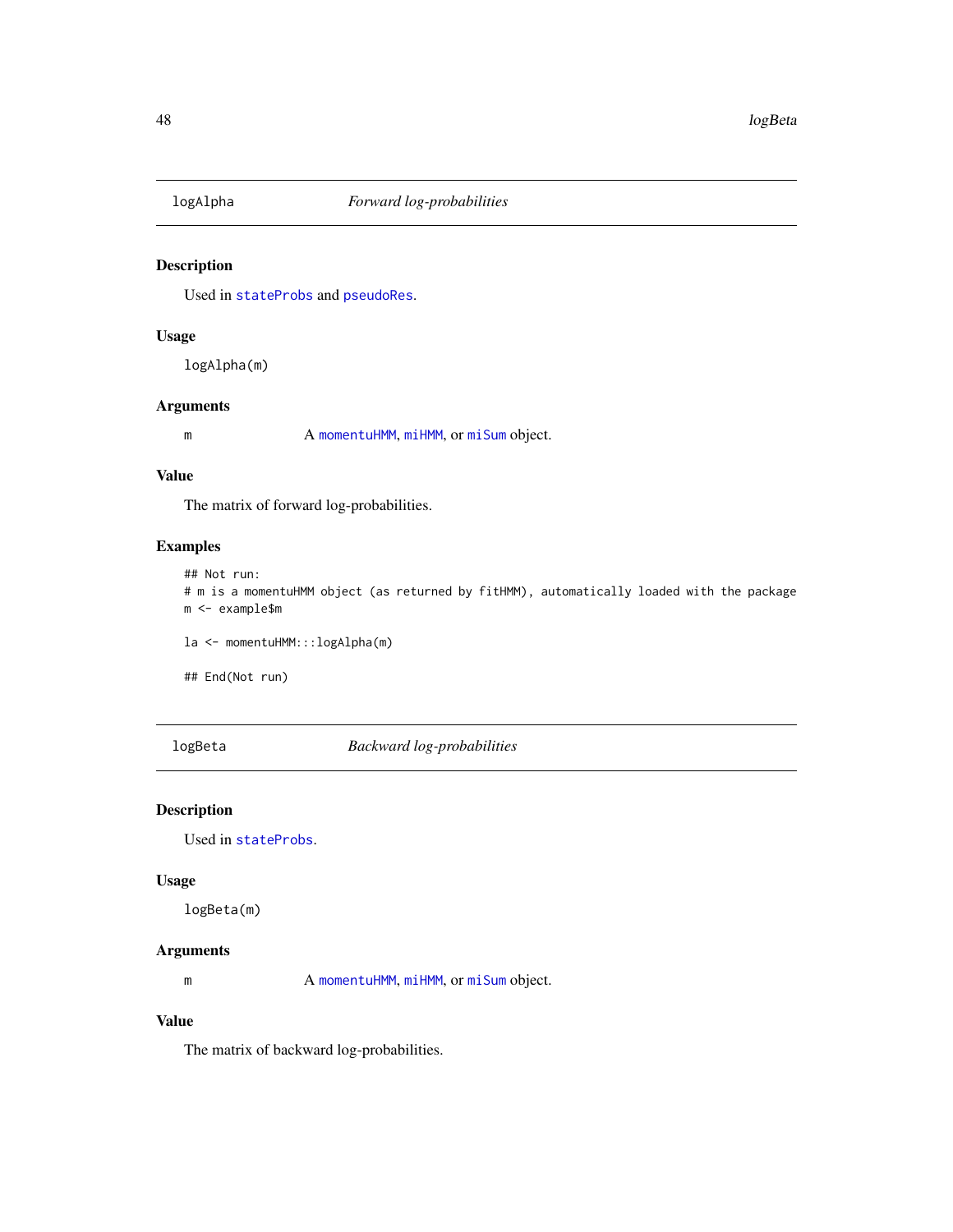#### MIfitHMM 49

#### Examples

```
## Not run:
# m is a momentuHMM object (as returned by fitHMM), automatically loaded with the package
m <- example$m
lb <- momentuHMM:::logBeta(m)
## End(Not run)
```
<span id="page-48-0"></span>MIfitHMM *Fit HMMs to multiple imputation data*

#### Description

Fit a (multivariate) hidden Markov model to multiple imputation data. Multiple imputation is a method for accommodating missing data, temporal-irregularity, or location measurement error in hidden Markov models, where pooled parameter estimates reflect uncertainty attributable to observation error.

#### Usage

```
MIfitHMM(miData, nSims, ncores = 1, poolEstimates = TRUE, alpha = 0.95,
  nbStates, dist, Par0, beta0 = NULL, delta0 = NULL, estAngleMean = NULL,
  circularAngleMean = NULL, formula = ~1, formulaDelta = NULL,
  stationary = FALSE, verbose = NULL, nlmPar = NULL, fit = TRUE,
  useInitial = FALSE, DM = NULL, cons = NULL, userBounds = NULL,
  workBounds = NULL, workcons = NULL, betaCons = NULL, betaRef = NULL,
  stateNames = NULL, knownStates = NULL, fixPar = NULL, retryFits = 0,
  retrySD = NULL, optMethod = "nlm", control = list(), prior = NULL,
  modelName = NULL, covNames = NULL, spatialCovs = NULL, centers = NULL,
  centroids = NULL, angleCovs = NULL, method = "IS", parIS = 1000,
  dfSim = Inf, grid.eps = 1, crit = 2.5, scaleSim = 1,
  quad.ask = FALSE, force.quad = TRUE, fullPost = TRUE, dfPostIS = Inf,
  scalePostIS = 1, thetaSamp = NULL)
```

| miData        | A crwData object, a crwSim object, or a list of momentuHMMData objects.                                                                                 |
|---------------|---------------------------------------------------------------------------------------------------------------------------------------------------------|
| nSims         | Number of imputations in which to fit the HMM using fitHMM. If miData is a<br>list of momentuHMMData objects, nSims cannot exceed the length of miData. |
| ncores        | Number of cores to use for parallel processing. Default: 1 (no parallel process-<br>$ing)$ .                                                            |
| poolEstimates | Logical indicating whether or not to calculate pooled parameter estimates across<br>the nSims imputations using MI pool. Default: TRUE.                 |
| alpha         | Significance level for calculating confidence intervals of pooled estimates when<br>poolEstimates=TRUE (see MIpool). Default: 0.95.                     |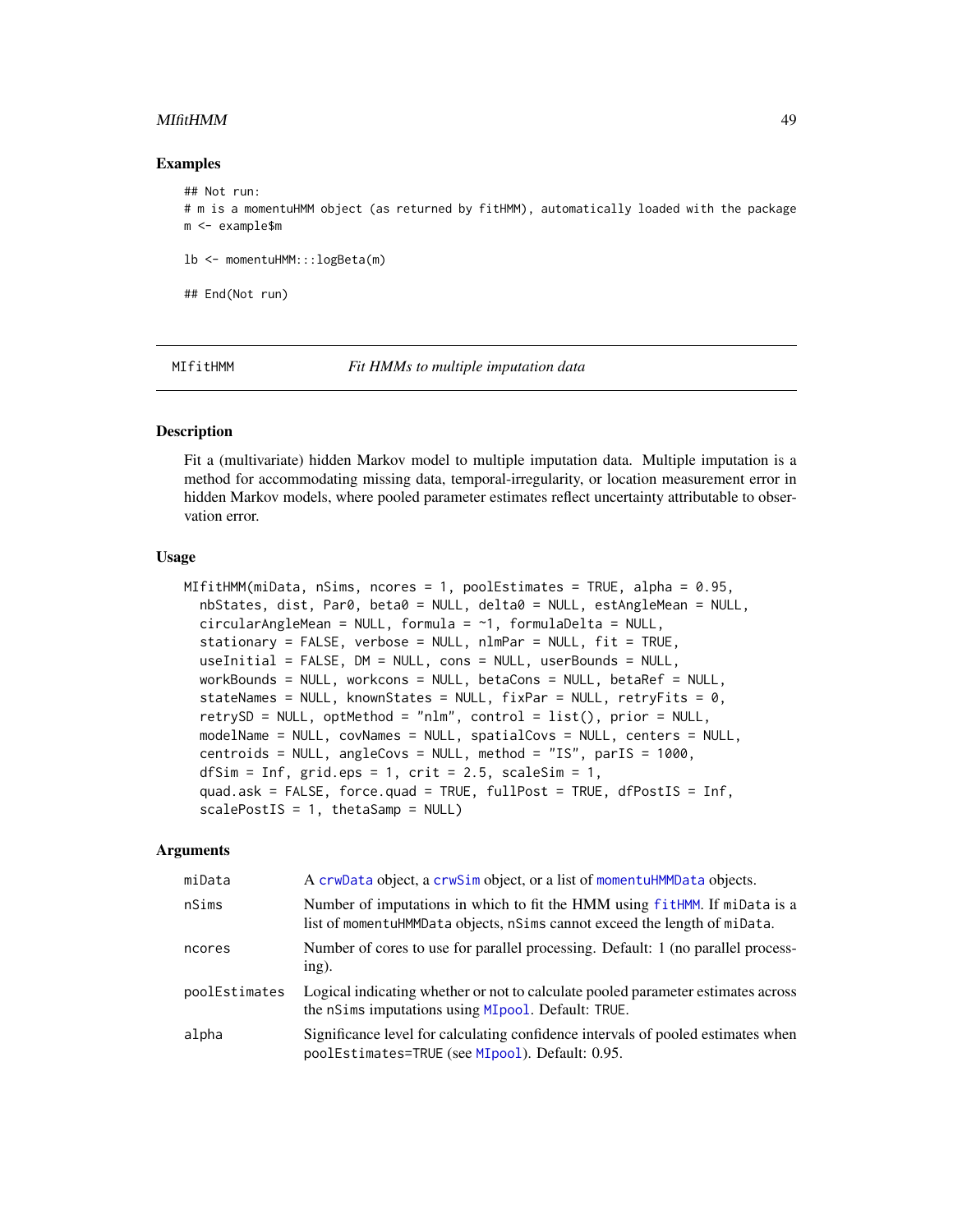| nbStates          | Number of states of the HMM. See fitHMM.                                                                                                                                                                                                                                                                                                                                                                                             |
|-------------------|--------------------------------------------------------------------------------------------------------------------------------------------------------------------------------------------------------------------------------------------------------------------------------------------------------------------------------------------------------------------------------------------------------------------------------------|
| dist              | A named list indicating the probability distributions of the data streams. See<br>fitHMM.                                                                                                                                                                                                                                                                                                                                            |
| Par0              | A named list containing vectors of initial state-dependent probability distribu-<br>tion parameters for each data stream specified in dist. See fitHMM. Par0 may<br>also be a list of length nSims, where each element is a named list containing<br>vectors of initial state-dependent probability distribution parameters for each<br>imputation. Note that if useInitial=TRUE then Par0 is ignored after the first<br>imputation. |
| beta0             | Initial matrix of regression coefficients for the transition probabilities. See fitHMM.<br>beta0 may also be a list of length nSims, where each element is an initial matrix<br>of regression coefficients for the transition probabilities for each imputation.                                                                                                                                                                     |
| delta0            | Initial values for the initial distribution of the HMM. See fitHMM. delta0 may<br>also be a list of length nSims, where each element is the initial values for the<br>initial distribution of the HMM for each imputation.                                                                                                                                                                                                           |
| estAngleMean      | An optional named list indicating whether or not to estimate the angle mean for<br>data streams with angular distributions ('vm' and 'wrpcauchy'). See fitHMM.                                                                                                                                                                                                                                                                       |
| circularAngleMean |                                                                                                                                                                                                                                                                                                                                                                                                                                      |
|                   | An optional named list indicating whether to use circular-linear (FALSE) or<br>circular-circular (TRUE) regression on the mean of circular distributions ('vm'<br>and 'wrpcauchy') for turning angles. See fitHMM.                                                                                                                                                                                                                   |
| formula           | Regression formula for the transition probability covariates. See fitHMM.                                                                                                                                                                                                                                                                                                                                                            |
| formulaDelta      | Regression formula for the initial distribution. See fitHMM.                                                                                                                                                                                                                                                                                                                                                                         |
| stationary        | FALSE if there are covariates. If TRUE, the initial distribution is considered equal<br>to the stationary distribution. See fitHMM.                                                                                                                                                                                                                                                                                                  |
| verbose           | Deprecated: please use print. level in nlmPar argument. Determines the print<br>level of the nlm optimizer. The default value of 0 means that no printing occurs, a<br>value of 1 means that the first and last iterations of the optimization are detailed,<br>and a value of 2 means that each iteration of the optimization is detailed. Ignored<br>unless optMethod="nlm".                                                       |
| nlmPar            | List of parameters to pass to the optimization function $n \ln m$ (which should be<br>either print. level, gradtol, stepmax, steptol, iterlim, or hessian - see<br>nlm's documentation for more detail). Ignored unless optMethod="nlm".                                                                                                                                                                                             |
| fit               | TRUE if the HMM should be fitted to the data, FALSE otherwise. See fitHMM.<br>If fit=FALSE and miData is a crwData object, then MIfitHMM returns a list<br>containing a momentuHMMData object (if nSims=1) or, if nSims>1, a crwSim<br>object.                                                                                                                                                                                       |
| useInitial        | Logical indicating whether or not to use parameter estimates for the first model<br>fit as initial values for all subsequent model fits. If ncores>1 then the first model<br>is fit on a single core and then used as the initial values for all subsequent model<br>fits on each core (in this case, the progress of the initial model fit can be followed<br>using the verbose argument). Default: FALSE.                          |
| DM                | An optional named list indicating the design matrices to be used for the proba-<br>bility distribution parameters of each data stream. See fitHMM.                                                                                                                                                                                                                                                                                   |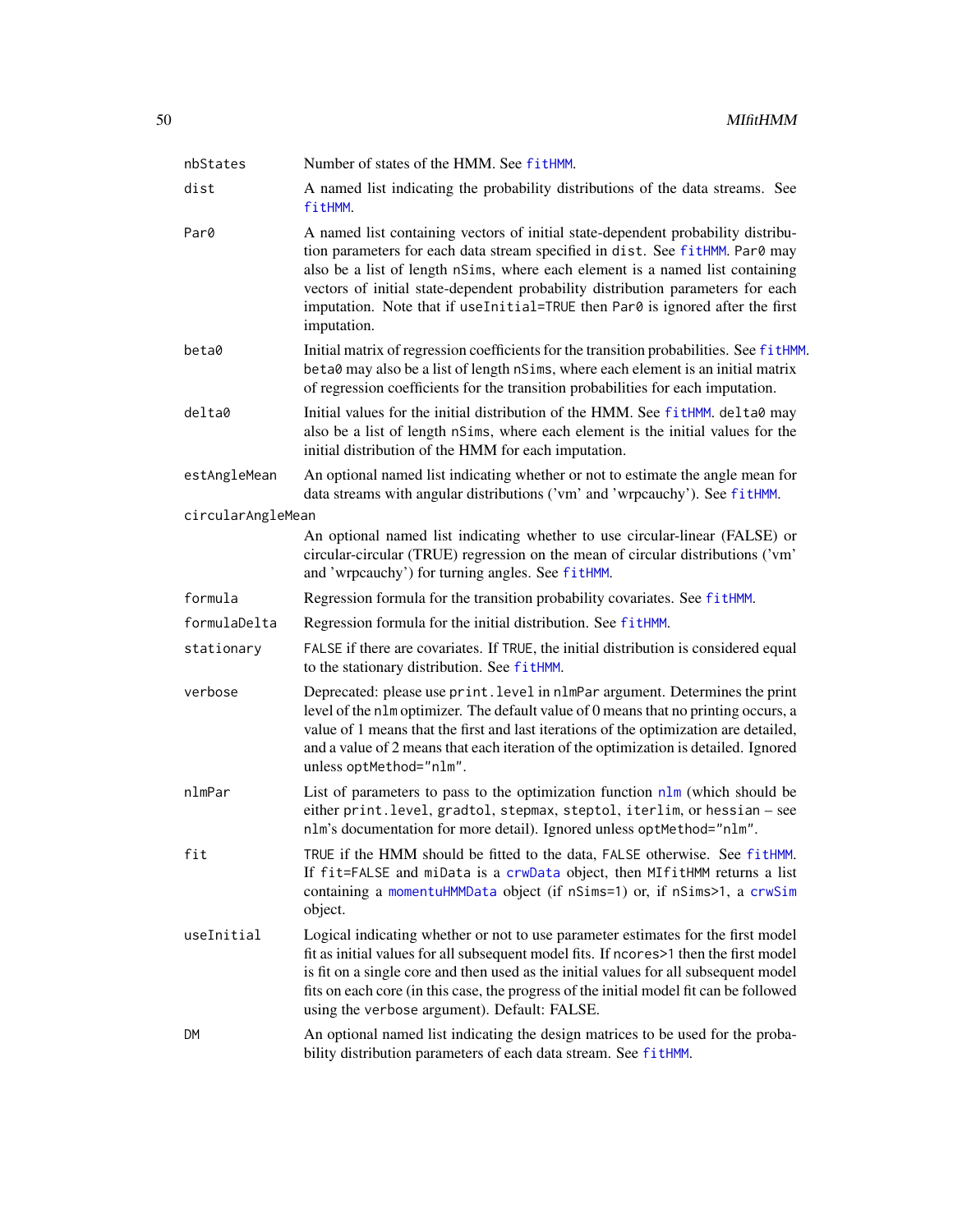| cons        | Deprecated: please use workBounds instead. An optional named list of vectors<br>specifying a power to raise parameters corresponding to each column of the<br>design matrix for each data stream. See fitHMM.                                                                                          |
|-------------|--------------------------------------------------------------------------------------------------------------------------------------------------------------------------------------------------------------------------------------------------------------------------------------------------------|
| userBounds  | An optional named list of 2-column matrices specifying bounds on the natural<br>(i.e, real) scale of the probability distribution parameters for each data stream.<br>See fitHMM.                                                                                                                      |
| workBounds  | An optional named list of 2-column matrices specifying bounds on the working<br>scale of the probability distribution, transition probability, and initial distribution<br>parameters. See fitHMM.                                                                                                     |
| workcons    | Deprecated: please use workBounds instead. An optional named list of vectors<br>specifying constants to add to the regression coefficients on the working scale<br>for each data stream. See fitHMM.                                                                                                   |
| betaCons    | Matrix of the same dimension as beta0 composed of integers identifying any<br>equality constraints among the t.p.m. parameters. See fitHMM.                                                                                                                                                            |
| betaRef     | Numeric vector of length nbStates indicating the reference elements for the<br>t.p.m. multinomial logit link. See fitHMM.                                                                                                                                                                              |
| stateNames  | Optional character vector of length nbStates indicating state names.                                                                                                                                                                                                                                   |
| knownStates | Vector of values of the state process which are known prior to fitting the model<br>(if any). See fitHMM. If miData is a list of momentuHMMData objects, then<br>knownStates can alternatively be a list of vectors containing the known val-<br>ues for the state process for each element of miData. |
| fixPar      | An optional list of vectors indicating parameters which are assumed known prior<br>to fitting the model. See fitHMM.                                                                                                                                                                                   |
| retryFits   | Non-negative integer indicating the number of times to attempt to iteratively fit<br>the model using random perturbations of the current parameter estimates as the<br>initial values for likelihood optimization. See fitHMM.                                                                         |
| retrySD     | An optional list of scalars or vectors indicating the standard deviation to use for<br>normal perturbations of each working scale parameter when retryFits>0. See<br>fitHMM.                                                                                                                           |
| optMethod   | The optimization method to be used. Can be "nlm" (the default; see nlm),<br>"Nelder-Mead" (see optim), or "SANN" (see optim).                                                                                                                                                                          |
| control     | A list of control parameters to be passed to optim (ignored unless optMethod="Nelder-Mead"<br>or optMethod="SANN").                                                                                                                                                                                    |
| prior       | A function that returns the log-density of the working scale parameter prior dis-<br>tribution(s). See fitHMM.                                                                                                                                                                                         |
| modelName   | An optional character string providing a name for the fitted model. If pro-<br>vided, modelName will be returned in print.momentuHMM, AIC.momentuHMM,<br>AICweights, and other functions.                                                                                                              |
| covNames    | Names of any covariates in miData\$crwPredict (if miData is a crwData object;<br>otherwise covNames is ignored). See prepData.                                                                                                                                                                         |
| spatialCovs | List of raster layer(s) for any spatial covariates not included in miData\$crwPredict<br>(if miData is a crwData object; otherwise spatialCovs is ignored). See prepData.                                                                                                                              |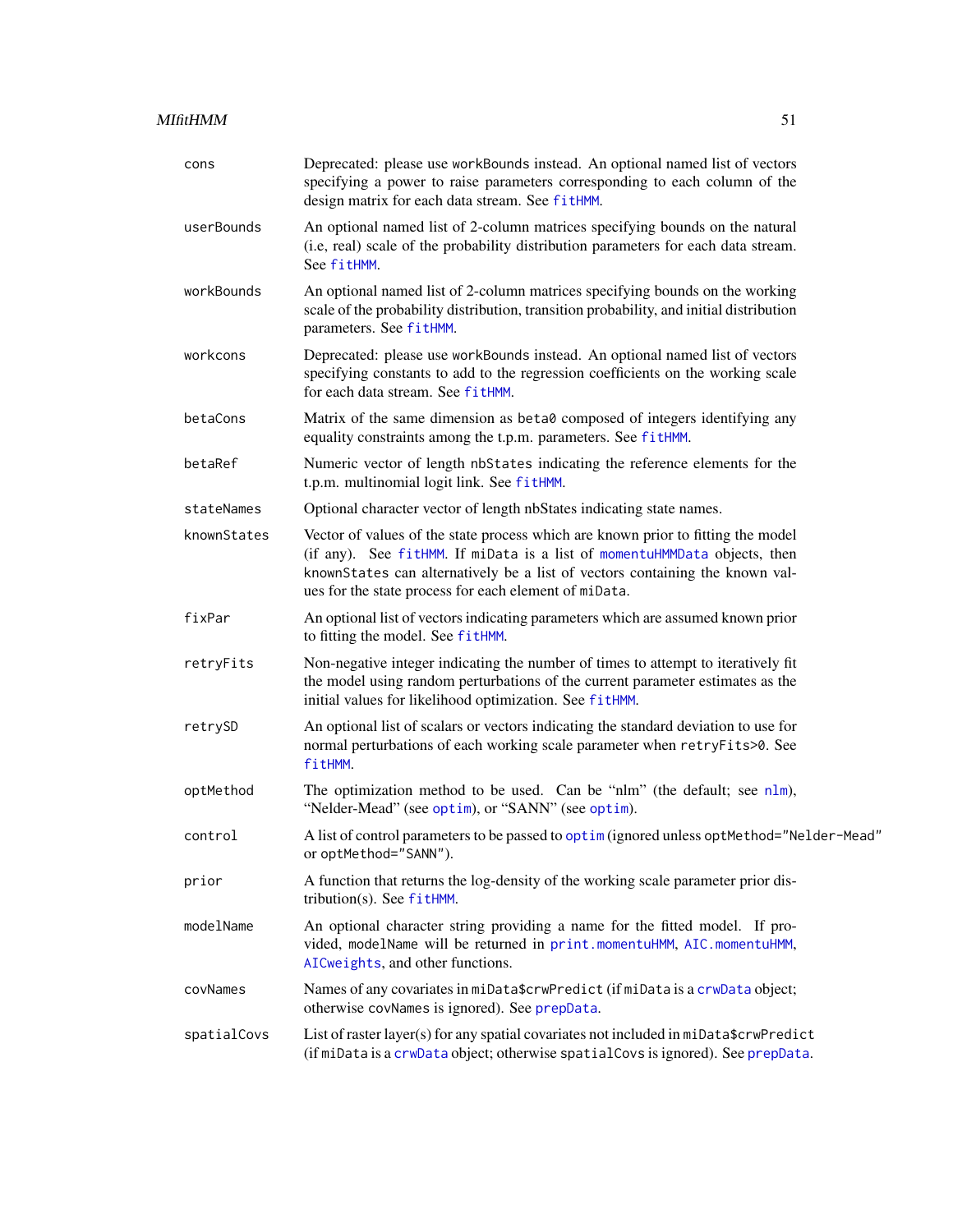| centers     | 2-column matrix providing the x-coordinates (column 1) and y-coordinates (col-<br>umn 2) for any activity centers (e.g., potential centers of attraction or repul-<br>sion) from which distance and angle covariates will be calculated based on re-<br>alizations of the position process. See prepData. Ignored unless miData is a<br>crwData object.                                                        |
|-------------|----------------------------------------------------------------------------------------------------------------------------------------------------------------------------------------------------------------------------------------------------------------------------------------------------------------------------------------------------------------------------------------------------------------|
| centroids   | List where each element is a data frame containing the x-coordinates $('x')$ , y-<br>coordinates ('y'), and times (with user-specified name, e.g., 'time') for centroids<br>(i.e., dynamic activity centers where the coordinates can change over time) from<br>which distance and angle covariates will be calculated based on the location<br>data. See prepData. Ignored unless miData is a crwData object. |
| angleCovs   | Character vector indicating the names of any circular-circular regression angular<br>covariates in miData\$crwPredict that need conversion from standard direction<br>(in radians relative to the x-axis) to turning angle (relative to previous movement<br>direction) See prepData. Ignored unless miData is a crwData object.                                                                               |
| method      | Method for obtaining weights for movement parameter samples. See crwSimulator.<br>Ignored unless miData is a crwData object.                                                                                                                                                                                                                                                                                   |
| parIS       | Size of the parameter importance sample. See crwSimulator. Ignored unless<br>miData is a crwData object.                                                                                                                                                                                                                                                                                                       |
| dfSim       | Degrees of freedom for the t approximation to the parameter posterior. See 'df'<br>argument in crwSimulator. Ignored unless miData is a crwData object.                                                                                                                                                                                                                                                        |
| grid.eps    | Grid size for method="quadrature". See crwSimulator. Ignored unless miData<br>is a crwData object.                                                                                                                                                                                                                                                                                                             |
| crit        | Criterion for deciding "significance" of quadrature points (difference in log-<br>likelihood). See crwSimulator. Ignored unless miData is a crwData object.                                                                                                                                                                                                                                                    |
| scaleSim    | Scale multiplier for the covariance matrix of the t approximation. See 'scale'<br>argument in crwSimulator. Ignored unless miData is a crwData object.                                                                                                                                                                                                                                                         |
| quad.ask    | Logical, for method='quadrature'. Whether or not the sampler should ask if<br>quadrature sampling should take place. It is used to stop the sampling if the<br>number of likelihood evaluations would be extreme. Default: FALSE. Ignored<br>if ncores>1.                                                                                                                                                      |
| force.quad  | A logical indicating whether or not to force the execution of the quadrature<br>method for large parameter vectors. See crwSimulator. Default: TRUE. Ig-<br>nored unless miData is a crwData object and method="quadrature".                                                                                                                                                                                   |
| fullPost    | Logical indicating whether to draw parameter values as well to simulate full<br>posterior. See crwPostIS. Ignored unless miData is a crwData object.                                                                                                                                                                                                                                                           |
| dfPostIS    | Degrees of freedom for multivariate t distribution approximation to parameter<br>posterior. See 'df' argument in crwPostIS. Ignored unless miData is a crwData<br>object.                                                                                                                                                                                                                                      |
| scalePostIS | Extra scaling factor for t distribution approximation. See 'scale' argument in<br>crwPostIS. Ignored unless miData is a crwData object.                                                                                                                                                                                                                                                                        |
| thetaSamp   | If multiple parameter samples are available in crwSimulator objects, setting<br>thetaSamp=n will use the nth sample. Defaults to the last. See crwSimulator<br>and crwPostIS. Ignored unless miData is a crwData object.                                                                                                                                                                                       |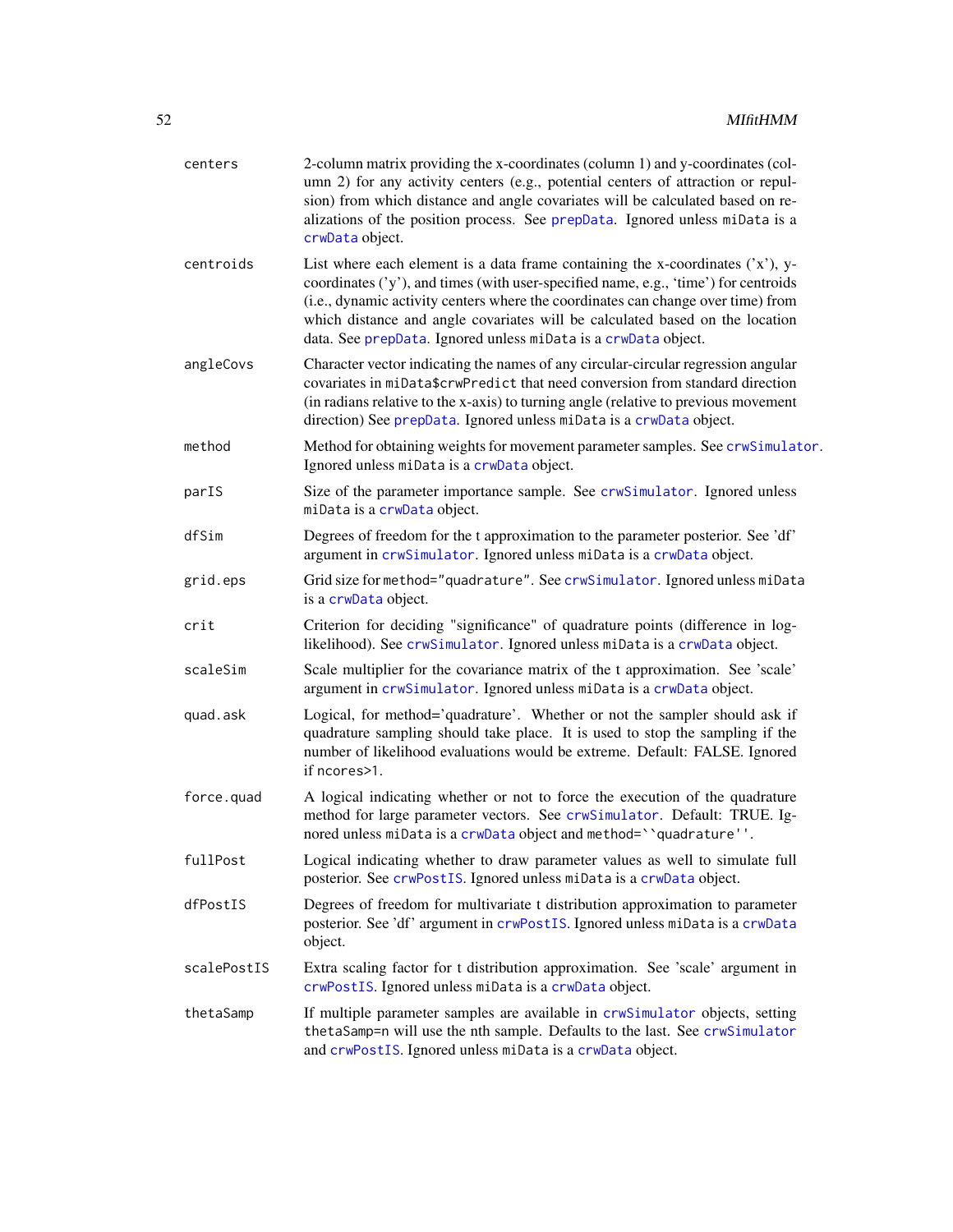#### MIfitHMM 53

### Details

miData can either be a [crwData](#page-15-0) object (as returned by [crawlWrap](#page-11-0)), a [crwSim](#page-15-1) object (as returned by MIfitHMM when fit=FALSE), or a list of [momentuHMMData](#page-57-0) objects (e.g., each element of the list as returned by [prepData](#page-76-0)).

If miData is a crwData object, MIfitHMM uses a combination of [crwSimulator](#page-0-0), [crwPostIS](#page-0-0), [prepData](#page-76-0), and [fitHMM](#page-24-0) to draw nSims realizations of the position process and fit the specified HMM to each imputation of the data. The vast majority of MIfitHMM arguments are identical to the corresponding arguments from these functions.

If miData is a [crwData](#page-15-0) object, nSims determines both the number of realizations of the position process to draw (using [crwSimulator](#page-0-0) and [crwPostIS](#page-0-0)) as well as the number of HMM fits.

If miData is a [crwSim](#page-15-1) object or a list of [momentuHMMData](#page-57-0) object(s), the specified HMM will simply be fitted to each of the momentuHMMData objects and all arguments related to [crwSimulator](#page-0-0), [crwPostIS](#page-0-0), or [prepData](#page-76-0) are ignored.

#### Value

If nSims>1, poolEstimates=TRUE, and fit=TRUE, a [miHMM](#page-53-0) object, i.e., a list consisting of:

[miSum](#page-56-1) miSum object returned by [MIpool](#page-54-0).

HMMfits List of length nSims comprised of [momentuHMM](#page-56-0) objects.

If poolEstimates=FALSE and fit=TRUE, a list of length nSims consisting of [momentuHMM](#page-56-0) objects is returned.

However, if fit=FALSE and miData is a [crwData](#page-15-0) object, then MIfitHMM returns a [crwSim](#page-15-1) object, i.e., a list containing miData (a list of [momentuHMMData](#page-57-0) objects) and crwSimulator (a list of [crwSimulator](#page-0-0) objects),and most other arguments related to [fitHMM](#page-24-0) are ignored.

### References

Hooten M.B., Johnson D.S., McClintock B.T., Morales J.M. 2017. Animal Movement: Statistical Models for Telemetry Data. CRC Press, Boca Raton.

McClintock B.T. 2017. Incorporating telemetry error into hidden Markov movement models using multiple imputation. Journal of Agricultural, Biological, and Environmental Statistics.

#### See Also

[crawlWrap](#page-11-0), [crwPostIS](#page-0-0), [crwSimulator](#page-0-0), [fitHMM](#page-24-0), [getParDM](#page-40-0), [MIpool](#page-54-0), [prepData](#page-76-0)

### Examples

```
# Don't run because it takes too long on a single core
## Not run:
# extract simulated obsData from example data
obsData <- miExample$obsData
# error ellipse model
err.model <- list(x= \sim ln.sd.x - 1, y = \sim ln.sd.y - 1, rho = \sim error.corr)
```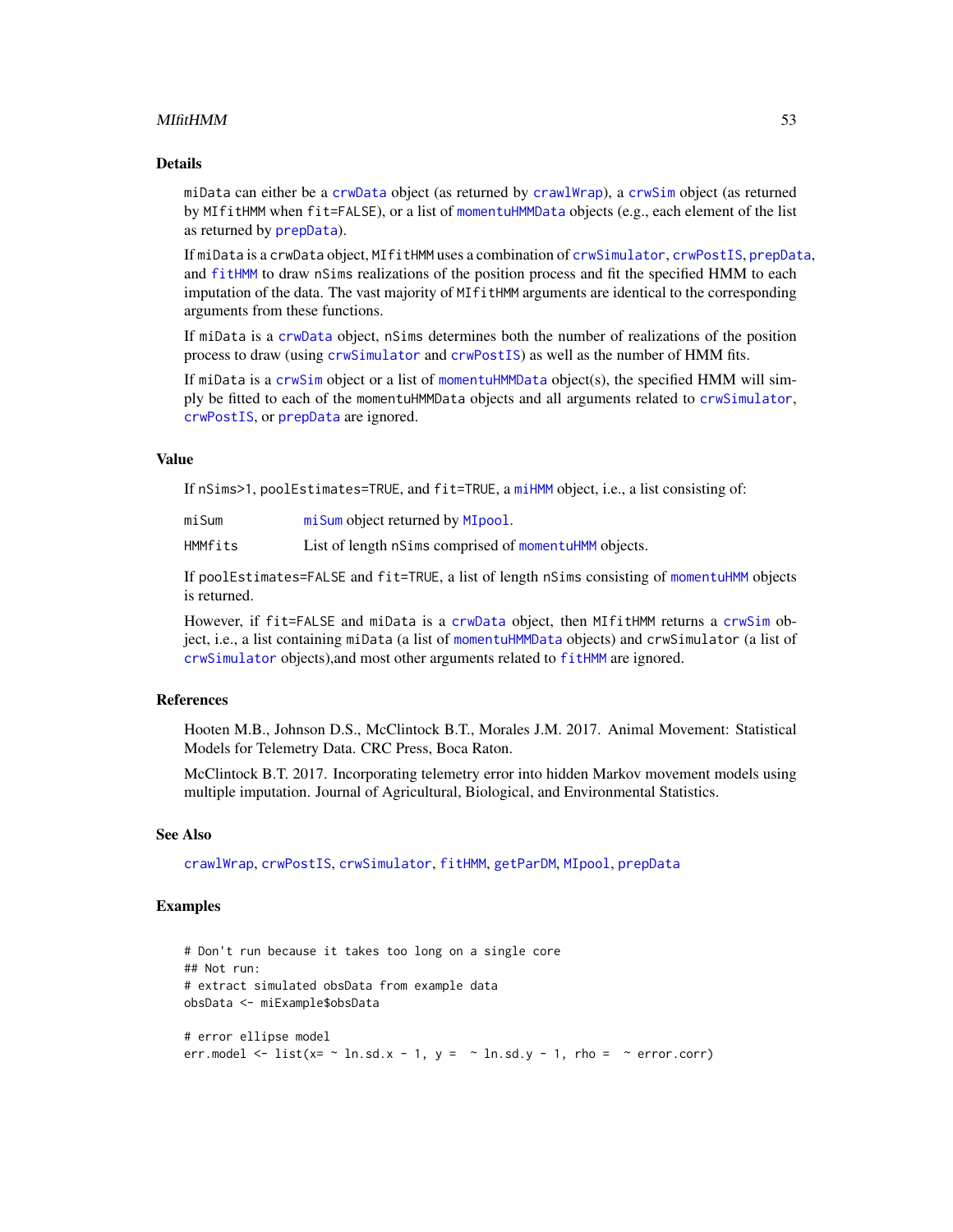```
# create crwData object by fitting crwMLE models to obsData and predict locations
# at default intervals for both individuals
crwOut <- crawlWrap(obsData=obsData,
         theta = c(4, 0), fixPar = c(1, 1, NA, NA),err.model=err.model)
# HMM specifications
nbStates <- 2
stepDist <- "gamma"
angleDist <- "vm"
mu0 < -c(20, 70)sigma0 <- c(10,30)
kappa0 \leq c(1,1)stepPar0 <- c(mu0, sigma0)
anglePar0 <- c(-pi/2,pi/2,kappa0)
formula <- ~cov1+cos(cov2)
nbCovs <- 2
beta0 <- matrix(c(rep(-1.5,nbStates*(nbStates-1)),rep(0,nbStates*(nbStates-1)*nbCovs)),
                nrow=nbCovs+1,byrow=TRUE)
# first fit HMM to best predicted position process
bestData<-prepData(crwOut,covNames=c("cov1","cov2"))
bestFit<-fitHMM(bestData,
                nbStates=nbStates,dist=list(step=stepDist,angle=angleDist),
                Par0=list(step=stepPar0,angle=anglePar0),beta0=beta0,
                formula=formula,estAngleMean=list(angle=TRUE))
print(bestFit)
# extract estimates from 'bestFit'
bPar0 <- getPar(bestFit)
# Fit nSims=5 imputations of the position process
miFits<-MIfitHMM(miData=crwOut,nSims=5,
                  nbStates=nbStates,dist=list(step=stepDist,angle=angleDist),
                  Par0=bPar0$Par,beta0=bPar0$beta,delta0=bPar0$delta,
                  formula=formula,estAngleMean=list(angle=TRUE),
                  covNames=c("cov1","cov2"))
# print pooled estimates
print(miFits)
## End(Not run)
```
<span id="page-53-0"></span>miHMM *Constructor of* miHMM *objects*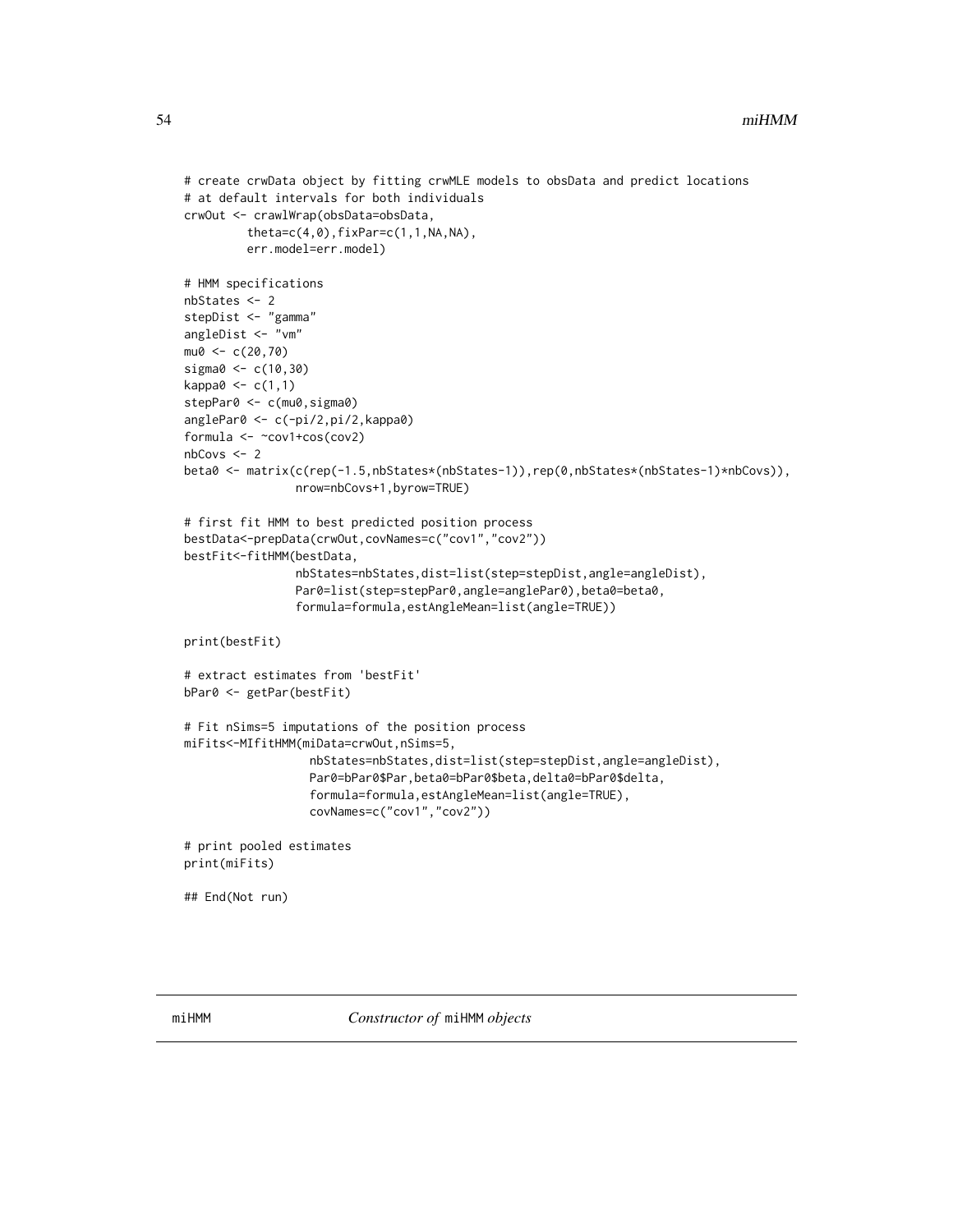#### MIpool 55

# Description

Constructor of miHMM objects

# Usage

miHMM(m)

# Arguments

| m | A list with attributes misum (a misum object) and HMMfits (a list of momentuHMM<br>objects).        |
|---|-----------------------------------------------------------------------------------------------------|
|   | miHMM objects are returned by MIfitHMM when arguments fit=TRUE, nSims>1,<br>and poolEstimates=TRUE. |

# Value

An object miHMM.

<span id="page-54-0"></span>

| MIpool | Calculate pooled parameter estimates and states across multiple im- |
|--------|---------------------------------------------------------------------|
|        | putations                                                           |

# Description

Calculate pooled parameter estimates and states across multiple imputations

### Usage

MIpool(HMMfits, alpha = 0.95, ncores = 1, covs = NULL)

| HMMfits | List comprised of momentuHMM objects                                                                                                                                                                                                                                                                                                                                                                |
|---------|-----------------------------------------------------------------------------------------------------------------------------------------------------------------------------------------------------------------------------------------------------------------------------------------------------------------------------------------------------------------------------------------------------|
| alpha   | Significance level for calculating confidence intervals of pooled estimates (in-<br>cluding location error ellipses). Default: 0.95.                                                                                                                                                                                                                                                                |
| ncores  | Number of cores to use for parallel processing. Default: 1 (no parallel process-<br>ing).                                                                                                                                                                                                                                                                                                           |
| COVS    | Data frame consisting of a single row indicating the covariate values to be used<br>in the calculation of pooled natural parameters. For any covariates that are not<br>specified using covs, the means of the covariate (s) across the imputations are<br>used (unless the covariate is a factor, in which case the first factor in the data is<br>used). By default, no covariates are specified. |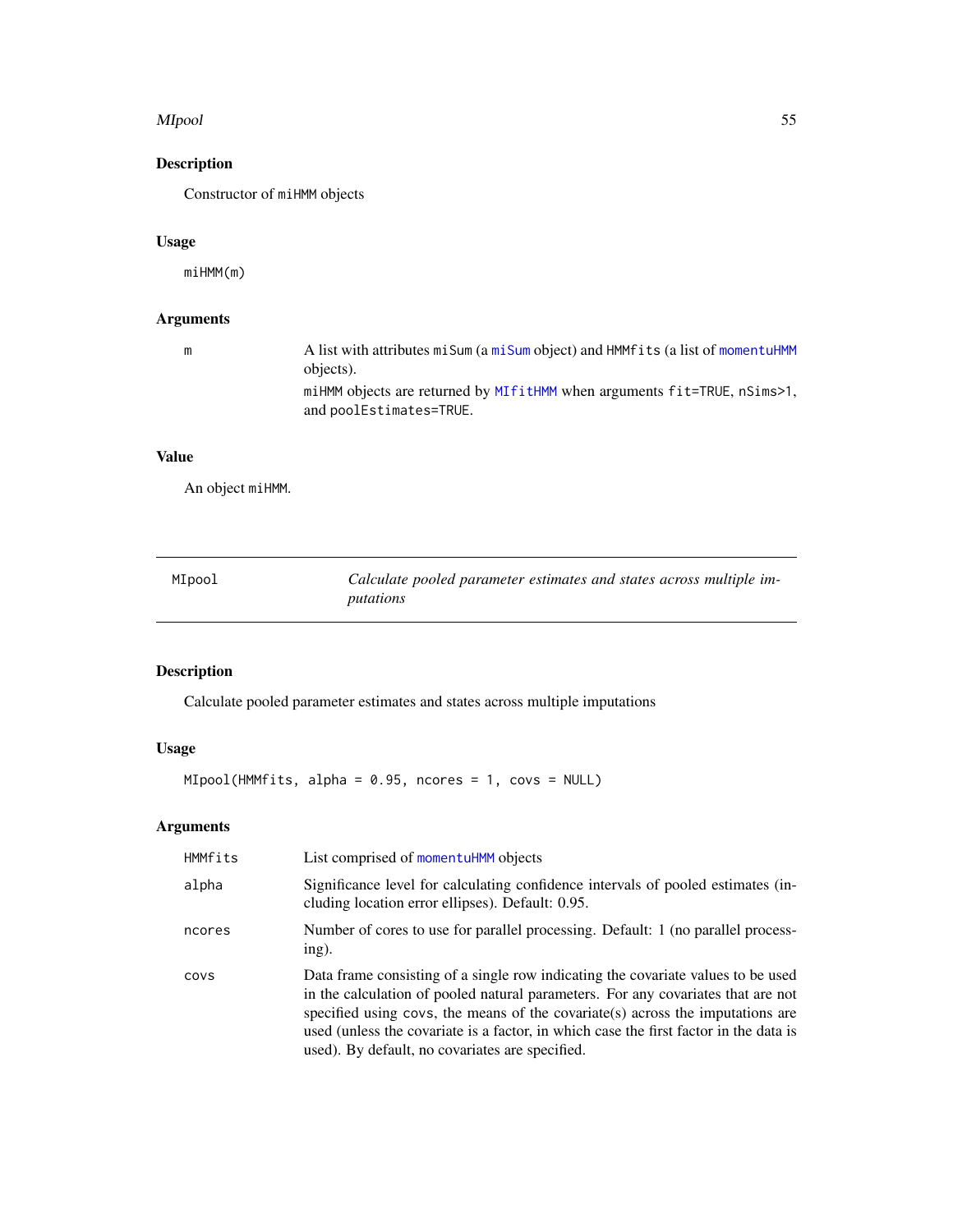### Details

Pooled estimates, standard errors, and confidence intervals are calculated using standard multiple imputation formulas. Working scale parameters are pooled using [MIcombine](#page-0-0) and t-distributed confidence intervals. Natural scale parameters and normally-distributed confidence intervals are calculated by transforming the pooled working scale parameters and, if applicable, are based on covariate means across all imputations (and/or values specified in covs).

Note that pooled estimates for timeInStates and stateProbs do not include within-model uncertainty and are based entirely on across-model variability.

#### Value

A [miSum](#page-56-1) object, i.e., a list comprised of model and pooled parameter summaries, including data (averaged across imputations), conditions, Par, and MIcombine (as returned by [MIcombine](#page-0-0) for working parameters).

miSum\$Par is a list comprised of:

| beta         | Pooled estimates for the working parameters                                                                                                 |
|--------------|---------------------------------------------------------------------------------------------------------------------------------------------|
| real         | Estimates for the natural parameters based on pooled working parameters and<br>covariate means (or covs) across imputations (if applicable) |
| timeInStates | The proportion of time steps assigned to each state                                                                                         |
| states       | The most frequent state assignment for each time step based on the viterbi<br>algorithm for each model fit.                                 |
| stateProbs   | Pooled state probability estimates for each time step                                                                                       |

### Examples

```
## Not run:
# Extract data and crawl inputs from miExample
obsData <- miExample$obsData
# error ellipse model
err.model \le list(x= \sim ln.sd.x - 1, y = \sim ln.sd.y - 1, rho = \sim error.corr)
# Fit crawl to obsData
crwOut <- crawlWrap(obsData,theta=c(4,0),fixPar=c(1,1,NA,NA),
                    err.model=err.model)
# Fit four imputations
bPar <- miExample$bPar
HMMfits <- MIfitHMM(crwOut,nSims=4,poolEstimates=FALSE,
                   nbStates=2,dist=list(step="gamma",angle="vm"),
                   Par0=bPar$Par,beta0=bPar$beta,
                   formula=~cov1+cos(cov2),
                   estAngleMean=list(angle=TRUE),
                   covNames=c("cov1","cov2"))
# Pool estimates
miSum <- MIpool(HMMfits)
print(miSum)
```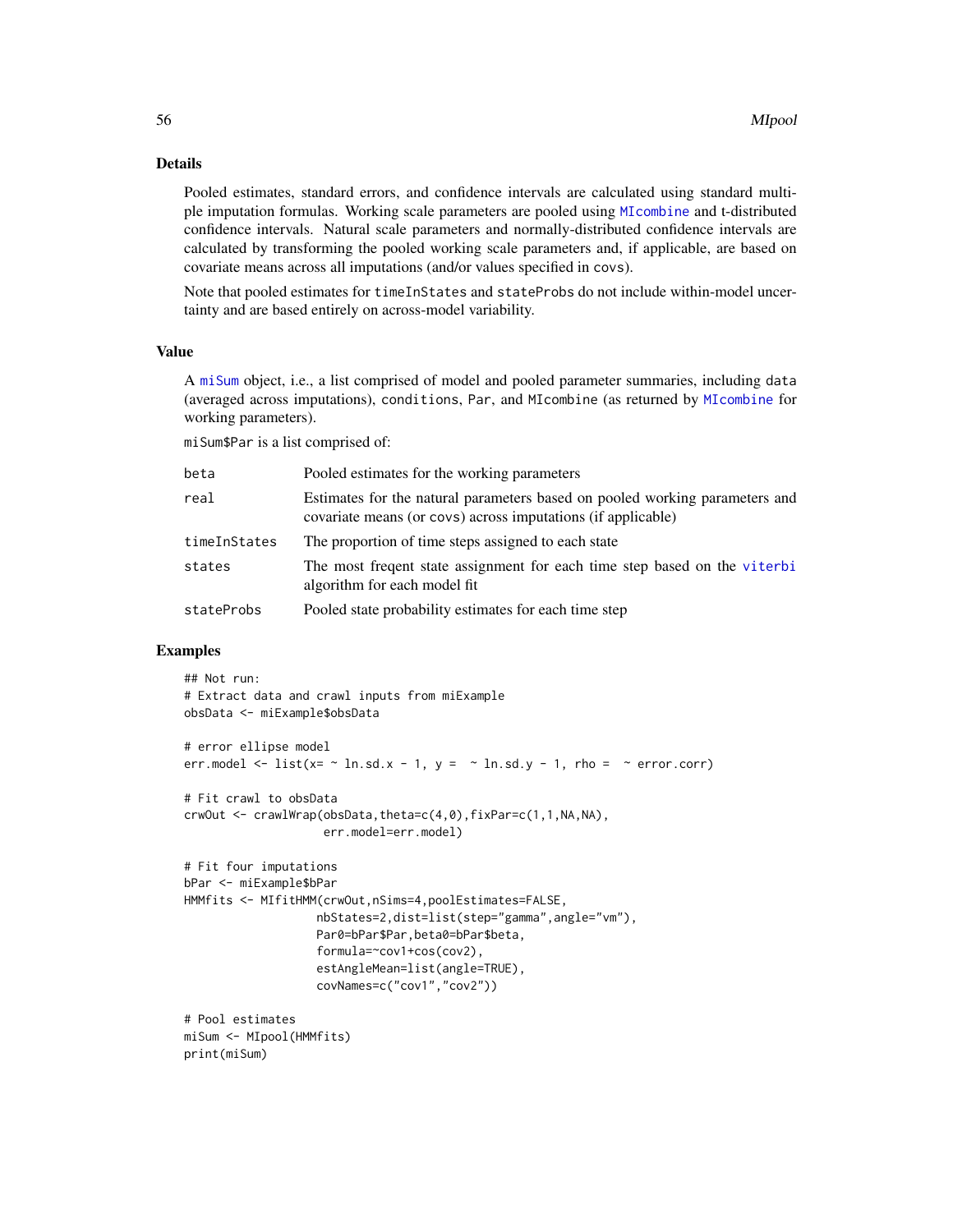#### miSum 57

## End(Not run)

### <span id="page-56-1"></span>miSum *Constructor of* miSum *objects*

#### Description

Constructor of miSum objects

#### Usage

miSum(m)

#### Arguments

m A list of attributes required for multiple imputation summaries: data (averaged across imputations), Par (the pooled estimates of the parameters of the model), conditions (conditions used to fit the model), and MIcombine (as returned by [MIcombine](#page-0-0) for the working parameters).

#### Value

An object miSum.

<span id="page-56-0"></span>momentuHMM *Constructor of* momentuHMM *objects*

#### Description

Constructor of momentuHMM objects

#### Usage

momentuHMM(m)

#### Arguments

m A list of attributes of the fitted model: mle (the maximum likelihood estimates of the parameters of the model), data (the fitHMM data), mod (the object returned by the fitHMM numerical optimizer nlm or optim), conditions (conditions used to fit the model: dist, zeroInflation, estAngleMean, circularAngleMean stationary, formula, cons, userBounds, bounds, workcons, DM, etc.), stateNames, and rawCovs (optional – only if there are transition probability matrix covariates in the data).

### Value

An object momentuHMM.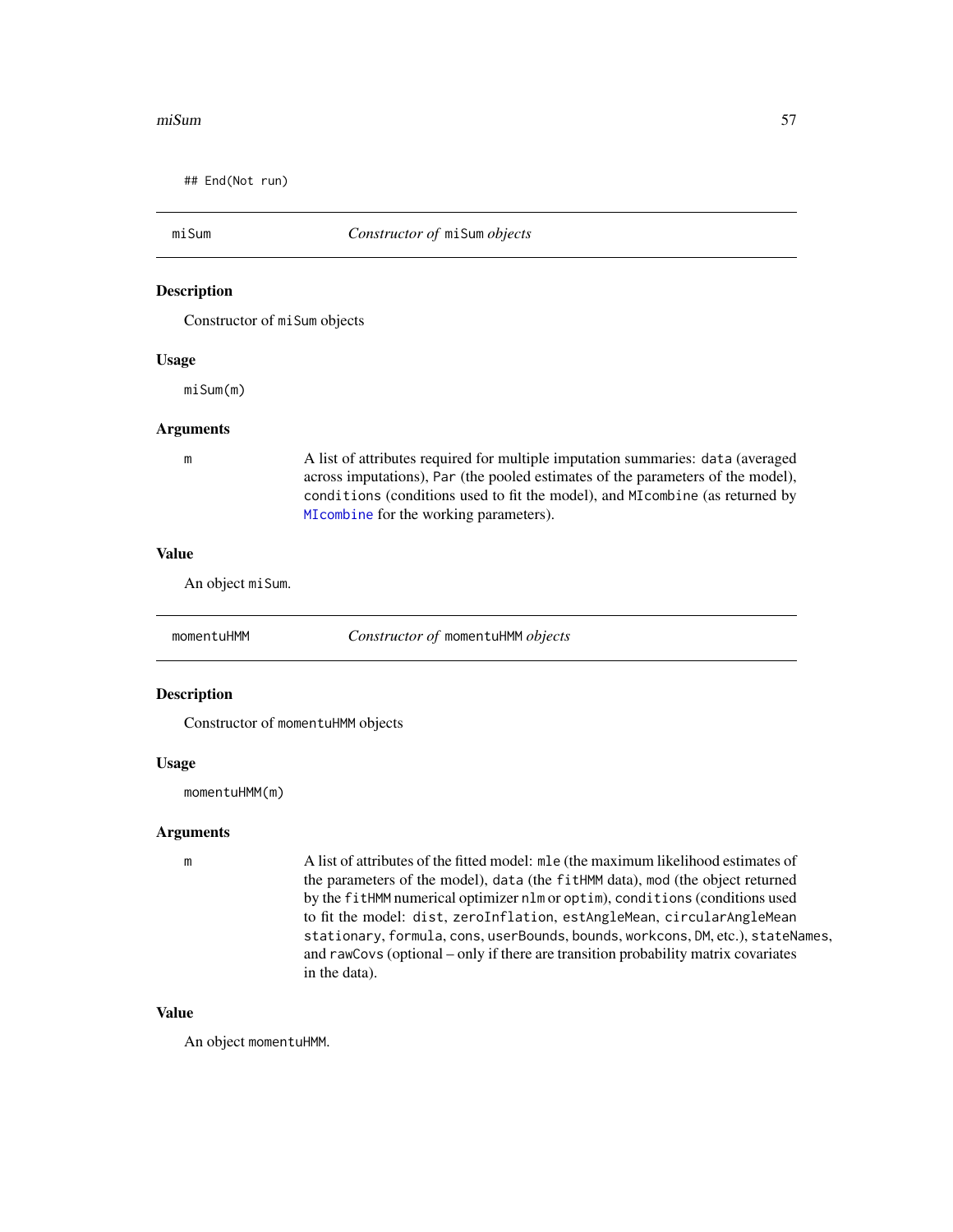<span id="page-57-0"></span>

#### Description

Constructor of momentuHMMData objects

#### Usage

momentuHMMData(data)

### Arguments

data  $\blacksquare$  A dataframe containing: ID (the ID(s) of the observed animal(s)) and the data streams such as step (the step lengths, if any), angle (the turning angles, if any), x (either easting or longitude, if any), y (either norting or latitude, if any), and covariates (if any).

### Value

An object momentuHMMData.

n2w *Scaling function: natural to working parameters.*

### Description

Scales each data stream probability distribution parameter from its natural interval to the set of real numbers, to allow for unconstrained optimization. Used during the optimization of the loglikelihood. Parameters of any data streams for which a design matrix is specified are ignored.

#### Usage

```
n2w(par, bounds, beta, delta = NULL, nbStates, estAngleMean, DM, cons,
 workcons, Bndind)
```

| par      | Named list of vectors containing the initial parameter values for each data stream.                                                                    |
|----------|--------------------------------------------------------------------------------------------------------------------------------------------------------|
| bounds   | Named list of 2-column matrices specifying bounds on the natural (i.e. real)<br>scale of the probability distribution parameters for each data stream. |
| beta     | Matrix of regression coefficients for the transition probabilities.                                                                                    |
| delta    | Initial distribution. Default: NULL ; if the initial distribution is not estimated.                                                                    |
| nbStates | The number of states of the HMM.                                                                                                                       |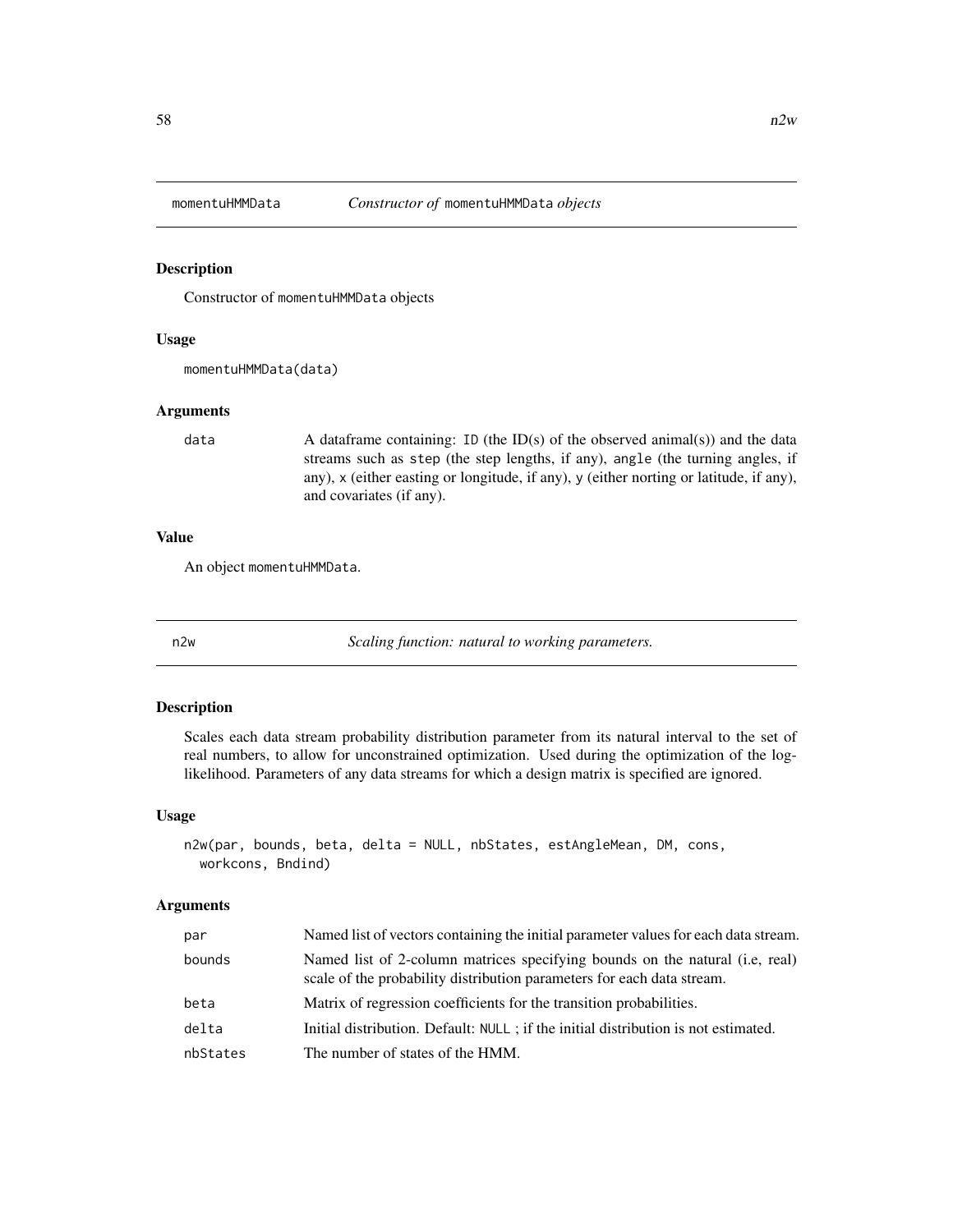#### nLogLike 59

| estAngleMean | Named list indicating whether or not to estimate the angle mean for data streams<br>with angular distributions ('vm' and 'wrpcauchy').                                                                                             |
|--------------|------------------------------------------------------------------------------------------------------------------------------------------------------------------------------------------------------------------------------------|
| <b>DM</b>    | An optional named list indicating the design matrices to be used for the proba-<br>bility distribution parameters of each data stream. Each element of DM can either<br>be a named list of linear regression formulas or a matrix. |
| cons         | Named list of vectors specifying a power to raise parameters corresponding to<br>each column of the design matrix for each data stream.                                                                                            |
| workcons     | Named list of vectors specifying constants to add to the regression coefficients<br>on the working scale for each data stream.                                                                                                     |
| Bndind       | Named list indicating whether DM is NULL with default parameter bounds for<br>each data stream.                                                                                                                                    |

### Value

A vector of unconstrained parameters.

### Examples

```
## Not run:
m<-example$m
nbStates <- 2
nbCovs <- 2
parSize <- list(step=2,angle=2)
par <- list(step=c(t(m$mle$step)),angle=c(t(m$mle$angle)))
bounds <- m$conditions$bounds
beta <- matrix(rnorm(6),ncol=2,nrow=3)
delta <- c(0.6,0.4)
#working parameters
wpar <- momentuHMM:::n2w(par,bounds,beta,log(delta[-1]/delta[1]),nbStates,
m$conditions$estAngleMean,NULL,m$conditions$cons,m$conditions$workcons,m$conditions$Bndind)
#natural parameter
p <- momentuHMM:::w2n(wpar,bounds,parSize,nbStates,nbCovs,m$conditions$estAngleMean,
m$conditions$circularAngleMean,lapply(m$conditions$dist,function(x) x=="vmConsensus"),
m$conditions$stationary,m$conditions$cons,m$conditions$fullDM,
m$conditions$DMind,m$conditions$workcons,1,m$conditions$dist,m$conditions$Bndind,
matrix(1,nrow=length(unique(m$data$ID)),ncol=1),covsDelta=m$covsDelta,
workBounds=m$conditions$workBounds)
```
## End(Not run)

nLogLike *Negative log-likelihood function*

### Description

Negative log-likelihood function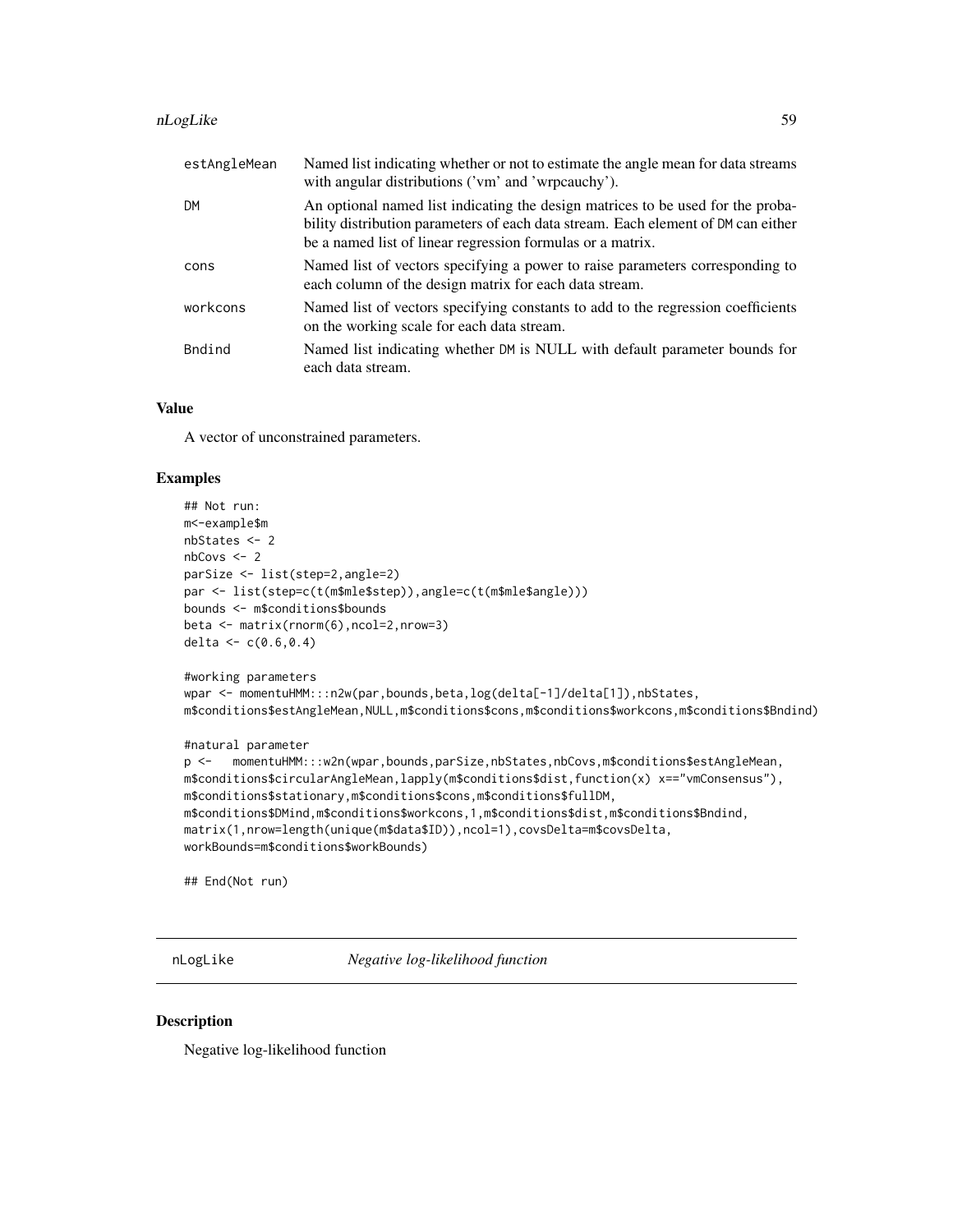# Usage

```
nLogLike(optPar, nbStates, formula, bounds, parSize, data, dist, covs,
  estAngleMean, circularAngleMean, consensus, zeroInflation, oneInflation,
  stationary = FALSE, cons, fullDM, DMind, workcons, Bndind, knownStates,
 fixPar, wparIndex, nc, meanind, covsDelta, workBounds, prior = NULL,
 betaCons = NULL, betaRef, optInd = NULL)
```

| optPar            | Vector of working parameters.                                                                                                                                                                                      |
|-------------------|--------------------------------------------------------------------------------------------------------------------------------------------------------------------------------------------------------------------|
| nbStates          | Number of states of the HMM.                                                                                                                                                                                       |
| formula           | Regression formula for the transition probability covariates.                                                                                                                                                      |
| bounds            | Named list of 2-column matrices specifying bounds on the natural (i.e, real)<br>scale of the probability distribution parameters for each data stream.                                                             |
| parSize           | Named list indicating the number of natural parameters of the data stream prob-<br>ability distributions                                                                                                           |
| data              | An object momentuHMMData.                                                                                                                                                                                          |
| dist              | Named list indicating the probability distributions of the data streams.                                                                                                                                           |
| covs              | data frame containing the beta model covariates (if any)                                                                                                                                                           |
| estAngleMean      | Named list indicating whether or not to estimate the angle mean for data streams<br>with angular distributions ('vm' and 'wrpcauchy').                                                                             |
| circularAngleMean |                                                                                                                                                                                                                    |
|                   | Named list indicating whether to use circular-linear (FALSE) or circular-circular<br>(TRUE) regression on the mean of circular distributions ('vm' and 'wrpcauchy')<br>for turning angles.                         |
| consensus         | Named list indicating whether to use the circular-circular regression consensus<br>model                                                                                                                           |
| zeroInflation     | Named list of logicals indicating whether the probability distributions of the data<br>streams are zero-inflated.                                                                                                  |
| oneInflation      | Named list of logicals indicating whether the probability distributions of the data<br>streams are one-inflated.                                                                                                   |
| stationary        | FALSE if there are covariates. If TRUE, the initial distribution is considered equal<br>to the stationary distribution. Default: FALSE.                                                                            |
| cons              | Named list of vectors specifying a power to raise parameters corresponding to<br>each column of the design matrix for each data stream.                                                                            |
| fullDM            | Named list containing the full (i.e. not shorthand) design matrix for each data<br>stream.                                                                                                                         |
| DMind             | Named list indicating whether fullDM includes individual- and/or temporal-<br>covariates for each data stream specifies $(-1,1)$ bounds for the concentration<br>parameters instead of the default $[0,1)$ bounds. |
| workcons          | Named list of vectors specifying constants to add to the regression coefficients<br>on the working scale for each data stream.                                                                                     |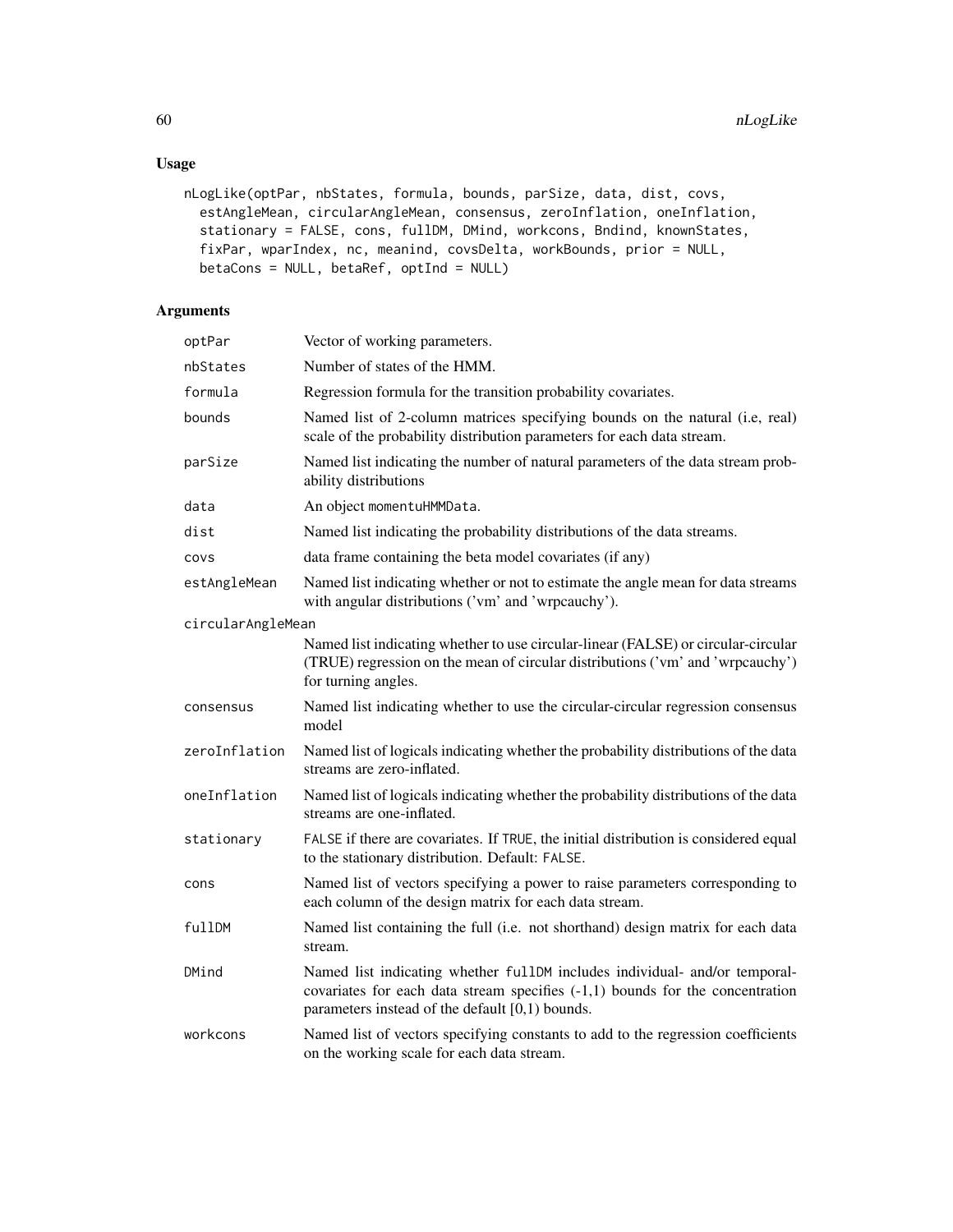nLogLike 61

| Bndind      | Named list indicating whether DM is NULL with default parameter bounds for<br>each data stream.                                                                        |
|-------------|------------------------------------------------------------------------------------------------------------------------------------------------------------------------|
| knownStates | Vector of values of the state process which are known prior to fitting the model<br>(if any).                                                                          |
| fixPar      | Vector of working parameters which are assumed known prior to fitting the<br>model (NA indicates parameters is to be estimated).                                       |
| wparIndex   | Vector of indices for the elements of fixPar that are not NA.                                                                                                          |
| nc          | indicator for zeros in fullDM                                                                                                                                          |
| meanind     | index for circular-circular regression mean angles with at least one non-zero<br>entry in fullDM                                                                       |
| covsDelta   | data frame containing the delta model covariates (if any)                                                                                                              |
| workBounds  | named list of 2-column matrices specifying bounds on the working scale of the<br>probability distribution, transition probability, and initial distribution parameters |
| prior       | A function that returns the log-density of the working scale parameter prior dis-<br>tribution(s)                                                                      |
| betaCons    | Matrix of the same dimension as beta0 composed of integers identifying any<br>equality constraints among the t.p.m. parameters.                                        |
| betaRef     | Indices of reference elements for t.p.m. multinomial logit link.                                                                                                       |
| optInd      | indices of constrained parameters                                                                                                                                      |

#### Value

The negative log-likelihood of the parameters given the data.

### Examples

```
## Not run:
# data is a momentuHMMData object (as returned by prepData), automatically loaded with the package
data <- example$m$data
m<-example$m
Par <- getPar(m)
nbStates <- length(m$stateNames)
```
- inputs <- momentuHMM:::checkInputs(nbStates,m\$conditions\$dist,Par\$Par,m\$conditions\$estAngleMean, m\$conditions\$circularAngleMean,m\$conditions\$zeroInflation,m\$conditions\$oneInflation, m\$conditions\$DM,m\$conditions\$userBounds,m\$conditions\$cons,m\$conditions\$workcons, m\$stateNames)
- wpar <- momentuHMM:::n2w(Par\$Par,m\$conditions\$bounds,Par\$beta,log(Par\$delta[-1]/Par\$delta[1]), nbStates,m\$conditions\$estAngleMean,m\$conditions\$DM,m\$conditions\$cons,m\$conditions\$workcons, m\$conditions\$Bndind)
- l <- momentuHMM:::nLogLike(wpar,nbStates,m\$conditions\$formula,m\$conditions\$bounds, inputs\$p\$parSize,data,inputs\$dist,model.matrix(m\$conditions\$formula,data), m\$conditions\$estAngleMean,m\$conditions\$circularAngleMean,inputs\$consensus, m\$conditions\$zeroInflation,m\$conditions\$oneInflation,m\$conditions\$stationary, m\$conditions\$cons,m\$conditions\$fullDM,m\$conditions\$DMind,m\$conditions\$workcons,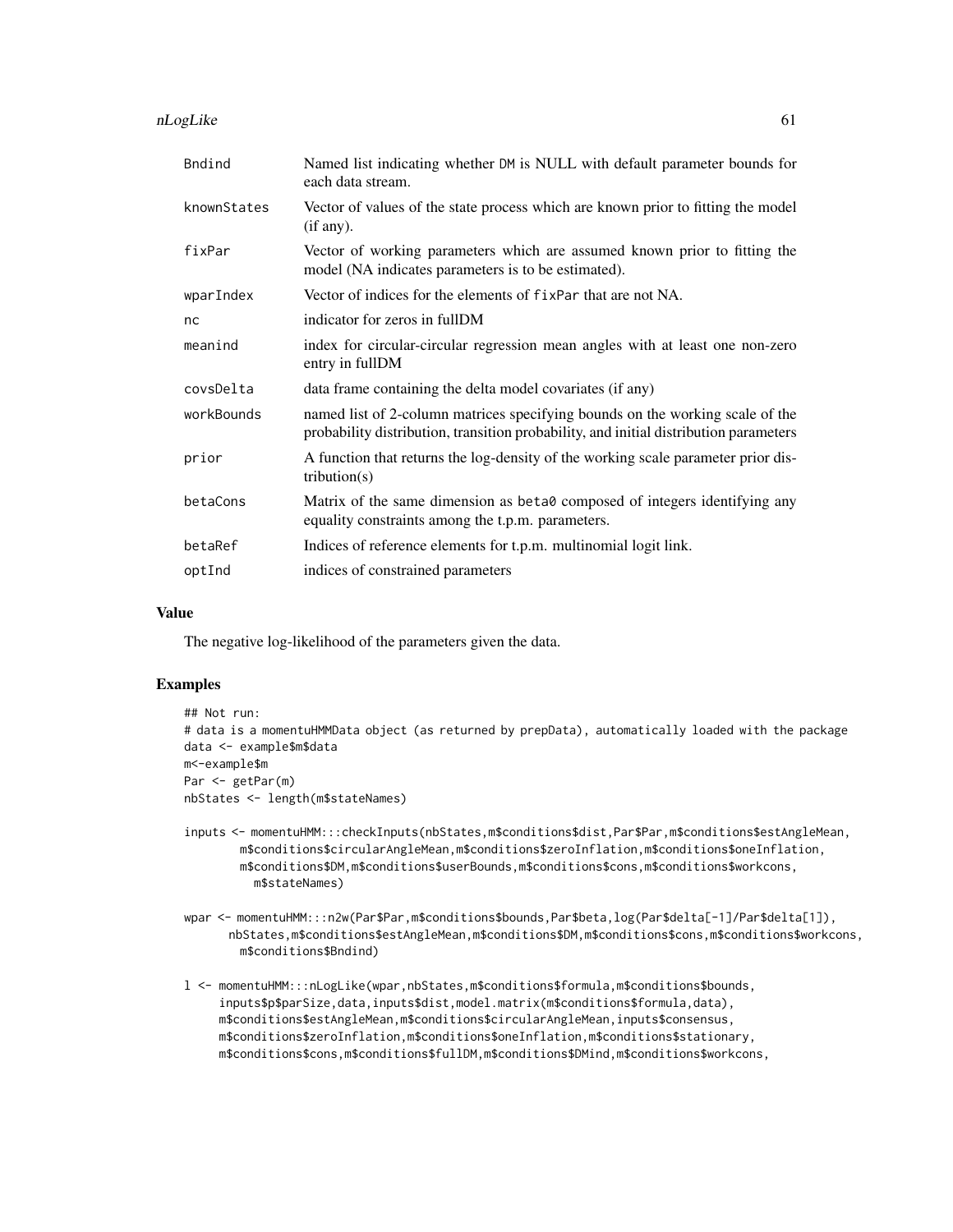m\$conditions\$Bndind,m\$knownStates,unlist(m\$conditions\$fixPar), m\$conditions\$wparIndex,covsDelta=m\$covsDelta,workBounds=m\$conditions\$workBounds, betaRef=m\$conditions\$betaRef)

## End(Not run)

nLogLike\_rcpp *Negative log-likelihood*

### Description

Computation of the negative log-likelihood (forward algorithm - written in C++)

### Usage

```
nLogLike_rcpp(nbStates, covs, data, dataNames, dist, Par, aInd, zeroInflation,
 oneInflation, stationary, knownStates, betaRef)
```
### Arguments

| nbStates      | Number of states,                                                                                                                                                                                                                                                                                                     |
|---------------|-----------------------------------------------------------------------------------------------------------------------------------------------------------------------------------------------------------------------------------------------------------------------------------------------------------------------|
| covs          | Covariates,                                                                                                                                                                                                                                                                                                           |
| data          | A momentuHMMData object of the observations,                                                                                                                                                                                                                                                                          |
| dataNames     | Character vector containing the names of the data streams,                                                                                                                                                                                                                                                            |
| dist          | Named list indicating the probability distributions of the data streams.                                                                                                                                                                                                                                              |
| Par           | Named list containing the state-dependent parameters of the data streams, ma-<br>trix of regression coefficients for the transition probabilities ('beta'), and initial<br>distribution ('delta').                                                                                                                    |
| aInd          | Vector of indices of the rows at which the data switches to another animal                                                                                                                                                                                                                                            |
| zeroInflation | Named list of logicals indicating whether the probability distributions of the data<br>streams are zero-inflated.                                                                                                                                                                                                     |
| oneInflation  | Named list of logicals indicating whether the probability distributions of the data<br>streams are one-inflated.                                                                                                                                                                                                      |
| stationary    | false if there are covariates. If true, the initial distribution is considered equal<br>to the stationary distribution. Default: false.                                                                                                                                                                               |
| knownStates   | Vector of values of the state process which are known prior to fitting the model<br>(if any). Default: NULL (states are not known). This should be a vector with<br>length the number of rows of 'data'; each element should either be an integer<br>(the value of the known states) or NA if the state is not known. |
| betaRef       | Indices of reference elements for t.p.m. multinomial logit link.                                                                                                                                                                                                                                                      |

### Value

Negative log-likelihood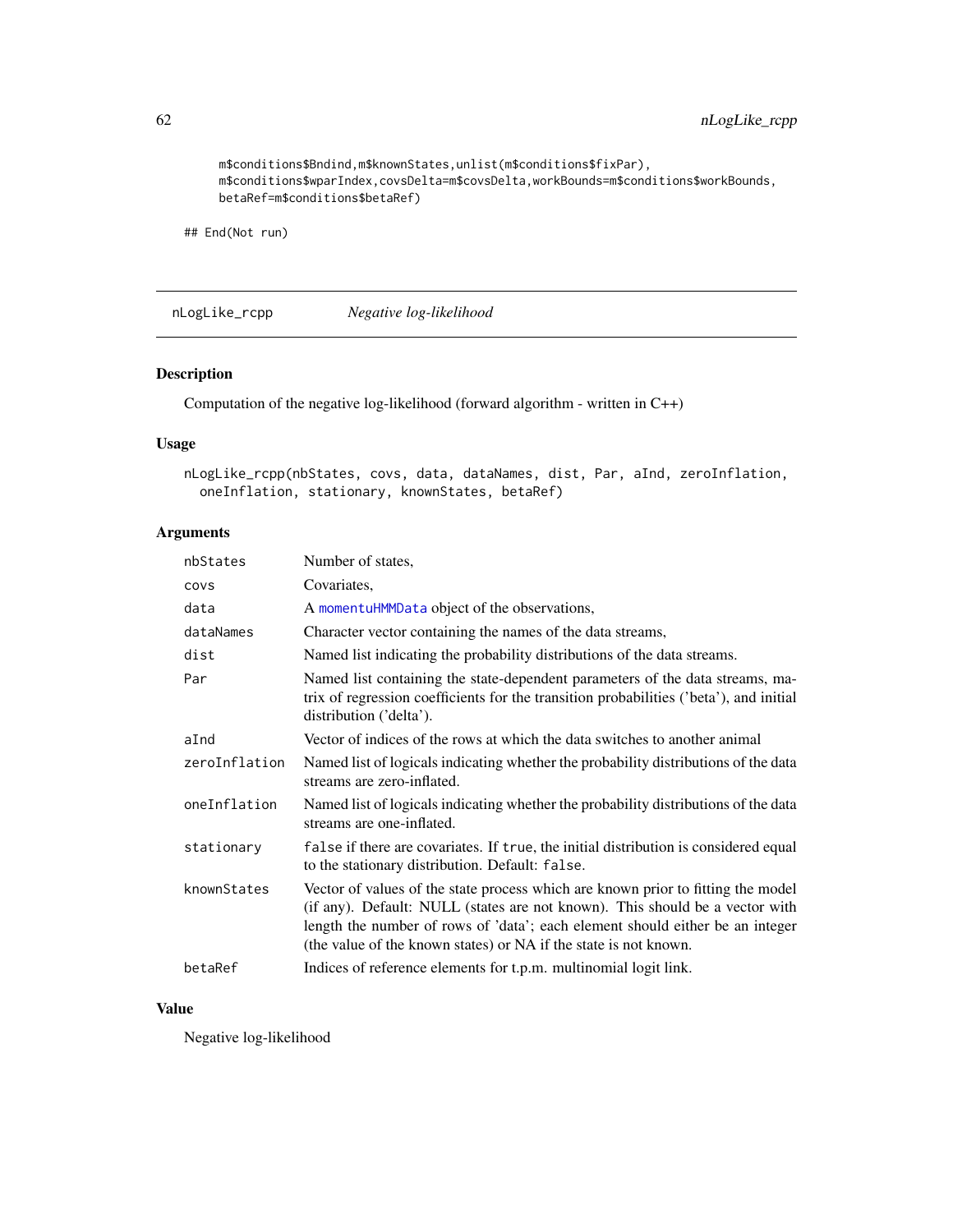# Description

Parameters definition

### Usage

```
parDef(dist, nbStates, estAngleMean, zeroInflation, oneInflation, DM,
 userBounds = NULL)
```
# Arguments

| dist          | Named list indicating the probability distributions of the data streams.                                                                                                                                                                                                                                                                                                                                                                                                                                   |
|---------------|------------------------------------------------------------------------------------------------------------------------------------------------------------------------------------------------------------------------------------------------------------------------------------------------------------------------------------------------------------------------------------------------------------------------------------------------------------------------------------------------------------|
| nbStates      | Number of states of the HMM.                                                                                                                                                                                                                                                                                                                                                                                                                                                                               |
| estAngleMean  | Named list indicating whether or not to estimate the angle mean for data streams<br>with angular distributions ('vm' and 'wrpcauchy').                                                                                                                                                                                                                                                                                                                                                                     |
| zeroInflation | Named list of logicals indicating whether the probability distributions of the data<br>streams should be zero-inflated.                                                                                                                                                                                                                                                                                                                                                                                    |
| oneInflation  | Named list of logicals indicating whether the probability distributions of the data<br>streams are one-inflated.                                                                                                                                                                                                                                                                                                                                                                                           |
| <b>DM</b>     | An optional named list indicating the design matrices to be used for the proba-<br>bility distribution parameters of each data stream. Each element of DM can either<br>be a named list of linear regression formulas or a matrix.                                                                                                                                                                                                                                                                         |
| userBounds    | An optional named list of 2-column matrices specifying bounds on the natural<br>(i.e, real) scale of the probability distribution parameters for each data stream.<br>For example, for a 2-state model using the wrapped Cauchy ('wrpcauchy') dis-<br>tribution for a data stream named 'angle' with estAngleMean\$angle=TRUE),<br>userBounds=list(angle=matrix(c(-pi,-pi,-1,-1,pi,pi,1,1),4,2)) spec-<br>ifies $(-1,1)$ bounds for the concentration parameters instead of the default $[0,1)$<br>bounds. |

### Value

| A list of: |                                                                                                                                                         |
|------------|---------------------------------------------------------------------------------------------------------------------------------------------------------|
| parSize    | Named list indicating the number of natural parameters of the data stream prob-<br>ability distributions.                                               |
| bounds     | Named list of 2-column matrices specifying bounds on the natural (i.e., real)<br>scale of the probability distribution parameters for each data stream. |
| parNames   | Names of parameters of the probability distribution for each data stream.                                                                               |
| Bndind     | Named list indicating whether DM is NULL with default parameter bounds for<br>each data stream.                                                         |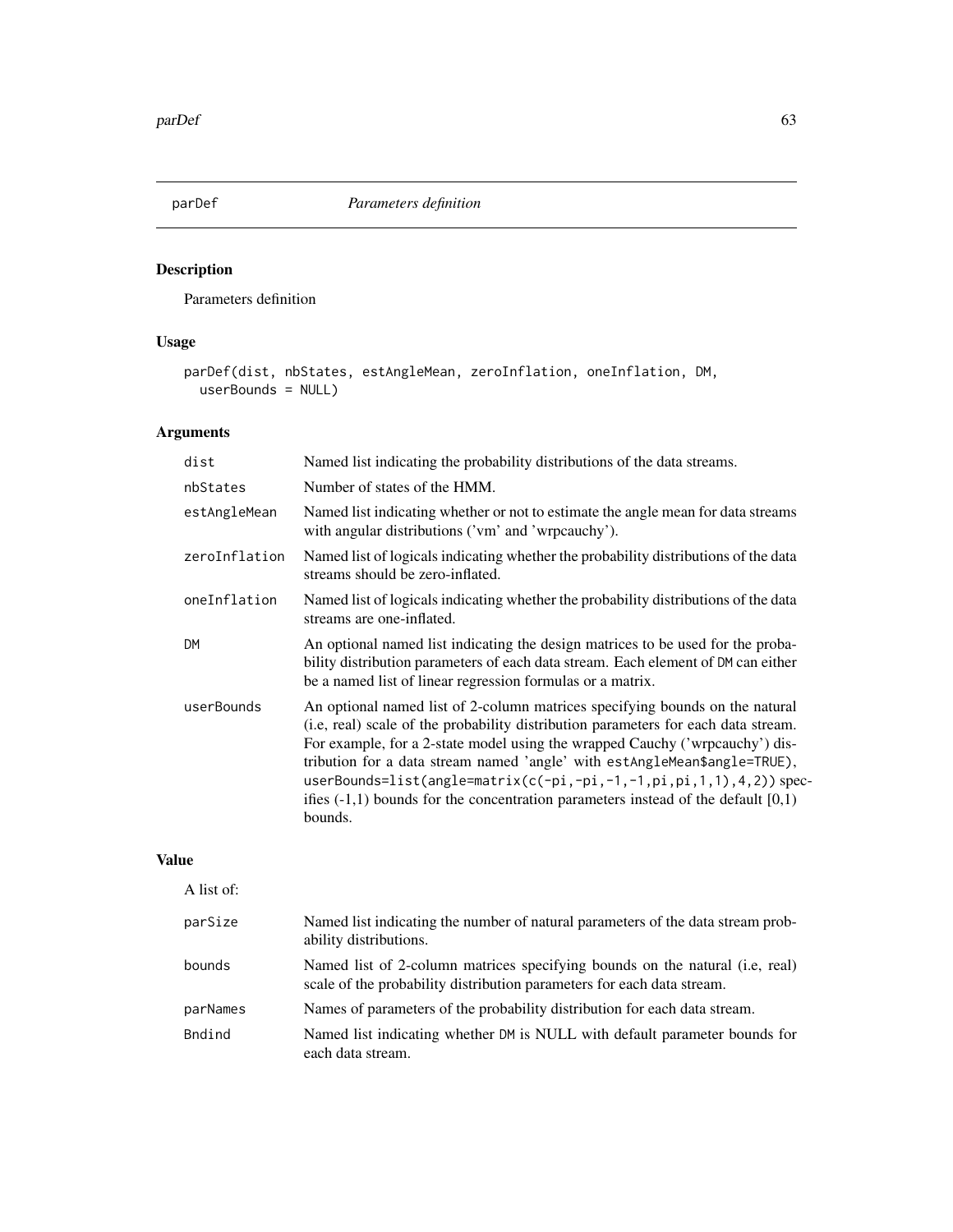### Examples

```
## Not run:
pD<-momentuHMM:::parDef(list(step="gamma",angle="wrpcauchy"),
   nbStates=2,list(step=FALSE,angle=FALSE),list(step=FALSE,angle=FALSE),
   list(step=FALSE,angle=FALSE),NULL,NULL)
```

```
## End(Not run)
```
plot.crwData *Plot* crwData

### Description

Plot observed locations, error ellipses (if applicable), predicted locations, and prediction intervals from [crwData](#page-15-0) object.

### Usage

```
## S3 method for class 'crwData'
plot(x, animals = NULL, compact = FALSE, ask = TRUE,plotEllipse = TRUE, crawlPlot = FALSE, ...)
```
### Arguments

| $\mathsf{x}$ | An object crwData (as returned by crawlWrap).                                                                                                    |  |
|--------------|--------------------------------------------------------------------------------------------------------------------------------------------------|--|
| animals      | Vector of indices or IDs of animals for which information will be plotted. De-<br>fault: NULL ; all animals are plotted.                         |  |
| compact      | TRUE for a compact plot (all individuals at once), FALSE otherwise (default – one<br>individual at a time). Ignored unless crwPredictPlot=FALSE. |  |
| ask          | If TRUE, the execution pauses between each plot.                                                                                                 |  |
| plotEllipse  | If TRUE (the default) then error ellipses are plotted (if applicable). Ignored unless<br>crwPredictPlot=FALSE.                                   |  |
| crawlPlot    | Logical indicating whether or not to create individual plots using crwPredictPlot.<br>See crwPredictPlot for details.                            |  |
| $\ddots$     | Further arguments for passing to crwPredictPlot                                                                                                  |  |

#### Details

In order for error ellipses to be plotted, the names for the semi-major axis, semi-minor axis, and orientation in x\$crwPredict must respectively be error\_semimajor\_axis, error\_semiminor\_axis, and error\_ellipse\_orientation.

If the crwData object was created using data generated by [simData](#page-83-0) or [simObsData](#page-92-0), then the true locations (mux,muy) are also plotted.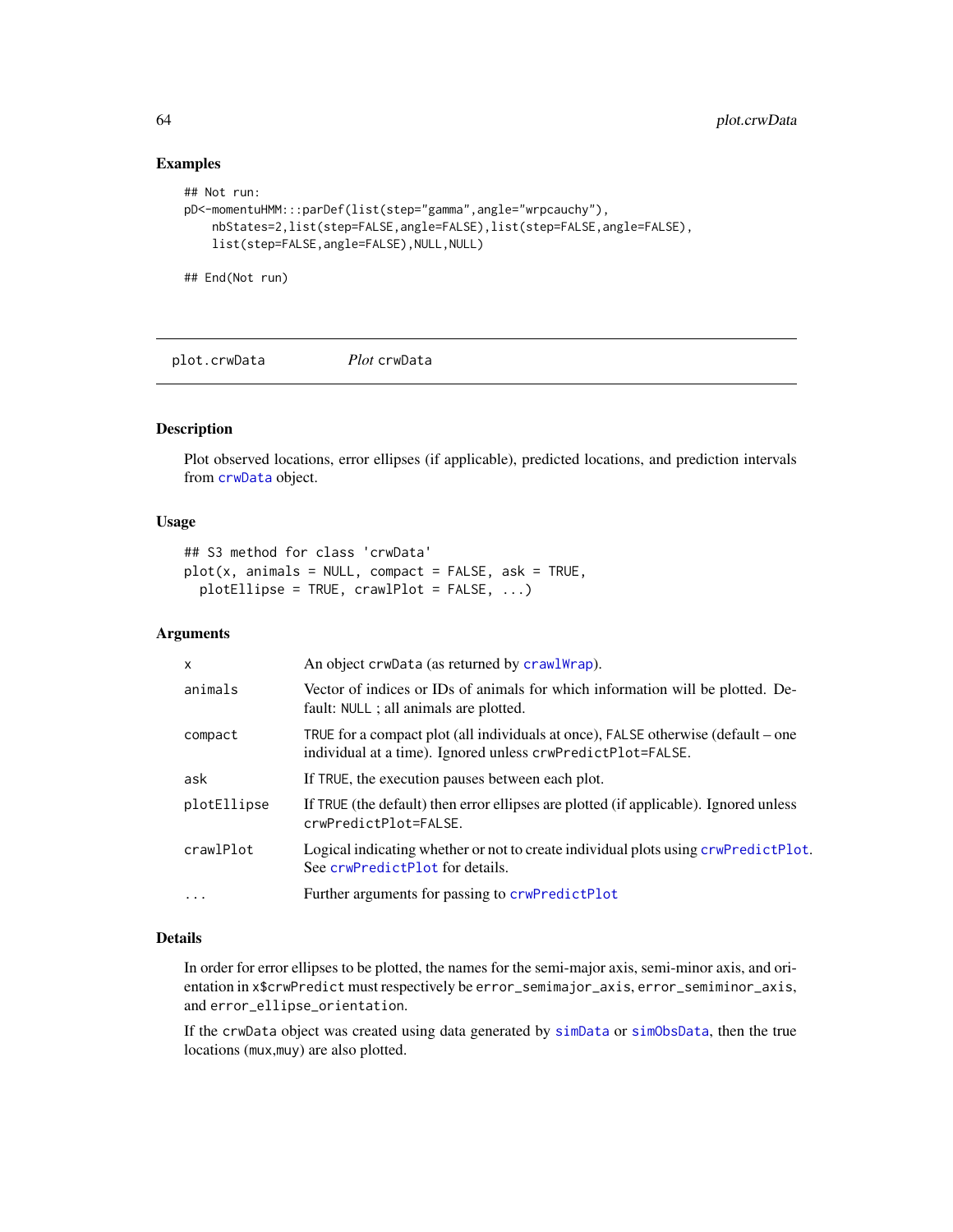### plot.miHMM 65

### See Also

[crwPredictPlot](#page-0-0)

#### Examples

```
## Not run:
# extract simulated obsData from example data
obsData <- miExample$obsData
# error ellipse model
err.model <- list(x= \sim ln.sd.x - 1, y = \sim ln.sd.y - 1, rho = \sim error.corr)
# create crwData object
crwOut <- crawlWrap(obsData=obsData,
         theta=c(4,0),fixPar=c(1,1,NA,NA),err.model=err.model)
plot(crwOut,compact=TRUE,ask=FALSE,plotEllipse=FALSE)
## End(Not run)
```
plot.miHMM *Plot* miHMM

#### Description

For multiple imputation analyses, plot the pooled data stream densities over histograms of the data, probability distribution parameters and transition probabilities as functions of the covariates, and maps of the animals' tracks colored by the decoded states.

### Usage

```
## S3 method for class 'miHMM'
plot(x, animals = NULL, cows = NULL, ask = TRUE,breaks = "Sturges", hist.ylim = NULL, sepAnimals = FALSE,
  sepStates = FALSE, col = NULL, cumul = TRUE, plotTracks = TRUE,
 plotCI = FALSE, alpha = 0.95, plotStationary = FALSE,
 plotEllipse = TRUE, ...)
```

| x       | Object miHMM (as returned by MIfitHMM)                                                                                                                                                                                                                                                 |
|---------|----------------------------------------------------------------------------------------------------------------------------------------------------------------------------------------------------------------------------------------------------------------------------------------|
| animals | Vector of indices or IDs of animals for which information will be plotted. De-<br>fault: NULL ; all animals are plotted.                                                                                                                                                               |
| covs    | Data frame consisting of a single row indicating the covariate values to be used<br>in plots. If none are specified, the means of any covariates appearing in the<br>model are used (unless covariate is a factor, in which case the first factor appear-<br>ing in the data is used). |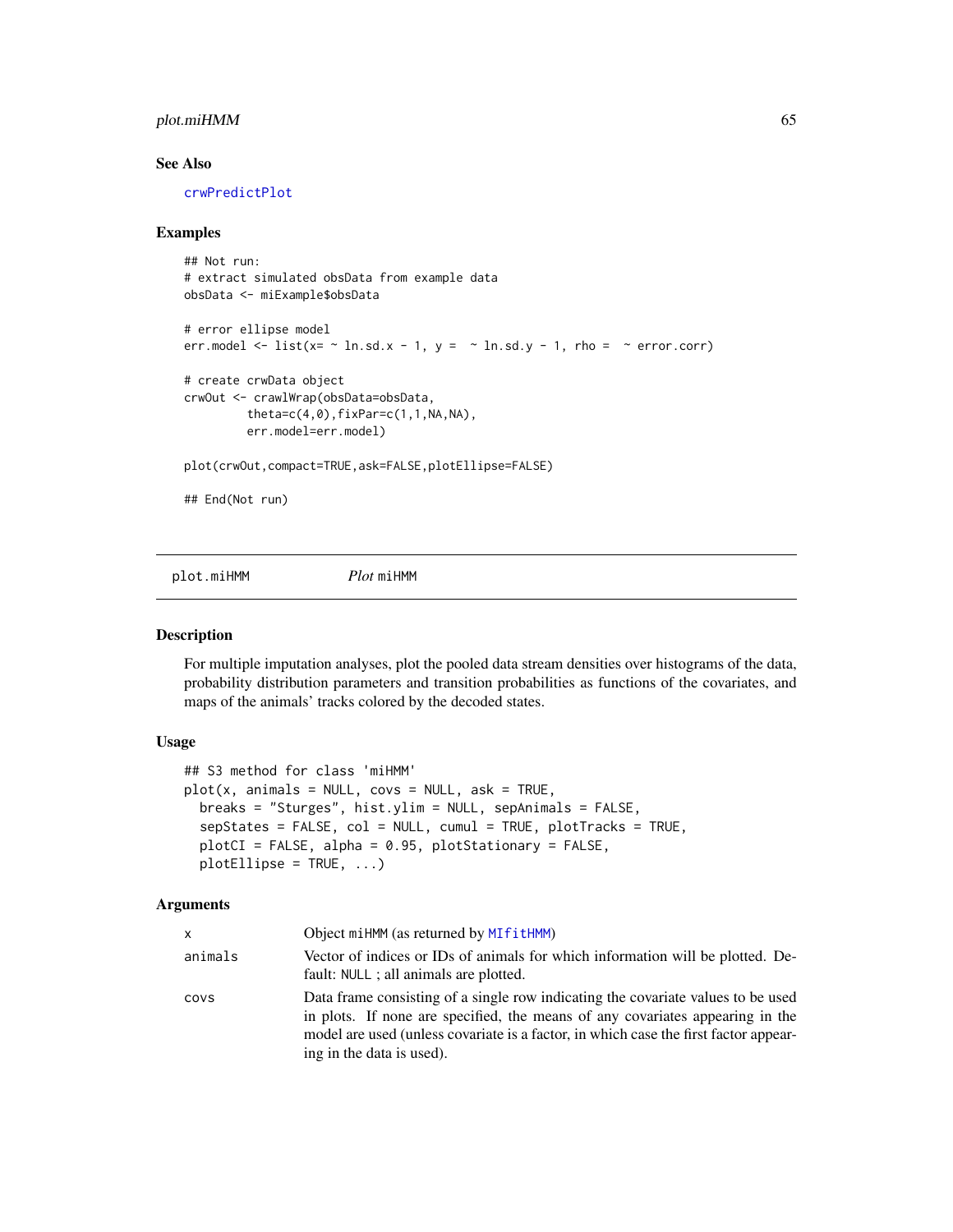| ask         | If TRUE, the execution pauses between each plot.                                                                                                                                                                                                                                                                                                                                                     |  |  |
|-------------|------------------------------------------------------------------------------------------------------------------------------------------------------------------------------------------------------------------------------------------------------------------------------------------------------------------------------------------------------------------------------------------------------|--|--|
| breaks      | Histogram parameter. See hist documentation.                                                                                                                                                                                                                                                                                                                                                         |  |  |
| hist.ylim   | Parameter ylim for the step length histograms. See hist documentation. De-<br>fault: NULL ; the function sets default values.                                                                                                                                                                                                                                                                        |  |  |
| sepAnimals  | If TRUE, the data is split by individuals in the histograms. Default: FALSE.                                                                                                                                                                                                                                                                                                                         |  |  |
| sepStates   | If TRUE, the data is split by states in the histograms. Default: FALSE.                                                                                                                                                                                                                                                                                                                              |  |  |
| col         | Vector or colors for the states (one color per state).                                                                                                                                                                                                                                                                                                                                               |  |  |
| cumul       | If TRUE, the sum of weighted densities is plotted (default).                                                                                                                                                                                                                                                                                                                                         |  |  |
| plotTracks  | If TRUE, the Viterbi-decoded tracks are plotted (default).                                                                                                                                                                                                                                                                                                                                           |  |  |
| plotCI      | Logical indicating whether to include confidence intervals in natural parameter<br>plots (default: FALSE)                                                                                                                                                                                                                                                                                            |  |  |
| alpha       | Significance level of the confidence intervals (if plotCI=TRUE). Default: 0.95<br>$(i.e. 95\% \text{ CIs}).$                                                                                                                                                                                                                                                                                         |  |  |
|             | plotStationary Logical indicating whether to plot the stationary state probabilities as a function<br>of any covariates (default: FALSE)                                                                                                                                                                                                                                                             |  |  |
| plotEllipse | Logical indicating whether to plot error ellipses around imputed location means.<br>Default: TRUE.                                                                                                                                                                                                                                                                                                   |  |  |
| $\cdots$    | Additional arguments passed to plot and hist functions. These can currently<br>include asp, cex, cex.axis, cex.lab, cex.legend, cex.main, legend.pos,<br>and 1wd. See par. legend. pos can be a single keyword from the list "bottom-<br>right", "bottom", "bottomleft", "left", "topleft", "top", "topright", "right", and<br>"center". Note that asp and cex only apply to plots of animal tracks. |  |  |

### Details

The state-dependent densities are weighted by the frequency of each state in the most probable state sequence (decoded with the function [viterbi](#page-99-0) for each imputation). For example, if the most probable state sequence indicates that one third of observations correspond to the first state, and two thirds to the second state, the plots of the densities in the first state are weighted by a factor 1/3, and in the second state by a factor 2/3.

### Examples

```
## Not run:
# Extract data from miExample
obsData <- miExample$obsData
# error ellipse model
err.model \le list(x= \sim ln.sd.x - 1, y = \sim ln.sd.y - 1, rho = \sim error.corr)
# Fit crawl to obsData
crwOut <- crawlWrap(obsData,theta=c(4,0),fixPar=c(1,1,NA,NA),
                    err.model=err.model)
# Fit four imputations
bPar <- miExample$bPar
```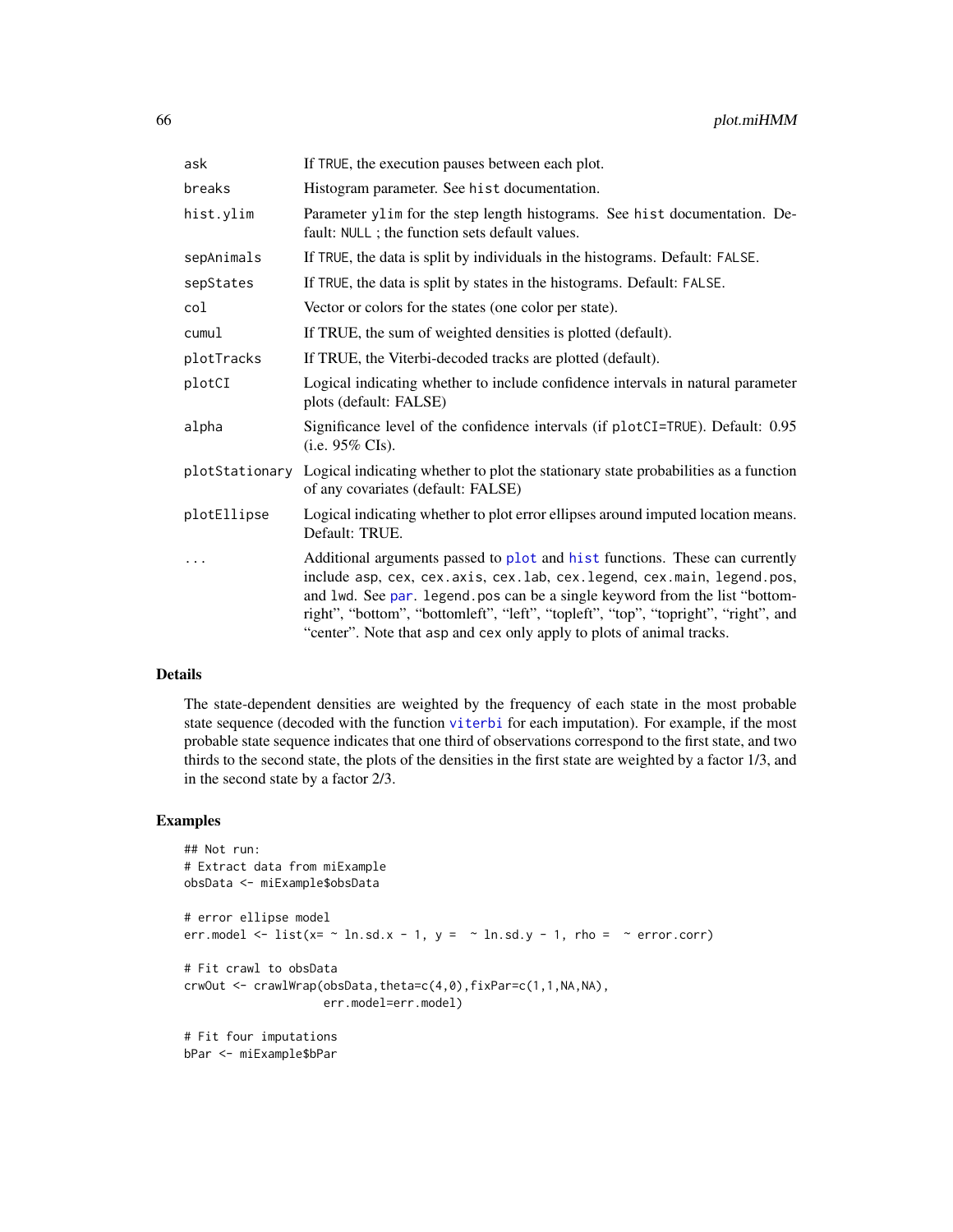### plot.miSum 67

```
HMMfits <- MIfitHMM(crwOut,nSims=4,poolEstimates=FALSE,
                   nbStates=2,dist=list(step="gamma",angle="vm"),
                   Par0=bPar$Par,beta0=bPar$beta,
                   formula=~cov1+cos(cov2),
                   estAngleMean=list(angle=TRUE),
                   covNames=c("cov1","cov2"))
miHMM <- momentuHMM:::miHMM(list(miSum=MIpool(HMMfits),HMMfits=HMMfits))
plot(miHMM)
```
## End(Not run)

plot.miSum *Plot* miSum

#### Description

Plot the fitted step and angle densities over histograms of the data, transition probabilities as functions of the covariates, and maps of the animals' tracks colored by the decoded states.

#### Usage

```
## S3 method for class 'miSum'
plot(x, animals = NULL, cows = NULL, ask = TRUE,breaks = "Sturges", hist.ylim = NULL, sepAnimals = FALSE,
  sepStates = FALSE, col = NULL, cumul = TRUE, plotTracks = TRUE,
 plotCI = FALSE, alpha = 0.95, plotStationary = FALSE,
 plotEllipse = TRUE, ...)
```

| $\mathsf{x}$ | Object mi Sum (as return by MIpool)                                                                                                                                                                                                                                                    |  |
|--------------|----------------------------------------------------------------------------------------------------------------------------------------------------------------------------------------------------------------------------------------------------------------------------------------|--|
| animals      | Vector of indices or IDs of animals for which information will be plotted. De-<br>fault: NULL ; all animals are plotted.                                                                                                                                                               |  |
| COVS         | Data frame consisting of a single row indicating the covariate values to be used<br>in plots. If none are specified, the means of any covariates appearing in the<br>model are used (unless covariate is a factor, in which case the first factor appear-<br>ing in the data is used). |  |
| ask          | If TRUE, the execution pauses between each plot.                                                                                                                                                                                                                                       |  |
| breaks       | Histogram parameter. See hist documentation.                                                                                                                                                                                                                                           |  |
| hist.ylim    | Parameter ylim for the step length histograms. See hist documentation. De-<br>fault: NULL ; the function sets default values.                                                                                                                                                          |  |
| sepAnimals   | If TRUE, the data is split by individuals in the histograms. Default: FALSE.                                                                                                                                                                                                           |  |
| sepStates    | If TRUE, the data is split by states in the histograms. Default: FALSE.                                                                                                                                                                                                                |  |
| col          | Vector or colors for the states (one color per state).                                                                                                                                                                                                                                 |  |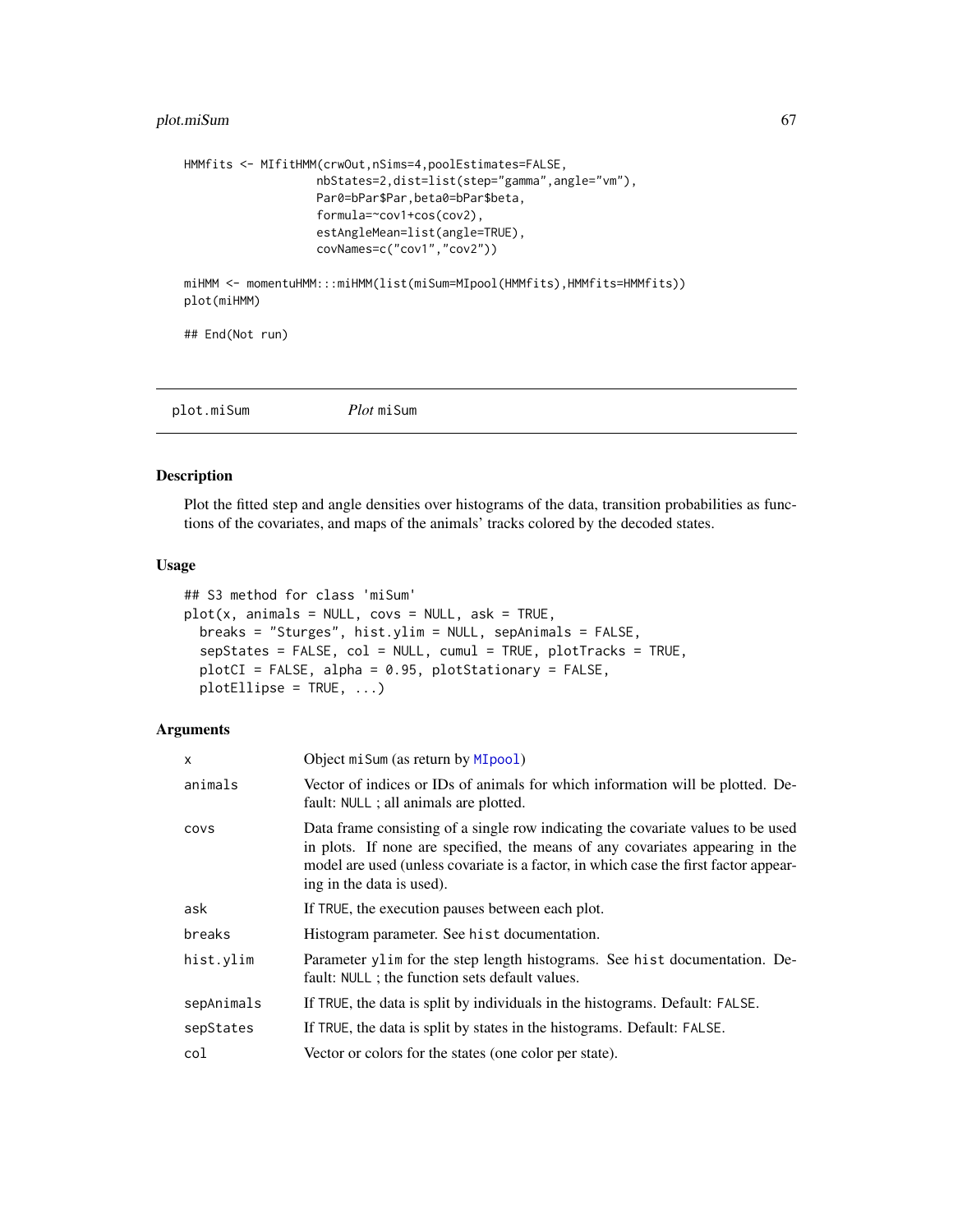| cumul          | If TRUE, the sum of weighted densities is plotted (default).                                                                                                                                                                                                                                                                                                                                             |
|----------------|----------------------------------------------------------------------------------------------------------------------------------------------------------------------------------------------------------------------------------------------------------------------------------------------------------------------------------------------------------------------------------------------------------|
| plotTracks     | If TRUE, the Viterbi-decoded tracks are plotted (default).                                                                                                                                                                                                                                                                                                                                               |
| plotCI         | Logical indicating whether to include confidence intervals in natural parameter<br>plots (default: FALSE)                                                                                                                                                                                                                                                                                                |
| alpha          | Significance level of the confidence intervals (if plotCI=TRUE). Default: 0.95<br>(i.e. $95\%$ CIs).                                                                                                                                                                                                                                                                                                     |
| plotStationary | Logical indicating whether to plot the stationary state probabilities as a function<br>of any covariates (default: FALSE)                                                                                                                                                                                                                                                                                |
| plotEllipse    | Logical indicating whether to plot error ellipses around imputed location means.<br>Default: TRUE.                                                                                                                                                                                                                                                                                                       |
| .              | Additional arguments passed to plot and hist functions. These can currently<br>include asp, cex, cex. axis, cex. lab, cex. legend, cex. main, legend. pos,<br>and lwd. See par. legend pos can be a single keyword from the list "bottom-<br>right", "bottom", "bottomleft", "left", "topleft", "top", "topright", "right", and<br>"center". Note that asp and cex only apply to plots of animal tracks. |

#### Details

The state-dependent densities are weighted by the frequency of each state in the most probable state sequence (decoded with the function [viterbi](#page-99-0) for each imputation). For example, if the most probable state sequence indicates that one third of observations correspond to the first state, and two thirds to the second state, the plots of the densities in the first state are weighted by a factor 1/3, and in the second state by a factor 2/3.

### Examples

```
## Not run:
# Extract data from miExample
obsData <- miExample$obsData
# error ellipse model
err.model <- list(x= \sim ln.sd.x - 1, y = \sim ln.sd.y - 1, rho = \sim error.corr)
# Fit crawl to obsData
crwOut <- crawlWrap(obsData,theta=c(4,0),fixPar=c(1,1,NA,NA),
                    err.model=err.model)
# Fit four imputations
bPar <- miExample$bPar
HMMfits <- MIfitHMM(crwOut,nSims=4,poolEstimates=FALSE,
                   nbStates=2,dist=list(step="gamma",angle="vm"),
                   Par0=bPar$Par,beta0=bPar$beta,
                   formula=~cov1+cos(cov2),
                   estAngleMean=list(angle=TRUE),
                   covNames=c("cov1","cov2"))
# Pool estimates
miSum <- MIpool(HMMfits)
plot(miSum)
```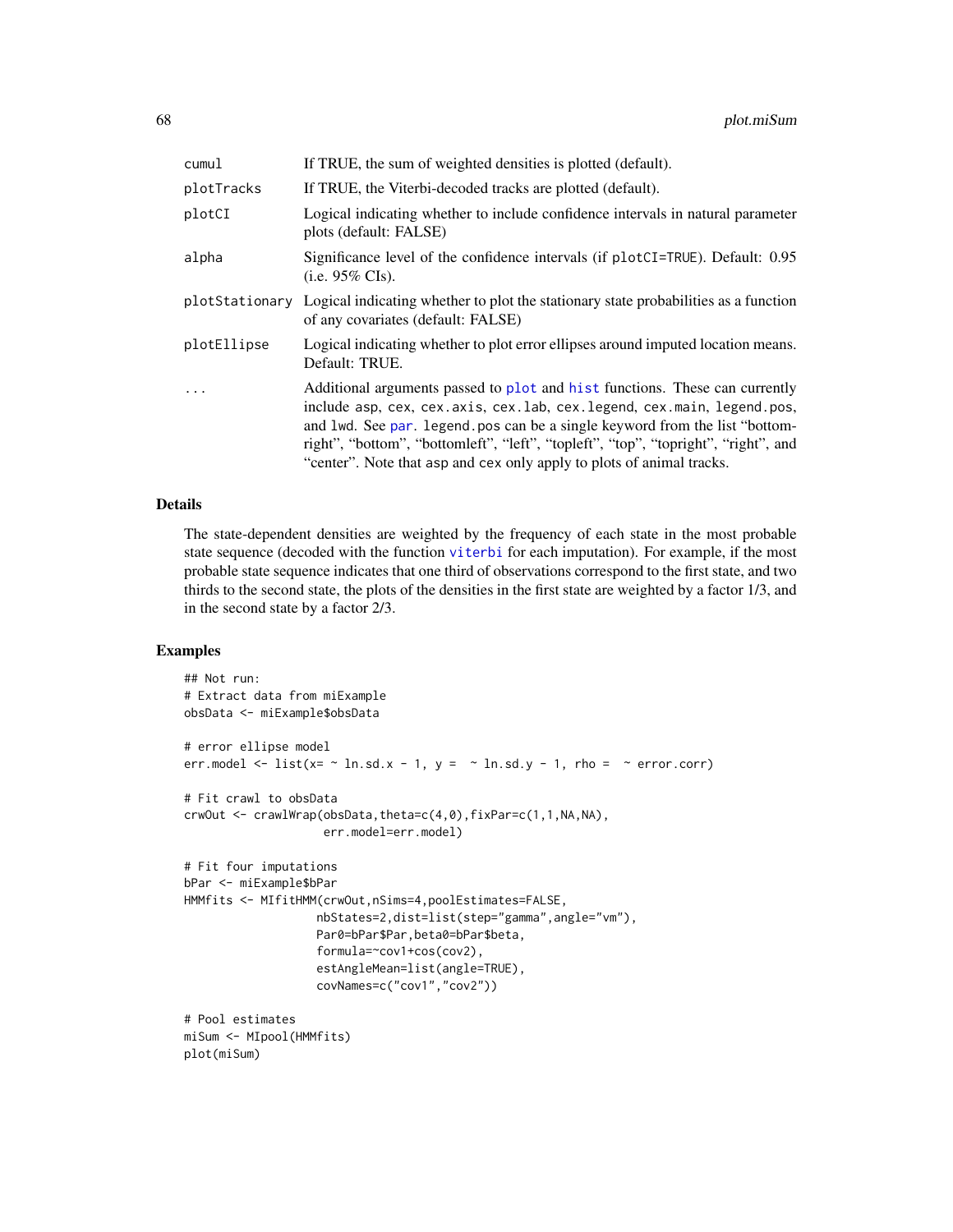## End(Not run)

plot.momentuHMM *Plot* momentuHMM

### Description

Plot the fitted step and angle densities over histograms of the data, transition probabilities as functions of the covariates, and maps of the animals' tracks colored by the decoded states.

### Usage

```
## S3 method for class 'momentuHMM'
plot(x, animals = NULL, covs = NULL, ask = TRUE,
 breaks = "Sturges", hist.ylim = NULL, sepAnimals = FALSE,
  sepStates = FALSE, col = NULL, cumul = TRUE, plotTracks = TRUE,
 plotCI = FALSE, alpha = 0.95, plotStationary = FALSE, ...)
```

| X          | Object momentuHMM                                                                                                                                                                                                                                                          |  |  |
|------------|----------------------------------------------------------------------------------------------------------------------------------------------------------------------------------------------------------------------------------------------------------------------------|--|--|
| animals    | Vector of indices or IDs of animals for which information will be plotted. De-<br>fault: NULL ; all animals are plotted.                                                                                                                                                   |  |  |
| COVS       | Data frame consisting of a single row indicating the covariate values to be used<br>in plots. If none are specified, the means of any covariates appearing in the<br>model are used (unless covariate is a factor, in which case the first factor in the<br>data is used). |  |  |
| ask        | If TRUE, the execution pauses between each plot.                                                                                                                                                                                                                           |  |  |
| breaks     | Histogram parameter. See hist documentation.                                                                                                                                                                                                                               |  |  |
| hist.ylim  | An optional named list of vectors specifying ylim=c(ymin, ymax) for the data<br>stream histograms. See hist documentation. Default: NULL ; the function sets<br>default values for all data streams.                                                                       |  |  |
| sepAnimals | If TRUE, the data is split by individuals in the histograms. Default: FALSE.                                                                                                                                                                                               |  |  |
| sepStates  | If TRUE, the data is split by states in the histograms. Default: FALSE.                                                                                                                                                                                                    |  |  |
| col        | Vector or colors for the states (one color per state).                                                                                                                                                                                                                     |  |  |
| cumul      | If TRUE, the sum of weighted densities is plotted (default).                                                                                                                                                                                                               |  |  |
| plotTracks | If TRUE, the Viterbi-decoded tracks are plotted (default).                                                                                                                                                                                                                 |  |  |
| plotCI     | Logical indicating whether to include confidence intervals in natural parameter<br>plots (default: FALSE)                                                                                                                                                                  |  |  |
| alpha      | Significance level of the confidence intervals (if plotCI=TRUE). Default: 0.95<br>(i.e. $95\%$ CIs).                                                                                                                                                                       |  |  |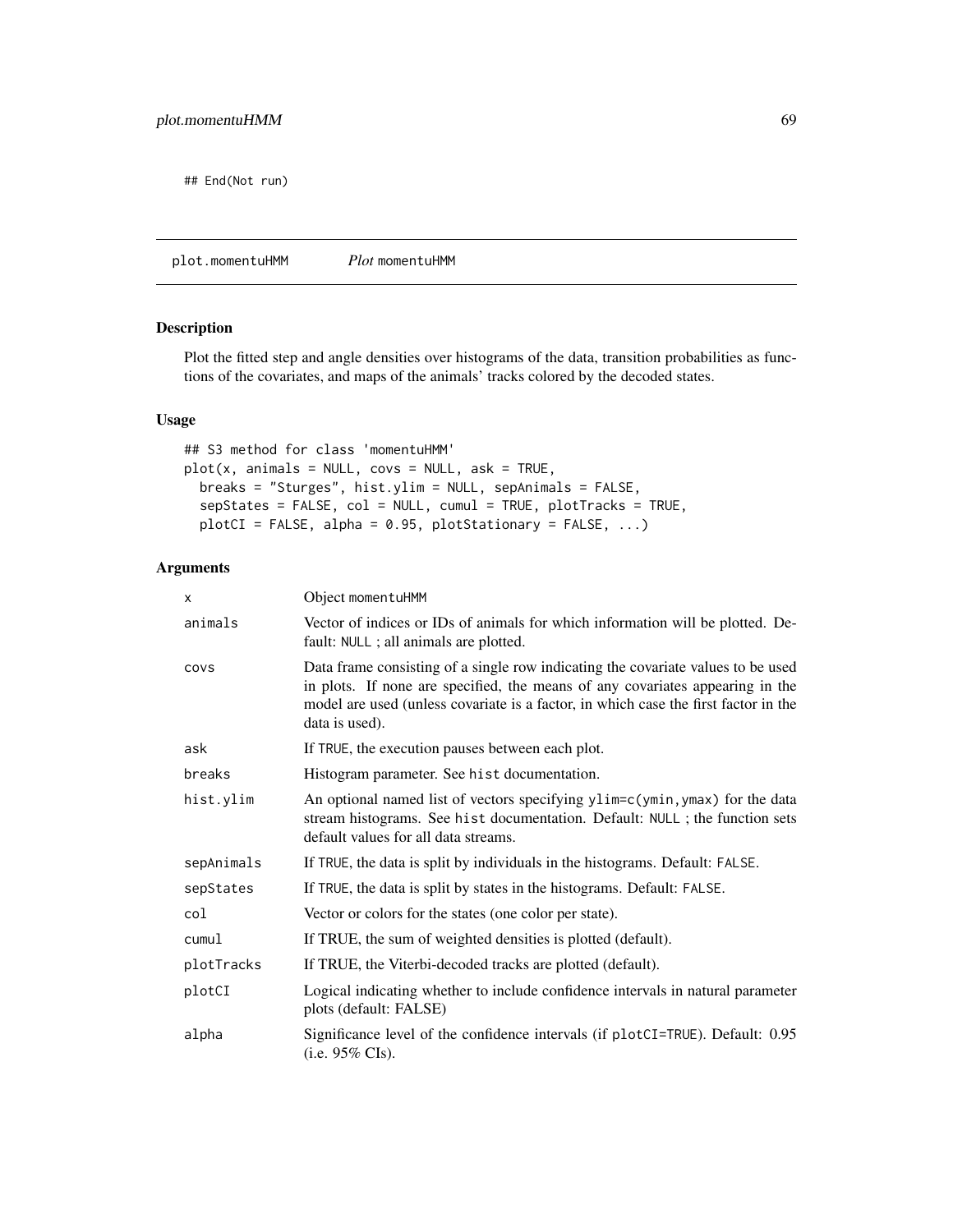- plotStationary Logical indicating whether to plot the stationary state probabilities as a function of any covariates (default: FALSE). Ignored unless covariate are included in formula.
- ... Additional arguments passed to [plot](#page-0-0) and [hist](#page-0-0) functions. These can currently include asp, cex, cex.axis, cex.lab, cex.legend, cex.main, legend.pos, and lwd. See [par](#page-0-0). legend.pos can be a single keyword from the list "bottomright", "bottom", "bottomleft", "left", "topleft", "top", "topright", "right", and "center". Note that asp and cex only apply to plots of animal tracks.

#### Details

The state-dependent densities are weighted by the frequency of each state in the most probable state sequence (decoded with the function [viterbi](#page-99-0)). For example, if the most probable state sequence indicates that one third of observations correspond to the first state, and two thirds to the second state, the plots of the densities in the first state are weighted by a factor 1/3, and in the second state by a factor 2/3.

Confidence intervals for natural parameters are calculated from the working parameter point and covariance estimates using finite-difference approximations of the first derivative for the transformation (see [grad](#page-0-0)). For example, if dN is the numerical approximation of the first derivative of the transformation N =  $exp(x_1 \times B_1 + x_2 \times B_2)$  for covariates  $(x_1, x_2)$  and working parameters  $(B_1, B_2)$ , then var(N)=dN % $*$ % Sigma % $*$ % dN, where Sigma=cov( $B_1, B_2$ ), and normal confidence intervals can be constructed as  $N +/-$  qnorm(1-(1-alpha)/2)  $*$  se(N).

#### Examples

# m is a momentuHMM object (as returned by fitHMM), automatically loaded with the package m <- example\$m

plot(m,ask=TRUE,animals=1,breaks=20,plotCI=TRUE)

plot.momentuHMMData *Plot* momentuHMMData

### **Description**

Plot momentuHMMData

### Usage

```
## S3 method for class 'momentuHMMData'
plot(x, dataNames = c("step", "angle"),animals = NULL, compact = FALSE, ask = TRUE, breaks = "Sturges", \ldots)
```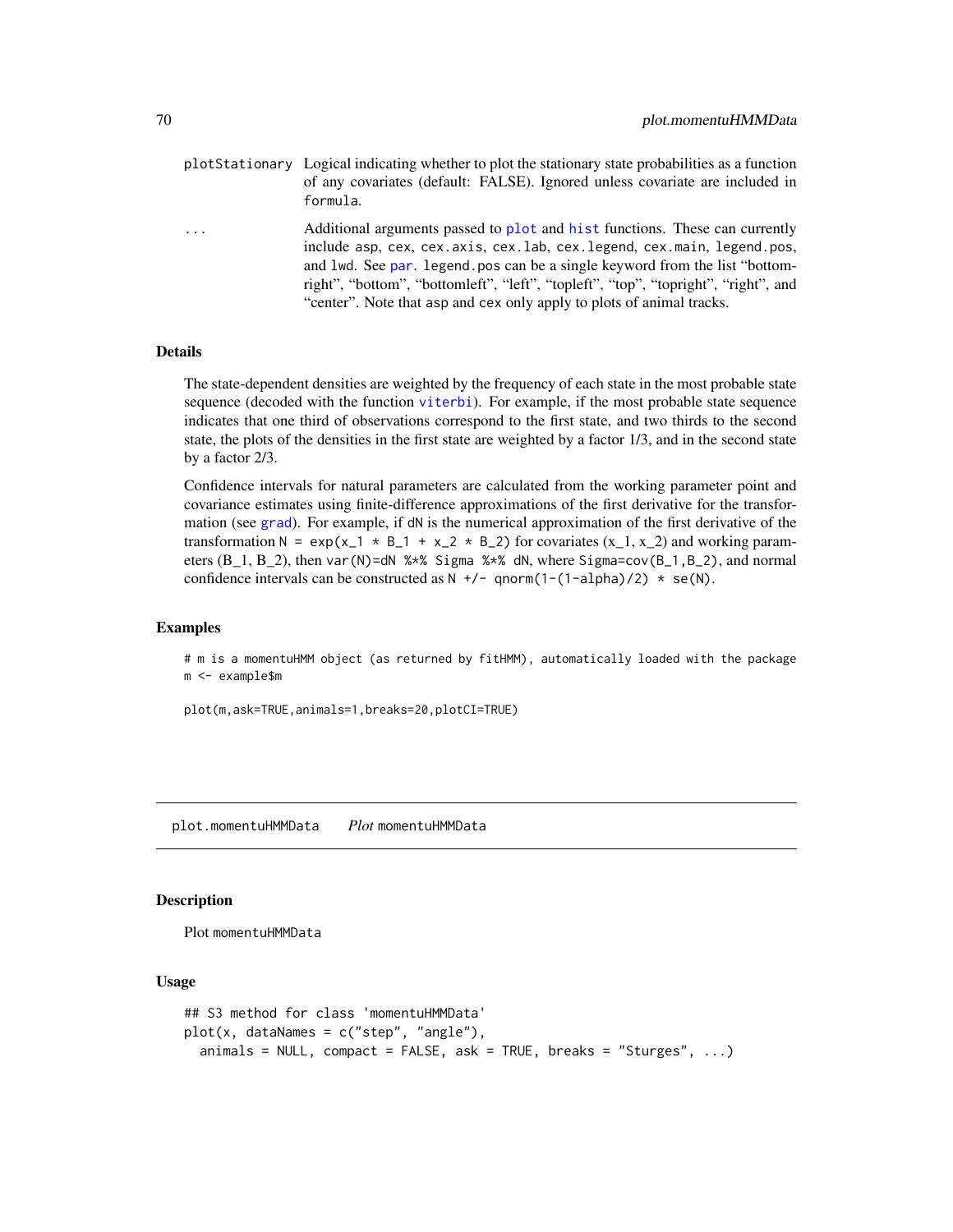#### plotPR 71

# Arguments

| x         | An object momentuHMMData                                                                                                 |
|-----------|--------------------------------------------------------------------------------------------------------------------------|
| dataNames | Names of the variables to plot. Default is dataNames=c("step", "angle").                                                 |
| animals   | Vector of indices or IDs of animals for which information will be plotted. De-<br>fault: NULL ; all animals are plotted. |
| compact   | TRUE for a compact plot (all individuals at once), FALSE otherwise (default – one<br>individual at a time).              |
| ask       | If TRUE, the execution pauses between each plot.                                                                         |
| breaks    | Histogram parameter. See hist documentation.                                                                             |
| $\cdot$   | Currently unused. For compatibility with generic method.                                                                 |

### Examples

# data is a momentuHMMData object (as returned by prepData), automatically loaded with the package data <- example\$m\$data

```
plot(data,dataNames=c("step","angle","cov1","cov2"),
    compact=TRUE,breaks=20,ask=FALSE)
```
<span id="page-70-0"></span>

|  |  | ī |
|--|--|---|
|  |  |   |

plotPR *Plot pseudo-residuals*

### Description

Plots time series, qq-plots (against the standard normal distribution), and sample ACF functions of the pseudo-residuals for each data stream

### Usage

```
plotPR(m, lag.max = NULL, ncores = 1)
```

| m       | A momentuHMM, miHMM, HMMfits, or miSum object.      |
|---------|-----------------------------------------------------|
| lag.max | maximum lag at which to calculate the acf. See acf. |
| ncores  | number of cores to use for parallel processing      |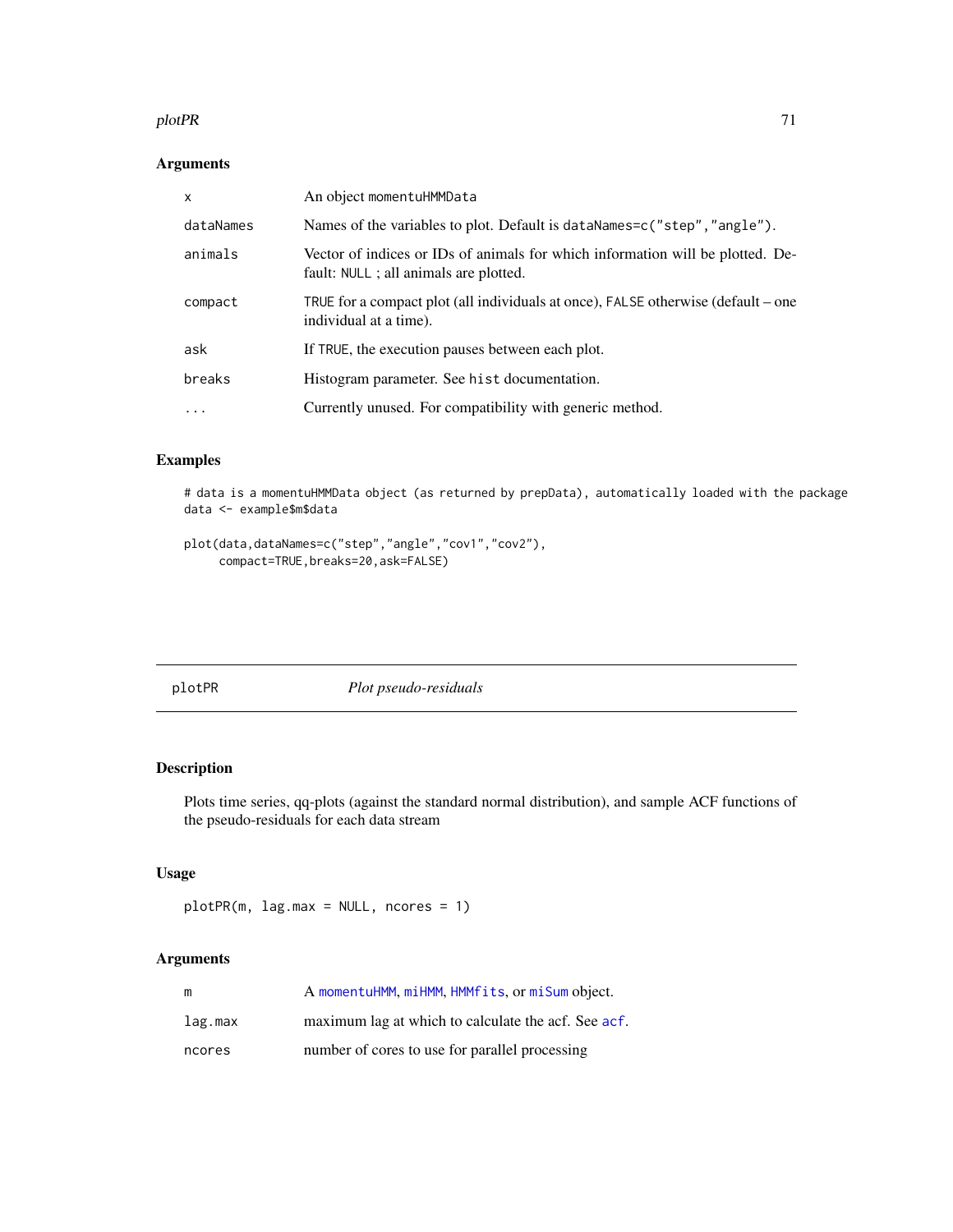### Details

- If some turning angles in the data are equal to pi, the corresponding pseudo-residuals will not be included. Indeed, given that the turning angles are defined on (-pi,pi], an angle of pi results in a pseudo-residual of +Inf (check Section 6.2 of reference for more information on the computation of pseudo-residuals).
- If some data streams are zero-inflated and/or one-inflated, the corresponding pseudo- residuals are shown as segments, because pseudo-residuals for discrete data are defined as segments (see Zucchini and MacDonald, 2009, Section 6.2).
- For multiple imputation analyses, if m is a [miHMM](#page-53-0) object or a list of [momentuHMM](#page-56-0) objects, then the pseudo-residuals are individually calculated and plotted for each model fit. Note that pseudo-residuals for [miSum](#page-56-1) objects (as returned by [MIpool](#page-54-0)) are based on pooled parameter estimates and the means of the data values across all imputations (and therefore may not be particularly meaningful).

#### References

Zucchini, W. and MacDonald, I.L. 2009. Hidden Markov Models for Time Series: An Introduction Using R. Chapman & Hall (London).

#### Examples

# m is a momentuHMM object (as returned by fitHMM), automatically loaded with the package m <- example\$m

plotPR(m)

plotSat *Plot observations on satellite image*

#### Description

Plot tracking data on a satellite map. This function plots coordinates in longitude and latitude (not UTM), so if data coordinates are not provided in longitude and latitude, then the coordinate reference system must be provided using the projargs argument. This function uses the package ggmap to fetch a satellite image from Google. An Internet connection is required to use this function.

#### Usage

```
plotSat(data, zoom = NULL, location = NULL, segments = TRUE,
  compact = TRUE, col = NULL, alpha = 1, size = 1, shape = 16,
  states = NULL, animals = NULL, ask = TRUE, return = FALSE,
  stateNames = NULL, projargs = NULL)
```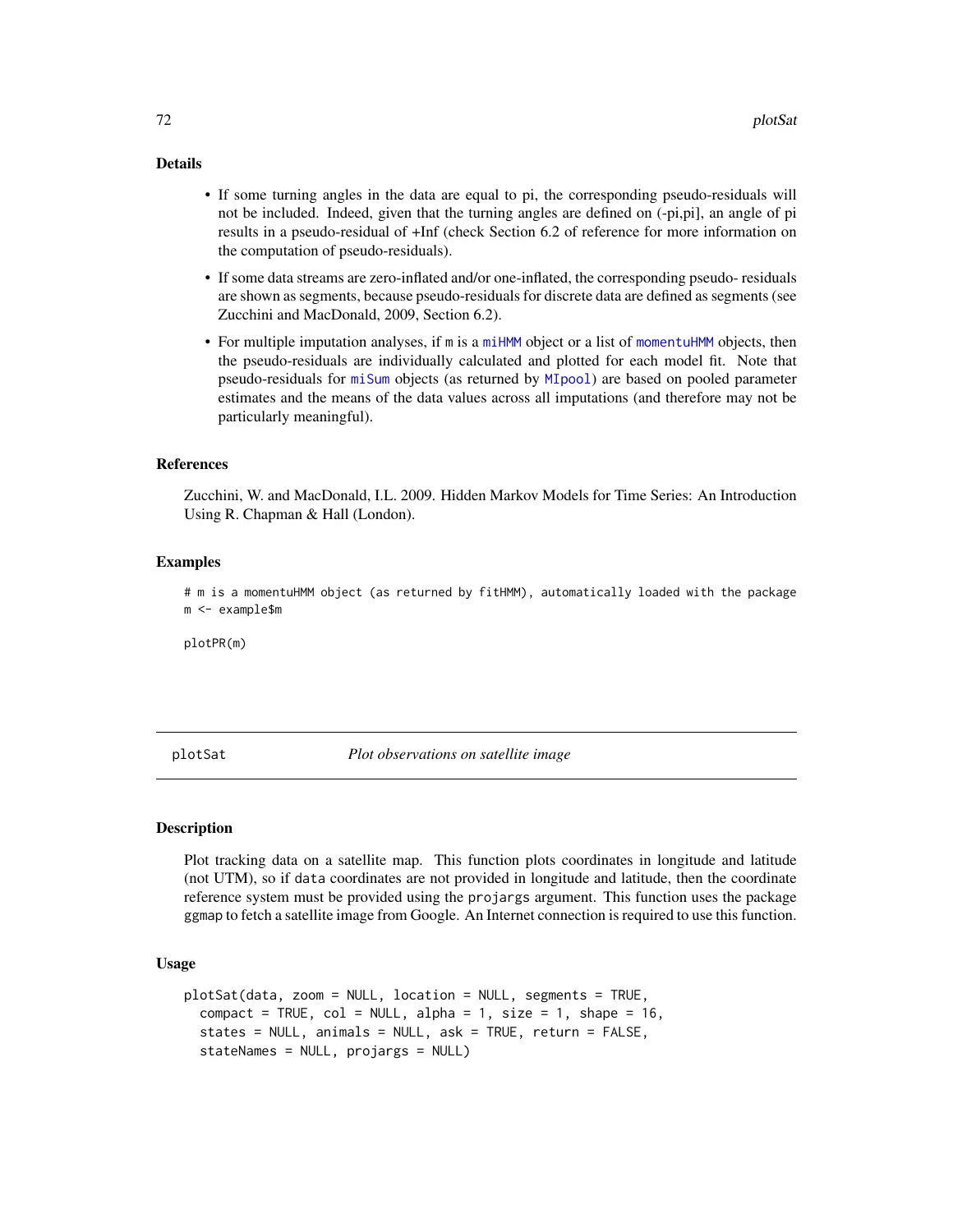#### <span id="page-72-0"></span>plotSat 73

## Arguments

| data       | Data frame or momentuHMMData object, with necessary fields 'x' (longitudinal<br>direction) and 'y' (latitudinal direction). A momentuHMM, miHMM, or miSum ob-<br>ject is also permitted, from which the data will be extracted. If states=NULL<br>and a momentuHMM, miHMM, or miSum object is provided, the decoded states are<br>automatically plotted. |
|------------|----------------------------------------------------------------------------------------------------------------------------------------------------------------------------------------------------------------------------------------------------------------------------------------------------------------------------------------------------------|
| zoom       | The zoom level, as defined for get_map. Integer value between 3 (continent)<br>and 21 (building).                                                                                                                                                                                                                                                        |
| location   | Location of the center of the map to be plotted (this must be in the same coordi-<br>nate reference system as data).                                                                                                                                                                                                                                     |
| segments   | TRUE if segments should be plotted between the observations (default), FALSE<br>otherwise.                                                                                                                                                                                                                                                               |
| compact    | FALSE if tracks should be plotted separately, TRUE otherwise (default).                                                                                                                                                                                                                                                                                  |
| col        | Palette of colours to use for the dots and segments. If not specified, uses default<br>palette.                                                                                                                                                                                                                                                          |
| alpha      | Transparency argument for geom_point.                                                                                                                                                                                                                                                                                                                    |
| size       | Size argument for geom_point.                                                                                                                                                                                                                                                                                                                            |
| shape      | Shape argument for geom_point. If states is provided, then shape must either<br>be a scalar or a vector of length length(unique(states)). If states=NULL,<br>then shape must either be a scalar or a vector consisting of a value for each<br>individual to be plotted.                                                                                  |
| states     | A sequence of integers, corresponding to the decoded states for these data (such<br>that the observations are colored by states).                                                                                                                                                                                                                        |
| animals    | Vector of indices or IDs of animals/tracks to be plotted. Default: NULL; all<br>animals are plotted.                                                                                                                                                                                                                                                     |
| ask        | If TRUE, the execution pauses between each plot.                                                                                                                                                                                                                                                                                                         |
| return     | If TRUE, the function returns a ggplot object (which can be edited and plotted<br>manually). If FALSE, the function automatically plots the map (default).                                                                                                                                                                                               |
| stateNames | Optional character vector of length max(states) indicating state names. Ig-<br>nored unless states is provided.                                                                                                                                                                                                                                          |
| projargs   | A character string of PROJ.4 projection arguments indicating the coordinate ref-<br>erence system for data and location coordinates (if not longitude and latitude).<br>A CRS-class object is also permitted. If projargs is provided, the coordinates<br>will be internally transformed to longitude and latitude for plotting.                         |

## Details

If the plot displays the message "Sorry, we have no imagery here", try a lower level of zoom.

## References

D. Kahle and H. Wickham. ggmap: Spatial Visualization with ggplot2. The R Journal, 5(1), 144- 161. URL: http://journal.r-project.org/archive/2013-1/kahle-wickham.pdf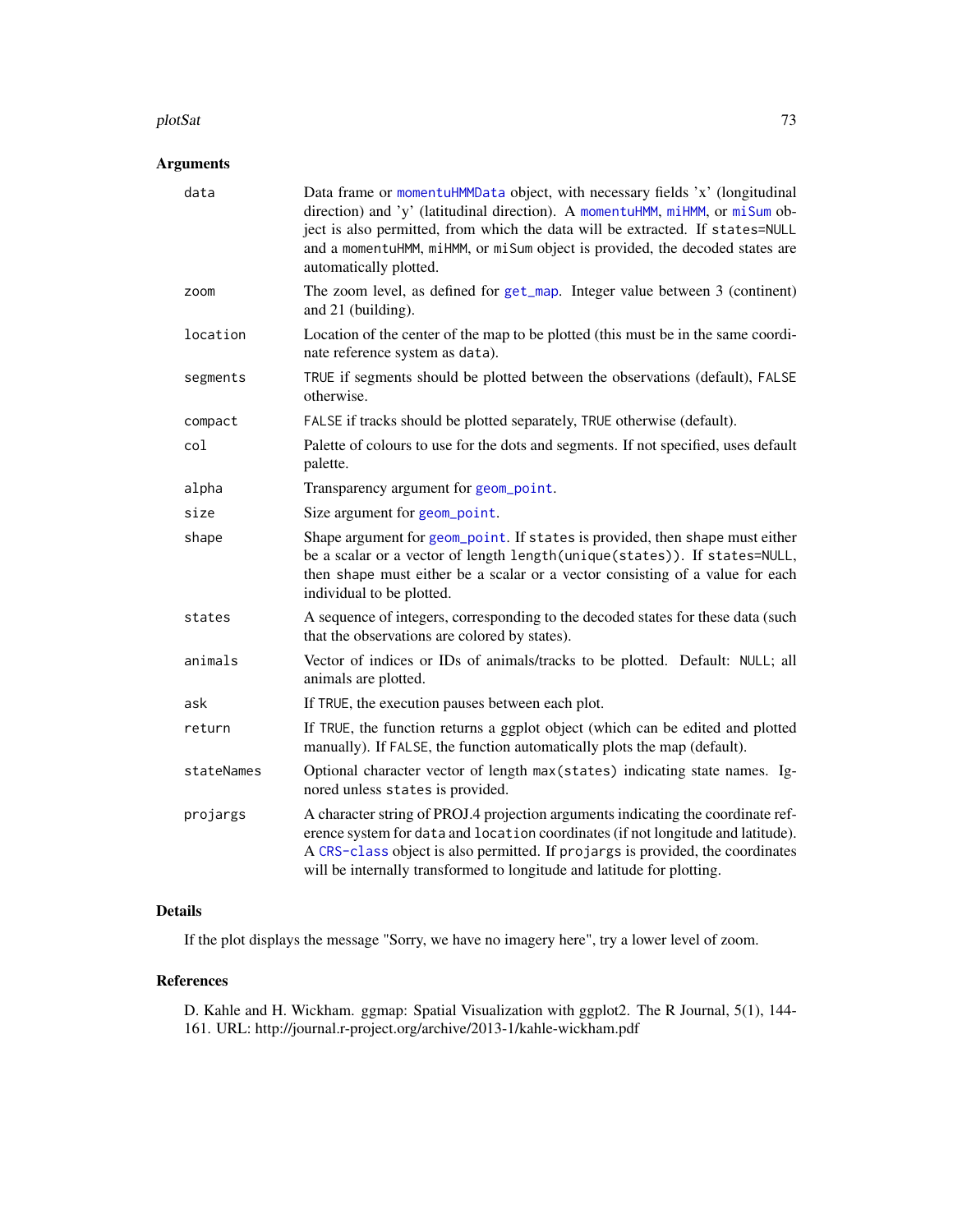<span id="page-73-0"></span>

## Description

Plot tracking data over a raster layer.

## Usage

```
plotSpatialCov(data, spatialCov, segments = TRUE, compact = TRUE,
 col = NULL, alpha = 1, size = 1, shape = 16, states = NULL,
  animals = NULL, ask = TRUE, return = FALSE, stateNames = NULL)
```
## Arguments

| data       | Data frame or momentuHMMData object, with necessary fields 'x' (longitudinal<br>direction) and 'y' (latitudinal direction). A momentuHMM, miHMM, or miSum ob-<br>ject is also permitted, from which the data will be extracted. If states=NULL<br>and a momentuHMM, miHMM, or miSum object is provided, the decoded states are<br>automatically plotted. |
|------------|----------------------------------------------------------------------------------------------------------------------------------------------------------------------------------------------------------------------------------------------------------------------------------------------------------------------------------------------------------|
| spatialCov | RasterLayer-class object on which to plot the location data                                                                                                                                                                                                                                                                                              |
| segments   | TRUE if segments should be plotted between the observations (default), FALSE<br>otherwise.                                                                                                                                                                                                                                                               |
| compact    | FALSE if tracks should be plotted separately, TRUE otherwise (default).                                                                                                                                                                                                                                                                                  |
| col        | Palette of colours to use for the dots and segments. If not specified, uses default<br>palette.                                                                                                                                                                                                                                                          |
| alpha      | Transparency argument for geom_point.                                                                                                                                                                                                                                                                                                                    |
| size       | Size argument for geom_point.                                                                                                                                                                                                                                                                                                                            |
| shape      | Shape argument for geom_point. If states is provided, then shape must either<br>be a scalar or a vector of length length(unique(states)). If states=NULL,<br>then shape must either be a scalar or a vector consisting of a value for each<br>individual to be plotted.                                                                                  |
| states     | A sequence of integers, corresponding to the decoded states for these data. If<br>specified, the observations are colored by states.                                                                                                                                                                                                                     |
| animals    | Vector of indices or IDs of animals/tracks to be plotted. Default: NULL; all<br>animals are plotted.                                                                                                                                                                                                                                                     |
| ask        | If TRUE, the execution pauses between each plot.                                                                                                                                                                                                                                                                                                         |
| return     | If TRUE, the function returns a ggplot object (which can be edited and plotted<br>manually). If FALSE, the function automatically plots the map (default).                                                                                                                                                                                               |
| stateNames | Optional character vector of length max (states) indicating state names. Ig-<br>nored unless states is provided.                                                                                                                                                                                                                                         |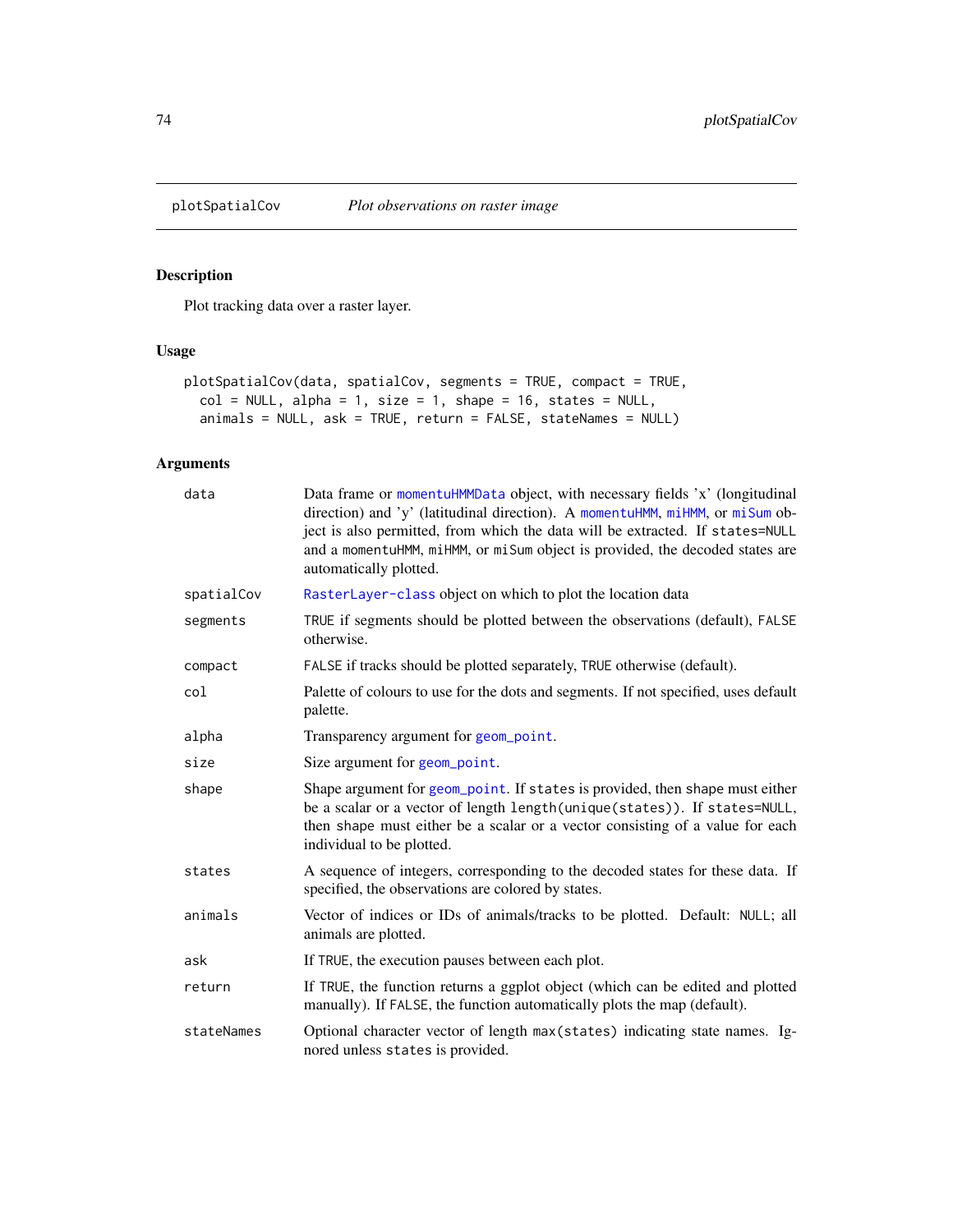#### <span id="page-74-0"></span>plotStates 75

#### Examples

```
stepDist <- "gamma"
angleDist <- "vm"
# plot simulated data over forest raster automatically loaded with the packge
spatialCov<-list(forest=forest)
data <- simData(nbAnimals=2,nbStates=2,dist=list(step=stepDist,angle=angleDist),
               Par=list(step=c(100,1000,50,100),angle=c(0,0,0.1,5)),
                beta=matrix(c(5,-10,-25,50),nrow=2,ncol=2,byrow=TRUE),
                formula=~forest,spatialCovs=spatialCov,
                obsPerAnimal=225,states=TRUE)
```
plotSpatialCov(data,forest,states=data\$states)

plotStates *Plot states*

## Description

Plot the states and states probabilities.

#### Usage

```
plotStates(m, animals = NULL, ask = TRUE)
```
#### Arguments

| m       | A momentuHMM, miHMM, or miSum object                                  |
|---------|-----------------------------------------------------------------------|
| animals | Vector of indices or IDs of animals for which states will be plotted. |
| ask     | If TRUE, the execution pauses between each plot.                      |

#### Examples

```
# m is a momentuHMM object (as returned by fitHMM), automatically loaded with the package
m <- example$m
```
# plot states for first and second animals plotStates(m,animals=c(1,2))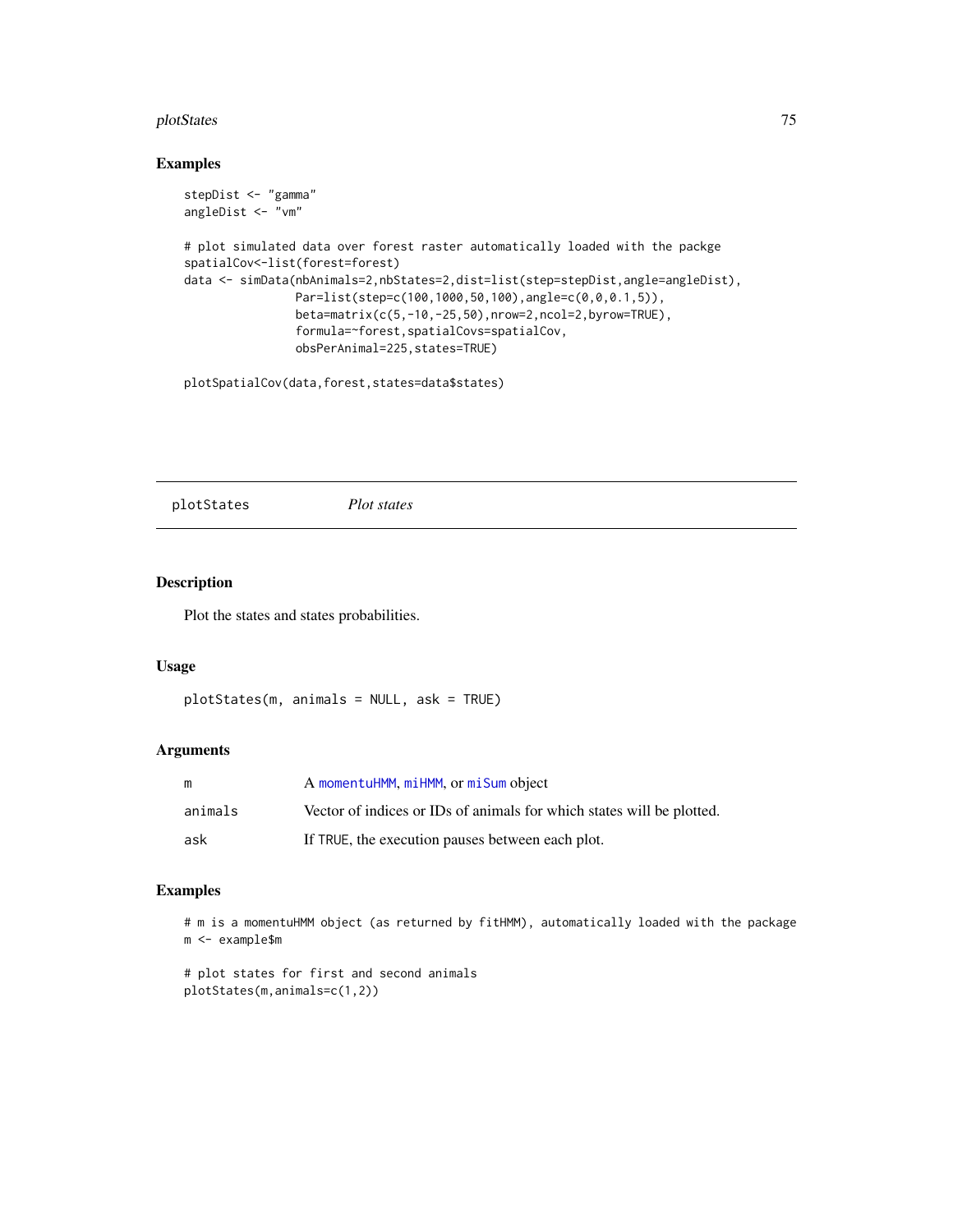<span id="page-75-0"></span>

## Description

Plot stationary state probabilities

## Usage

```
plotStationary(model, covs = NULL, col = NULL, plotCI = FALSE,
  alpha = 0.95, ...
```
## Arguments

| model  | momentuHMM, miHMM, or miSum object                                                                                                                                                                                                                                                                     |
|--------|--------------------------------------------------------------------------------------------------------------------------------------------------------------------------------------------------------------------------------------------------------------------------------------------------------|
| covs   | Optional data frame consisting of a single row indicating the covariate values to<br>be used in plots. If none are specified, the means of any covariates appearing in<br>the model are used (unless covariate is a factor, in which case the first factor in<br>the data is used).                    |
| col    | Vector or colors for the states (one color per state).                                                                                                                                                                                                                                                 |
| plotCI | Logical indicating whether to include confidence intervals in plots (default:<br>FALSE)                                                                                                                                                                                                                |
| alpha  | Significance level of the confidence intervals (if plotCI=TRUE). Default: 0.95<br>(i.e. $95\%$ CIs).                                                                                                                                                                                                   |
|        | Additional arguments passed to plot. These can currently include cex. axis,<br>cex.lab, cex.legend, cex.main, legend.pos, and lwd. See par. legend.pos<br>can be a single keyword from the list "bottomright", "bottom", "bottomleft",<br>"left", "topleft", "top", "topright", "right", and "center". |

## Examples

# m is a momentuHMM object (as returned by fitHMM), automatically loaded with the package m <- example\$m

plotStationary(m)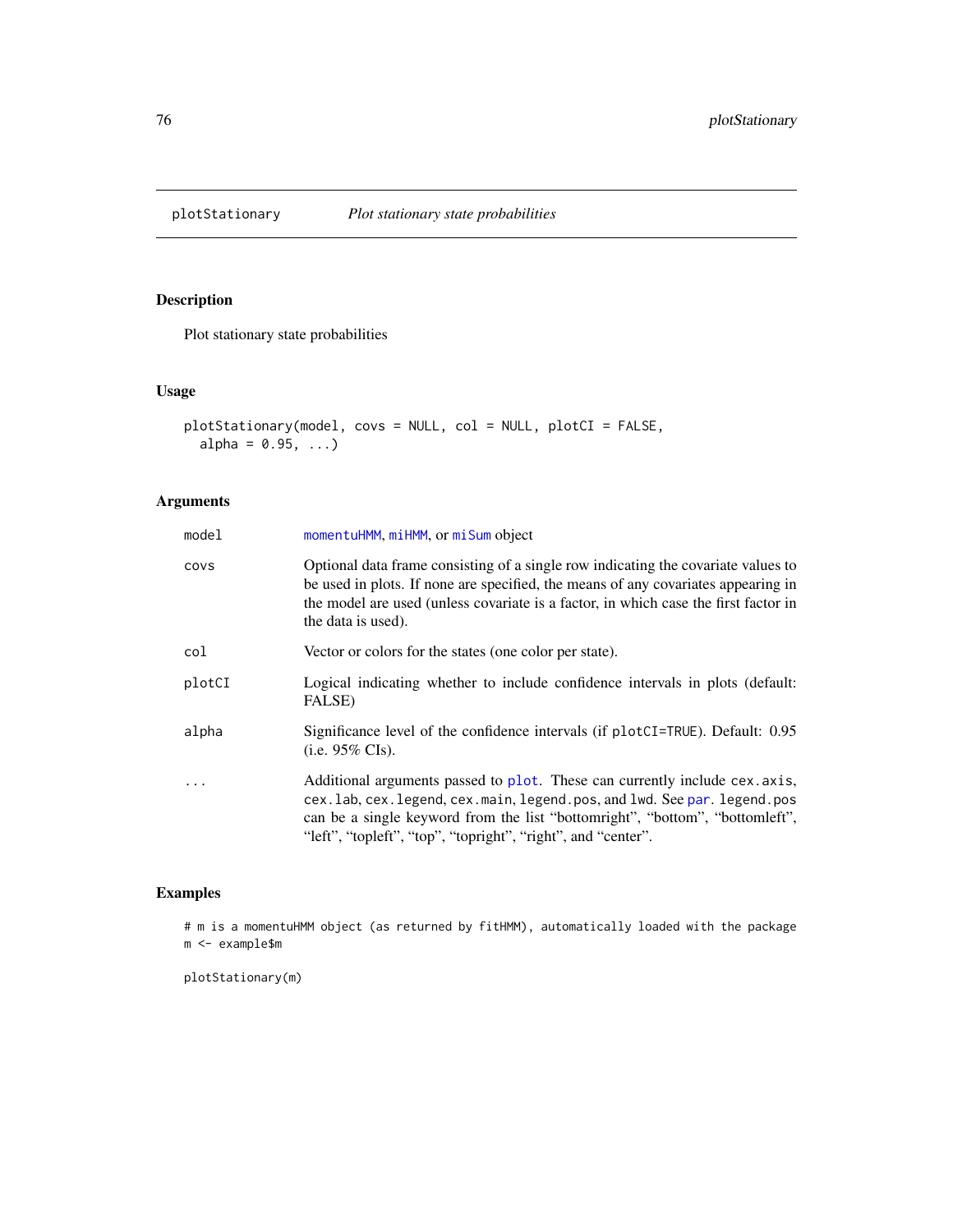<span id="page-76-1"></span><span id="page-76-0"></span>

## Description

Preprocessing of the data streams, including calculation of step length, turning angle, and covariates from location data to be suitable for analysis using [fitHMM](#page-24-0)

## Usage

```
prepData(data, type = c("UTM", "LL"), coordNames = c("x", "y"),
  covNames = NULL, spatialCovs = NULL, centers = NULL, centroids = NULL,
  angleCovs = NULL)
```
## Arguments

| data        | Either a data frame of data streams or a crwData object (as returned by crawlWrap).<br>If data is a data frame, it can optionally include a field ID (identifiers for the ob-<br>served individuals), coordinates from which step length ('step') and turning an-<br>gle ('angle') are calculated, and any covariates (with names matching covNames<br>and/or angleCovs). If step length and turning angle are to be calculated from co-<br>ordinates, the coordNames argument must identify the names for the x- (longitu-<br>nal) and y- (latitudinal) coordinates. With the exception of ID and coordNames,<br>all variables in data are treated as data streams unless identified as covariates in<br>covNames and/or angleCovs. |
|-------------|--------------------------------------------------------------------------------------------------------------------------------------------------------------------------------------------------------------------------------------------------------------------------------------------------------------------------------------------------------------------------------------------------------------------------------------------------------------------------------------------------------------------------------------------------------------------------------------------------------------------------------------------------------------------------------------------------------------------------------------|
| type        | 'UTM' if easting/northing provided (the default), 'LL' if longitude/latitude. If<br>type='LL' then step lengths are calculated in kilometers and turning angles are<br>based on initial bearings (see turnAngle). Ignored if data is a crwData object.                                                                                                                                                                                                                                                                                                                                                                                                                                                                               |
| coordNames  | Names of the columns of coordinates in the data data frame. Default: c("x", "y").<br>If coordNames=NULL then step lengths, turning angles, and location covariates<br>(i.e., those specified by spatial Covs, centers, and angle Covs) are not calcu-<br>lated. Ignored if data is a crwData object.                                                                                                                                                                                                                                                                                                                                                                                                                                 |
| covNames    | Character vector indicating the names of any covariates in data dataframe. Any<br>variables in data (other than ID) that are not identified in covNames and/or<br>angleCovs are assumed to be data streams (i.e., missing values will not be ac-<br>counted for).                                                                                                                                                                                                                                                                                                                                                                                                                                                                    |
| spatialCovs | List of Raster-class objects for spatio-temporally referenced covariates. Co-<br>variates specified by spatialCovs are extracted from the raster layer(s) based<br>on the location data (and the z values for a raster stack or brick) for each time<br>step. If an element of spatial Covs is a raster stack or brick, then z values<br>must be set using setZ and data must include column(s) of the corresponding<br>$z$ value(s) for each observation (e.g., 'time').                                                                                                                                                                                                                                                            |
| centers     | 2-column matrix providing the x-coordinates (column 1) and y-coordinates (col-<br>umn 2) for any activity centers (e.g., potential centers of attraction or repulsion)<br>from which distance and angle covariates will be calculated based on the loca-<br>tion data. If no row names are provided, then generic names are generated for the                                                                                                                                                                                                                                                                                                                                                                                        |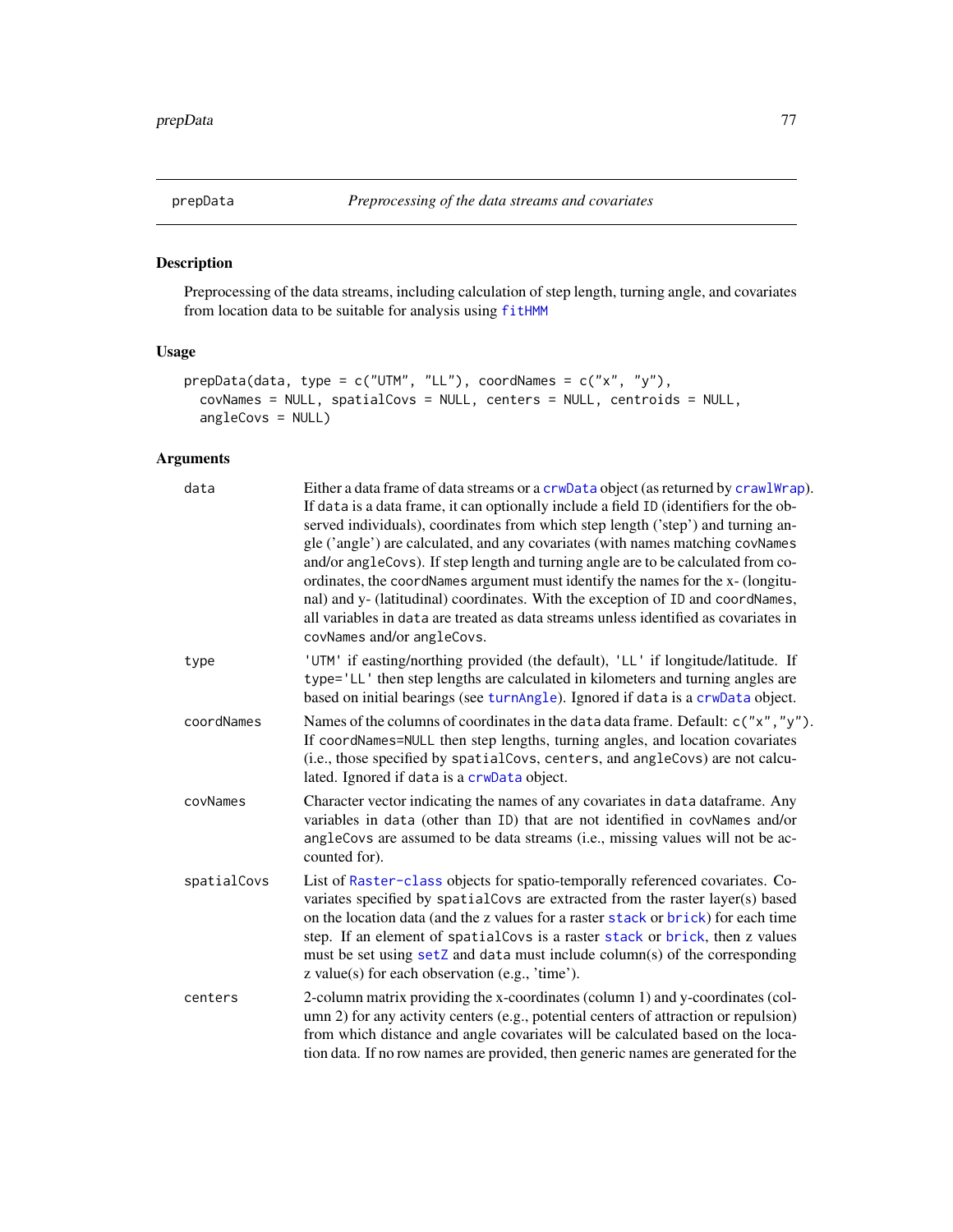<span id="page-77-0"></span>

|           | distance and angle covariates (e.g., 'center1.dist', 'center1.angle', 'center2.dist',<br>'center2.angle'); otherwise the covariate names are derived from the row names<br>of centers as paste0(rep(rownames(centers), each=2), c(".dist",".angle")).<br>As with covariates identified in angleCovs, note that the angle covariates for<br>each activity center are calculated relative to the previous movement direction<br>(instead of standard direction relative to the x-axis); this is to allow the mean<br>turning angle to be modelled as a function of these covariates using circular-<br>circular regression in fitHMM or MIfitHMM.                                                                                                                                                                                                                                                                                                                                                                                                                                                                                                                                                                                                                                                                                                          |
|-----------|----------------------------------------------------------------------------------------------------------------------------------------------------------------------------------------------------------------------------------------------------------------------------------------------------------------------------------------------------------------------------------------------------------------------------------------------------------------------------------------------------------------------------------------------------------------------------------------------------------------------------------------------------------------------------------------------------------------------------------------------------------------------------------------------------------------------------------------------------------------------------------------------------------------------------------------------------------------------------------------------------------------------------------------------------------------------------------------------------------------------------------------------------------------------------------------------------------------------------------------------------------------------------------------------------------------------------------------------------------|
| centroids | List where each element is a data frame containing the x-coordinates $('x'), y-$<br>coordinates $('y')$ , and times (with user-specified name, e.g., 'time') for centroids<br>(i.e., dynamic activity centers where the coordinates can change over time) from<br>which distance and angle covariates will be calculated based on the location<br>data. If any centroids are specified, then data must include a column indicating<br>the time of each observation, and this column name must match the correspond-<br>ing user-specified name of the time column in centroids (e.g. 'time'). Times<br>can be numeric or POSIXt. If no list names are provided, then generic names<br>are generated for the distance and angle covariates (e.g., 'centroid1.dist', 'cen-<br>troid1.angle', 'centroid2.dist', 'centroid2.angle'); otherwise the covariate names<br>are derived from the list names of centroids as paste0(rep(names(centroids), each=2), c(".dist",<br>As with covariates identified in angleCovs, note that the angle covariates for<br>each centroid are calculated relative to the previous movement direction (in-<br>stead of standard direction relative to the x-axis); this is to allow the mean turn-<br>ing angle to be modelled as a function of these covariates using circular-circular<br>regression in fitHMM or MIfitHMM. |
| angleCovs | Character vector indicating the names of any circular-circular regression angular<br>covariates in data or spatial Covs that need conversion from standard direction<br>(in radians relative to the x-axis) to turning angle (relative to previous movement<br>direction) using circAngles.                                                                                                                                                                                                                                                                                                                                                                                                                                                                                                                                                                                                                                                                                                                                                                                                                                                                                                                                                                                                                                                              |

## Value

An object [momentuHMMData](#page-57-0), i.e., a dataframe of:

| ΙD       | The ID(s) of the observed animal(s)                                                      |
|----------|------------------------------------------------------------------------------------------|
| .        | Data streams (e.g., 'step', 'angle', etc.)                                               |
| x        | Either easting or longitude (if coordNames is specified or data is a crwData<br>object)  |
|          | Either norting or latitude (if coordNames is specified or data is a crwData ob-<br>ject) |
| $\cdots$ | Covariates (if any)                                                                      |

If data is a [crwData](#page-15-0) object, the [momentuHMMData](#page-57-0) object created by prepData includes step lengths and turning angles calculated from the best predicted locations (crwData\$crwPredict\$mu.x and crwData\$crwPredict\$mu.y). Prior to using prepData, additional data streams or covariates unrelated to location (including z-values associated with spatialCovs raster stacks or bricks) can be merged with the crwData object using [crawlMerge](#page-10-0).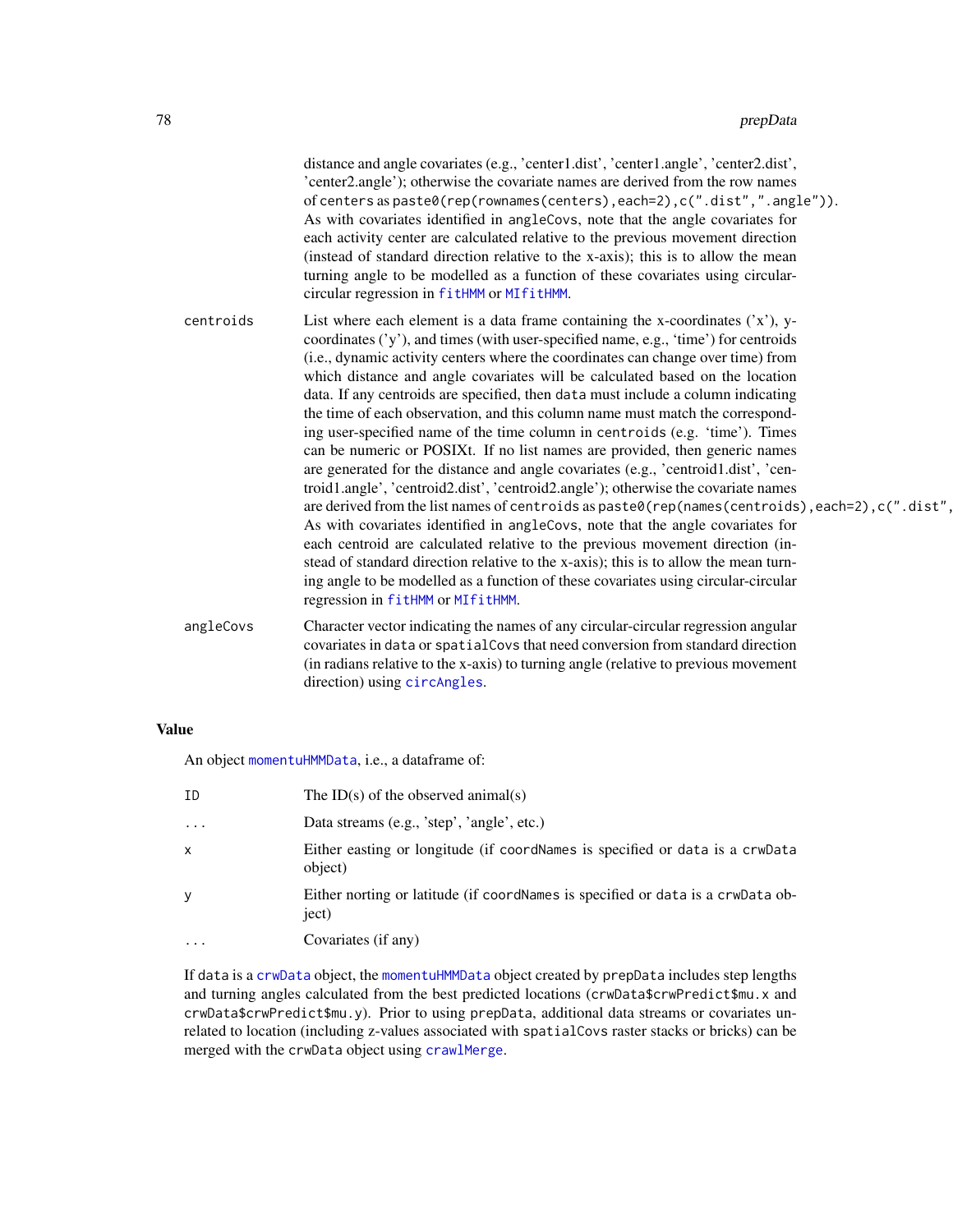## <span id="page-78-0"></span>print.miHMM 79

#### See Also

[crawlMerge](#page-10-0), [crawlWrap](#page-11-0), [crwData](#page-15-0)

#### Examples

```
coord1 \leq c(1, 2, 3, 4, 5, 6, 7, 8, 9, 10)coord2 <- c(1,1,1,2,2,2,1,1,1,2)cov1 \le -rnorm(10)
```

```
data <- data.frame(coord1=coord1,coord2=coord2,cov1=cov1)
d <- prepData(data,coordNames=c("coord1","coord2"),covNames="cov1")
```

```
# include additional data stream named 'omega'
omega <- rbeta(10,1,1)
data <- data.frame(coord1=coord1,coord2=coord2,omega=omega,cov1=cov1)
d <- prepData(data,coordNames=c("coord1","coord2"),covNames="cov1")
# include 'forest' example raster layer as covariate
data <- data.frame(coord1=coord1*1000,coord2=coord2*1000)
spatialCov <- list(forest=forest)
d <- prepData(data,coordNames=c("coord1","coord2"),spatialCovs=spatialCov)
# include 2 activity centers
data <- data.frame(coord1=coord1,coord2=coord2,cov1=cov1)
d <- prepData(data,coordNames=c("coord1","coord2"),covNames="cov1",
              centers=matrix(c(0,10,0,10),2,2,dimnames=list(c("c1","c2"),NULL)))
# include centroid
data <- data.frame(coord1=coord1,coord2=coord2,cov1=cov1,time=1:10)
d <- prepData(data,coordNames=c("coord1","coord2"),covNames="cov1",
              centroid=list(centroid=data.frame(x=coord1+rnorm(10),
```

```
y=coord2+rnorm(10),
```

```
time=1:10)))
```

```
# Include angle covariate that needs conversion to
# turning angle relative to previous movement direction
u <- rnorm(10) # horizontal component
v <- rnorm(10) # vertical component
cov2 \le - \text{atan2}(v, u)data <- data.frame(coord1=coord1,coord2=coord2,cov1=cov1,cov2=cov2)
d <- prepData(data,coordNames=c("coord1","coord2"),covNames="cov1",
              angleCovs="cov2")
```
print.miHMM *Print* miHMM

#### **Description**

Print miHMM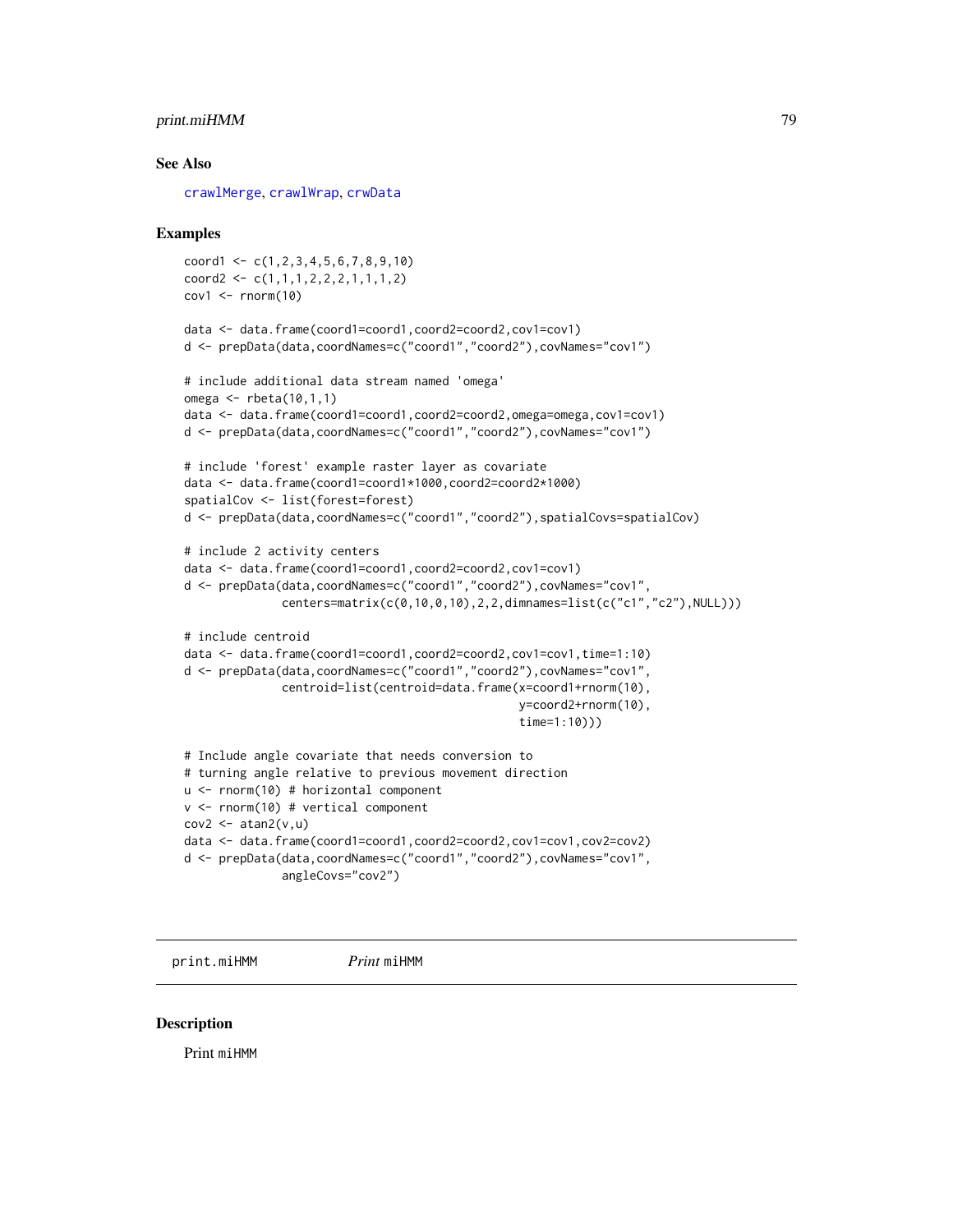## Usage

```
## S3 method for class 'miHMM'
print(x, \ldots)
```
## Arguments

|          | A miHMM object.                                          |
|----------|----------------------------------------------------------|
| $\cdots$ | Currently unused. For compatibility with generic method. |

#### Examples

```
## Not run:
# Extract data from miExample
obsData <- miExample$obsData
# error ellipse model
err.model \le list(x= \sim ln.sd.x - 1, y = \sim ln.sd.y - 1, rho = \sim error.corr)
# Fit crawl to obsData
crwOut <- crawlWrap(obsData,theta=c(4,0),fixPar=c(1,1,NA,NA),
                    err.model=err.model)
# Fit four imputations
bPar <- miExample$bPar
HMMfits <- MIfitHMM(crwOut,nSims=4,poolEstimates=FALSE,
                   nbStates=2,dist=list(step="gamma",angle="vm"),
                   Par0=bPar$Par,beta0=bPar$beta,
                   formula=~cov1+cos(cov2),
                   estAngleMean=list(angle=TRUE),
                   covNames=c("cov1","cov2"))
miHMM <- momentuHMM:::miHMM(list(miSum=MIpool(HMMfits),HMMfits=HMMfits))
print(miHMM)
```
## End(Not run)

print.miSum *Print* miSum

#### Description

Print miSum

## Usage

```
## S3 method for class 'miSum'
print(x, \ldots)
```
<span id="page-79-0"></span>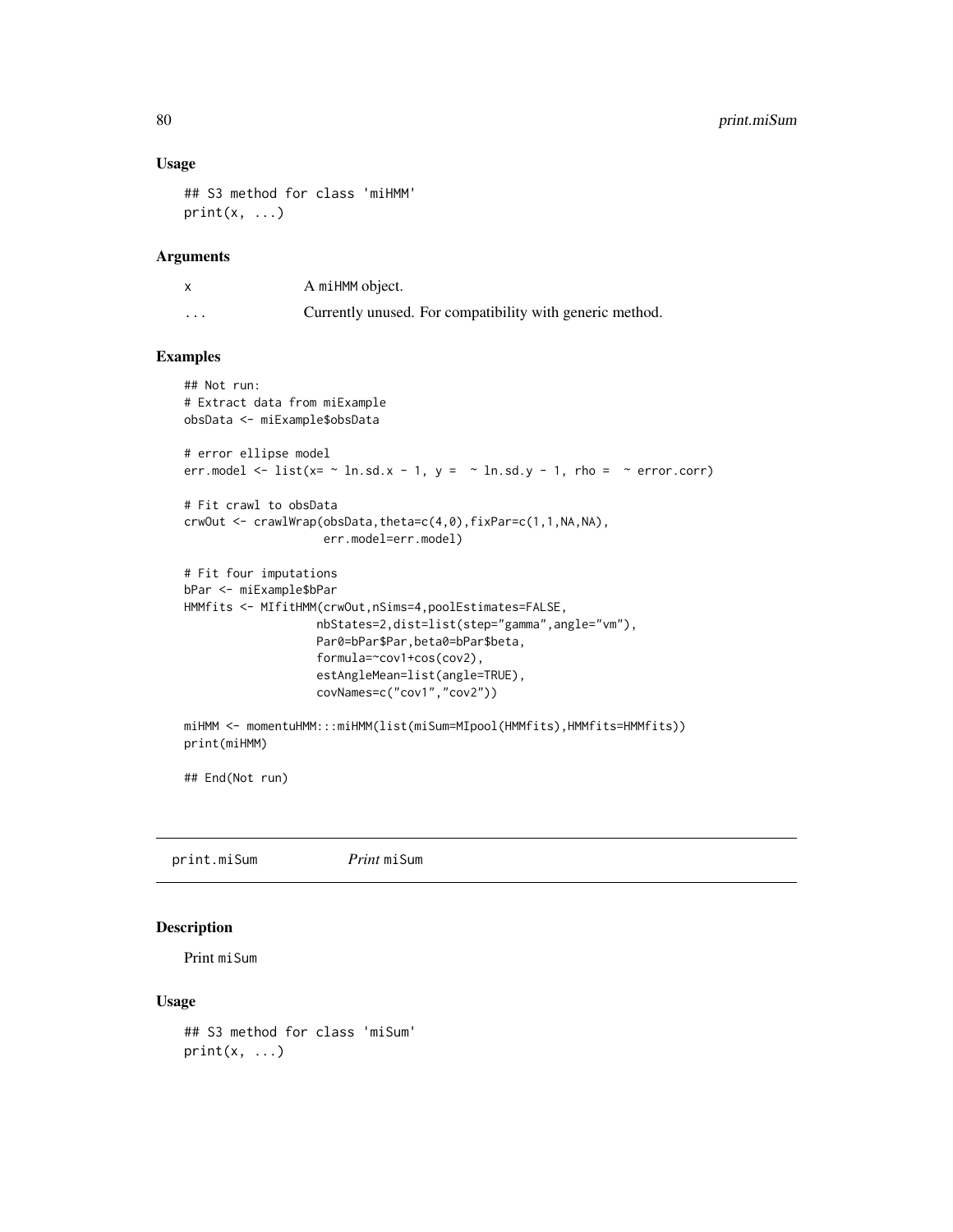#### <span id="page-80-0"></span>Arguments

|          | A mi Sum object.                                         |
|----------|----------------------------------------------------------|
| $\cdots$ | Currently unused. For compatibility with generic method. |

#### Examples

```
## Not run:
# Extract data from miExample
obsData <- miExample$obsData
# error ellipse model
err.model \le list(x= \sim ln.sd.x - 1, y = \sim ln.sd.y - 1, rho = \sim error.corr)
# Fit crawl to obsData
crwOut <- crawlWrap(obsData,theta=c(4,0),fixPar=c(1,1,NA,NA),
                    err.model=err.model)
# Fit four imputations
bPar <- miExample$bPar
HMMfits <- MIfitHMM(crwOut,nSims=4,poolEstimates=FALSE,
                   nbStates=2,dist=list(step="gamma",angle="vm"),
                   Par0=bPar$Par,beta0=bPar$beta,
                   formula=~cov1+cos(cov2),
                   estAngleMean=list(angle=TRUE),
                   covNames=c("cov1","cov2"))
# Pool estimates
miSum <- MIpool(HMMfits)
print(miSum)
```
## End(Not run)

print.momentuHMM *Print* momentuHMM

### Description

Print momentuHMM

#### Usage

```
## S3 method for class 'momentuHMM'
print(x, \ldots)
```
#### Arguments

|   | A momentuHMM object.                                     |
|---|----------------------------------------------------------|
| . | Currently unused. For compatibility with generic method. |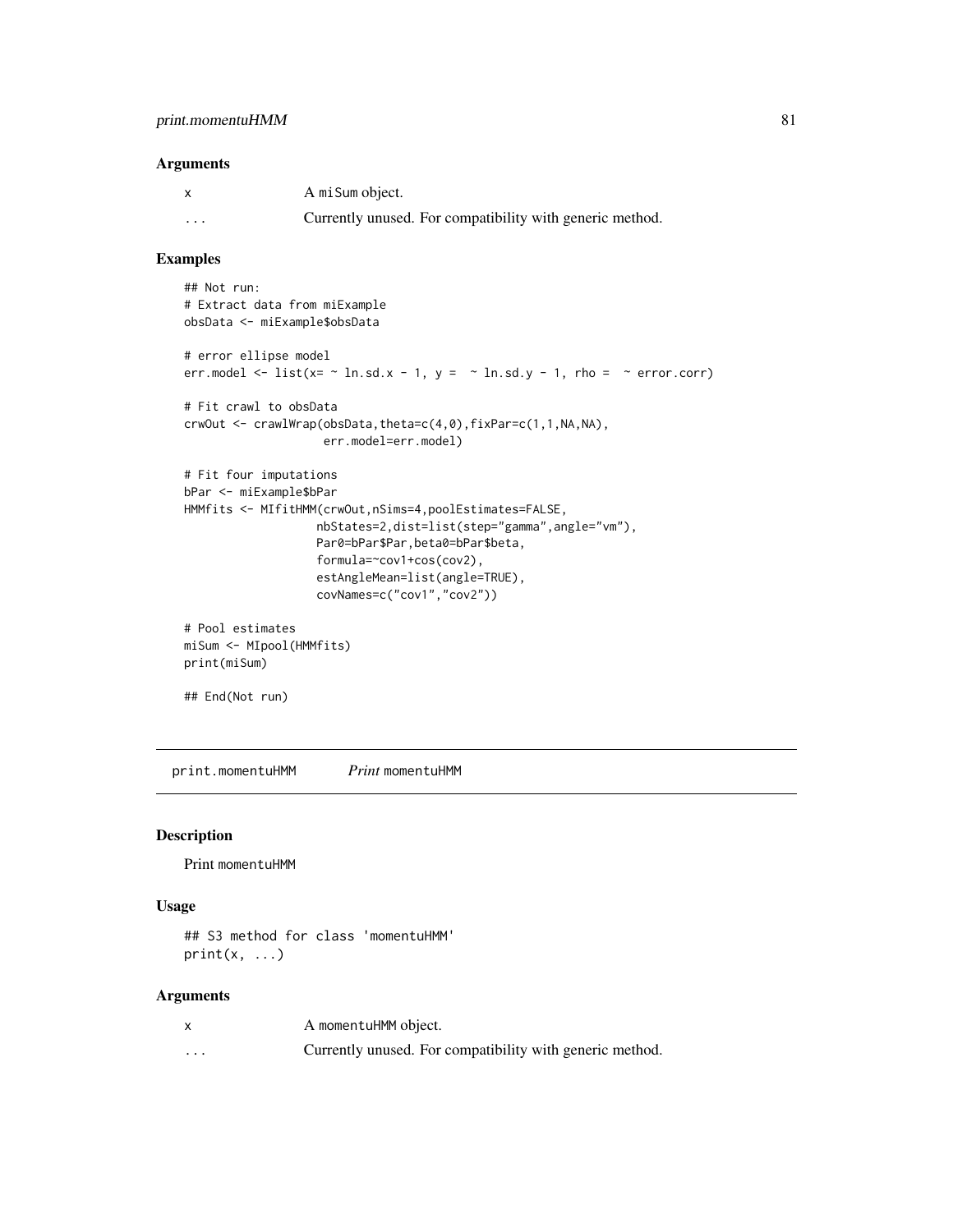#### Examples

# m is a momentuHMM object (as returned by fitHMM), automatically loaded with the package m <- example\$m

print(m)

pseudoRes *Pseudo-residuals*

#### Description

The pseudo-residuals of momentuHMM models, as described in Zucchini and McDonad (2009).

#### Usage

pseudoRes(m, ncores = 1)

#### Arguments

| m      | A momentuHMM, miHMM, HMMfits, or miSum object. |
|--------|------------------------------------------------|
| ncores | number of cores to use for parallel processing |

#### Details

If some turning angles in the data are equal to pi, the corresponding pseudo-residuals will not be included. Indeed, given that the turning angles are defined on (-pi,pi], an angle of pi results in a pseudo-residual of +Inf (check Section 6.2 of reference for more information on the computation of pseudo-residuals).

A continuity adjustment (adapted from Harte 2017) is made for discrete probability distributions. When the data are near the boundary (e.g. 0 for "pois"; 0 and 1 for "bern"), then the pseudo residuals can be a poor indicator of lack of fit.

For multiple imputation analyses, if m is a [miHMM](#page-53-0) object or a list of [momentuHMM](#page-56-0) objects, then the pseudo-residuals are individually calculated for each model fit. Note that pseudo-residuals for [miSum](#page-56-1) objects (as returned by [MIpool](#page-54-0)) are based on pooled parameter estimates and the means of the data values across all imputations (and therefore may not be particularly meaningful).

#### Value

If m is a [momentuHMM](#page-56-0), [miHMM](#page-53-0), or [miSum](#page-56-1) object, a list of pseudo-residuals for each data stream (e.g., 'stepRes', 'angleRes') is returned. If m is a list of [momentuHMM](#page-56-0) objects, then a list of length length(m) is returned where each element is a list of pseudo-residuals for each data stream.

#### References

Harte, D. 2017. HiddenMarkov: Hidden Markov Models. R package version 1.8-8.

Zucchini, W. and MacDonald, I.L. 2009. Hidden Markov Models for Time Series: An Introduction Using R. Chapman & Hall (London).

<span id="page-81-0"></span>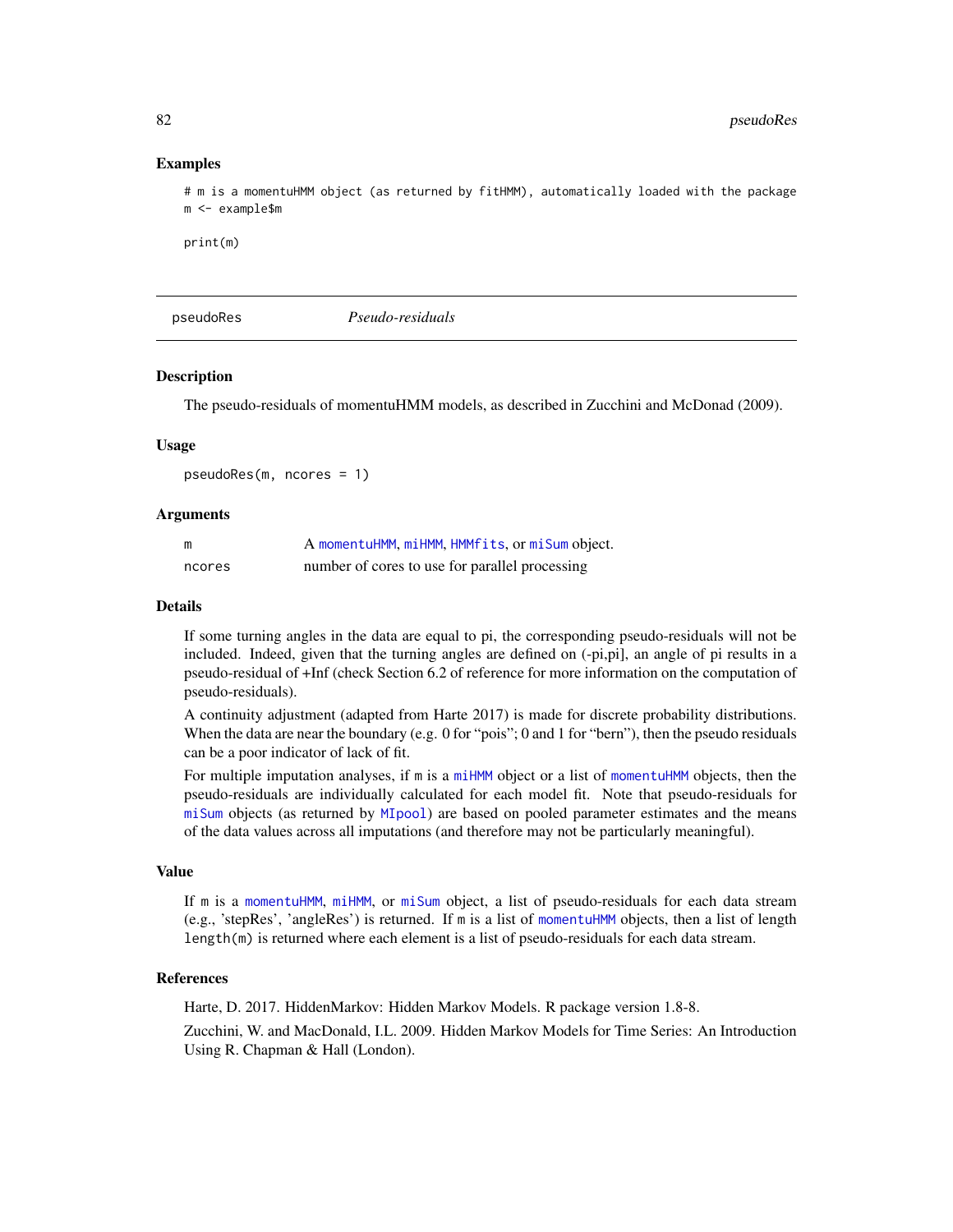## <span id="page-82-0"></span>setModelName 83

## Examples

```
# m is a momentuHMM object (as returned by fitHMM), automatically loaded with the package
m <- example$m
res <- pseudoRes(m)
qqnorm(res$stepRes)
qqnorm(res$angleRes)
```
setModelName *Set* modelName *for a* momentuHMM*,* miHMM*,* HMMfits*, or* miSum *object*

## Description

Set modelName for a momentuHMM, miHMM, HMMfits, or miSum object

## Usage

```
setModelName(model, modelName)
```
## Arguments

| model     | momentuHMM, miHMM, HMMfits, or miSum object                               |
|-----------|---------------------------------------------------------------------------|
| modelName | Character string providing a name for the model. See fitHMM and MIfitHMM. |

## Value

model object with new modelName field

## Examples

```
m <- example$m
mName <- setModelName(m, modelName="example")
```

| setStateNames |  | Set stateNames for a momentuHMM, miHMM, HMMfits, or miSum object |  |  |  |  |
|---------------|--|------------------------------------------------------------------|--|--|--|--|
|---------------|--|------------------------------------------------------------------|--|--|--|--|

## Description

Set stateNames for a momentuHMM, miHMM, HMMfits, or miSum object

## Usage

setStateNames(model, stateNames)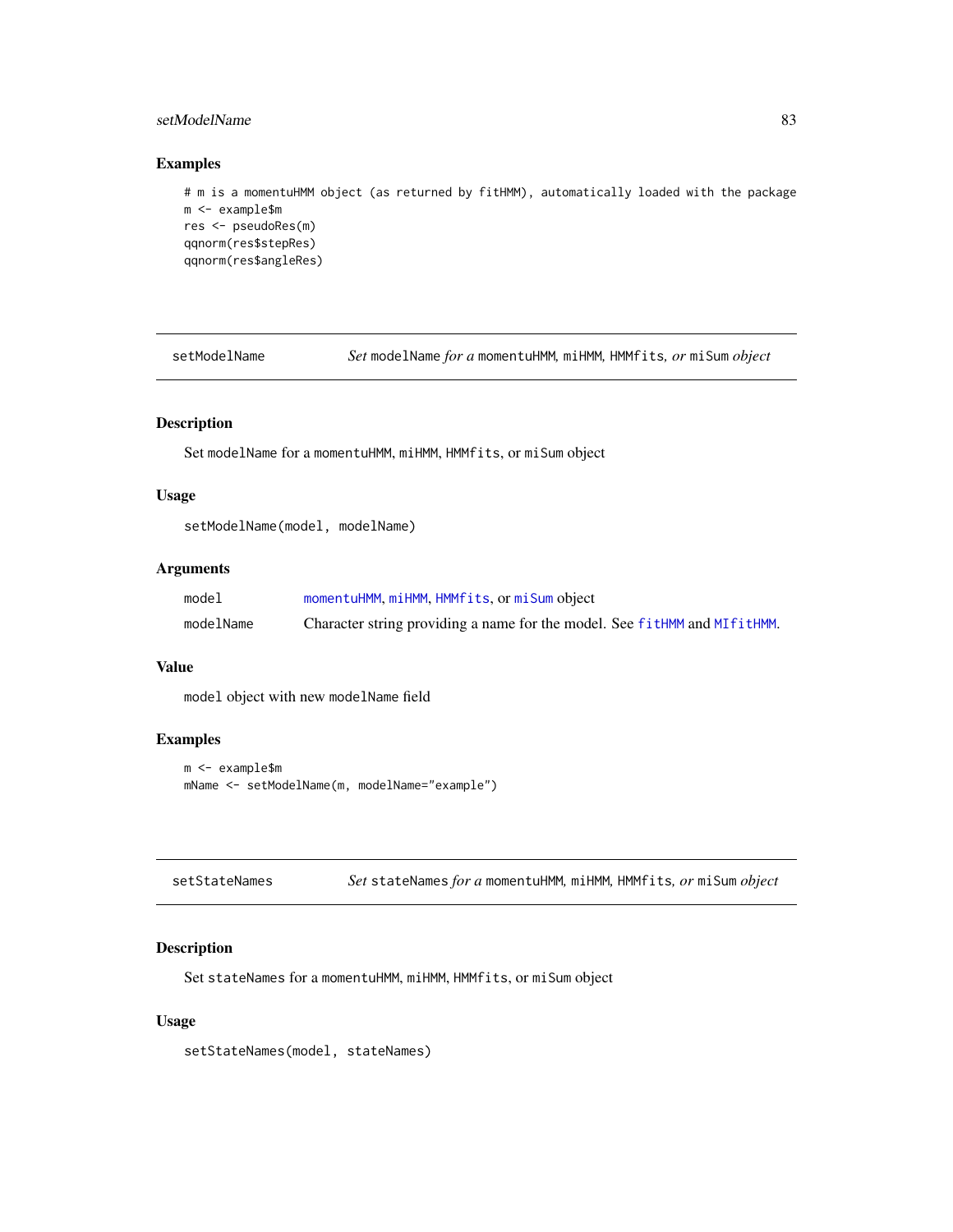#### <span id="page-83-1"></span>**Arguments**

| model      | momentuHMM, miHMM, HMMfits, or miSum object                                    |
|------------|--------------------------------------------------------------------------------|
| stateNames | Character string providing state names for the model. See fitHMM and MIfitHMM. |

#### Value

model object with new stateNames field

#### Examples

```
m <- example$m
mName <- setStateNames(m, stateNames=c("encamped","exploratory"))
```
<span id="page-83-0"></span>

simData *Simulation tool*

#### Description

Simulates data from a (multivariate) hidden Markov model. Movement data can be generated with or without observation error attributable to temporal irregularity or location measurement error.

#### Usage

```
simData(nbAnimals = 1, nbStates = 2, dist, Par, beta = NULL,
 delta = NULL, formula = \sim1, formulaDelta = NULL, covs = NULL,
 nbCovs = 0, spatialCovs = NULL, zeroInflation = NULL,
 oneInflation = NULL, circularAngleMean = NULL, centers = NULL,
 centroids = NULL, angleCovs = NULL, obsPerAnimal = c(500, 1500),
 initialPosition = c(0, 0), DM = NULL, cons = NULL, userBounds = NULL,
 workBounds = NULL, workcons = NULL, betaRef = NULL, stateNames = NULL,
 model = NULL, states = FALSE, retrySims = 0, lambda = NULL,
 errorEllipse = NULL)
```
#### Arguments

| nbAnimals | Number of observed individuals to simulate.                                                                                                                                                                                                                                                                                                                                                                                 |
|-----------|-----------------------------------------------------------------------------------------------------------------------------------------------------------------------------------------------------------------------------------------------------------------------------------------------------------------------------------------------------------------------------------------------------------------------------|
| nbStates  | Number of behavioural states to simulate.                                                                                                                                                                                                                                                                                                                                                                                   |
| dist      | A named list indicating the probability distributions of the data streams. Cur-<br>rently supported distributions are 'bern', 'beta', 'exp', 'gamma', 'lnorm', 'norm',<br>'pois', 'vm', 'vmConsensus', 'weibull', and 'wrpcauchy'. For example, dist=list(step='gamma'<br>, ang<br>indicates 3 data streams ('step', 'angle', and 'dives') and their respective proba-<br>bility distributions ('gamma', 'vm', and 'pois'). |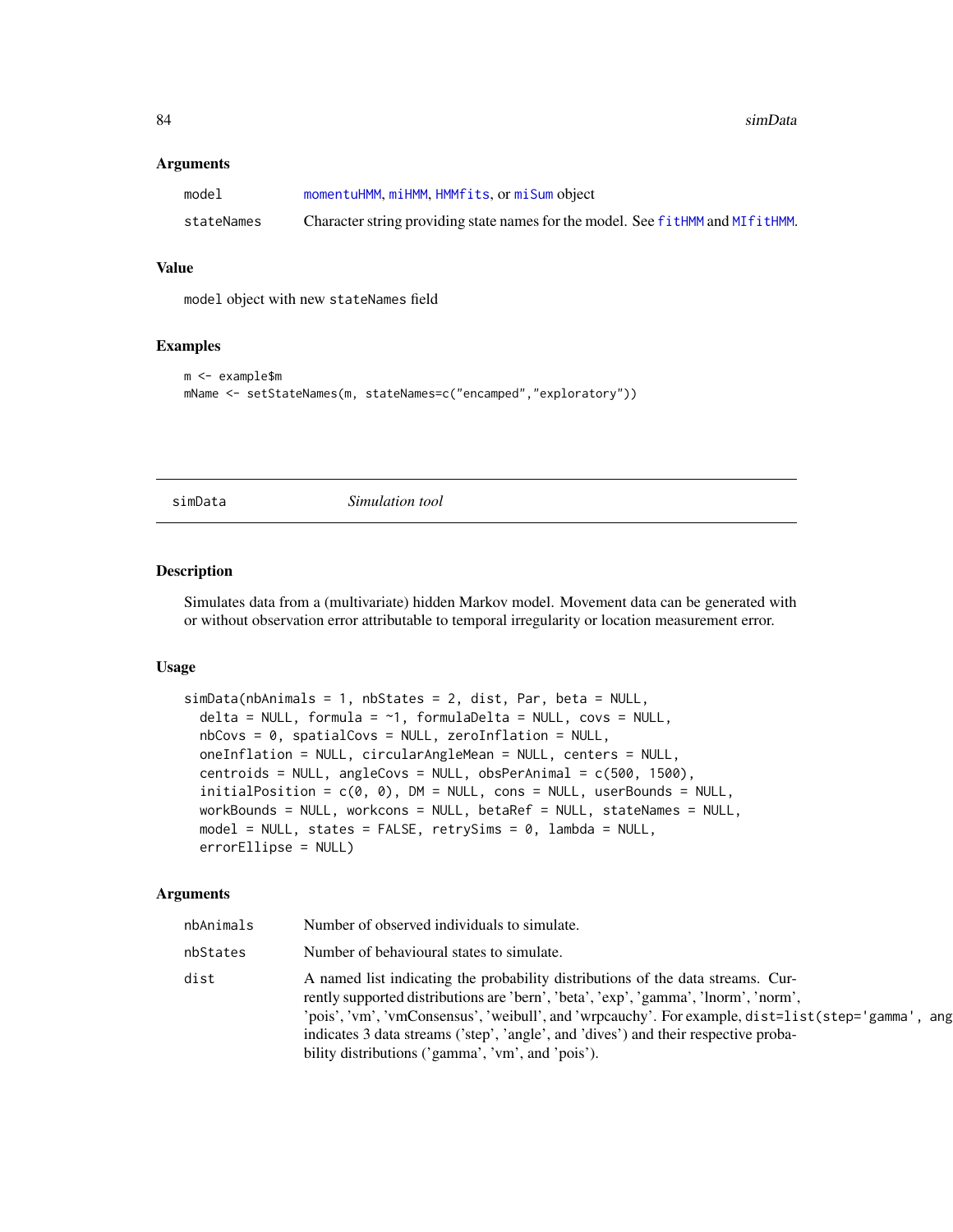#### <span id="page-84-0"></span>simData 85

| Par           | A named list containing vectors of initial state-dependent probability distribu-<br>tion parameters for each data stream specified in dist. The parameters should be<br>in the order expected by the pdfs of dist, and any zero-mass and/or one-mass<br>parameters should be the last (if both are present, then zero-mass parameters<br>must preceed one-mass parameters).                                                                                                                                                                      |
|---------------|--------------------------------------------------------------------------------------------------------------------------------------------------------------------------------------------------------------------------------------------------------------------------------------------------------------------------------------------------------------------------------------------------------------------------------------------------------------------------------------------------------------------------------------------------|
|               | If DM is not specified for a given data stream, then Par is on the natural (i.e., real)<br>scale of the parameters. However, if DM is specified for a given data stream, then<br>Par must be on the working (i.e., beta) scale of the parameters, and the length of<br>Par must match the number of columns in the design matrix. See details below.                                                                                                                                                                                             |
| beta          | Matrix of regression parameters for the transition probabilities (more informa-<br>tion in "Details").                                                                                                                                                                                                                                                                                                                                                                                                                                           |
| delta         | Initial value for the initial distribution of the HMM. Default: rep(1/nbStates, nbStates).<br>If formulaDelta includes a formula, then delta must be specified as a k x<br>(nbStates-1) matrix, where k is the number of covariates and the columns cor-<br>respond to states 2:nbStates. See details below.                                                                                                                                                                                                                                     |
| formula       | Regression formula for the transition probability covariates. Default: ~1 (no co-<br>variate effect). In addition to allowing standard functions in R formulas (e.g.,<br>cos(cov), cov1*cov2, I(cov^2)), special functions include cosinor(cov, period)<br>for modeling cyclical patterns, spline functions (bs, ns, bSpline, cSpline,<br>iSpline, and mSpline), and state- or parameter-specific formulas (see details).<br>Any formula terms that are not state- or parameter-specific are included on all<br>of the transition probabilities. |
| formulaDelta  | Regression formula for the initial distribution. Default: NULL (no covariate ef-<br>fects and delta is specified on the real scale). Standard functions in R formulas<br>are allowed (e.g., $cos(cov)$ , $cov1 * cov2$ , $I(cov^2)$ ). When any formula is pro-<br>vided, then delta must be specified on the working scale.                                                                                                                                                                                                                     |
| covs          | Covariate values to include in the simulated data, as a dataframe. The names<br>of any covariates specified by covs can be included in formula and/or DM. Co-<br>variates can also be simulated according to a standard normal distribution, by<br>setting covs to NULL (the default), and specifying nbCovs>0.                                                                                                                                                                                                                                  |
| nbCovs        | Number of covariates to simulate (0 by default). Does not need to be specified if<br>covs is specified. Simulated covariates are provided generic names (e.g., 'cov1'<br>and 'cov2' for nbCovs=2) and can be included in formula and/or DM.                                                                                                                                                                                                                                                                                                      |
| spatialCovs   | List of RasterLayer-class objects for spatially-referenced covariates. Covari-<br>ates specified by spatialCovs are extracted from the raster layer(s) based on<br>the simulated location data for each time step (if applicable). The names of the<br>raster layer(s) can be included in formula and/or DM. Note that simData usually<br>takes longer to generate simulated data when spatialCovs is specified.                                                                                                                                 |
| zeroInflation | A named list of logicals indicating whether the probability distributions of the<br>data streams should be zero-inflated. If zeroInflation is TRUE for a given<br>data stream, then values for the zero-mass parameters should be included in the<br>corresponding element of Par.                                                                                                                                                                                                                                                               |
| oneInflation  | A named list of logicals indicating whether the probability distributions of the<br>data streams should be one-inflated. If oneInflation is TRUE for a given data<br>stream, then values for the one-mass parameters should be included in the cor-<br>responding element of Par.                                                                                                                                                                                                                                                                |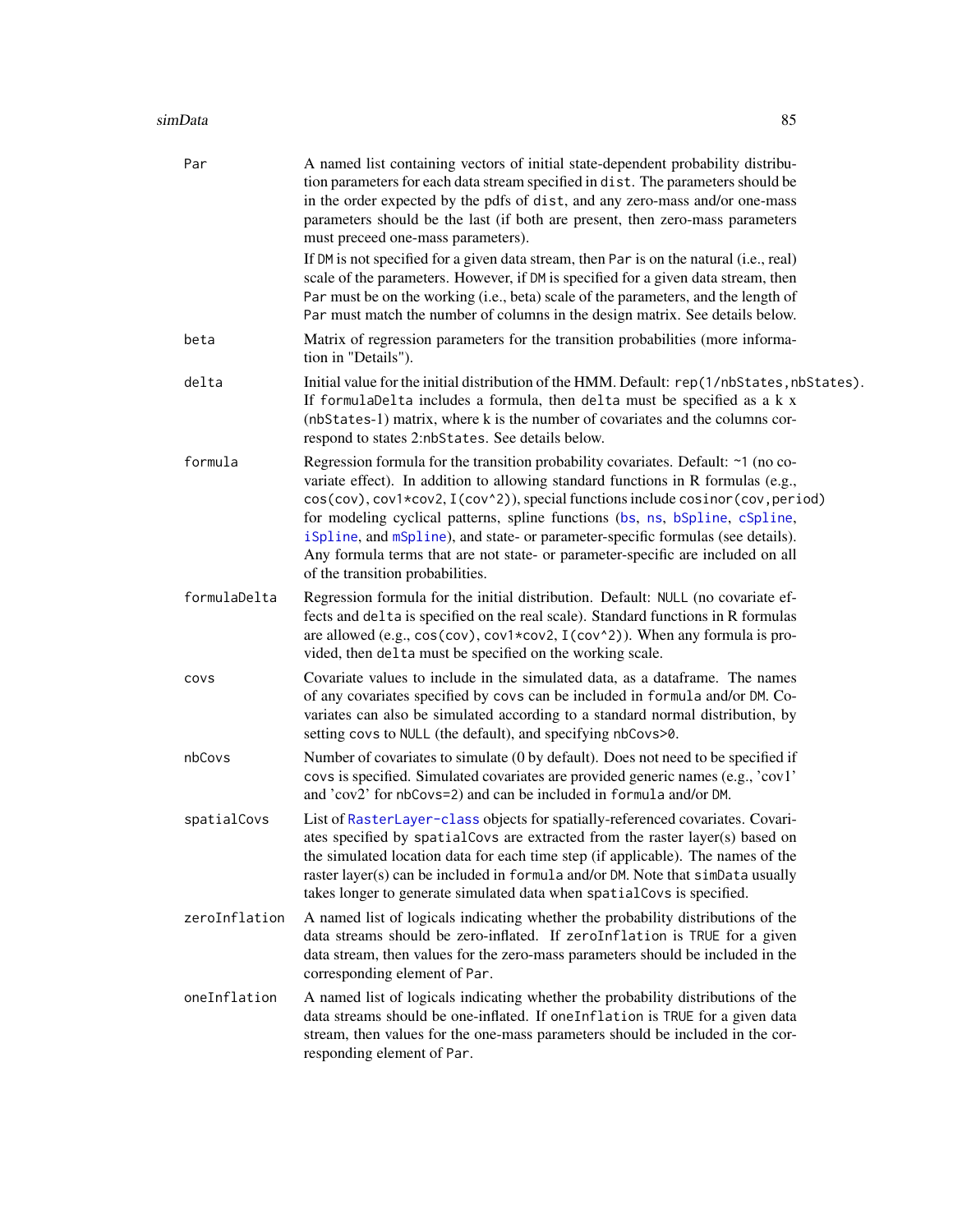#### <span id="page-85-0"></span>circularAngleMean

An optional named list indicating whether to use circular-linear (FALSE) or circular-circular (TRUE) regression on the mean of circular distributions ('vm' and 'wrpcauchy') for turning angles. For example, circularAngleMean=list(angle=TRUE) indicates the angle mean is be estimated for 'angle' using circular-circular regression. Whenever circular-circular regression is used for an angular data stream, a corresponding design matrix (DM) must be specified for the data stream, and the previous movement direction (i.e., a turning angle of zero) is automatically used as the reference angle (i.e., the intercept). Default is NULL, which assumes circular-linear regression is used for any angular distributions. Any circularAngleMean elements corresponding to data streams that do not have angular distributions are ignored. circularAngleMean is also ignored for any 'vmConsensus' data streams (because the consensus model is a circular-circular regression model).

centers 2-column matrix providing the x-coordinates (column 1) and y-coordinates (column 2) for any activity centers (e.g., potential centers of attraction or repulsion) from which distance and angle covariates will be calculated based on the simulated location data. These distance and angle covariates can be included in formula and DM using the row names of centers. If no row names are provided, then generic names are generated for the distance and angle covariates (e.g., 'center1.dist', 'center1.angle', 'center2.dist', 'center2.angle'); otherwise the covariate names are derived from the row names of centers as paste0(rep(rownames(centers),each=2),c(".dist",".angle")). Note that the angle covariates for each activity center are calculated relative to the previous movement direction instead of standard directions relative to the x-axis; this is to allow turning angles to be simulated as a function of these covariates using circular-circular regression.

centroids List where each element is a data frame consisting of at least max(unlist(obsPerAnimal)) rows that provides the x-coordinates ('x') and y-coordinates ('y) for centroids (i.e., dynamic activity centers where the coordinates can change for each time step) from which distance and angle covariates will be calculated based on the simulated location data. These distance and angle covariates can be included in formula and DM using the names of centroids. If no list names are provided, then generic names are generated for the distance and angle covariates (e.g., 'centroid1.dist', 'centroid1.angle', 'centroid2.dist', 'centroid2.angle'); otherwise the covariate names are derived from the list names of centroids as paste0(rep(names(centroids), each Note that the angle covariates for each centroid are calculated relative to the previous movement direction instead of standard directions relative to the x-axis; this is to allow turning angles to be simulated as a function of these covariates using circular-circular regression.

angleCovs Character vector indicating the names of any circular-circular regression angular covariates in covs or spatialCovs that need conversion from standard direction (in radians relative to the x-axis) to turning angle (relative to previous movement direction) using [circAngles](#page-8-0).

obsPerAnimal Either the number of the number of observations per animal (if single value) or the bounds of the number of observations per animal (if vector of two values). In the latter case, the numbers of obervations generated for each animal are uniformously picked from this interval. Alternatively, obsPerAnimal can be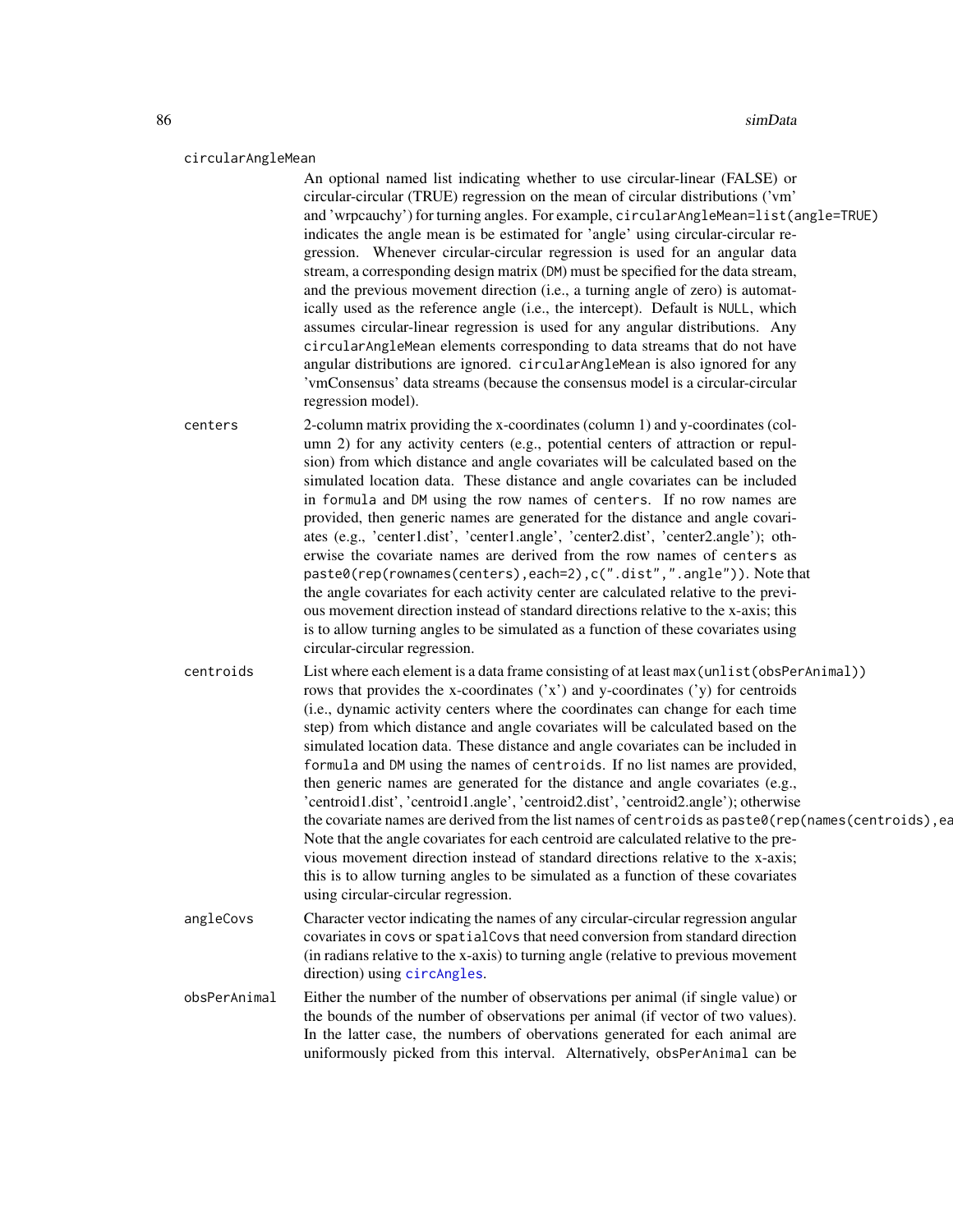specified as a list of length nbAnimals with each element providing the number of observations (if single value) or the bounds (if vector of two values) for each individual. Default: c(500,1500).

#### <span id="page-86-0"></span>initialPosition

2-vector providing the x- and y-coordinates of the initial position for all animals. Alternatively, initialPosition can be specified as a list of length nbAnimals with each element a 2-vector providing the x- and y-coordinates of the initial position for each individual. Default:  $c(0,0)$ .

DM An optional named list indicating the design matrices to be used for the probability distribution parameters of each data stream. Each element of DM can either be a named list of regression formulas or a "pseudo" design matrix. For example, for a 2-state model using the gamma distribution for a data stream named 'step',  $DM=list(\text{step}=list(\text{mean}=\text{cov1}, \text{sd}=\text{1}))$  specifies the mean parameters as a function of the covariate 'cov1' for each state. This model could equivalently be specified as a 4x6 "pseudo" design matrix using character strings for the covariate: DM=list(step=matrix(c(1,0,0,0,'cov1',0,0,0,1,0,0,0,0,'cov1',0,0,0,0,1,0,0,0,0 where the 4 rows correspond to the state-dependent paramaters (mean 1, mean 2,sd 1,sd 2) and the 6 columns correspond to the regression coefficients. Design matrices specified using formulas allow standard functions in R formu-

las (e.g., cos(cov), cov1\*cov2, I(cov^2)). Special formula functions include cosinor(cov,period) for modeling cyclical patterns, spline functions ([bs](#page-0-0), [ns](#page-0-0), [bSpline](#page-0-0), [cSpline](#page-0-0), [iSpline](#page-0-0), and [mSpline](#page-0-0)), angleFormula(cov, strength, by) for the angle mean of circular-circular regression models, and state-specific formulas (see details). Any formula terms that are not state-specific are included on the parameters for all nbStates states.

cons Deprecated. An optional named list of vectors specifying a power to raise parameters corresponding to each column of the design matrix for each data stream. While there could be other uses, primarily intended to constrain specific parameters to be positive. For example, cons=list(step= $c(1,2,1,1)$ ) raises the second parameter to the second power. Default=NULL, which simply raises all parameters to the power of 1. cons is ignored for any given data stream unless DM is specified.

userBounds An optional named list of 2-column matrices specifying bounds on the natural (i.e, real) scale of the probability distribution parameters for each data stream. For example, for a 2-state model using the wrapped Cauchy ('wrpcauchy') distribution for a data stream named 'angle' with estAngleMean\$angle=TRUE), userBounds=list(angle=matrix(c(-pi,-pi,-1,-1,pi,pi,1,1),4,2,dimnames=list(c("mean\_1" specifies (-1,1) bounds for the concentration parameters instead of the default  $[0,1)$  bounds.

workBounds An optional named list of 2-column matrices specifying bounds on the working scale of the probability distribution, transition probability, and initial distribution parameters. For each matrix, the first column pertains to the lower bound and the second column the upper bound. For data streams, each element of workBounds should be a  $k \times 2$  matrix with the same name of the corresponding element of Par0, where k is the number of parameters. For transition probability parameters, the corresponding element of workBounds must be a k x 2 matrix named "beta", where k=length(beta0). For initial distribution parameters, the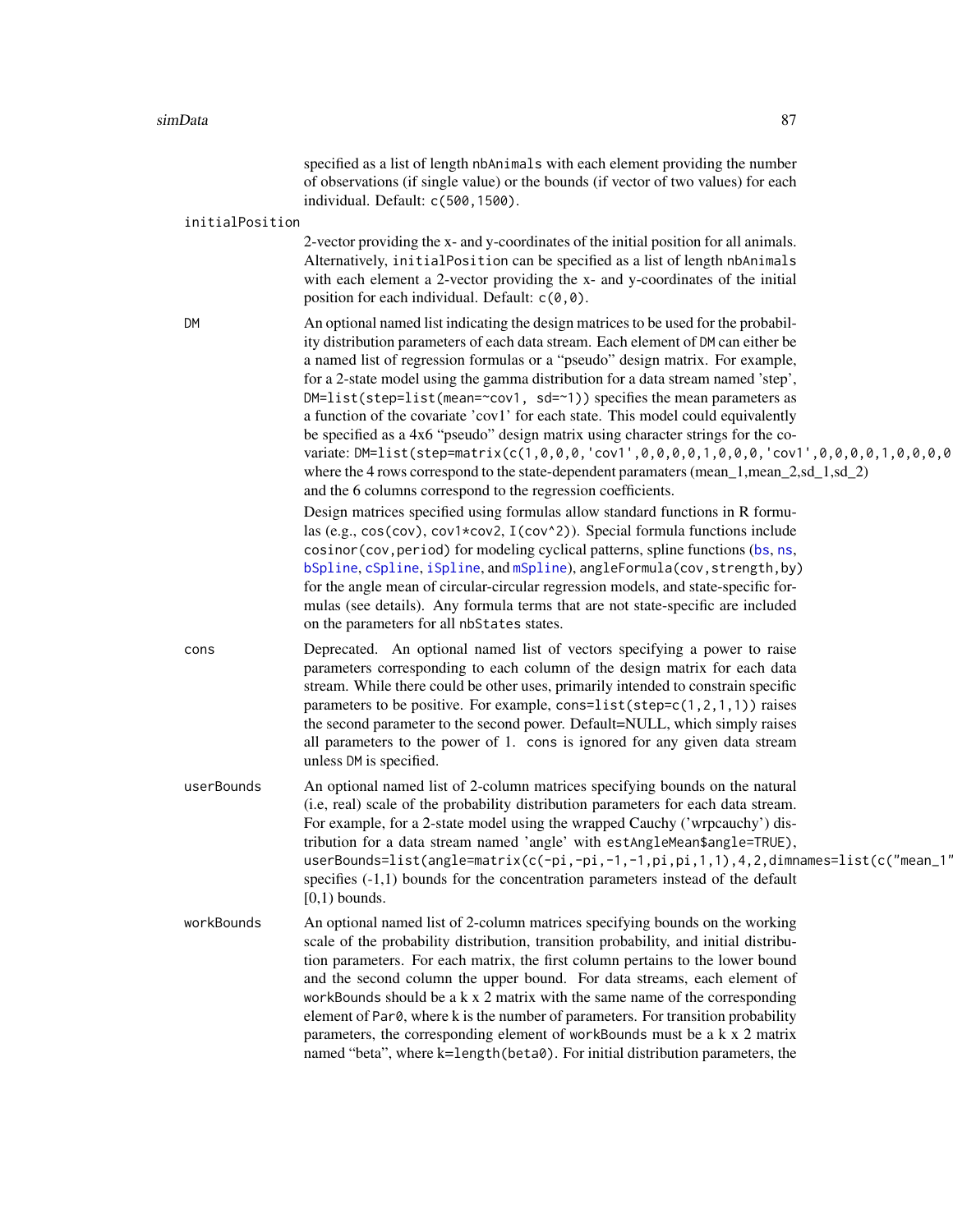<span id="page-87-0"></span>

|              | corresponding element of workBounds must be a k x 2 matrix named "delta",<br>where k=length(delta0). workBounds is ignored for any given data stream<br>unless DM is also specified.                                                                                                                                                                                                                                                                                                                                                                                                                                                                                                                                                                                                                                                                                                                                                                                                                                                                                               |
|--------------|------------------------------------------------------------------------------------------------------------------------------------------------------------------------------------------------------------------------------------------------------------------------------------------------------------------------------------------------------------------------------------------------------------------------------------------------------------------------------------------------------------------------------------------------------------------------------------------------------------------------------------------------------------------------------------------------------------------------------------------------------------------------------------------------------------------------------------------------------------------------------------------------------------------------------------------------------------------------------------------------------------------------------------------------------------------------------------|
| workcons     | Deprecated. An optional named list of vectors specifying constants to add to<br>the regression coefficients on the working scale for each data stream. Warning:<br>use of workcons is recommended only for advanced users implementing un-<br>usual parameter constraints through a combination of DM, cons, and workcons.<br>workcons is ignored for any given data stream unless DM is specified.                                                                                                                                                                                                                                                                                                                                                                                                                                                                                                                                                                                                                                                                                |
| betaRef      | Numeric vector of length nbStates indicating the reference elements for the<br>t.p.m. multinomial logit link. Default: NULL, in which case the diagonal ele-<br>ments of the t.p.m. are the reference. See fitHMM.                                                                                                                                                                                                                                                                                                                                                                                                                                                                                                                                                                                                                                                                                                                                                                                                                                                                 |
| stateNames   | Optional character vector of length nbStates indicating state names.                                                                                                                                                                                                                                                                                                                                                                                                                                                                                                                                                                                                                                                                                                                                                                                                                                                                                                                                                                                                               |
| model        | A momentuHMM, miHMM, or miSum object. This option can be used to simulate<br>from a fitted model. Default: NULL. Note that, if this argument is specified,<br>most other arguments will be ignored - except for nbAnimals, obsPerAnimal,<br>states, initialPosition, lambda, errorEllipse, and, if covariate values<br>different from those in the data should be specified, covs, spatialCovs, centers,<br>and centroids.                                                                                                                                                                                                                                                                                                                                                                                                                                                                                                                                                                                                                                                         |
| states       | TRUE if the simulated states should be returned, FALSE otherwise (default).                                                                                                                                                                                                                                                                                                                                                                                                                                                                                                                                                                                                                                                                                                                                                                                                                                                                                                                                                                                                        |
| retrySims    | Number of times to attempt to simulate data within the spatial extent of spatial Covs.<br>If $retrySims=0$ (the default), an error is returned if the simulated tracks(s) move<br>beyond the extent(s) of the raster layer(s). Instead of relying on retrySims, in<br>many cases it might be better to simply expand the extent of the raster layer(s)<br>and/or adjust the step length and turning angle probability distributions. Ignored<br>if spatialCovs=NULL.                                                                                                                                                                                                                                                                                                                                                                                                                                                                                                                                                                                                               |
| lambda       | Observation rate for location data. If NULL (the default), location data are ob-<br>tained at regular intervals. Otherwise 1 ambda is the rate parameter of the expo-<br>nential distribution for the waiting times between successive location observa-<br>tions, i.e., 1/lambda is the expected time between successive location observa-<br>tions. Only the 'step' and 'angle' data streams are subject to temporal irregular-<br>ity; any other data streams are observed at temporally-regular intervals. Ignored<br>unless a valid distribution for the 'step' data stream is specified.                                                                                                                                                                                                                                                                                                                                                                                                                                                                                     |
| errorEllipse | List providing the upper bound for the semi-major axis (M; on scale of x- and<br>y-coordinates), semi-minor axis (m; on scale of x- and y-coordinates), and orien-<br>tation (r; in degrees) of location error ellipses. If NULL (the default), no location<br>measurement error is simulated. If errorEllipse is specified, then each ob-<br>served location is subject to bivariate normal errors as described in McClintock<br>et al. (2015), where the components of the error ellipse for each location are ran-<br>domly drawn from runif(1, min(errorEllipse\$M), max(errorEllipse\$M)),<br>runif(1,min(errorEllipse\$m),max(errorEllipse\$m)),andrunif(1,min(errorEllipse\$r),max(<br>If only a single value is provided for any of the error ellipse elements, then the<br>corresponding component is fixed to this value for each location. Only the 'step'<br>and 'angle' data streams are subject to location measurement error; any other<br>data streams are observed without error. Ignored unless a valid distribution for<br>the 'step' data stream is specified. |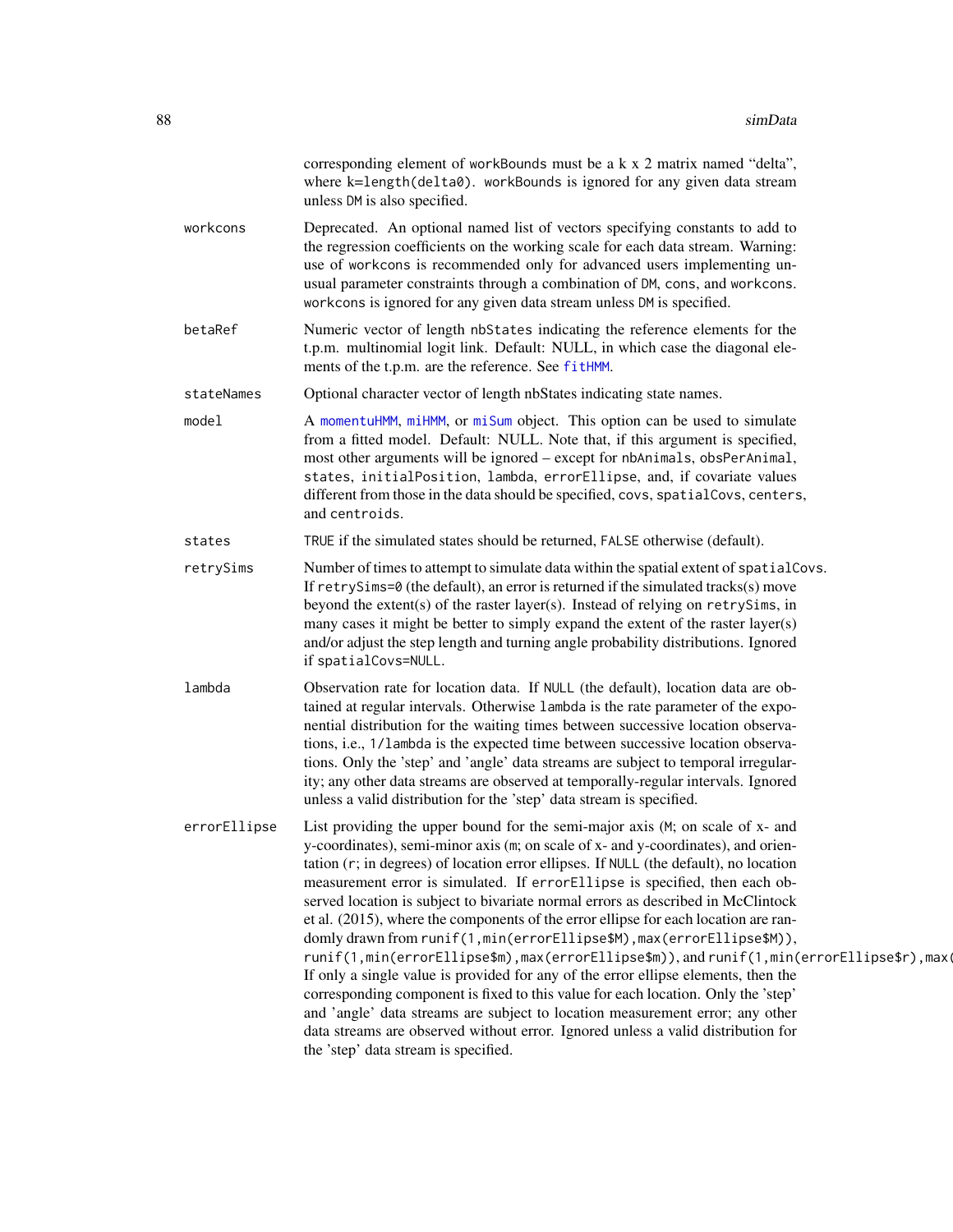#### <span id="page-88-0"></span>simData 89

#### Details

- x- and y-coordinate location data are generated only if valid 'step' and 'angle' data streams are specified. Vaild distributions for 'step' include 'gamma', 'weibull', 'exp', and 'lnorm'. Valid distributions for 'angle' include 'vm' and 'wrpcauchy'. If only a valid 'step' data stream is specified, then only x-coordinates are generated.
- If DM is specified for a particular data stream, then the initial values are specified on the working (i.e., beta) scale of the parameters. The working scale of each parameter is determined by the link function used. The function [getParDM](#page-40-0) is intended to help with obtaining initial values on the working scale when specifying a design matrix and other parameter constraints.
- Simulated data that are temporally regular (i.e., lambda=NULL) and without location measurement error (i.e., errorEllipse=NULL) are returned as a [momentuHMMData](#page-57-0) object suitable for analysis using [fitHMM](#page-24-0).
- Simulated location data that are temporally-irregular (i.e., 1 ambda > 0) and/or with location measurement error (i.e., errorEllipse!=NULL) are returned as a data frame suitable for analysis using [crawlWrap](#page-11-0).
- The matrix beta of regression coefficients for the transition probabilities has one row for the intercept, plus one row for each covariate, and one column for each non-diagonal element of the transition probability matrix. For example, in a 3-state HMM with 2 formula covariates, the matrix beta has three rows (intercept + two covariates) and six columns (six non-diagonal elements in the 3x3 transition probability matrix - filled in row-wise). In a covariate-free model (default), beta has one row, for the intercept.
- When covariates are not included in formulaDelta (i.e. formulaDelta=NULL), then delta is specified as a vector of length nbStates that sums to 1. When covariates are included in formulaDelta, then delta must be specified as a  $k \times (n$ bStates-1) matrix of working parameters, where k is the number of regression coefficients and the columns correspond to states 2:nbStates. For example, in a 3-state HMM with formulaDelta=~cov1+cov2, the matrix delta has three rows (intercept + two covariates) and 2 columns (corresponding to states 2 and 3). The initial distribution working parameters are transformed to the real scale as exp(covsDelta\*Delta)/rowSums(exp(covsDelta\*Delta)), where covsDelta is the N x k design matrix,  $Delta$ cha=cbind(rep(0,k),delta) is a k x nbStates matrix of working parameters, and N=length(unique(data\$ID)).
- State-specific formulas can be specified in DM using special formula functions. These special functions can take the names paste0("state",1:nbStates) (where the integer indicates the state-specific formula). For example, DM=list(step=list(mean=~cov1+state1(cov2), sd=~cov2+state2(cov1))) includes cov1 on the mean parameter for all states, cov2 on the mean parameter for state 1, cov2 on the sd parameter for all states, and cov1 on the sd parameter for state 2.
- State- and parameter-specific formulas can be specified for transition probabilities in formula using special formula functions. These special functions can take the names paste0("state",1:nbStates) (where the integer indicates the current state from which transitions occur), paste0("toState",1:nbStates) (where the integer indicates the state to which transitions occur), or paste0("betaCol", nbStates\*(nbStates-1)) (where the integer indicates the column of the beta matrix). For example with nbStates=3, formula=~cov1+betaCol1(cov2)+state3(cov3)+toState1(cov4) includes cov1 on all transition probability parameters, cov2 on the beta column corresponding to the transition from state 1->2, cov3 on transition probabilities from state 3 (i.e., beta columns corresponding to state transitions 3->1 and 3->2), and cov4 on transition probabilities to state 1 (i.e., beta columns corresponding to state transitions 2->1 and 3->1).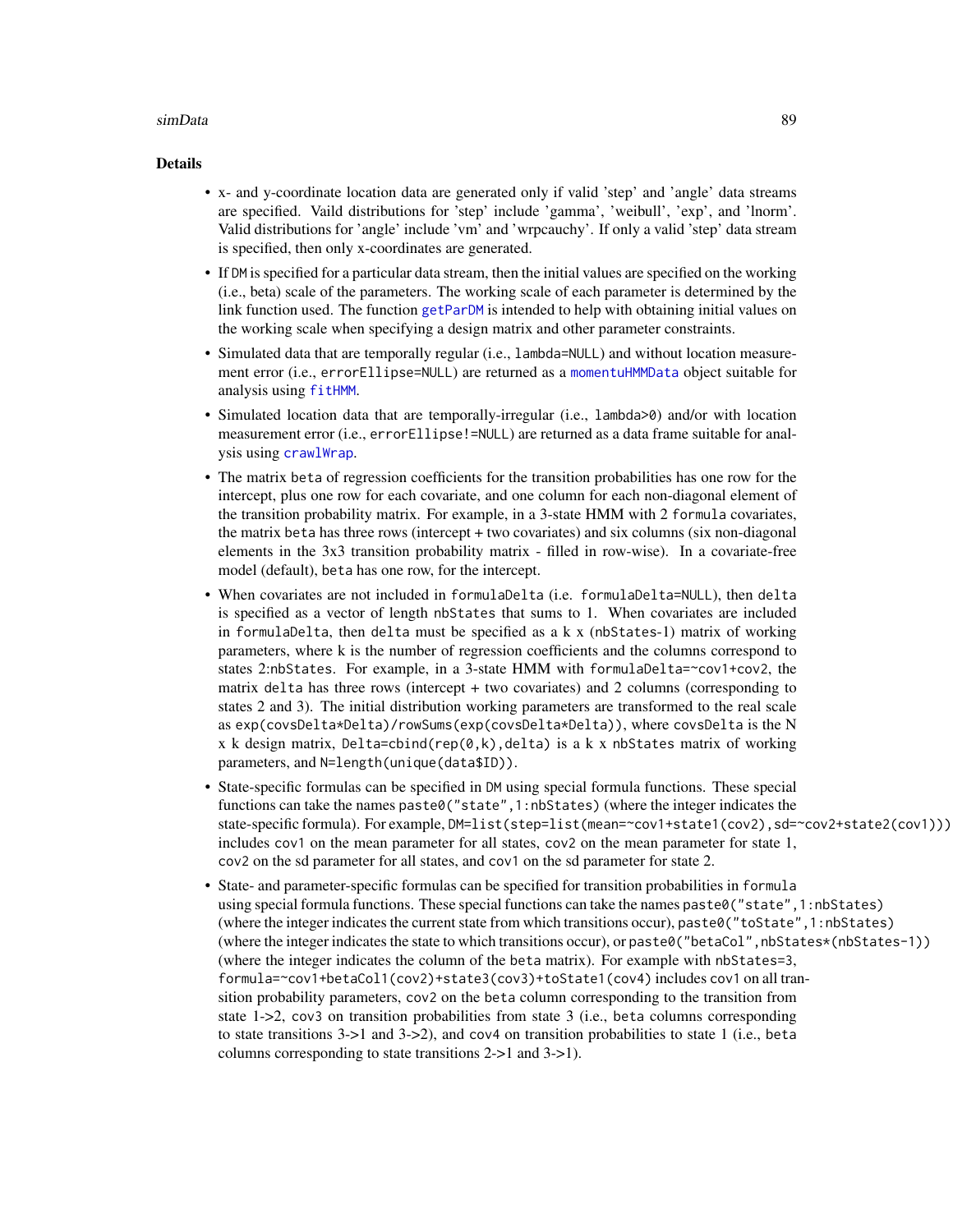<span id="page-89-0"></span>• Cyclical relationships (e.g., hourly, monthly) may be simulated using the consinor  $(x, period)$ special formula function for covariate x and sine curve period of time length period. For example, if the data are hourly, a 24-hour cycle can be simulated using  $\sim$ cosinor(cov1,24), where the covariate cov1 is a repeating series of integers  $\emptyset, 1, \ldots, 23, \emptyset, 1, \ldots, 23, \emptyset, 1, \ldots$ (note that simData will not do this for you, the appropriate covariate must be specified using the covs argument; see example below). The cosinor  $(x, period)$  function converts x to 2 covariates cosinorCos(x)=cos(2\*pi\*x/period) and consinorSin(x)=sin(2\*pi\*x/period for inclusion in the model (i.e., 2 additional parameters per state). The amplitude of the sine wave is thus sqrt( $B_{\text{c}}\cos^2 2 + B_{\text{c}}\sin^2 2$ ), where B<sub> $\text{c}$ </sub> cos and B<sub> $\text{c}}\sin n$  are the working parame-</sub> ters correponding to cosinor $Cos(x)$  and  $cosinorsin(x)$ , respectively (e.g., see Cornelissen 2014).

When the circular-circular regression model is used, the special function angleFormula(cov, strength, by) can be used in DM for the mean of angular distributions (i.e. 'vm', 'vmConsensus', and 'wrpcauchy'), where cov is an angle covariate (e.g. wind direction), strength is a positive real covariate (e.g. wind speed), and by is an optional factor variable for individual- or group-level effects (e.g. ID, sex). This allows angle covariates to be weighted based on their strength or importance at time step t as in Rivest et al. (2016).

• If the length of covariate values passed (either through 'covs', or 'model') is not the same as the number of observations suggested by 'nbAnimals' and 'obsPerAnimal', then the series of covariates is either shortened (removing last values - if too long) or extended (starting over from the first values - if too short).

#### Value

If the simulated data are temporally regular (i.e., lambda=NULL) with no measurement error (i.e., errorEllipse=NULL), an object [momentuHMMData](#page-57-0), i.e., a dataframe of:

| ID        | The ID(s) of the observed animal(s)                                                                   |
|-----------|-------------------------------------------------------------------------------------------------------|
| $\cdots$  | Data streams as specified by dist                                                                     |
| X         | Either easting or longitude (if data streams include valid non-negative distribu-<br>tion for 'step') |
| y         | Either norting or latitude (if data streams include valid non-negative distribution<br>for 'step')    |
| $\ddotsc$ | Covariates (if any)                                                                                   |

If simulated location data are temporally irregular (i.e., lambda>0) and/or include measurement error (i.e., errorEllipse!=NULL), a dataframe of:

| time              | Numeric time of each observed (and missing) observation             |
|-------------------|---------------------------------------------------------------------|
| ID                | The ID(s) of the observed animal(s)                                 |
| X                 | Either easting or longitude observed location                       |
| У                 | Either norting or latitude observed location                        |
| $\cdot\cdot\cdot$ | Data streams that are not derived from location (if applicable)     |
| $\ddots$          | Covariates at temporally-regular true (mux, muy) locations (if any) |
| mux               | Either easting or longitude true location                           |
| muy               | Either norting or latitude true location                            |
|                   |                                                                     |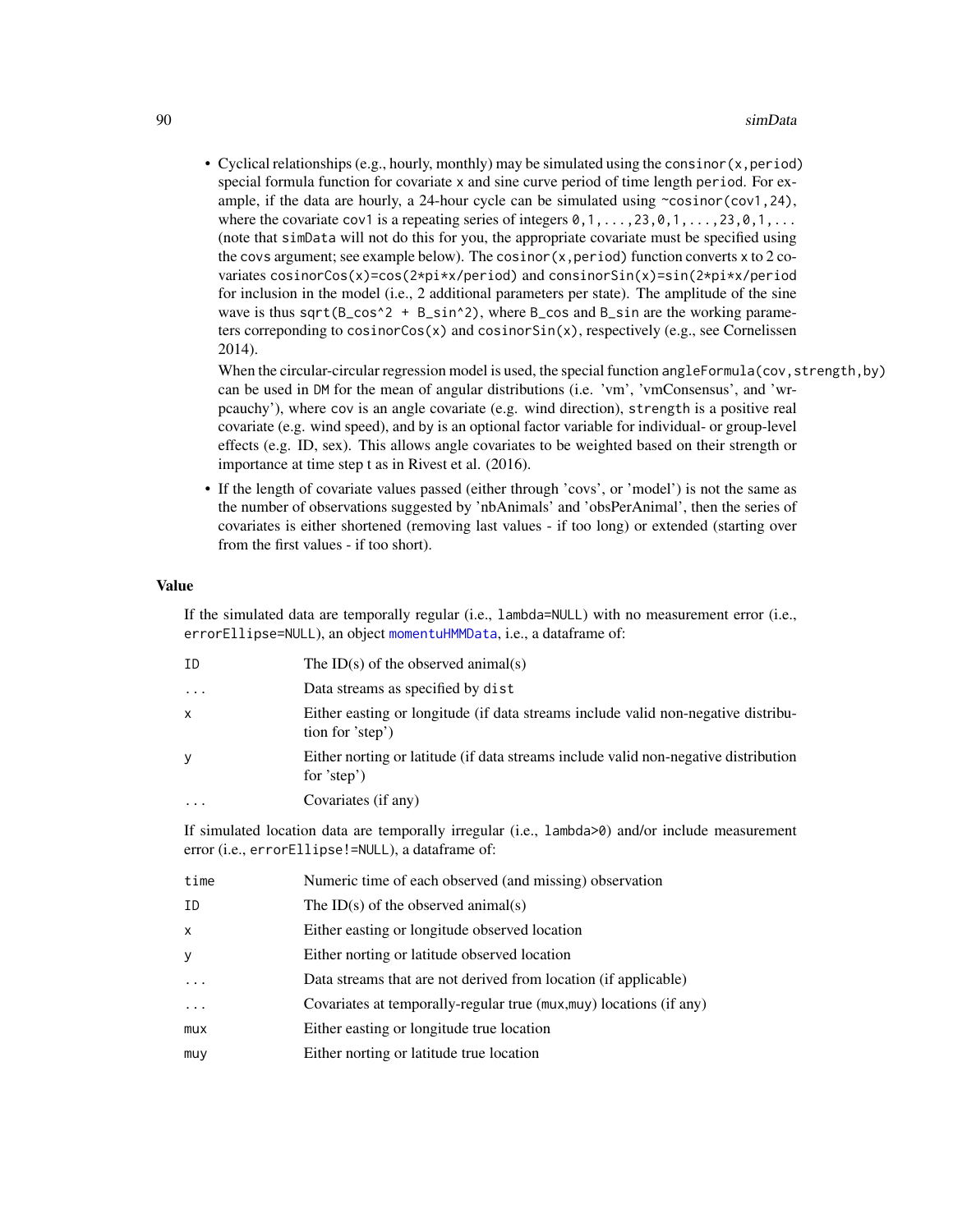#### <span id="page-90-0"></span>simData 91

| error_semimajor_axis      |                                                                                                                                       |
|---------------------------|---------------------------------------------------------------------------------------------------------------------------------------|
|                           | error ellipse semi-major axis (if applicable)                                                                                         |
| error_semiminor_axis      |                                                                                                                                       |
|                           | error ellipse semi-minor axis (if applicable)                                                                                         |
| error_ellipse_orientation |                                                                                                                                       |
|                           | error ellipse orientation (if applicable)                                                                                             |
| ln.sd.x                   | log of the square root of the x-variance of bivariate normal error (if applicable;<br>required for error ellipse models in crawlWrap) |
| ln . sd.v                 | log of the square root of the y-variance of bivariate normal error (if applicable;<br>required for error ellipse models in crawlWrap) |
| error.corr                | correlation term of bivariate normal error (if applicable; required for error ellipse<br>models in crawlWrap)                         |

#### References

Cornelissen, G. 2014. Cosinor-based rhythmometry. Theoretical Biology and Medical Modelling 11:16.

McClintock BT, London JM, Cameron MF, Boveng PL. 2015. Modelling animal movement using the Argos satellite telemetry location error ellipse. Methods in Ecology and Evolution 6(3):266-277.

Rivest, LP, Duchesne, T, Nicosia, A, Fortin, D, 2016. A general angular regression model for the analysis of data on animal movement in ecology. Journal of the Royal Statistical Society: Series C (Applied Statistics), 65(3):445-463.

#### See Also

[prepData](#page-76-0), [simObsData](#page-92-0)

#### Examples

```
# 1. Pass a fitted model to simulate from
# (m is a momentuHMM object - as returned by fitHMM - automatically loaded with the package)
# We keep the default nbAnimals=1.
m <- example$m
obsPerAnimal=c(50,100)
data <- simData(model=m,obsPerAnimal=obsPerAnimal)
# 2. Pass the parameters of the model to simulate from
stepPar <- c(1,10,1,5,0.2,0.3) # mean_1, mean_2, sd_1, sd_2, zeromass_1, zeromass_2
anglePar \leftarrow c(pi, \theta, \theta.5, 2) # mean_1, mean_2, concentration_1, concentration_2
omegaPar <- c(1,10,10,1) # shape1_1, shape1_2, shape2_1, shape2_2
stepDist <- "gamma"
angleDist <- "vm"
omegaDist <- "beta"
data <- simData(nbAnimals=4,nbStates=2,dist=list(step=stepDist,angle=angleDist,omega=omegaDist),
                Par=list(step=stepPar,angle=anglePar,omega=omegaPar),nbCovs=2,
                zeroInflation=list(step=TRUE),
                obsPerAnimal=obsPerAnimal)
```
# 3. Include covariates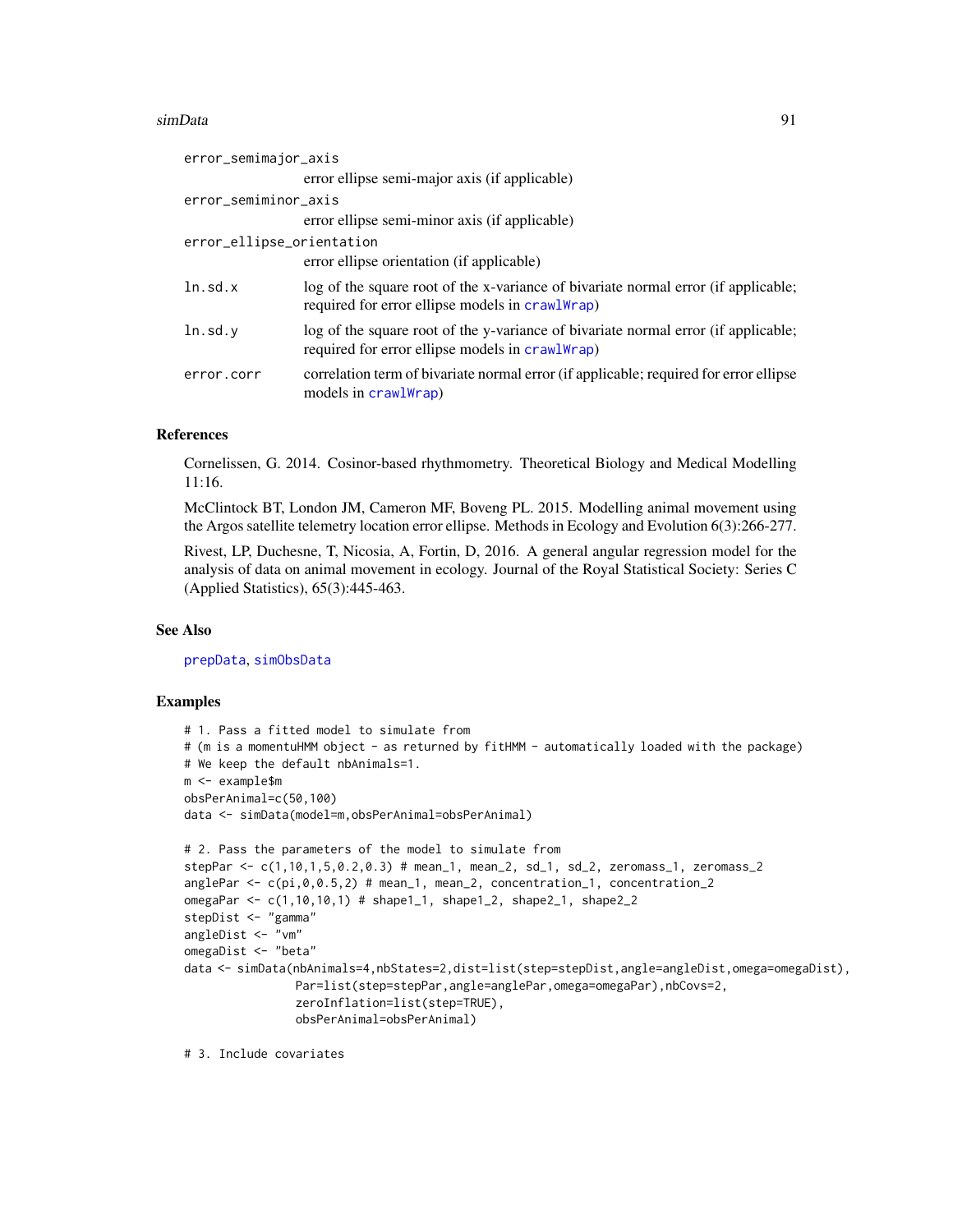```
# (note that it is useless to specify "nbCovs", which are overruled
# by the number of columns of "cov")
cov <- data.frame(temp=log(rnorm(500,20,5)))
stepPar <- c(log(10),0.1,log(100),-0.1,log(5),log(25)) # working scale parameters for step DM
anglePar <- c(pi,0,0.5,2) # mean_1, mean_2, concentration_1, concentration_2
stepDist <- "gamma"
angleDist <- "vm"
data <- simData(nbAnimals=2,nbStates=2,dist=list(step=stepDist,angle=angleDist),
                Par=list(step=stepPar,angle=anglePar),
                DM=list(step=list(mean=~temp,sd=~1)),
                covs=cov,
                obsPerAnimal=obsPerAnimal)
# 4. Include example 'forest' spatial covariate raster layer
# nbAnimals and obsPerAnimal kept small to reduce example run time
spatialCov<-list(forest=forest)
data <- simData(nbAnimals=1,nbStates=2,dist=list(step=stepDist,angle=angleDist),
                Par=list(step=c(100,1000,50,100),angle=c(0,0,0.1,5)),
                beta=matrix(c(5,-10,-25,50),nrow=2,ncol=2,byrow=TRUE),
                formula=~forest,spatialCovs=spatialCov,
                obsPerAnimal=250,states=TRUE,
                retrySims=100)
# 5. Specify design matrix for 'omega' data stream
# natural scale parameters for step and angle
stepPar <- c(1,10,1,5) # shape_1, shape_2, scale_1, scale_2
anglePar <- c(pi,0,0.5,0.7) # mean_1, mean_2, concentration_1, concentration_2
# working scale parameters for omega DM
omegaPar <- c(log(1),0.1,log(10),-0.1,log(10),-0.1,log(1),0.1)
stepDist <- "weibull"
angleDist <- "wrpcauchy"
omegaDist <- "beta"
data <- simData(nbStates=2,dist=list(step=stepDist,angle=angleDist,omega=omegaDist),
                Par=list(step=stepPar,angle=anglePar,omega=omegaPar),nbCovs=2,
                DM=list(omega=list(shape1=~cov1,shape2=~cov2)),
                obsPerAnimal=obsPerAnimal,states=TRUE)
# 6. Include temporal irregularity and location measurement error
lambda <- 2 # expect 2 observations per time step
errorEllipse <- list(M=50,m=25,r=180)
obsData <- simData(model=m,obsPerAnimal=obsPerAnimal,
                   lambda=lambda, errorEllipse=errorEllipse)
# 7. Cosinor and state-dependent formulas
nbStates<-2
dist<-list(step="gamma")
Par<-list(step=c(100,1000,50,100))
# include 24-hour cycle on all transition probabilities
# include 12-hour cycle on transitions from state 2
```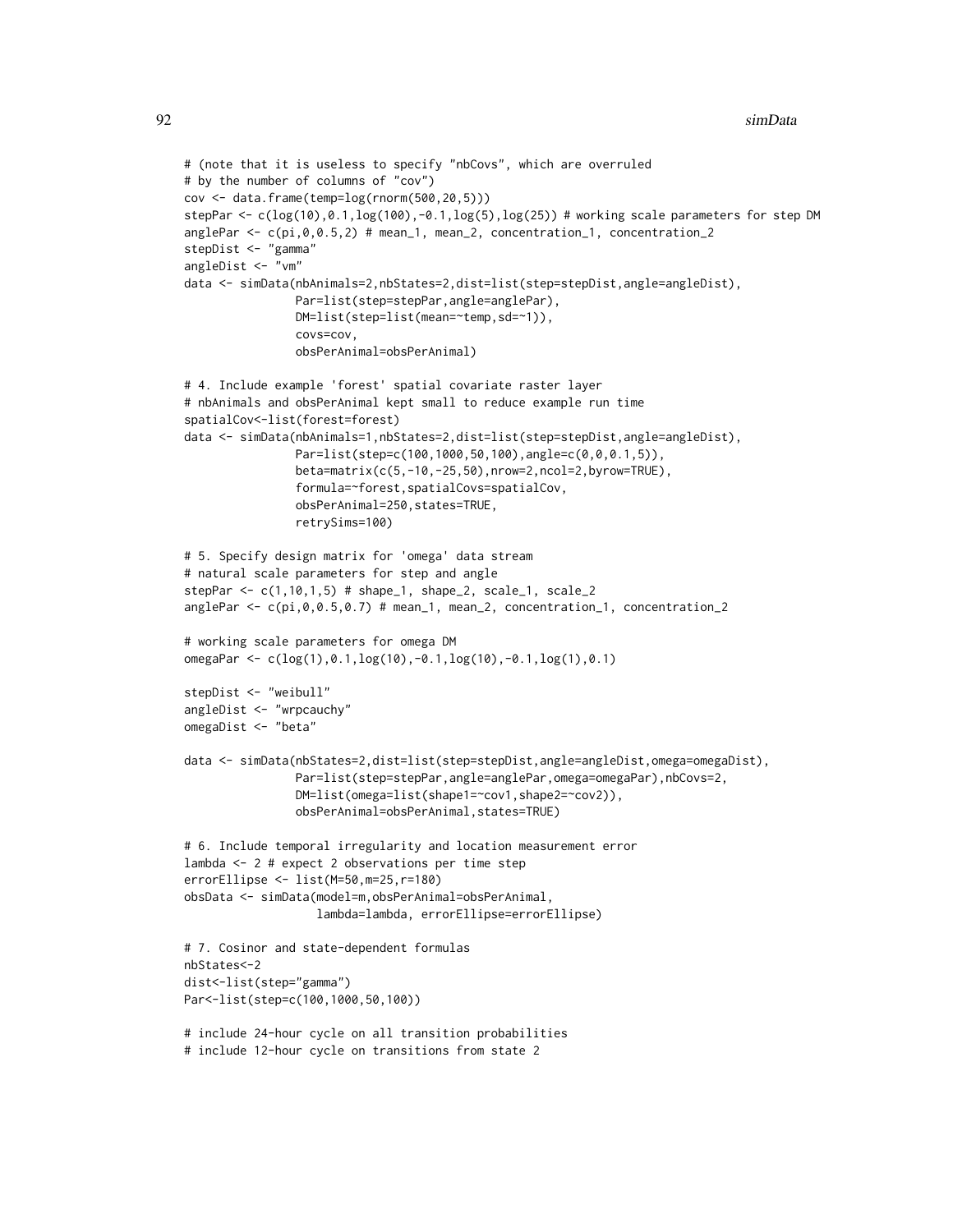```
formula=~cosinor(hour24,24)+state2(cosinor(hour12,12))
# specify appropriate covariates
covs<-data.frame(hour24=0:23,hour12=0:11)
beta<-matrix(c(-1.5,1,1,NA,NA,-1.5,-1,-1,1,1),5,2)
# row names for beta not required but can be helpful
rownames(beta)<-c("(Intercept)",
                  "cosinorCos(hour24, 24)",
                  "cosinorSin(hour24, 24)",
                  "cosinorCos(hour12, 12)",
                  "cosinorSin(hour12, 12)")
data.cos<-simData(nbStates=nbStates,dist=dist,Par=Par,
                  beta=beta,formula=formula,covs=covs)
# 8. Piecewise constant B-spline on step length mean and angle concentration
library(splines2)
nObs <- 1000 # length of simulated track
cov <- data.frame(time=1:nObs) # time covariate for splines
dist <- list(step="gamma",angle="vm")
stepDM <- list(mean=~bSpline(time,df=2,degree=0),sd=~1)
angleDM <- list(mean=~1, concentration=~bSpline(time, df=2, degree=0))
DM <- list(step=stepDM,angle=angleDM)
Par <- list(step=c(log(1000),1,-1,log(100)),angle=c(0,log(10),2,-5))
data.spline<-simData(obsPerAnimal=nObs,nbStates=1,dist=dist,Par=Par,DM=DM,covs=cov)
# 9. Initial state (delta) based on covariate
nObs <- 100
dist <- list(step="gamma",angle="vm")
Par <- list(step=c(100,1000,50,100),angle=c(0,0,0.01,0.75))
# create sex covariate
cov <- data.frame(sex=factor(rep(c("F","M"),each=nObs))) # sex covariate
formulaDelta <- \sim sex + 0
# Female begins in state 1, male begins in state 2
delta <- matrix(c(-100,100),2,1,dimnames=list(c("sexF","sexM"),"state 2"))
data.delta<-simData(nbAnimals=2,obsPerAnimal=nObs,nbStates=2,dist=dist,Par=Par,
```
delta=delta,formulaDelta=formulaDelta,covs=cov)

<span id="page-92-0"></span>simObsData *Observation error simulation tool*

## Description

Simulates observed location data subject to temporal irregularity and/or location measurement error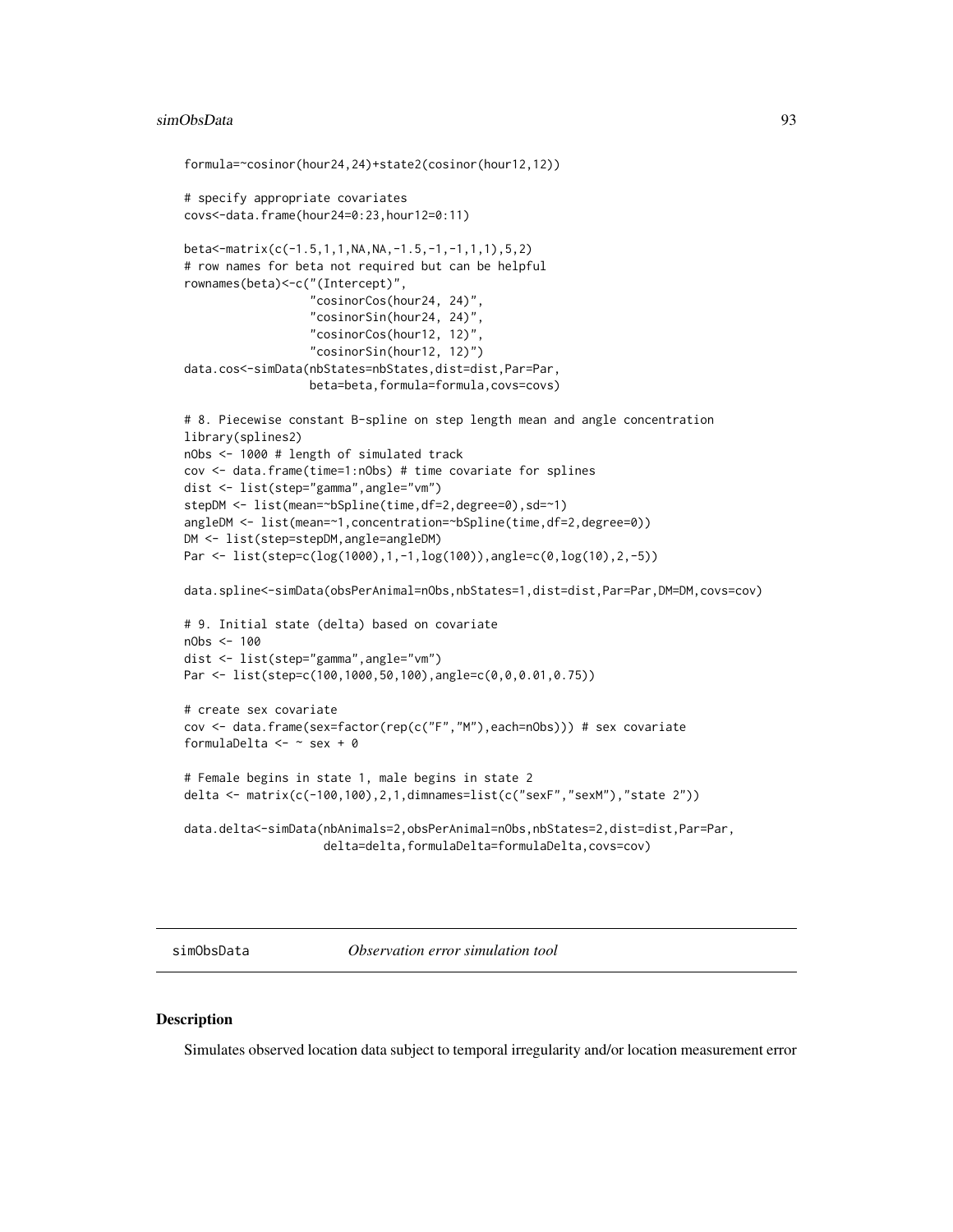## <span id="page-93-0"></span>Usage

simObsData(data, lambda, errorEllipse)

## Arguments

| Observation rate for location data. If NULL, location data are kept at temporally-<br>regular intervals. Otherwise lambda is the rate parameter of the exponential<br>distribution for the waiting times between successive location observations, i.e.,<br>1/1 ambda is the expected time between successive location observations. Only<br>the 'step' and 'angle' data streams are subject to temporal irregularity; any other<br>data streams are kept at temporally-regular intervals. Ignored unless a valid<br>distribution for the 'step' data stream is specified.<br>List providing the bounds for the semi-major axis (M; on scale of x- and y-<br>coordinates), semi-minor axis (m; on scale of x- and y-coordinates), and orienta-<br>tion (r; in degrees) of location error ellipses. If NULL, no location measurement<br>error is simulated. If errorEllipse is specified, then each observed location<br>is subject to bivariate normal errors as described in McClintock et al. (2015),<br>where the components of the error ellipse for each location are randomly drawn<br>from runif(1,min(errorEllipse\$M),max(errorEllipse\$M)),runif(1,min(errorEllipse\$m),max<br>and runif(1, min(errorEllipse\$r), max(errorEllipse\$r)). If only a sin-<br>gle value is provided for any of the error ellipse elements, then the corresponding<br>component is fixed to this value for each location. Only the 'step' and 'angle'<br>data streams are subject to location measurement error; any other data streams<br>are observed without error. Ignored unless a valid distribution for the 'step' data<br>stream is specified. | data         | A momentuHMMData object with necessary field 'x' (easting/longitudinal coordi-<br>nates) and 'y' (northing/latitudinal coordinates) |
|----------------------------------------------------------------------------------------------------------------------------------------------------------------------------------------------------------------------------------------------------------------------------------------------------------------------------------------------------------------------------------------------------------------------------------------------------------------------------------------------------------------------------------------------------------------------------------------------------------------------------------------------------------------------------------------------------------------------------------------------------------------------------------------------------------------------------------------------------------------------------------------------------------------------------------------------------------------------------------------------------------------------------------------------------------------------------------------------------------------------------------------------------------------------------------------------------------------------------------------------------------------------------------------------------------------------------------------------------------------------------------------------------------------------------------------------------------------------------------------------------------------------------------------------------------------------------------------------------------------------------------------------|--------------|-------------------------------------------------------------------------------------------------------------------------------------|
|                                                                                                                                                                                                                                                                                                                                                                                                                                                                                                                                                                                                                                                                                                                                                                                                                                                                                                                                                                                                                                                                                                                                                                                                                                                                                                                                                                                                                                                                                                                                                                                                                                              | lambda       |                                                                                                                                     |
|                                                                                                                                                                                                                                                                                                                                                                                                                                                                                                                                                                                                                                                                                                                                                                                                                                                                                                                                                                                                                                                                                                                                                                                                                                                                                                                                                                                                                                                                                                                                                                                                                                              | errorEllipse |                                                                                                                                     |

## Details

Simulated location data that are temporally-irregular (i.e., lambda>0) and/or with location measurement error (i.e., errorEllipse!=NULL) are returned as a data frame suitable for analysis using [crawlWrap](#page-11-0).

#### Value

## A dataframe of:

| time       | Numeric time of each observed (and missing) observation             |
|------------|---------------------------------------------------------------------|
| ΙD         | The ID(s) of the observed animal(s)                                 |
| X          | Either easting or longitude observed location                       |
| У          | Either norting or latitude observed location                        |
| $\ddots$ . | Data streams that are not derived from location (if applicable)     |
| $\cdot$    | Covariates at temporally-regular true (mux, muy) locations (if any) |
| mux        | Either easting or longitude true location                           |
| muy        | Either norting or latitude true location                            |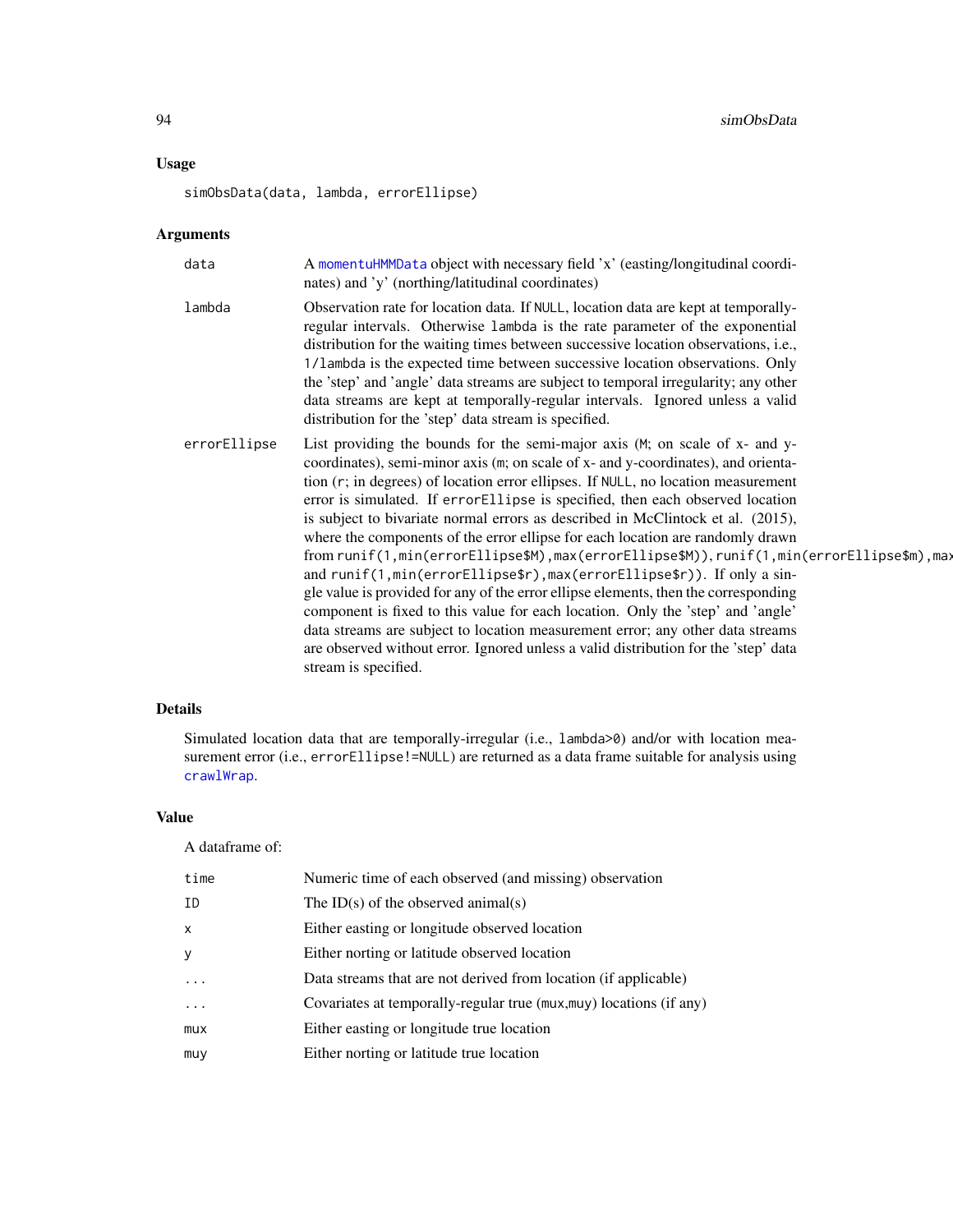#### <span id="page-94-0"></span>stateProbs 95

| error_semimajor_axis      |                                                                                                                                       |
|---------------------------|---------------------------------------------------------------------------------------------------------------------------------------|
|                           | error ellipse semi-major axis (if applicable)                                                                                         |
| error_semiminor_axis      |                                                                                                                                       |
|                           | error ellipse semi-minor axis (if applicable)                                                                                         |
| error_ellipse_orientation |                                                                                                                                       |
|                           | error ellipse orientation (if applicable)                                                                                             |
| ln.sd.x                   | log of the square root of the x-variance of bivariate normal error (if applicable;<br>required for error ellipse models in crawlWrap) |
| ln.sd.y                   | log of the square root of the y-variance of bivariate normal error (if applicable;<br>required for error ellipse models in crawlWrap) |
| error.corr                | correlation term of bivariate normal error (if applicable; required for error ellipse<br>models in crawlWrap)                         |

## References

McClintock BT, London JM, Cameron MF, Boveng PL. 2015. Modelling animal movement using the Argos satellite telemetry location error ellipse. Methods in Ecology and Evolution 6(3):266-277.

## See Also

[crawlWrap](#page-11-0), [prepData](#page-76-0), [simData](#page-83-0)

#### Examples

```
# extract momentuHMMData example
data <- example$m$data
lambda <- 2 # expect 2 observations per time step
errorEllipse <- list(M=c(0,50),m=c(0,50),r=c(0,180))
obsData1 <- simObsData(data,lambda=lambda,errorEllipse=errorEllipse)
errorEllipse <- list(M=50,m=50,r=180)
```
obsData2 <- simObsData(data,lambda=lambda,errorEllipse=errorEllipse)

stateProbs *State probabilities*

## Description

For a given model, computes the probability of the process being in the different states at each time point.

## Usage

stateProbs(m)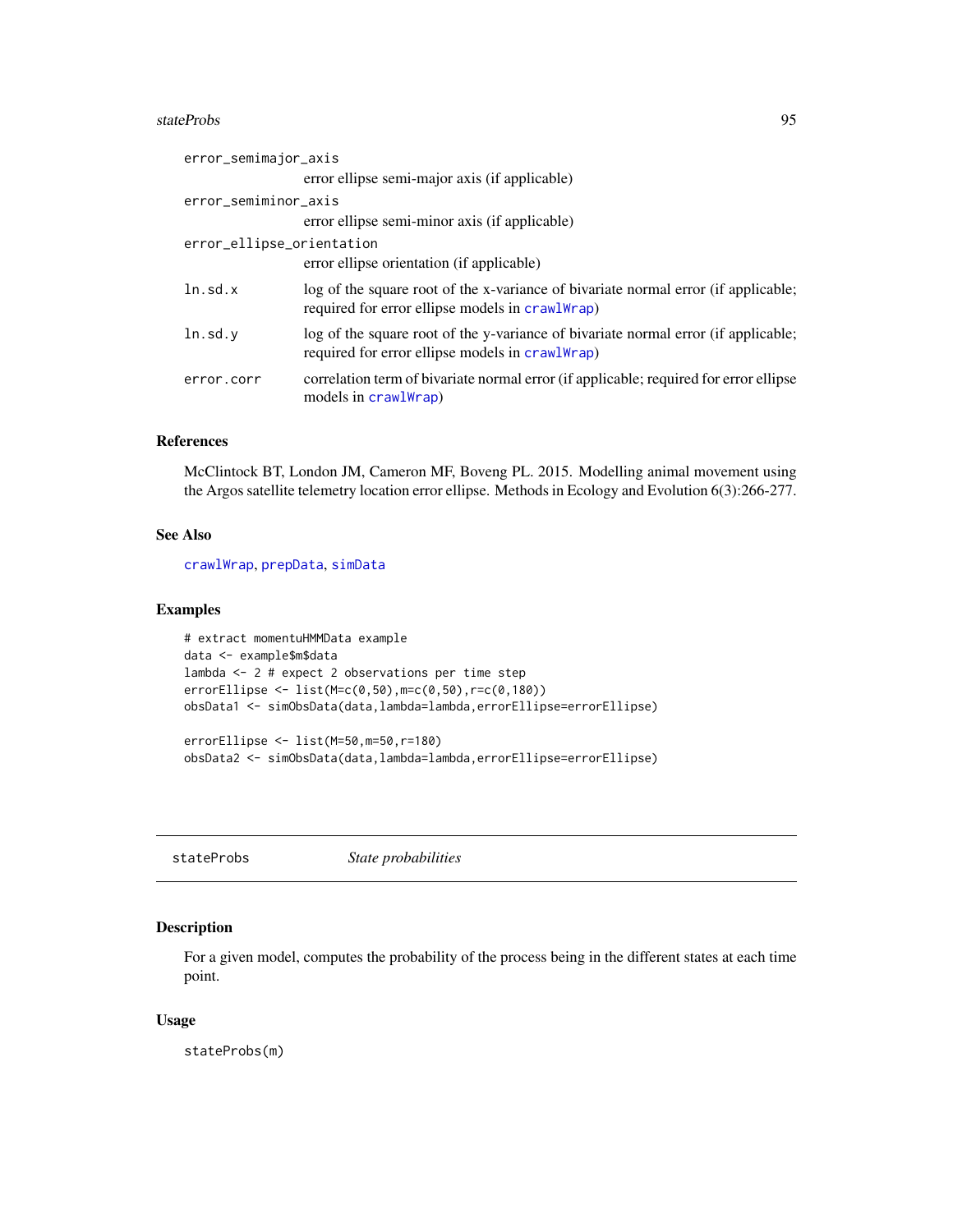#### <span id="page-95-0"></span>Arguments

m A momentuHMM object.

## Value

The matrix of state probabilities, with element [i,j] the probability of being in state j in observation i.

## References

Zucchini, W. and MacDonald, I.L. 2009. Hidden Markov Models for Time Series: An Introduction Using R. Chapman & Hall (London).

## Examples

```
# m is a momentuHMM object (as returned by fitHMM), automatically loaded with the package
m <- example$m
```
sp <- stateProbs(m)

stationary *Stationary state probabilities*

## Description

Calculates the stationary probabilities of each state based on covariate values.

## Usage

```
stationary(model, covs)
```
## Arguments

| model | momentuHMM, miHMM, or miSum object                                                                                                                                                    |
|-------|---------------------------------------------------------------------------------------------------------------------------------------------------------------------------------------|
| COVS  | Either a data frame or a design matrix of covariates. If covs is not provided,<br>then the stationary probabilities are calculated based on the covariate data for<br>each time step. |

## Value

Matrix of stationary state probabilities. Each row corresponds to a row of covs, and each column corresponds to a state.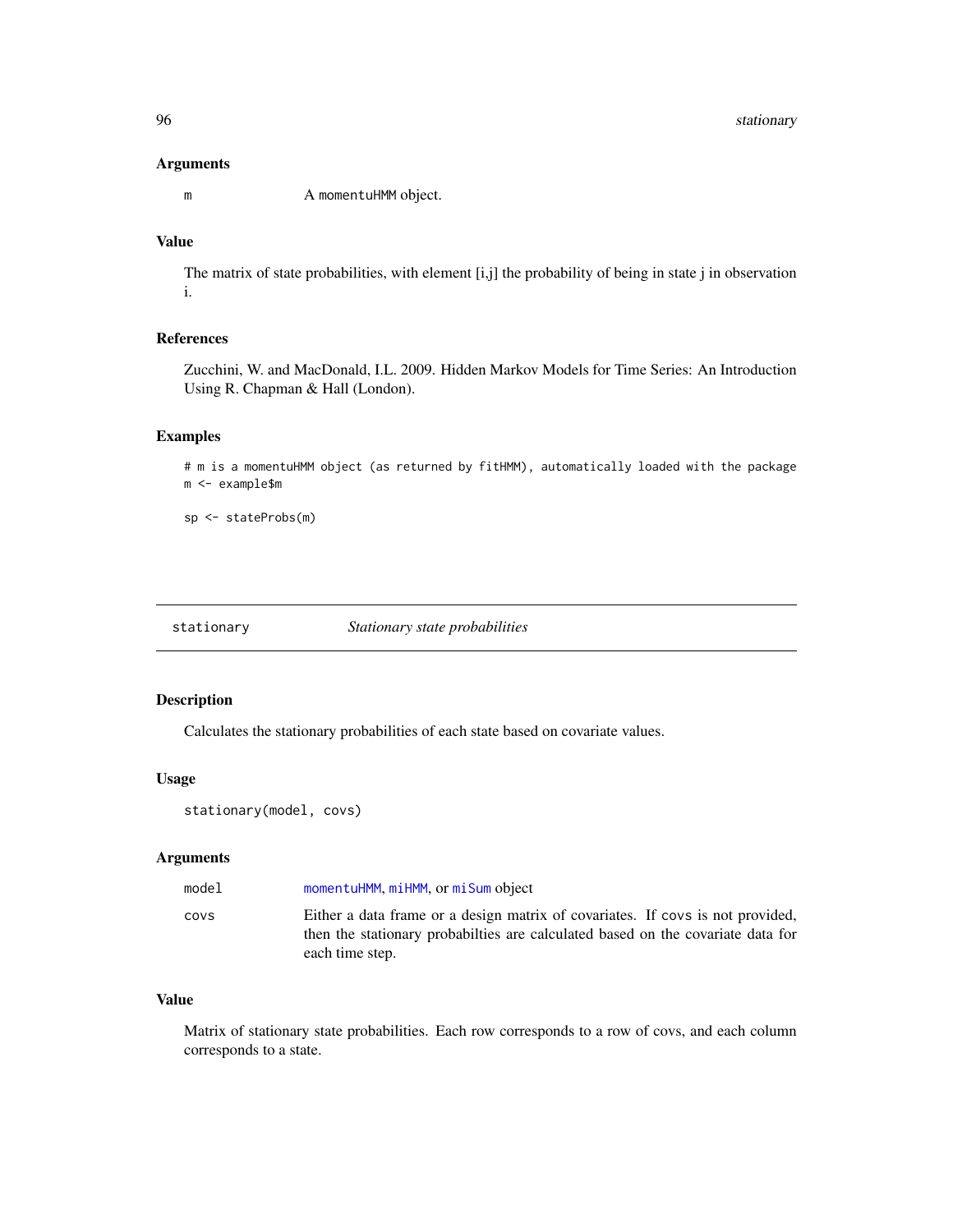## <span id="page-96-0"></span>summary.momentuHMMData 97

## Examples

```
# m is a momentuHMM object (as returned by fitHMM), automatically loaded with the package
m <- example$m
```

```
# data frame of covariates
stationary(m, covs = data.frame(cov1 = 0, cov2 = 0))
```

```
# design matrix (each column corresponds to row of m$mle$beta)
stationary(m, covs = matrix(c(1,0,cos(\theta)),1,3))
```
summary.momentuHMMData

*Summary* momentuHMMData

## Description

Summary momentuHMMData

#### Usage

```
## S3 method for class 'momentuHMMData'
summary(object, dataNames = c("step", "angle"),
 animals = NULL, ...)
```
## Arguments

| object    | A momentuHMMData object.                                                                                                       |
|-----------|--------------------------------------------------------------------------------------------------------------------------------|
| dataNames | Names of the variables to summarize. Default is dataNames=c("step", "angle").                                                  |
| animals   | Vector of indices or IDs of animals for which data will be summarized. Default:<br>NULL ; data for all animals are summarized. |
| $\cdot$   | Currently unused. For compatibility with generic method.                                                                       |

#### Examples

# data is a momentuHMMData object (as returned by prepData), automatically loaded with the package data <- example\$m\$data

```
summary(data,dataNames=c("step","angle","cov1","cov2"))
```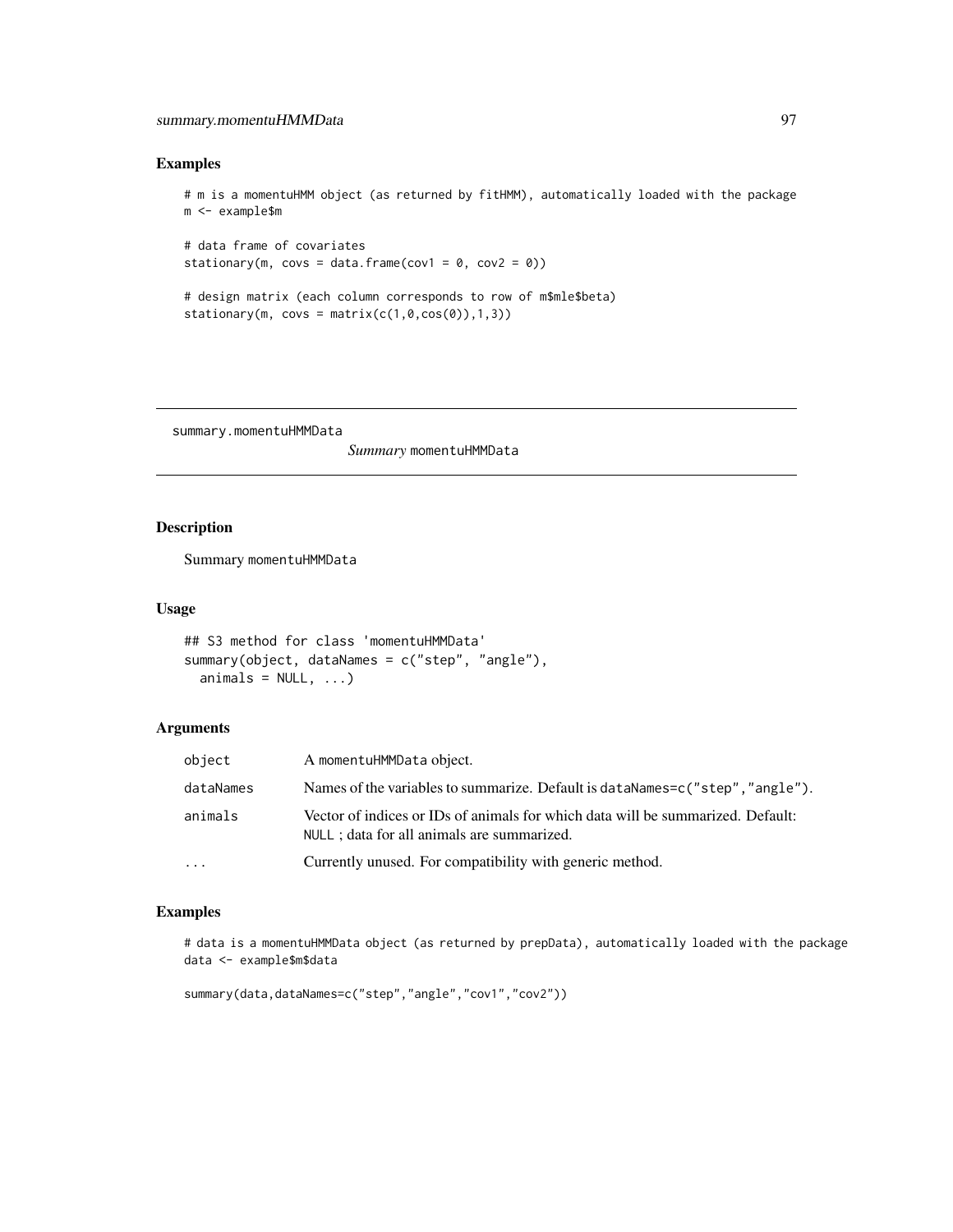<span id="page-97-0"></span>

#### Description

Calculate proportion of time steps assigned to each state (i.e. "activity budgets")

#### Usage

```
timeInStates(m, by = NULL, alpha = 0.95, ncores = 1)
## S3 method for class 'momentuHMM'
timeInStates(m, by = NULL, alpha = 0.95, ncores = 1)
## S3 method for class 'HMMfits'
timeInStates(m, by = NULL, alpha = 0.95, ncores = 1)
## S3 method for class 'miHMM'
timeInStates(m, by = NULL, alpha = 0.95, ncores = 1)
```
## Arguments

| m      | A momentuHMM, miHMM, or HMMfits object.                                                                                                                                                                          |
|--------|------------------------------------------------------------------------------------------------------------------------------------------------------------------------------------------------------------------|
| by     | A character vector indicating any groupings by which to calculate the propor-<br>tions, such as individual ("ID") or group-level (e.g. sex or age class) covariates.<br>Default is NULL (no groupings are used). |
| alpha  | Significance level for calculating confidence intervals of pooled estimates. De-<br>fault: 0.95. Ignored unless m is a miHMM or HMMfits object.                                                                  |
| ncores | Number of cores to use for parallel processing. Default: 1 (no parallel process-<br>ing). Ignored unless m is a miHMM or HMMfits object.                                                                         |

## Value

If m is a [momentuHMM](#page-56-0) object, a data frame containing the estimated activity budgets for each state (grouped according to by). If m is a [miHMM](#page-53-0) or [HMMfits](#page-43-0) object, a list containing the activity budget estimates, standard errors, lower bounds, and upper bounds across all imputations.

## Examples

```
# m is a momentuHMM object (as returned by fitHMM), automatically loaded with the package
m <- example$m
timeInStates(m)
timeInStates(m, by = "ID")
```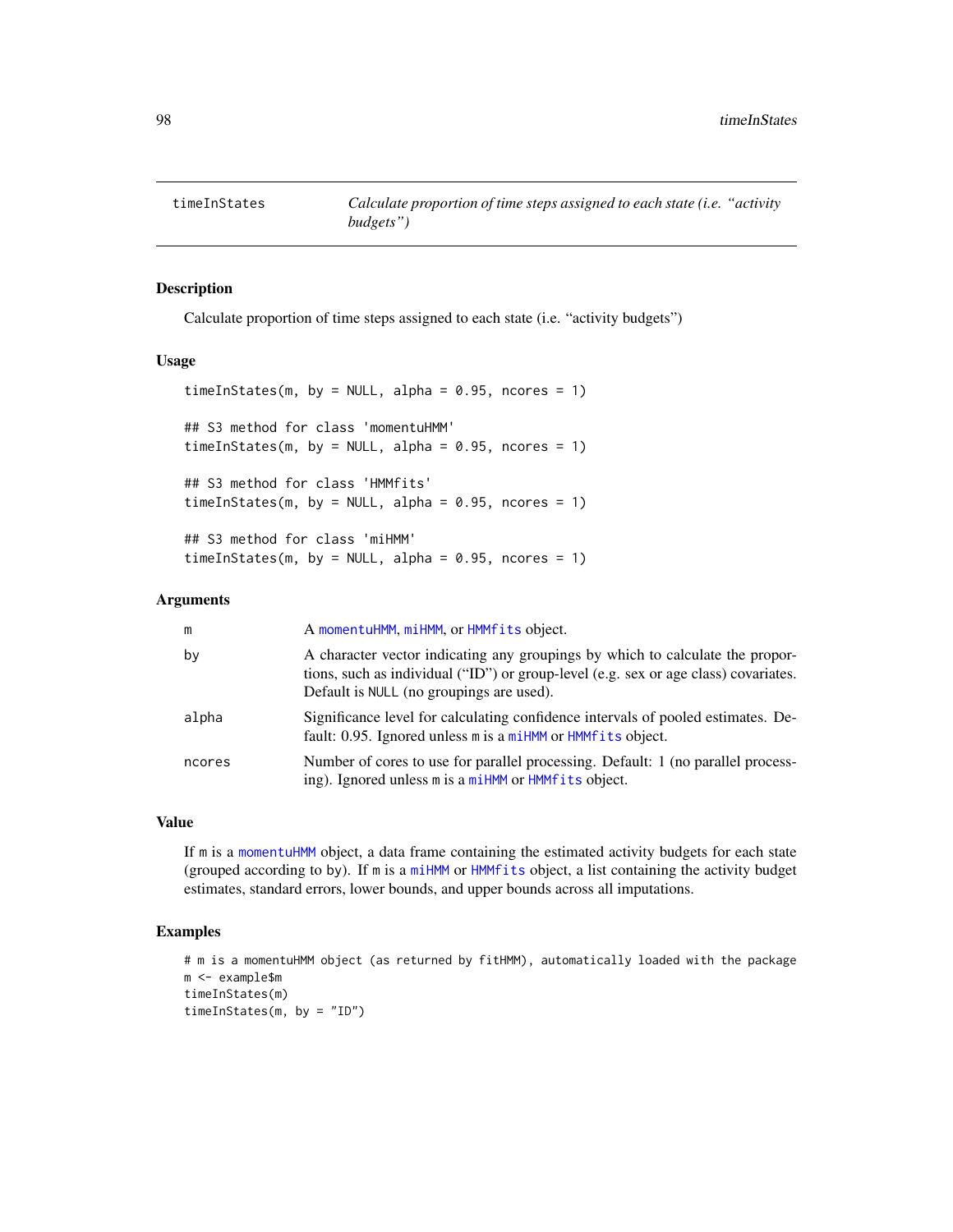<span id="page-98-1"></span>trMatrix\_rcpp *Transition probability matrix*

## Description

Computation of the transition probability matrix, as a function of the covariates and the regression parameters. Written in C++. Used in [viterbi](#page-99-0).

## Usage

trMatrix\_rcpp(nbStates, beta, covs, betaRef)

## Arguments

| nbStates | Number of states                                                 |
|----------|------------------------------------------------------------------|
| beta     | Matrix of regression parameters                                  |
| COVS     | Matrix of covariate values                                       |
| betaRef  | Indices of reference elements for t.p.m. multinomial logit link. |

## Value

Three dimensional array  $trMat$ , such that  $trMat[,, t]$  is the transition matrix at time t.

<span id="page-98-0"></span>

| turnAngle | Turning angle |  |  |
|-----------|---------------|--|--|
|-----------|---------------|--|--|

## Description

Used in [prepData](#page-76-0) and [simData](#page-83-0).

## Usage

```
turnAngle(x, y, z, type = "UTM", angleCov = FALSE)
```
## Arguments

| $\mathsf{x}$ | First point                                                                                                      |
|--------------|------------------------------------------------------------------------------------------------------------------|
| У            | Second point                                                                                                     |
| z            | Third point                                                                                                      |
| type         | 'UTM' if easting/northing provided (the default), 'LL' if longitude/latitude.                                    |
| angleCov     | logical indicating to not return NA when x=y or y=z. Default: FALSE (i.e. NA<br>is returned if $x=y$ or $y=z$ ). |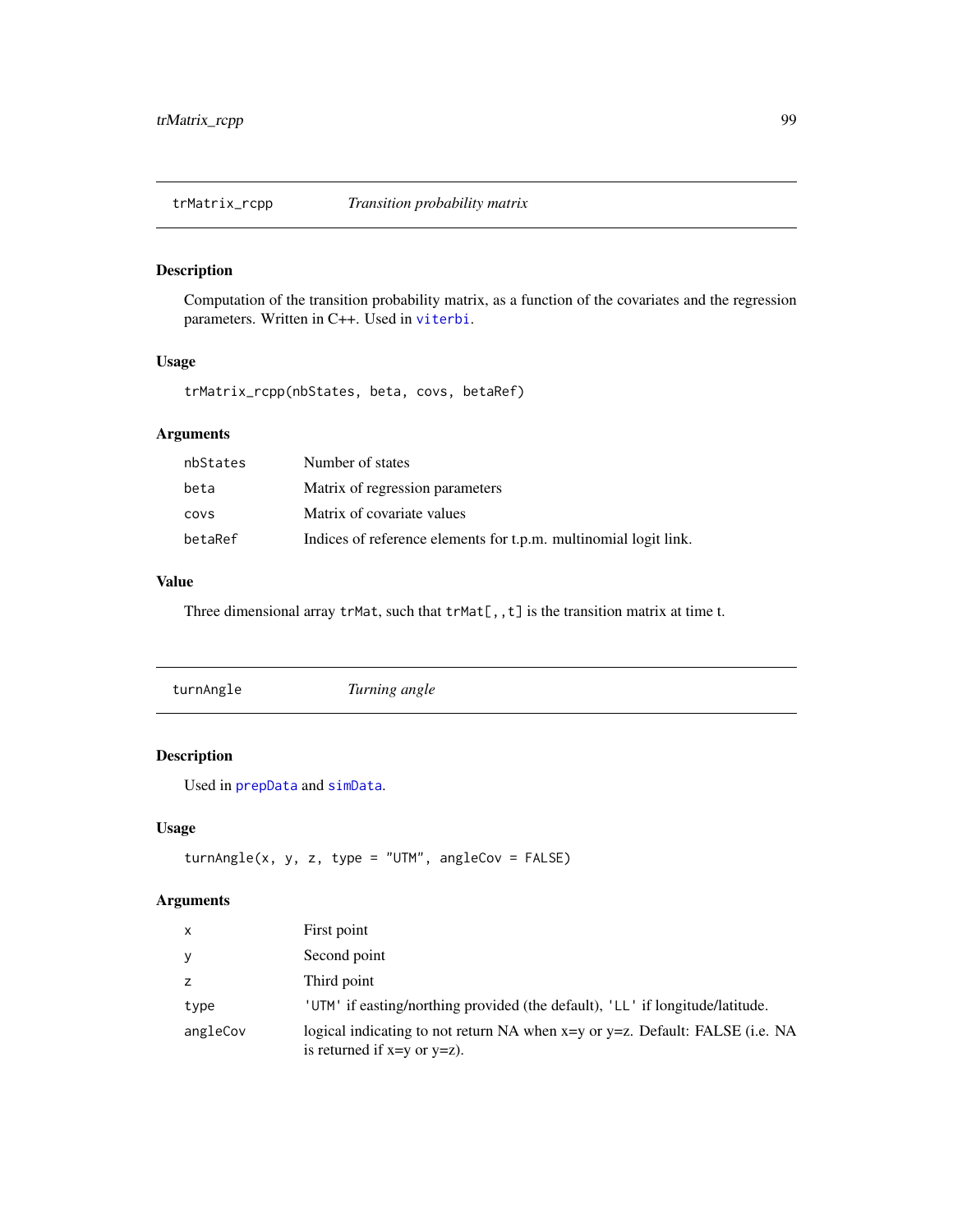#### Value

The angle between vectors  $(x,y)$  and  $(y,z)$ .

If type='LL' then turning angle is calculated based on initial bearings using [bearing](#page-0-0).

#### Examples

```
## Not run:
x < -c(0, 0)y \leq -c(4,6)z < -c(10,7)momentuHMM:::turnAngle(x,y,z)
```
## End(Not run)

<span id="page-99-0"></span>viterbi *Viterbi algorithm*

#### Description

For a given model, reconstructs the most probable states sequence, using the Viterbi algorithm.

#### Usage

viterbi(m)

#### Arguments

m An object momentuHMM

#### Value

The sequence of most probable states.

#### References

Zucchini, W. and MacDonald, I.L. 2009. Hidden Markov Models for Time Series: An Introduction Using R. Chapman & Hall (London).

## Examples

```
# m is a momentuHMM object (as returned by fitHMM), automatically loaded with the package
m <- example$m
```

```
# reconstruction of states sequence
states <- viterbi(m)
```
<span id="page-99-1"></span>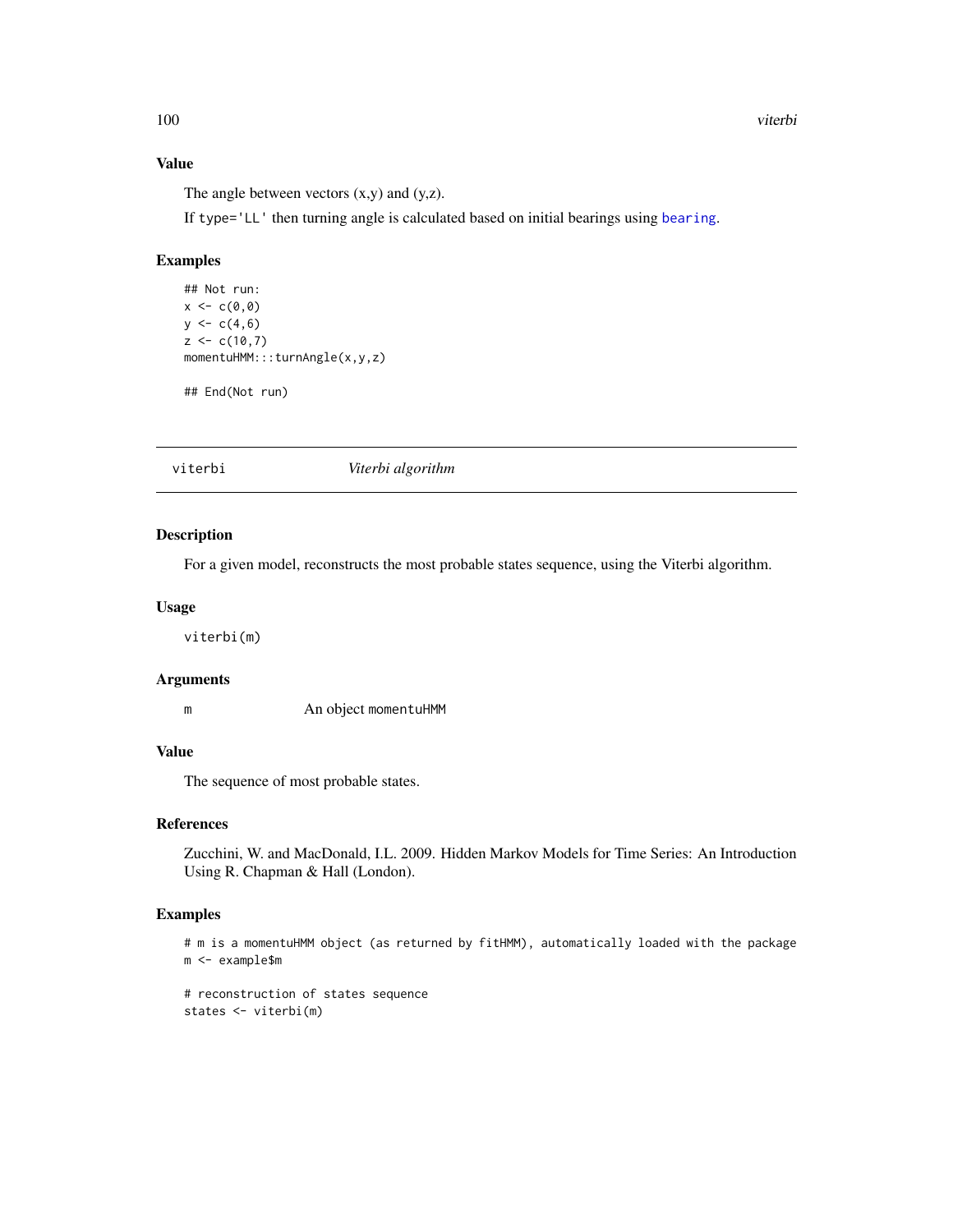## <span id="page-100-1"></span><span id="page-100-0"></span>Description

Scales each parameter from the set of real numbers, back to its natural interval. Used during the optimization of the log-likelihood.

## Usage

```
w2n(wpar, bounds, parSize, nbStates, nbCovs, estAngleMean, circularAngleMean,
 consensus, stationary, cons, fullDM, DMind, workcons, nbObs, dist, Bndind, nc,
 meanind, covsDelta, workBounds)
```
## Arguments

| wpar              | Vector of working parameters.                                                                                                                                                                                      |
|-------------------|--------------------------------------------------------------------------------------------------------------------------------------------------------------------------------------------------------------------|
| bounds            | Named list of 2-column matrices specifying bounds on the natural (i.e, real)<br>scale of the probability distribution parameters for each data stream.                                                             |
| parSize           | Named list indicating the number of natural parameters of the data stream prob-<br>ability distributions                                                                                                           |
| nbStates          | The number of states of the HMM.                                                                                                                                                                                   |
| nbCovs            | The number of beta covariates.                                                                                                                                                                                     |
| estAngleMean      | Named list indicating whether or not to estimate the angle mean for data streams<br>with angular distributions ('vm' and 'wrpcauchy').                                                                             |
| circularAngleMean |                                                                                                                                                                                                                    |
|                   | Named list indicating whether to use circular-linear (FALSE) or circular-circular<br>(TRUE) regression on the mean of circular distributions ('vm' and 'wrpcauchy')<br>for turning angles.                         |
| consensus         | Named list indicating whether to use the circular-circular regression consensus<br>model                                                                                                                           |
| stationary        | FALSE if there are covariates. If TRUE, the initial distribution is considered<br>equal to the stationary distribution. Default: FALSE.                                                                            |
| cons              | Named list of vectors specifying a power to raise parameters corresponding to<br>each column of the design matrix for each data stream.                                                                            |
| fullDM            | Named list containing the full (i.e. not shorthand) design matrix for each data<br>stream.                                                                                                                         |
| DMind             | Named list indicating whether fullDM includes individual- and/or temporal-<br>covariates for each data stream specifies $(-1,1)$ bounds for the concentration<br>parameters instead of the default $[0,1)$ bounds. |
| workcons          | Named list of vectors specifying constants to add to the regression coefficients<br>on the working scale for each data stream.                                                                                     |
| nb0bs             | Number of observations in the data.                                                                                                                                                                                |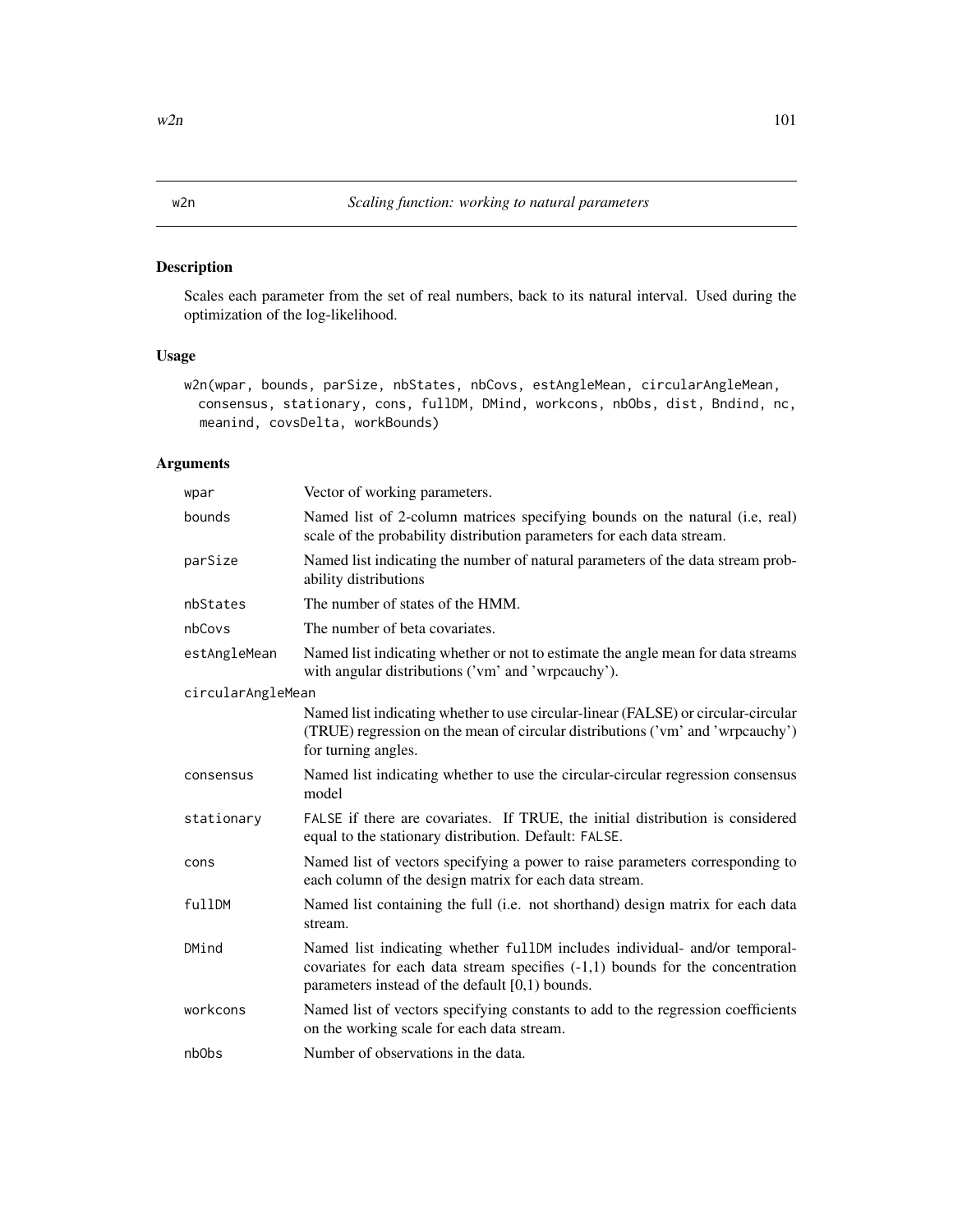| dist       | Named list indicating the probability distributions of the data streams.                                                                                               |
|------------|------------------------------------------------------------------------------------------------------------------------------------------------------------------------|
| Bndind     | Named list indicating whether DM is NULL with default parameter bounds for<br>each data stream.                                                                        |
| nc         | indicator for zeros in fullDM                                                                                                                                          |
| meanind    | index for circular-circular regression mean angles with at least one non-zero<br>entry in fullDM                                                                       |
| covsDelta  | data frame containing the delta model covariates (if any)                                                                                                              |
| workBounds | named list of 2-column matrices specifying bounds on the working scale of the<br>probability distribution, transition probability, and initial distribution parameters |

#### Value

A list of:

| $\ddotsc$ | Matrices containing the natural parameters for each data stream (e.g., 'step',<br>'angle', etc.) |
|-----------|--------------------------------------------------------------------------------------------------|
| beta      | Matrix of regression coefficients of the transition probabilities                                |
| delta     | Initial distribution                                                                             |
|           |                                                                                                  |

#### Examples

```
## Not run:
m<-example$m
nbStates <- 2
nbCovs < -2parSize <- list(step=2,angle=2)
par <- list(step=c(t(m$mle$step)),angle=c(t(m$mle$angle)))
bounds <- m$conditions$bounds
beta <- matrix(rnorm(6),ncol=2,nrow=3)
delta <- c(0.6, 0.4)
```

```
#working parameters
wpar <- momentuHMM:::n2w(par,bounds,beta,log(delta[-1]/delta[1]),nbStates,
m$conditions$estAngleMean,NULL,m$conditions$cons,m$conditions$workcons,m$conditions$Bndind)
```
#### #natural parameter

```
p <- momentuHMM:::w2n(wpar,bounds,parSize,nbStates,nbCovs,m$conditions$estAngleMean,
m$conditions$circularAngleMean,lapply(m$conditions$dist,function(x) x=="vmConsensus"),
m$conditions$stationary,m$conditions$cons,m$conditions$fullDM,
m$conditions$DMind,m$conditions$workcons,1,m$conditions$dist,m$conditions$Bndind,
matrix(1,nrow=length(unique(m$data$ID)),ncol=1),covsDelta=m$covsDelta,
workBounds=m$conditions$workBounds)
```
## End(Not run)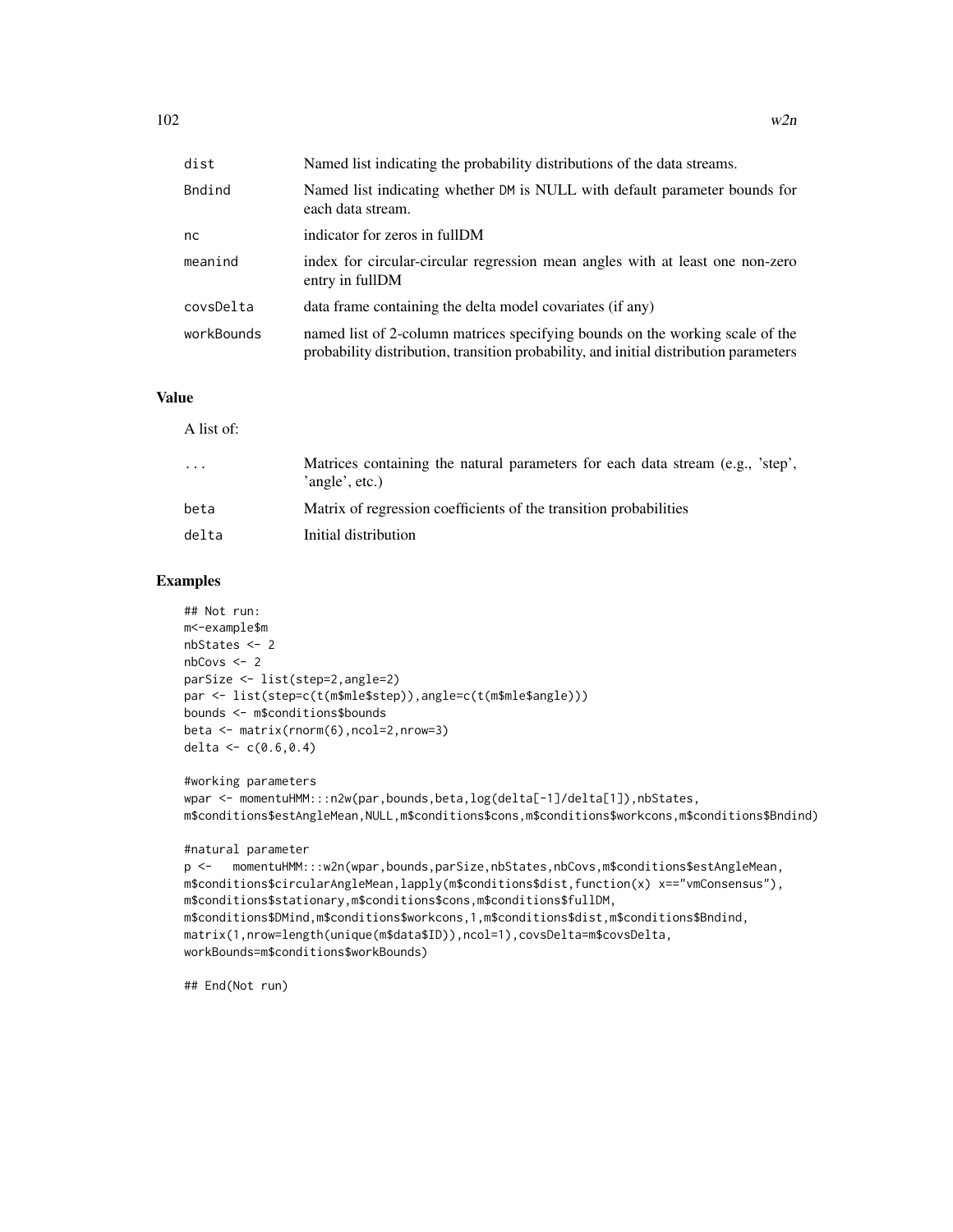<span id="page-102-0"></span>XBloop\_rcpp *Get XB*

## Description

Loop for computation of design matrix (X) times the working scale parameters (B). Written in C++. Used in [w2n](#page-100-0).

## Usage

```
XBloop_rcpp(DM, Xvec, nbObs, nr, nc, circularAngleMean, consensus, rindex,
 cindex, nbStates)
```
## Arguments

| <b>DM</b>         | design matrix                                                             |
|-------------------|---------------------------------------------------------------------------|
| Xvec              | working parameters                                                        |
| nb <sub>Obs</sub> | number of observations                                                    |
| nr                | number of rows in design matrix                                           |
| nc                | number of column in design matrix                                         |
| circularAngleMean |                                                                           |
|                   | indicator for whether or not circular-circular regression model           |
| consensus         | indicator for whether or not circular-circular regression consensus model |
| rindex            | row index for design matrix                                               |
| cindex            | column index for design matrix                                            |
| nbStates          | number of states                                                          |

## Value

XB matrix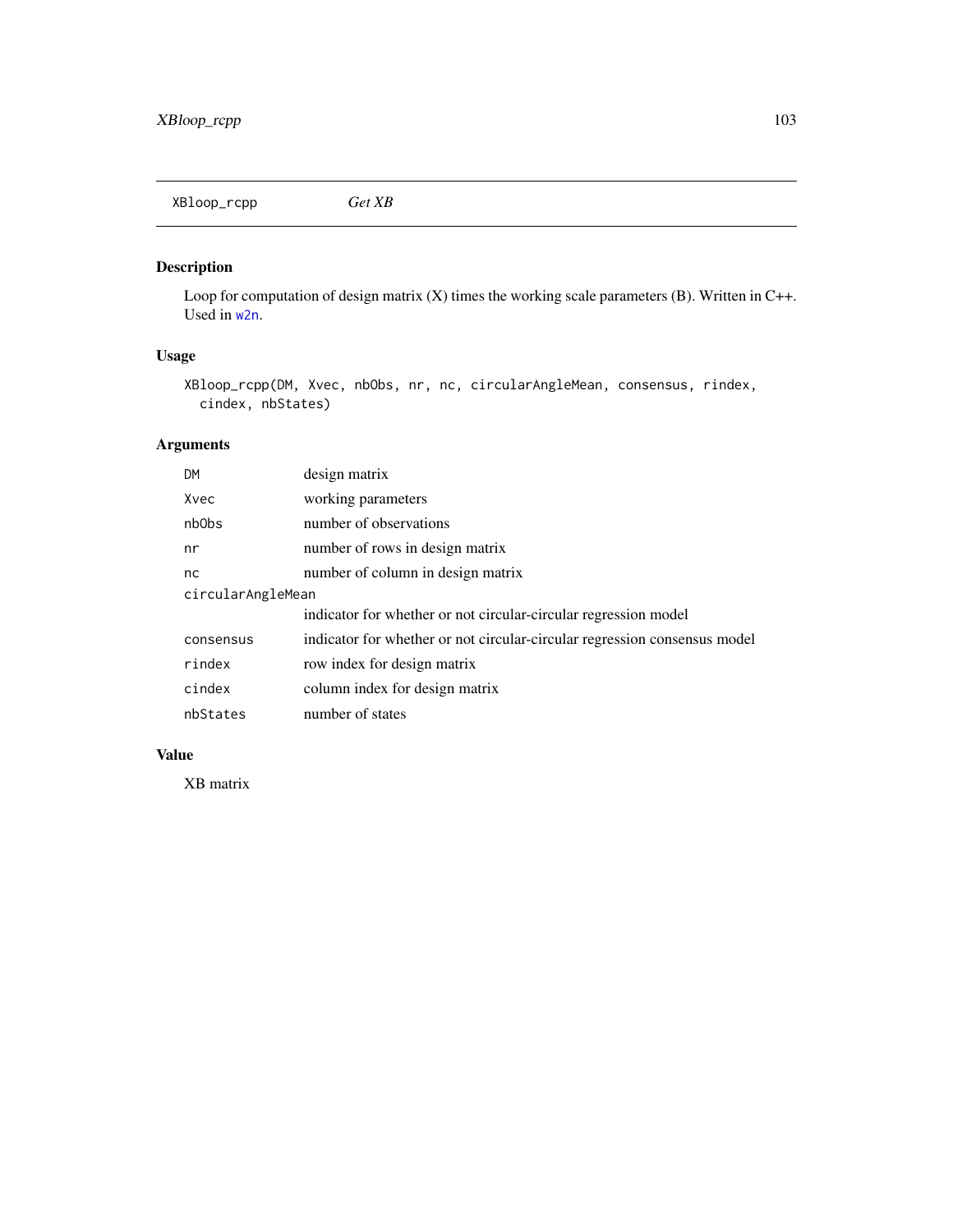# Index

acf, *[71](#page-70-0)* AIC.momentuHMM, [3,](#page-2-0) *[29](#page-28-0)*, *[51](#page-50-0)* AICweights, [4,](#page-3-0) *[29](#page-28-0)*, *[51](#page-50-0)* allProbs, [5](#page-4-0) bearing, *[19](#page-18-0)*, *[100](#page-99-1)* brick, *[77](#page-76-1)* bs, *[26,](#page-25-0) [27](#page-26-0)*, *[85](#page-84-0)*, *[87](#page-86-0)* bSpline, *[26,](#page-25-0) [27](#page-26-0)*, *[85](#page-84-0)*, *[87](#page-86-0)* checkPar0, [6,](#page-5-0) *[31](#page-30-0)* CIbeta, [8,](#page-7-0) *[47](#page-46-0)* circAngles, [9,](#page-8-1) *[26](#page-25-0)*, *[30](#page-29-0)*, *[78](#page-77-0)*, *[86](#page-85-0)* CIreal, [10,](#page-9-0) *[47](#page-46-0)* crawlMerge, [11,](#page-10-1) *[78,](#page-77-0) [79](#page-78-0)* crawlWrap, *[11](#page-10-1)*, [12,](#page-11-1) *[16](#page-15-1)*, *[23](#page-22-0)*, *[31](#page-30-0)*, *[53](#page-52-0)*, *[64](#page-63-0)*, *[77](#page-76-1)*, *[79](#page-78-0)*, *[89](#page-88-0)*, *[91](#page-90-0)*, *[94,](#page-93-0) [95](#page-94-0)* crwData, *[11,](#page-10-1) [12](#page-11-1)*, *[15,](#page-14-0) [16](#page-15-1)*, [16,](#page-15-1) *[44,](#page-43-1) [45](#page-44-0)*, *[49–](#page-48-1)[53](#page-52-0)*, *[64](#page-63-0)*, *[77](#page-76-1)[–79](#page-78-0)* crwMLE, *[13](#page-12-0)[–15](#page-14-0)* crwPostIS, *[52,](#page-51-0) [53](#page-52-0)* crwPredict, *[14,](#page-13-0) [15](#page-14-0)* crwPredictPlot, *[64,](#page-63-0) [65](#page-64-0)* crwSim, [16,](#page-15-1) *[45](#page-44-0)*, *[49,](#page-48-1) [50](#page-49-0)*, *[53](#page-52-0)* crwSimulator, *[16](#page-15-1)*, *[52,](#page-51-0) [53](#page-52-0)* cSpline, *[26,](#page-25-0) [27](#page-26-0)*, *[85](#page-84-0)*, *[87](#page-86-0)* dbern\_rcpp, [17](#page-16-0) dbeta\_rcpp, [17](#page-16-0) dexp\_rcpp, [18](#page-17-0) dgamma\_rcpp, [18](#page-17-0) distAngle, [19](#page-18-0) dlnorm\_rcpp, [19](#page-18-0) dnorm\_rcpp, [20](#page-19-0) dpois\_rcpp, [20](#page-19-0) dvm\_rcpp, [21](#page-20-0) dweibull\_rcpp, [21](#page-20-0) dwrpcauchy\_rcpp, [22](#page-21-0)

example, [22](#page-21-0)

exGen, *[22](#page-21-0)*, [23](#page-22-0) expandPar, [23](#page-22-0) fillCols, *[15](#page-14-0)* fitHMM, *[6,](#page-5-0) [7](#page-6-0)*, *[9](#page-8-1)*, *[15](#page-14-0)*, *[23](#page-22-0)*, [25,](#page-24-1) *[38](#page-37-0)[–40](#page-39-0)*, *[43](#page-42-0)*, *[47](#page-46-0)*, *[49](#page-48-1)[–51](#page-50-0)*, *[53](#page-52-0)*, *[77,](#page-76-1) [78](#page-77-0)*, *[83,](#page-82-0) [84](#page-83-1)*, *[88,](#page-87-0) [89](#page-88-0)* forest *(*example*)*, [22](#page-21-0) geom\_point, *[73,](#page-72-0) [74](#page-73-0)* get\_map, *[73](#page-72-0)* getCovNames, [36](#page-35-0) getDM\_rcpp, [37](#page-36-0) getPar, [38,](#page-37-0) *[40](#page-39-0)*, *[43](#page-42-0)* getPar0, *[38](#page-37-0)*, [38,](#page-37-0) *[43](#page-42-0)* getParDM, *[30](#page-29-0)*, *[33](#page-32-0)*, *[38](#page-37-0)*, *[40](#page-39-0)*, [41,](#page-40-1) *[53](#page-52-0)*, *[89](#page-88-0)* grad, *[70](#page-69-0)* hist, *[66](#page-65-0)*, *[68](#page-67-0)*, *[70](#page-69-0)* HMMfits, *[4](#page-3-0)*, [44,](#page-43-1) *[45](#page-44-0)*, *[71](#page-70-0)*, *[82](#page-81-0)[–84](#page-83-1)*, *[98](#page-97-0)* is.crwData, [44](#page-43-1) is.crwSim, [45](#page-44-0) is.HMMfits, [45](#page-44-0) is.miHMM, [46](#page-45-0) is.miSum, [46](#page-45-0) is.momentuHMM, [47](#page-46-0) is.momentuHMMData, [47](#page-46-0) iSpline, *[26,](#page-25-0) [27](#page-26-0)*, *[85](#page-84-0)*, *[87](#page-86-0)* logAlpha, *[5](#page-4-0)*, [48](#page-47-0) logBeta, *[5](#page-4-0)*, [48](#page-47-0) MIcombine, *[56,](#page-55-0) [57](#page-56-2)* miExample *(*example*)*, [22](#page-21-0) MIfitHMM, *[6,](#page-5-0) [7](#page-6-0)*, *[9](#page-8-1)*, *[15,](#page-14-0) [16](#page-15-1)*, *[23](#page-22-0)*, *[38](#page-37-0)[–40](#page-39-0)*, *[43,](#page-42-0) [44](#page-43-1)*, [49,](#page-48-1) *[55](#page-54-1)*, *[65](#page-64-0)*, *[78](#page-77-0)*, *[83,](#page-82-0) [84](#page-83-1)* miHMM, *[4](#page-3-0)*, *[38,](#page-37-0) [39](#page-38-0)*, *[46](#page-45-0)*, *[48](#page-47-0)*, *[53](#page-52-0)*, [54,](#page-53-1) *[71](#page-70-0)[–76](#page-75-0)*, *[82](#page-81-0)[–84](#page-83-1)*, *[88](#page-87-0)*, *[96](#page-95-0)*, *[98](#page-97-0)* MIpool, *[23](#page-22-0)*, *[39](#page-38-0)*, *[49](#page-48-1)*, *[53](#page-52-0)*, [55,](#page-54-1) *[67](#page-66-0)*, *[72](#page-71-0)*, *[82](#page-81-0)* miSum, *[5](#page-4-0)*, *[38,](#page-37-0) [39](#page-38-0)*, *[46](#page-45-0)*, *[48](#page-47-0)*, *[53](#page-52-0)*, *[55,](#page-54-1) [56](#page-55-0)*, [57,](#page-56-2) *[71](#page-70-0)[–76](#page-75-0)*, *[82](#page-81-0)[–84](#page-83-1)*, *[88](#page-87-0)*, *[96](#page-95-0)*